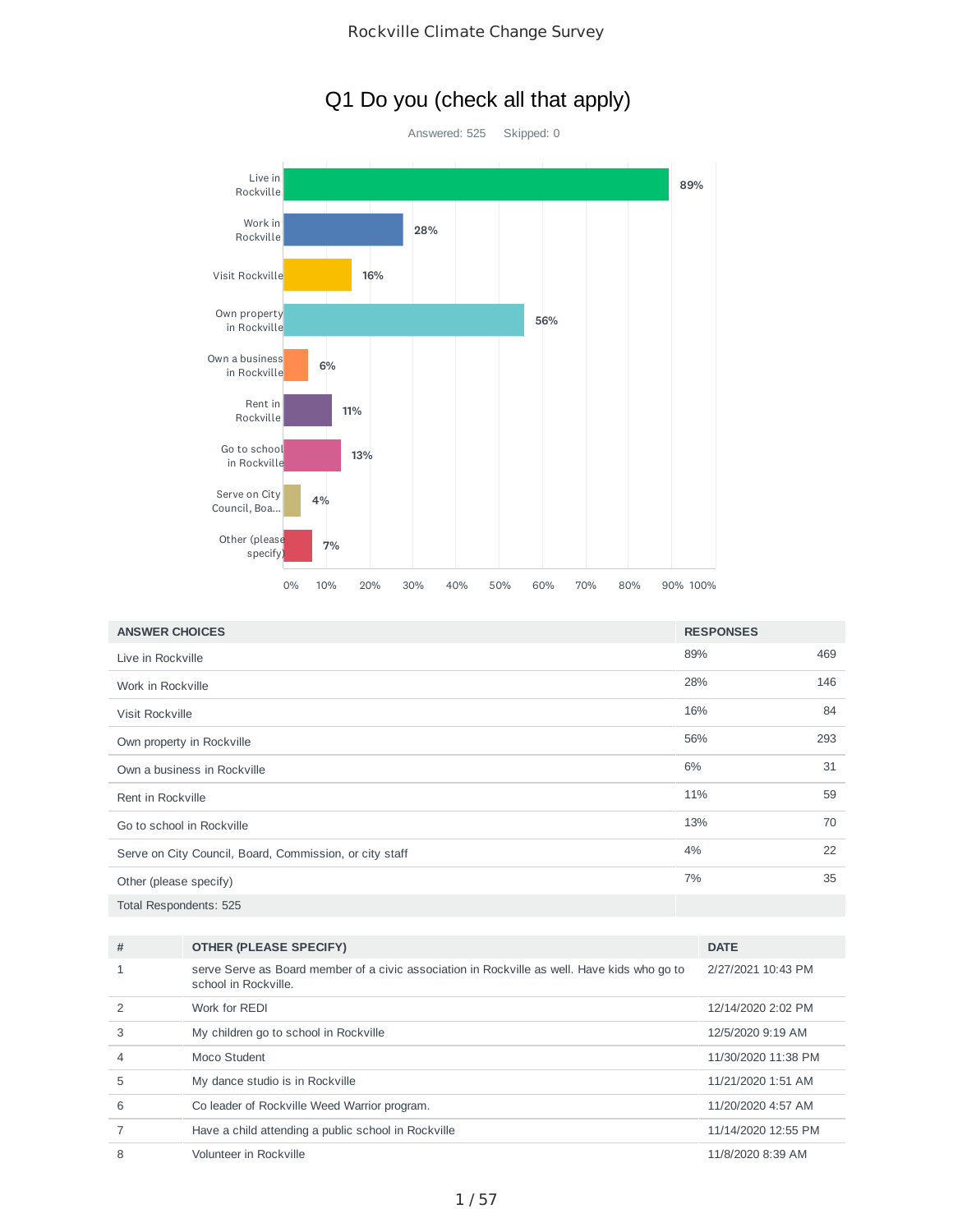| 9  | Lifetime resident who still lives and works in Montgomery County                                                  | 10/12/2020 10:21 AM |
|----|-------------------------------------------------------------------------------------------------------------------|---------------------|
| 10 | I live VERY CLOSE to Rockville and take classes through the City of Rockville.                                    | 10/10/2020 12:36 AM |
| 11 | Played golf at Redgate Golf Course                                                                                | 10/9/2020 9:46 PM   |
| 12 | CCRC (continuing care retirement community)                                                                       | 10/9/2020 9:07 PM   |
| 13 | Washington DC                                                                                                     | 10/9/2020 8:28 PM   |
| 14 | Volunteer for the Rockville Bicycle Advisory Committee                                                            | 10/7/2020 8:27 PM   |
| 15 | Attend classes in Rockville. Shop in Rockville. Dine in Rockville. Do outdoor fitness activities<br>in Rockville. | 10/7/2020 7:16 PM   |
| 16 | Serve on our Homeowners Association Board                                                                         | 10/6/2020 11:45 AM  |
| 17 | Belong to several neighborhood organizations                                                                      | 10/5/2020 7:26 PM   |
| 18 | work with a non-profit in Rockville and have lived here over 65 years.                                            | 10/4/2020 12:50 PM  |
| 19 | 1 <sub>m</sub>                                                                                                    | 10/3/2020 2:31 PM   |
| 20 | Live in Potomac on the border of Rockville.                                                                       | 10/2/2020 12:11 PM  |
| 21 | active in neighborhood preservation                                                                               | 10/1/2020 7:44 PM   |
| 22 | participated in the past on city boards, commissions and task force                                               | 10/1/2020 3:28 PM   |
| 23 | Live right on border of Rockville city                                                                            | 9/30/2020 11:12 PM  |
| 24 | Volunteer in Rockville                                                                                            | 9/28/2020 9:43 PM   |
| 25 | My address is Rockville though I do not live within the city limits.                                              | 9/28/2020 12:43 PM  |
| 26 | $resident > 50$ yrs                                                                                               | 9/27/2020 11:36 PM  |
| 27 | Drive an electric car in Rockville                                                                                | 9/27/2020 2:47 PM   |
| 28 | Coach and volunteer                                                                                               | 9/21/2020 9:39 PM   |
| 29 | Volunteerwith organization staged at Rockville Library (LCMCMD)                                                   | 9/11/2020 11:09 AM  |
| 30 | Live nearby in Montgomery County                                                                                  | 9/9/2020 4:44 PM    |
| 31 | member of senior center                                                                                           | 9/6/2020 9:59 PM    |
| 32 | have kids who attend school in Rockville                                                                          | 9/4/2020 10:35 AM   |
| 33 | Enjoy Rockville!                                                                                                  | 9/2/2020 9:08 PM    |
| 34 | Go to School in Frederick (one child)                                                                             | 9/2/2020 5:18 PM    |
| 35 | My children go to school in Rockville                                                                             | 9/1/2020 9:23 AM    |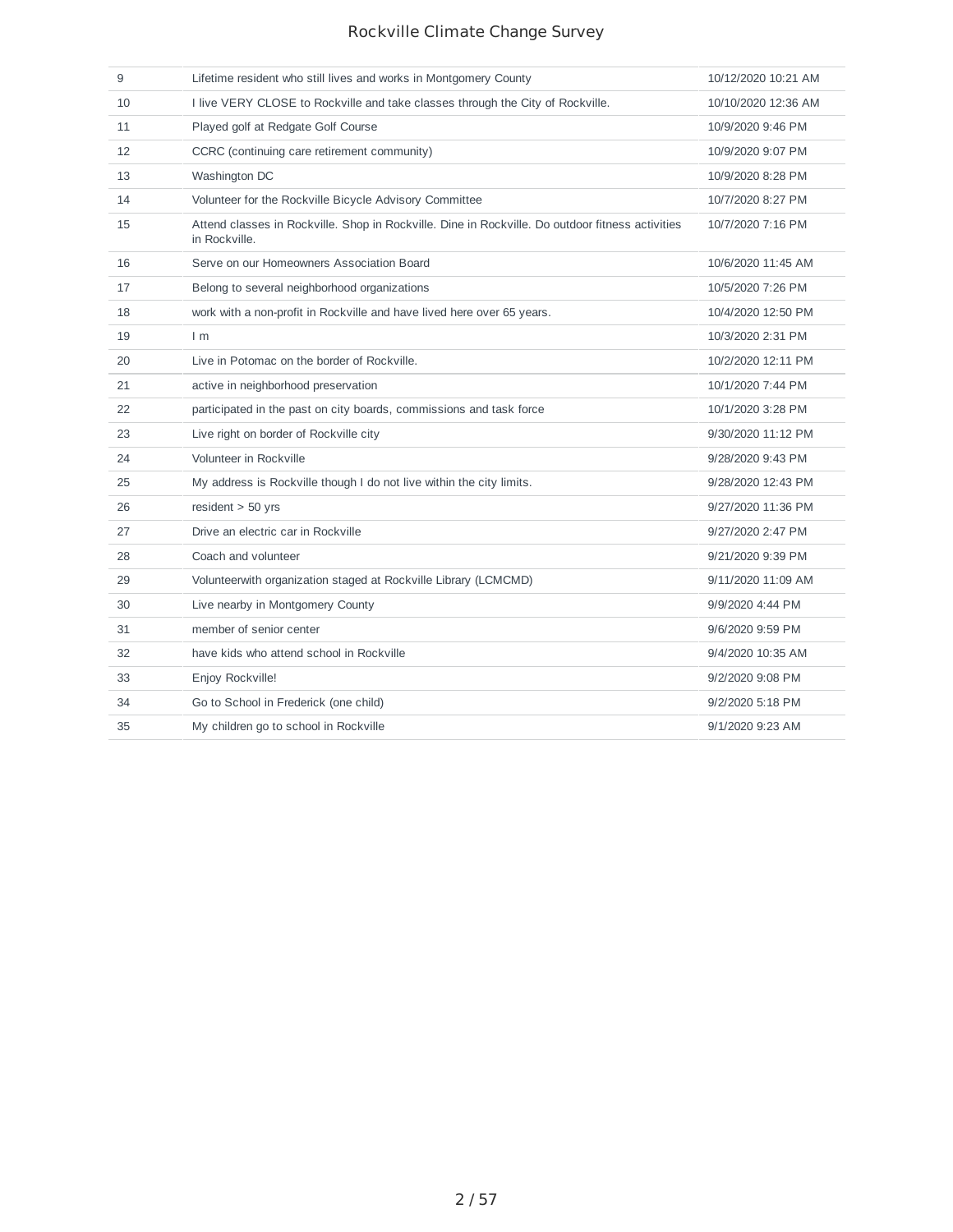

# Q2 How important is the issue of global warming to you personally?

Not at all important Not too important Somewhat important

**Extremely important** Extremely important

|                        | <b>NOT AT ALL</b><br><b>IMPORTANT</b> | <b>NOT</b><br><b>TOO IMPORTANT</b> | <b>SOMEWHAT IMPORTANT</b> | <b>VERY IMPORTANT</b> | <b>EXTREMELY IMPORTANT</b> | <b>TOTAL</b> |  |
|------------------------|---------------------------------------|------------------------------------|---------------------------|-----------------------|----------------------------|--------------|--|
| Level of<br>importance | 3%                                    | 2%                                 | 6%<br>34                  | 20%<br>106            | 69%<br>361                 | 524          |  |

| #              | <b>COMMENTS</b>                                                                                                                                                                                                                                                                                                                                                                                                                                                                                                                                                                                                                                                                                                               | <b>DATE</b>         |
|----------------|-------------------------------------------------------------------------------------------------------------------------------------------------------------------------------------------------------------------------------------------------------------------------------------------------------------------------------------------------------------------------------------------------------------------------------------------------------------------------------------------------------------------------------------------------------------------------------------------------------------------------------------------------------------------------------------------------------------------------------|---------------------|
| 1              | I believe it is the single biggest issue we're facing, globally, and we are 100 years late to try to<br>start addressing it in any meaningful way. I firmly believe Rockville should take every effort<br>possible to reduce our carbon footprint                                                                                                                                                                                                                                                                                                                                                                                                                                                                             | 1/22/2021 9:56 AM   |
| $\overline{c}$ | It's scientifically proven that the earth is warming up and we're spending more on fixing<br>devastation from extreme weather events caused by global warming than global warming itself                                                                                                                                                                                                                                                                                                                                                                                                                                                                                                                                      | 12/13/2020 9:26 PM  |
| 3              | effect the health of everyone, everything                                                                                                                                                                                                                                                                                                                                                                                                                                                                                                                                                                                                                                                                                     | 12/9/2020 9:26 AM   |
| 4              | If humans want to survive on our planet, need to address this catastrophe.                                                                                                                                                                                                                                                                                                                                                                                                                                                                                                                                                                                                                                                    | 11/23/2020 6:59 PM  |
| 5              | It will require comprenesive global solution. See 17 SDGs                                                                                                                                                                                                                                                                                                                                                                                                                                                                                                                                                                                                                                                                     | 11/20/2020 4:57 AM  |
| 6              | It impacts all aspects of our lives                                                                                                                                                                                                                                                                                                                                                                                                                                                                                                                                                                                                                                                                                           | 11/17/2020 3:24 PM  |
| 7              | This is an existential crisis and needs to be addressed as such.                                                                                                                                                                                                                                                                                                                                                                                                                                                                                                                                                                                                                                                              | 11/17/2020 3:00 PM  |
| 8              | It's the single most important issue to me politically, socially, etc.                                                                                                                                                                                                                                                                                                                                                                                                                                                                                                                                                                                                                                                        | 11/17/2020 2:38 PM  |
| 9              | I have been concerned about the world wide fires.                                                                                                                                                                                                                                                                                                                                                                                                                                                                                                                                                                                                                                                                             | 11/13/2020 12:17 PM |
| 10             | It is probably the most important issue for me.                                                                                                                                                                                                                                                                                                                                                                                                                                                                                                                                                                                                                                                                               | 11/12/2020 11:53 PM |
| 11             | I think it's the most important issue.                                                                                                                                                                                                                                                                                                                                                                                                                                                                                                                                                                                                                                                                                        | 11/12/2020 12:01 AM |
| 12             | This is the single-most important existential crisis of our time.                                                                                                                                                                                                                                                                                                                                                                                                                                                                                                                                                                                                                                                             | 11/10/2020 8:43 PM  |
| 13             | Global warming is an existential threat to humans and the planet as we know it.                                                                                                                                                                                                                                                                                                                                                                                                                                                                                                                                                                                                                                               | 11/8/2020 7:50 PM   |
| 14             | Regardless of the state of international agreements to address climate change, local<br>governments and individuals all need to do their part to address the issue as quickly as<br>possible to better ensure our efforts will be effective. We need to reduce emissions and<br>increase energy efficiency across the board while also increasing carbon sequestration by<br>protecting our forests, city trees, and planting & caring for more trees to eliminate heat islands<br>in developed areas. Carbon emissions, energy efficiency, and carbon sequestration in<br>Rockville should be quantified (estimated), using the best available science, and used to set<br>our goals and measure our progress in the future. | 11/8/2020 8:39 AM   |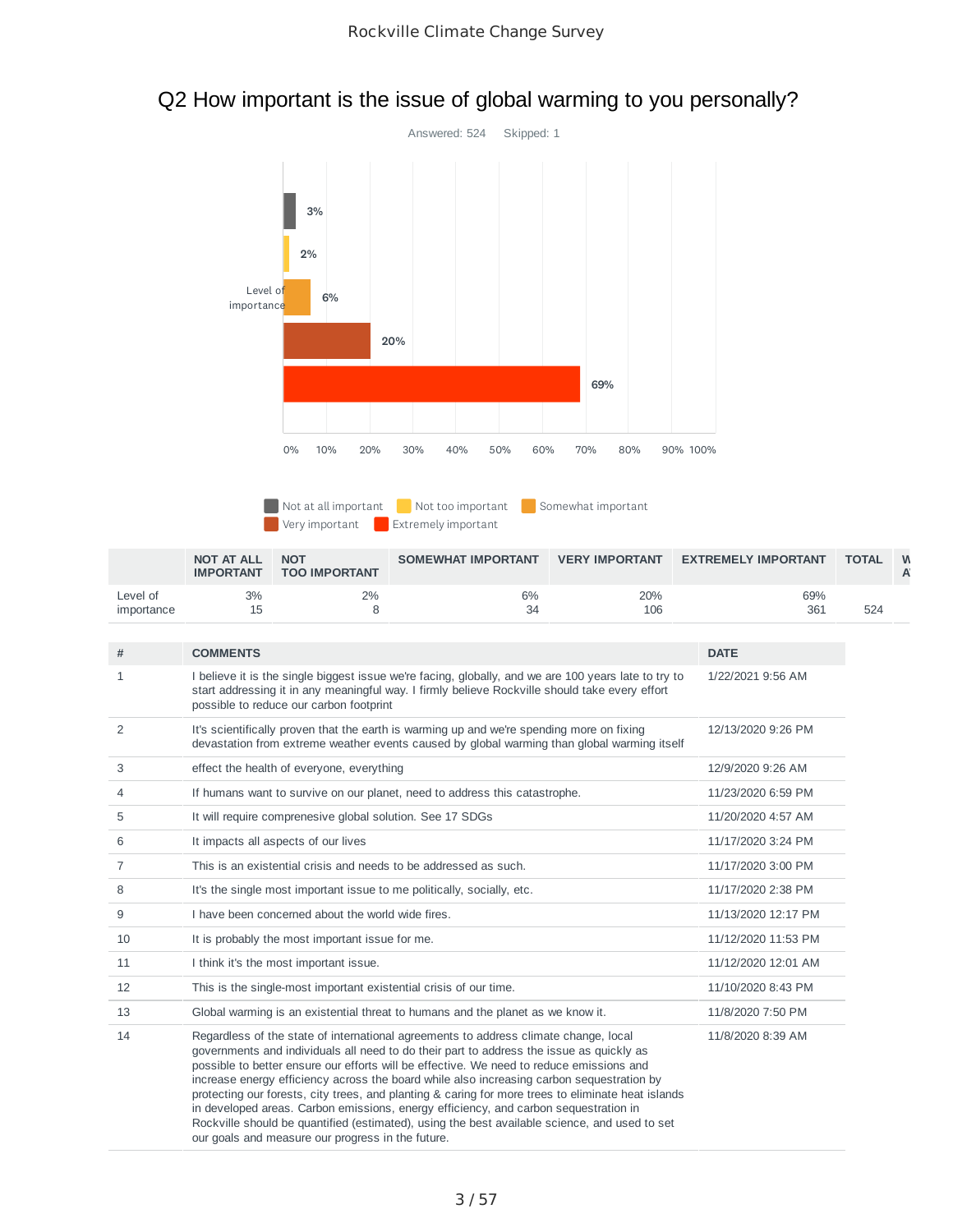| 15 | And my children and grandchidren                                                                                                                                                                                                                                                                                                                                                                                                                                                                                     | 11/3/2020 4:48 PM   |
|----|----------------------------------------------------------------------------------------------------------------------------------------------------------------------------------------------------------------------------------------------------------------------------------------------------------------------------------------------------------------------------------------------------------------------------------------------------------------------------------------------------------------------|---------------------|
| 16 | we are about 40 years late in our planning for this                                                                                                                                                                                                                                                                                                                                                                                                                                                                  | 10/21/2020 7:26 PM  |
| 17 | As a high schooler, my generation stands to lose the most from global warming, and it is both<br>frightening and sad how little current adults seem to care about our future.                                                                                                                                                                                                                                                                                                                                        | 10/20/2020 1:56 PM  |
| 18 | As a young person, I know that my friends and my entire future depends on whether we can<br>get greenhouse gas emissions under control and implement a justice transition in the next ten<br>years.                                                                                                                                                                                                                                                                                                                  | 10/15/2020 10:00 PM |
| 19 | It's the most important issue to me, who cares who rules the world of there's no world left to<br>rule?                                                                                                                                                                                                                                                                                                                                                                                                              | 10/15/2020 7:07 PM  |
| 20 | I'm more worried about over-development! Rockville needs to maintain it's 'green spaces'.                                                                                                                                                                                                                                                                                                                                                                                                                            | 10/9/2020 9:50 PM   |
| 21 | Up to a power greater than us                                                                                                                                                                                                                                                                                                                                                                                                                                                                                        | 10/9/2020 9:46 PM   |
| 22 | We need to act!                                                                                                                                                                                                                                                                                                                                                                                                                                                                                                      | 10/9/2020 8:19 PM   |
| 23 | Climate change is the biggest global threat as a whole and a specific threat to Rockville.                                                                                                                                                                                                                                                                                                                                                                                                                           | 10/7/2020 8:27 PM   |
| 24 | We should develop legislation to encourage wind and solar.                                                                                                                                                                                                                                                                                                                                                                                                                                                           | 10/6/2020 3:37 PM   |
| 25 | there is plenty of effort being expended by other levels of gov.                                                                                                                                                                                                                                                                                                                                                                                                                                                     | 10/5/2020 9:51 PM   |
| 26 | We are marking time when we need to be moving forward to combat climate change.                                                                                                                                                                                                                                                                                                                                                                                                                                      | 10/5/2020 7:26 PM   |
| 27 | It has been the top issue directing my voting choices in the last 4 elections                                                                                                                                                                                                                                                                                                                                                                                                                                        | 10/5/2020 3:42 PM   |
| 28 | Concerned for future generations.                                                                                                                                                                                                                                                                                                                                                                                                                                                                                    | 10/4/2020 11:24 PM  |
| 29 | Global warming is negatively altering our daily lives and health comprehensively at an alamina<br>rate                                                                                                                                                                                                                                                                                                                                                                                                               | 10/4/2020 10:58 PM  |
| 30 | People cannot/has very, very, very little influence on mother nature.                                                                                                                                                                                                                                                                                                                                                                                                                                                | 10/4/2020 6:05 PM   |
| 31 | We have to do all we can to stop it!                                                                                                                                                                                                                                                                                                                                                                                                                                                                                 | 10/4/2020 2:54 PM   |
| 32 | While I support clean air and water, I do not support raising taxes to fight what tress breathe in<br>order to give us oxygen. I think the Climate has been politicized beyond recognition of what is<br>real, anymore. The rhetoric is overblown.                                                                                                                                                                                                                                                                   | 10/4/2020 12:48 PM  |
| 33 | I'm concerned about a clean environment, but not the way that global warming is politically<br>defined. Also question 3 of your survey is worded so that everything related to the environment<br>is related to a "climate change hazard." That is not true. I am concerned about all of the items<br>listed, but not in relation to climate change. For instance, I am worried about pollution causing<br>bad drinking water, but not about climate change as politically defined in relation to drinking<br>water. | 10/4/2020 12:15 PM  |
| 34 | We are old. We have grandchildren. According to Pepco, we have been 20-30% mor efficient<br>than "efficient" homes they service, for years now. Individual efforts, however, cannot seem to<br>stem the increases inenergy use, combustion, and so on.                                                                                                                                                                                                                                                               | 10/4/2020 12:12 PM  |
| 35 | I love in Potomac, not Rockville.                                                                                                                                                                                                                                                                                                                                                                                                                                                                                    | 10/3/2020 2:31 PM   |
| 36 | I think it is vital that our cities and communities start thinking and actioning on plans regarding<br>global warming, since our planet is changing and we need to adapt as well as make sure that<br>we are on track with reducing emissions to ensure the best possible outlook for future<br>generations.                                                                                                                                                                                                         | 10/2/2020 12:58 PM  |
| 37 | This is a existential threat.                                                                                                                                                                                                                                                                                                                                                                                                                                                                                        | 10/1/2020 12:51 PM  |
| 38 | The UN IPCC Technical Report (not the Summary for Policymakers) clearly shows that climate<br>hysteria is based on pure junk science. We need to focus on adapting to changes rather than<br>wasting resources on carbon reduction. We also need to focus on real threats, particularly<br>energy supply and hazardous materials polution.                                                                                                                                                                           | 10/1/2020 11:48 AM  |
| 39 | have been directly active in this from a professional/work point of view                                                                                                                                                                                                                                                                                                                                                                                                                                             | 10/1/2020 11:37 AM  |
| 40 | Climate change and climate justice are the existential issues facing humanity                                                                                                                                                                                                                                                                                                                                                                                                                                        | 10/1/2020 11:09 AM  |
| 41 | We are headed for an irreversible catastrophe if we do not do anything about it!                                                                                                                                                                                                                                                                                                                                                                                                                                     | 9/29/2020 8:41 AM   |
| 42 | There are many issues to be concerned about now, but climate change absolutely is one that<br>affects our future on the planet and therefore impacts all concerns. Time is of the essence.                                                                                                                                                                                                                                                                                                                           | 9/28/2020 6:05 PM   |
| 43 | The political threats to so may things nationally -- civil liberties included -- that my focus on<br>global warming is diluted but climate change threatens the whole planet.                                                                                                                                                                                                                                                                                                                                        | 9/28/2020 12:36 PM  |
| 44 | We all need to get moving on this issue.                                                                                                                                                                                                                                                                                                                                                                                                                                                                             | 9/28/2020 12:26 PM  |
| 45 | I don't think Global warming will impact me directly. Possibly health issues and heat. But I do<br>see it as a growing potentially disasterous for many people, industries and nationsse                                                                                                                                                                                                                                                                                                                             | 9/27/2020 11:36 PM  |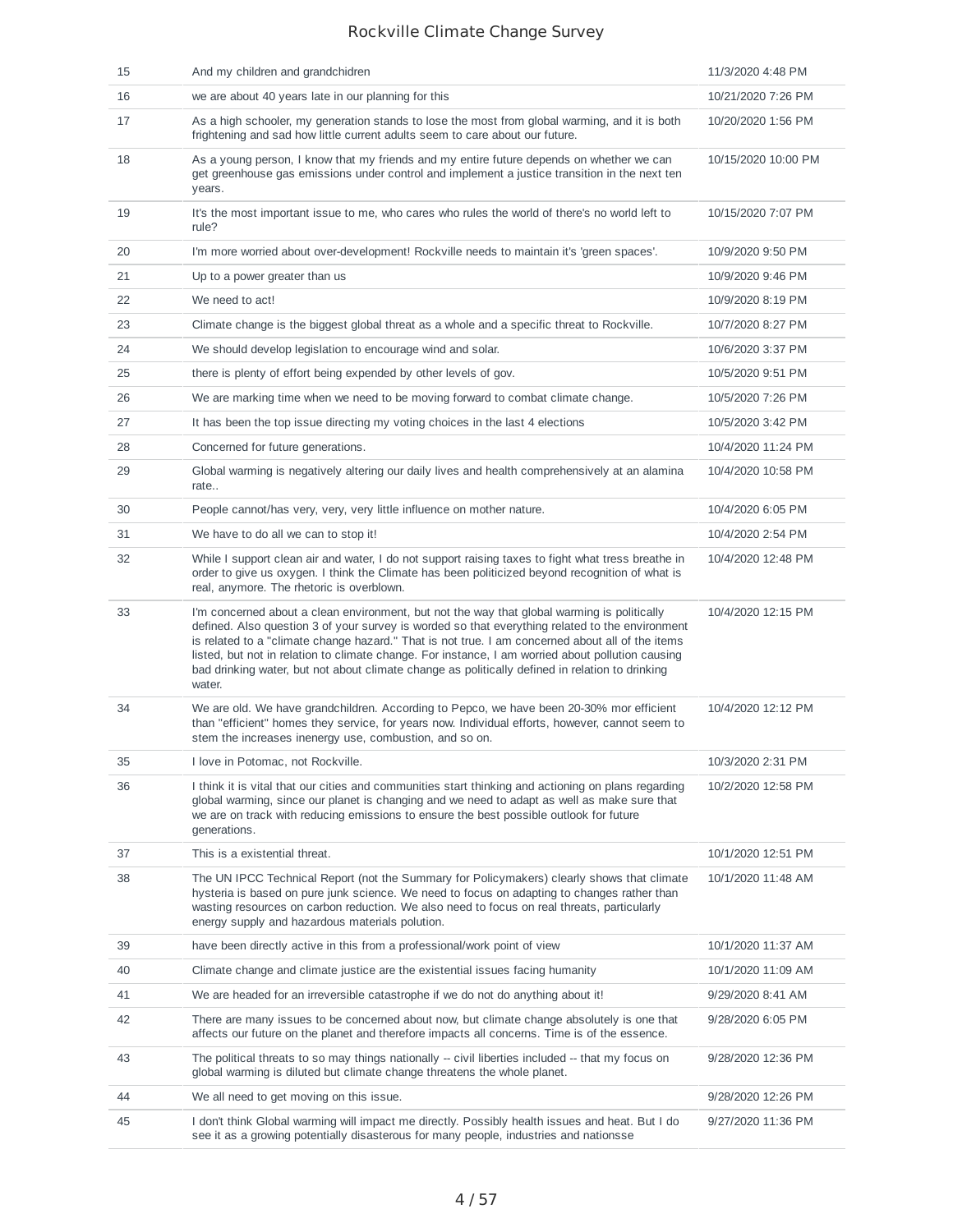| 46 | See my comments on Newdoor bulletin board, But I've worked in public policy, esp. science,<br>for over 35 years and the science simply is not there indicating a serious problem and certainly<br>not one that will be effected in any way by proposed solutions, other than harming real human<br>being and the actual enviromnent. | 9/27/2020 6:22 PM |
|----|--------------------------------------------------------------------------------------------------------------------------------------------------------------------------------------------------------------------------------------------------------------------------------------------------------------------------------------|-------------------|
| 47 | Important enough that I checked flood patterns and direction of rainfall flow before we bought<br>our house and we made sure to buy a house without a basement                                                                                                                                                                       | 9/27/2020 2:25 PM |
| 48 | As well as human rights and justice for all                                                                                                                                                                                                                                                                                          | 9/21/2020 9:39 PM |
| 49 | If we don't address the issue in the short-term, future generations will suffer greatly.                                                                                                                                                                                                                                             | 9/9/2020 3:46 PM  |
| 50 | This is our existential issue.                                                                                                                                                                                                                                                                                                       | 9/4/2020 10:30 PM |
| 51 | I'd like to see Rockville be a leader in this space, and a model for other cities.                                                                                                                                                                                                                                                   | 9/3/2020 8:38 PM  |
| 52 | No measurable impact on global climate disruption can be made at the city level.                                                                                                                                                                                                                                                     | 9/2/2020 9:29 PM  |
| 53 | I'm in the process of writing a climate fiction based on the Earth having melted ice caps<br>alreadyso I'm familiar with the science                                                                                                                                                                                                 | 9/2/2020 5:18 PM  |
| 54 | it is vastly over publicized in the media                                                                                                                                                                                                                                                                                            | 9/1/2020 9:34 PM  |
| 55 | If there were a choice above "extremely important" I would select it. This is absolutely one of<br>the most important, if not THE most important, issue of our time!!                                                                                                                                                                | 9/1/2020 9:04 PM  |
| 56 | We are living the effects daily. Record hot weather this summer has increased our AC bills,<br>and it is too hot to walk to errands on streets that don't have big shade trees                                                                                                                                                       | 9/1/2020 2:56 PM  |
| 57 | I do not see any clear and precise evidence that warrants large dollars to fix an issue that<br>clearly is not 100 proven with science                                                                                                                                                                                               | 9/1/2020 9:43 AM  |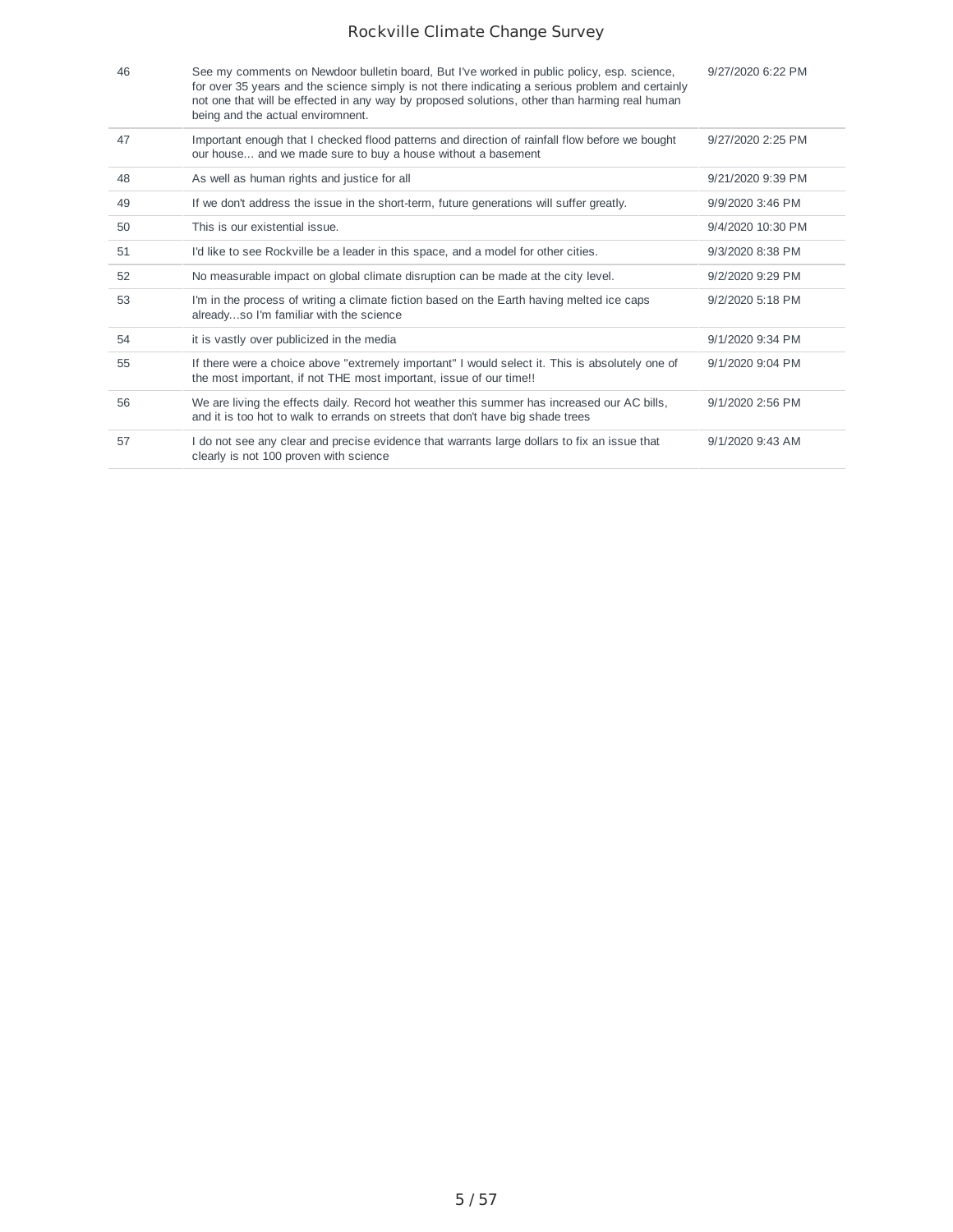### Q3 Which of the following climate change hazards are you most concerned about in the Rockville and greater Washington area?

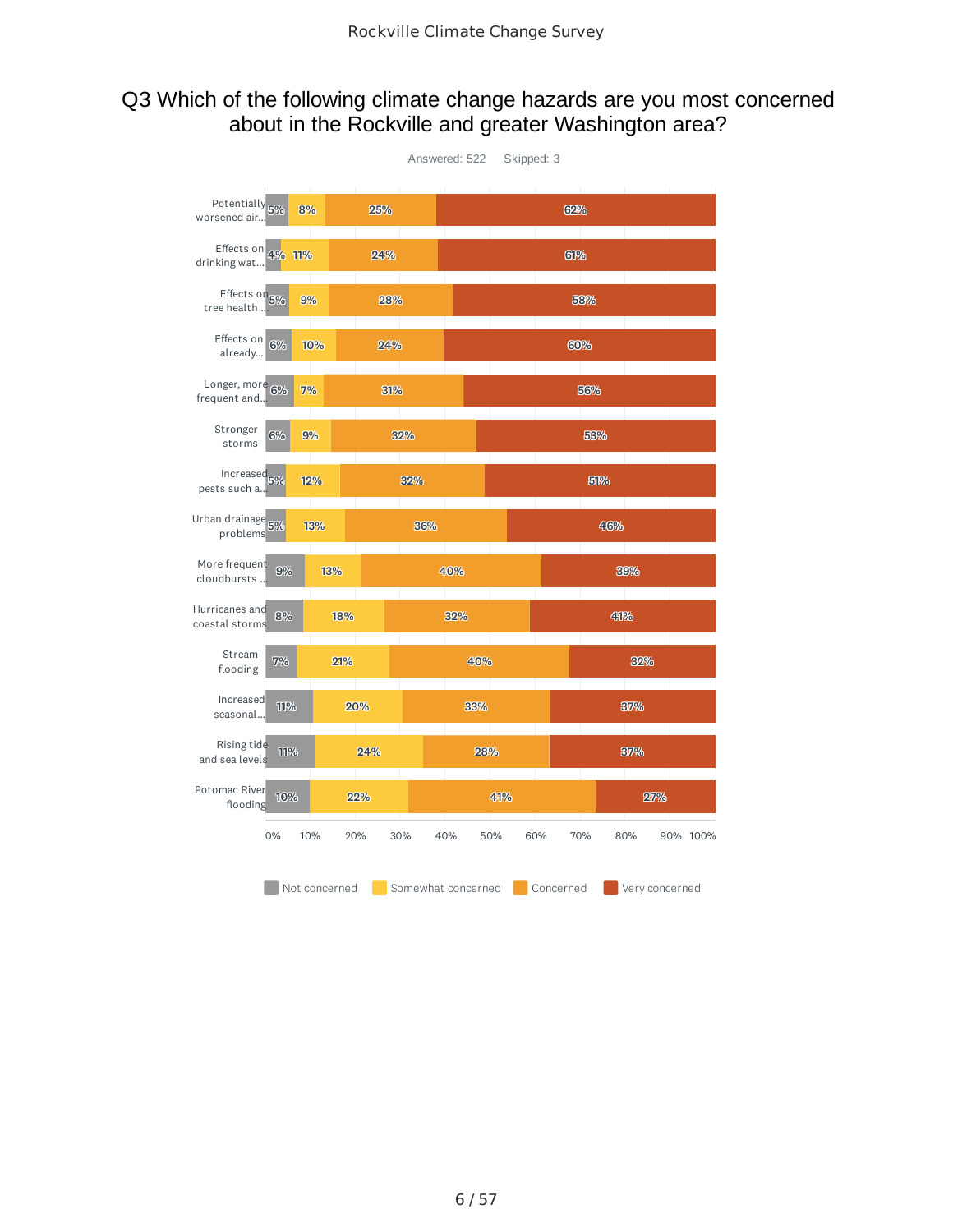|                                                                                                | <b>NOT</b><br><b>CONCERNED</b> | <b>SOMEWHAT</b><br><b>CONCERNED</b> | <b>CONCERNED</b> | <b>VERY</b><br><b>CONCERNED</b> | <b>TOTAL</b> | <b>WEIGHTED</b><br><b>AVERAGE</b> |
|------------------------------------------------------------------------------------------------|--------------------------------|-------------------------------------|------------------|---------------------------------|--------------|-----------------------------------|
| Potentially worsened air quality                                                               | 5%<br>27                       | 8%<br>42                            | 25%<br>128       | 62%<br>319                      | 516          | 3.43                              |
| Effects on drinking water, stormwater,<br>transportation, and communications<br>infrastructure | 4%<br>19                       | 11%<br>55                           | 24%<br>125       | 61%<br>317                      | 516          | 3.43                              |
| Effects on tree health and natural<br>areas                                                    | 5%<br>28                       | 9%<br>46                            | 28%<br>143       | 58%<br>302                      | 519          | 3.39                              |
| Effects on already<br>vulnerable community members                                             | 6%<br>31                       | 10%<br>51                           | 24%<br>123       | 60%<br>311                      | 516          | 3.38                              |
| Longer, more frequent and intense heat<br>waves                                                | 6%<br>33                       | 7%<br>35                            | 31%<br>162       | 56%<br>290                      | 520          | 3.36                              |
| Stronger storms                                                                                | 6%<br>29                       | 9%<br>46                            | 32%<br>167       | 53%<br>273                      | 515          | 3.33                              |
| Increased pests such as mosquitoes<br>and ticks                                                | 5%<br>24                       | 12%<br>63                           | 32%<br>167       | 51%<br>267                      | 521          | 3.30                              |
| Urban drainage problems                                                                        | 5%<br>24                       | 13%<br>68                           | 36%<br>185       | 46%<br>238                      | 515          | 3.24                              |
| More frequent cloudbursts and heavy<br>rainfall                                                | 9%<br>46                       | 13%<br>65                           | 40%<br>205       | 39%<br>199                      | 515          | 3.08                              |
| Hurricanes and coastal storms                                                                  | 8%<br>43                       | 18%<br>93                           | 32%<br>166       | 41%<br>211                      | 513          | 3.06                              |
| Stream flooding                                                                                | 7%<br>37                       | 21%<br>104                          | 40%<br>202       | 32%<br>164                      | 507          | 2.97                              |
| Increased seasonal allergens                                                                   | 11%<br>55                      | 20%<br>102                          | 33%<br>170       | 37%<br>189                      | 516          | 2.96                              |
| Rising tide and sea levels                                                                     | 11%<br>58                      | 24%<br>122                          | 28%<br>144       | 37%<br>188                      | 512          | 2.90                              |
| Potomac River flooding                                                                         | 10%<br>51                      | 22%<br>112                          | 41%<br>211       | 27%<br>135                      | 509          | 2.84                              |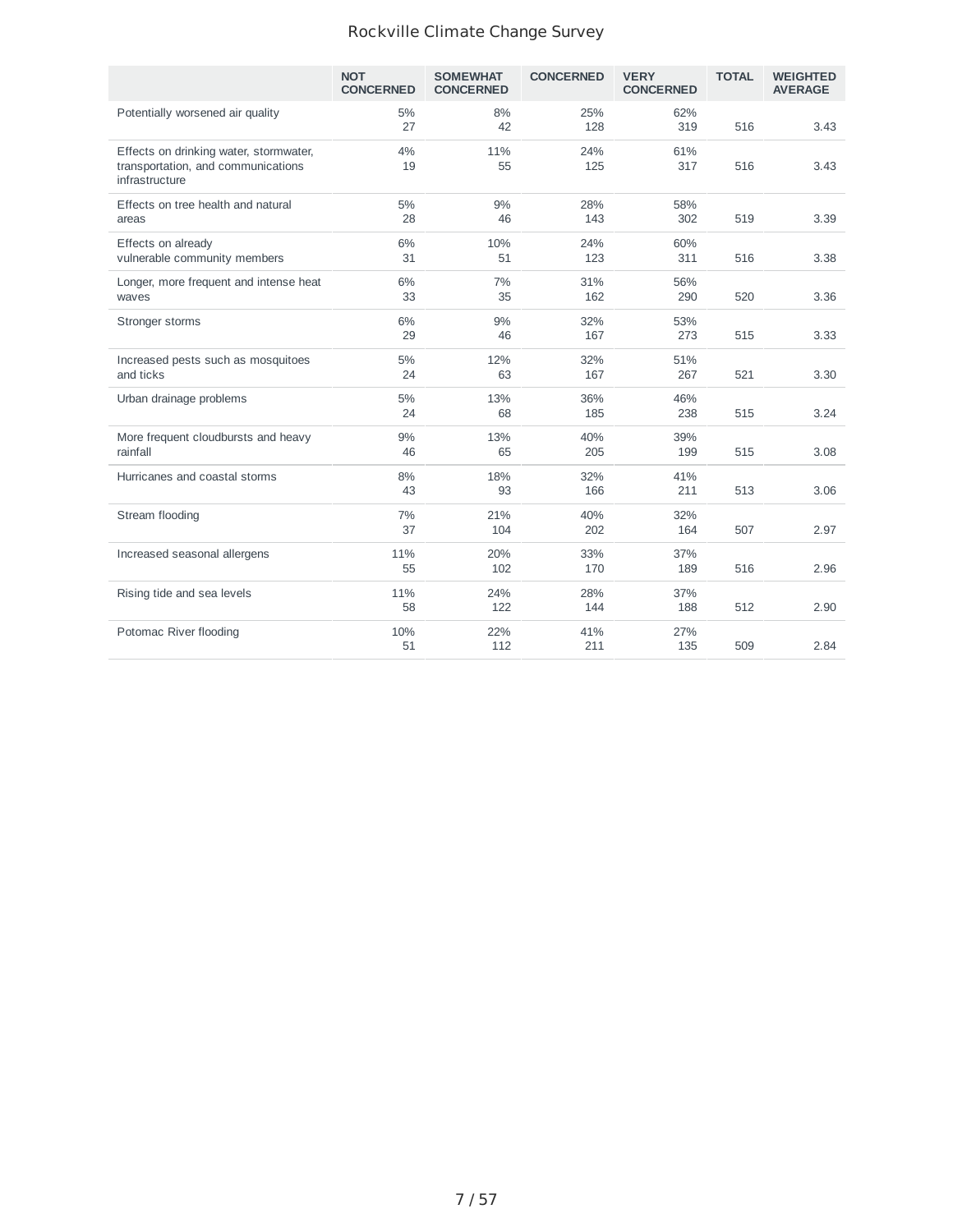## Q4 Most of Rockville's emissions come from building energy use (electricity, natural gas) and transportation (gasoline and diesel fuel). Which strategies do you support the city implementing to reduce greenhouse gases emissions?

| Increase tree<br>planting, co |    |                  |     |     |     |                                                    | 76% |     |     |     |                |     |     |     | 17% |    | 3%4%     |
|-------------------------------|----|------------------|-----|-----|-----|----------------------------------------------------|-----|-----|-----|-----|----------------|-----|-----|-----|-----|----|----------|
| Maximize<br>energy            |    |                  |     |     |     |                                                    | 74% |     |     |     |                |     |     |     | 20% |    | 3%%      |
| Strengthen<br>efficiency      |    |                  |     |     |     |                                                    | 73% |     |     |     |                |     |     |     | 20% |    | 3%%      |
| Install onsite<br>renewable.  |    |                  |     |     |     | 72%                                                |     |     |     |     |                |     |     |     | 19% |    | 5% 5%    |
| Increase<br>recycling         |    |                  |     |     |     | 71%                                                |     |     |     |     |                |     |     |     | 23% |    | 4%%      |
| Provide<br>incentives f       |    |                  |     |     |     | 70%                                                |     |     |     |     |                |     |     | 21% |     |    | 4%5%     |
| Implement<br>bicycle and      |    |                  |     |     |     | 70%                                                |     |     |     |     |                |     |     |     | 23% |    | 4969%    |
| Promote<br>commercial         |    |                  |     |     |     | 70%                                                |     |     |     |     |                |     |     | 21% |     |    | 3% 7%    |
| Reduce<br>emissions fr        |    |                  |     |     |     | 69%                                                |     |     |     |     |                |     |     | 24% |     |    | 3%4%     |
| Upgrade<br>streetlights.      |    |                  |     |     |     | 66%                                                |     |     |     |     |                |     |     | 26% |     |    | 3%4%     |
| Promote<br>residential        |    |                  |     |     |     | 65%                                                |     |     |     |     |                |     |     | 24% |     |    | 4% 7%    |
| Negotiate<br>renewable        |    |                  |     |     |     | 63%                                                |     |     |     |     |                |     | 24% |     |     | 4% | 8%       |
| Implement<br>efficiency       |    |                  |     |     | 59% |                                                    |     |     |     |     |                |     | 28% |     |     | 6% | 8%       |
| Foster more<br>mixed-use an   |    |                  |     |     | 58% |                                                    |     |     |     |     |                | 27% |     |     |     | 9% | 7%       |
| Promote<br>widespread         |    |                  |     |     | 56% |                                                    |     |     |     |     |                | 29% |     |     |     | 9% | 5%       |
| Require energy<br>efficiency  |    |                  |     | 48% |     |                                                    |     |     |     |     | 28%            |     |     |     | 13% |    | 10%      |
|                               | 0% | 10%              | 20% |     | 30% |                                                    |     | 40% | 50% | 60% |                | 70% |     | 80% |     |    | 90% 100% |
|                               |    | Strongly support |     |     |     | Moderately support<br>Unsure/need more information |     |     |     |     | Do not support |     |     |     |     |    |          |

Answered: 519 Skipped: 6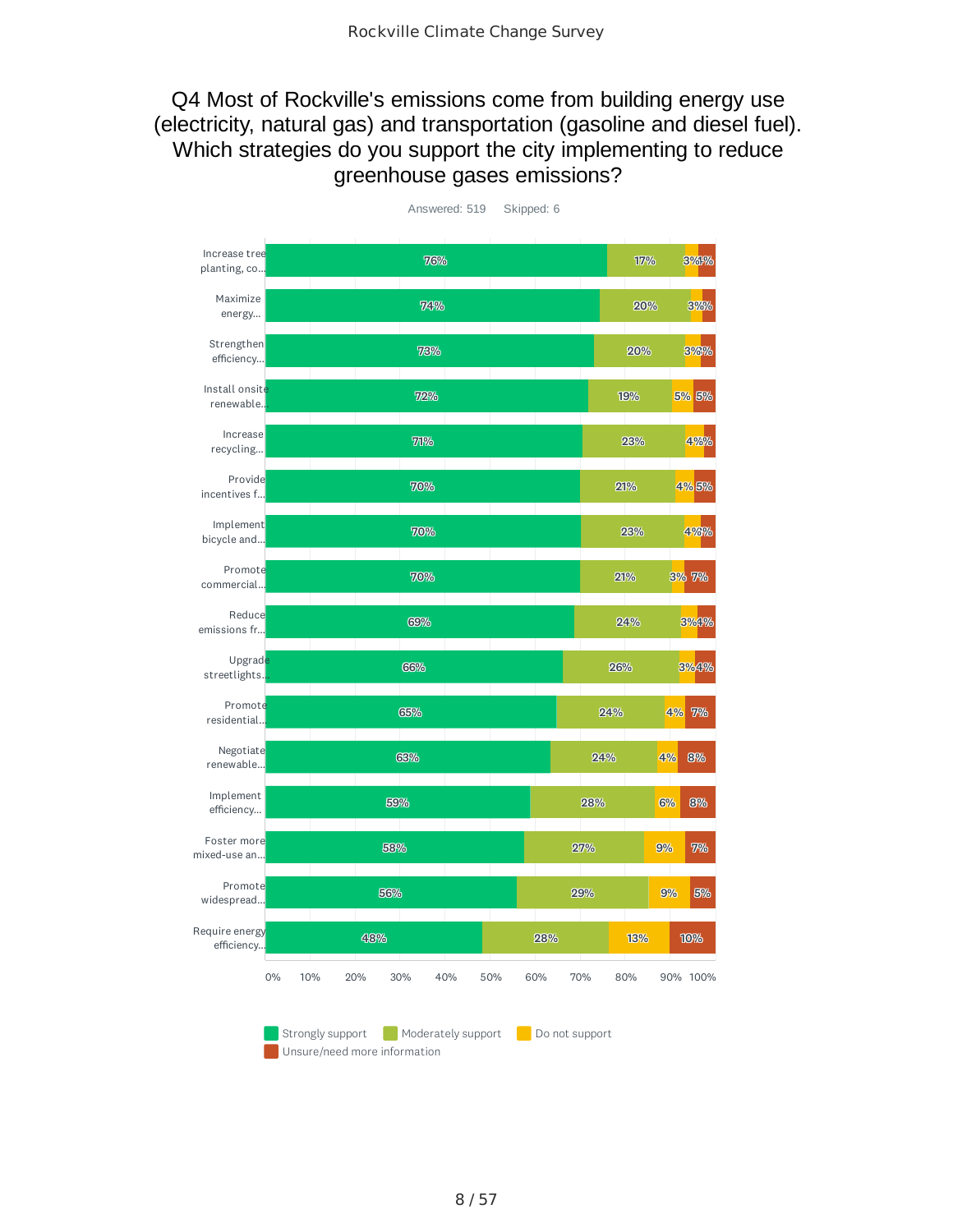|                                                                                                               | <b>STRONGLY</b><br><b>SUPPORT</b> | <b>MODERATELY</b><br><b>SUPPORT</b> | <b>DO NOT</b><br><b>SUPPORT</b> | <b>UNSURE/NEED</b><br><b>MORE</b><br><b>INFORMATION</b> | <b>TOTAL</b> | <b>WEIGHTED</b><br><b>AVERAGE</b> |
|---------------------------------------------------------------------------------------------------------------|-----------------------------------|-------------------------------------|---------------------------------|---------------------------------------------------------|--------------|-----------------------------------|
| Increase tree planting, cool roofs, and<br>cool pavements on public and private<br>property                   | 76%<br>393                        | 17%<br>89                           | 3%<br>15                        | 4%<br>19                                                | 516          | 1.70                              |
| Maximize energy efficiency of city<br>facilities and utilities                                                | 74%<br>384                        | 20%<br>105                          | 3%<br>13                        | 3%<br>14                                                | 516          | 1.69                              |
| Strengthen efficiency requirements for<br>new buildings                                                       | 73%<br>379                        | 20%<br>105                          | 3%<br>18                        | 3%<br>16                                                | 518          | 1.67                              |
| Install onsite renewable energy on city<br>property, i.e., solar panels                                       | 72%<br>372                        | 19%<br>96                           | 5%<br>24                        | 5%<br>25                                                | 517          | 1.62                              |
| Increase recycling compliance and<br>landfill waste diversion                                                 | 71%<br>367                        | 23%<br>118                          | 4%<br>21                        | 3%<br>13                                                | 519          | 1.64                              |
| Provide incentives for rooftop solar<br>programs                                                              | 70%<br>364                        | 21%<br>109                          | 4%<br>22                        | 5%<br>24                                                | 519          | 1.61                              |
| Implement bicycle and pedestrian<br>infrastructure and safety measures                                        | 70%<br>363                        | 23%<br>119                          | 4%<br>19                        | 3%<br>16                                                | 517          | 1.63                              |
| Promote commercial building energy<br>efficiency retrofits                                                    | 70%<br>362                        | 21%<br>106                          | 3%<br>14                        | 7%<br>35                                                | 517          | 1.61                              |
| Reduce emissions from city fleet<br>vehicles                                                                  | 69%<br>357                        | 24%<br>123                          | 3%<br>18                        | 4%<br>20                                                | 518          | 1.62                              |
| Upgrade streetlights to high-efficiency                                                                       | 66%<br>343                        | 26%<br>134                          | 3%<br>17                        | 4%<br>23                                                | 517          | 1.59                              |
| Promote residential building energy<br>efficiency retrofits                                                   | 65%<br>335                        | 24%<br>124                          | 4%<br>23                        | 7%<br>34                                                | 516          | 1.54                              |
| Negotiate renewable electricity supply for<br>all residents                                                   | 63%<br>327                        | 24%<br>123                          | 4%<br>23                        | 8%<br>43                                                | 516          | 1.51                              |
| Implement efficiency requirements for<br>existing commercial buildings                                        | 59%<br>305                        | 28%<br>143                          | 6%<br>29                        | 8%<br>39                                                | 516          | 1.46                              |
| Foster more mixed-use and transit-<br>accessible development                                                  | 58%<br>296                        | 27%<br>138                          | 9%<br>46                        | 7%<br>34                                                | 514          | 1.42                              |
| Promote widespread electric vehicle<br>adoption and build public charger network                              | 56%<br>290                        | 29%<br>151                          | 9%<br>48                        | 5%<br>28                                                | 517          | 1.41                              |
| Require energy efficiency rating<br>disclosure at time of sale or time of lease<br>for residential properties | 48%<br>249                        | 28%<br>145                          | 13%<br>69                       | 10%<br>52                                               | 515          | 1.25                              |

| #              | <b>COMMENTS</b>                                                                                                                                                                                                                                                                                                    | <b>DATE</b>         |
|----------------|--------------------------------------------------------------------------------------------------------------------------------------------------------------------------------------------------------------------------------------------------------------------------------------------------------------------|---------------------|
| $\mathbf{1}$   | Require tankless hot water heaters to replace all existing tank water heaters to significantly<br>reduce gas/electricity use related to hot water generation.                                                                                                                                                      | 2/28/2021 8:34 PM   |
| $\overline{2}$ | I would emphasize accessible transportation and bike and pedestrian-friendly motorways, and<br>planting native species to curb erosion and provide shade.                                                                                                                                                          | 1/22/2021 9:56 AM   |
| 3              | I strongly support nearly all of these measures. The City should lead with solar, efficient street<br>lights, electric fleet, building retrofits, and more. I should not be driving by City buildings after<br>hours and seeing so many lights on. The City should provide composting collection for<br>residents. | 1/13/2021 9:36 AM   |
| 4              | focus on efficiency - ie. long term cost savings to the City by adopting new more efficient<br>vehicles and building systems                                                                                                                                                                                       | 12/15/2020 12:08 PM |
| 5              | We need city wide composting. All new housing should include solar panels, rainwater<br>collection units, and recycled material in the construction.                                                                                                                                                               | 12/13/2020 9:26 PM  |
| 6              | Increase support for community solar projects. Ban gas hookups for new developments as is<br>now being done in multiple cities in California and on the West coast. We need to electrify<br>everything (heating, cooking, etc.) and stop natural gas usage.                                                        | 12/11/2020 9:33 PM  |
|                | I also support actions such as a carbon tax.                                                                                                                                                                                                                                                                       | 12/11/2020 8:36 AM  |
| 8              | Wildflowers for bees, or else we're screwed. The soil is depleted, CA is on fire, the Midwest will<br>be a dustbowl soon, we have to think beyond the obvious things that we should have done 10-                                                                                                                  | 12/10/2020 2:13 PM  |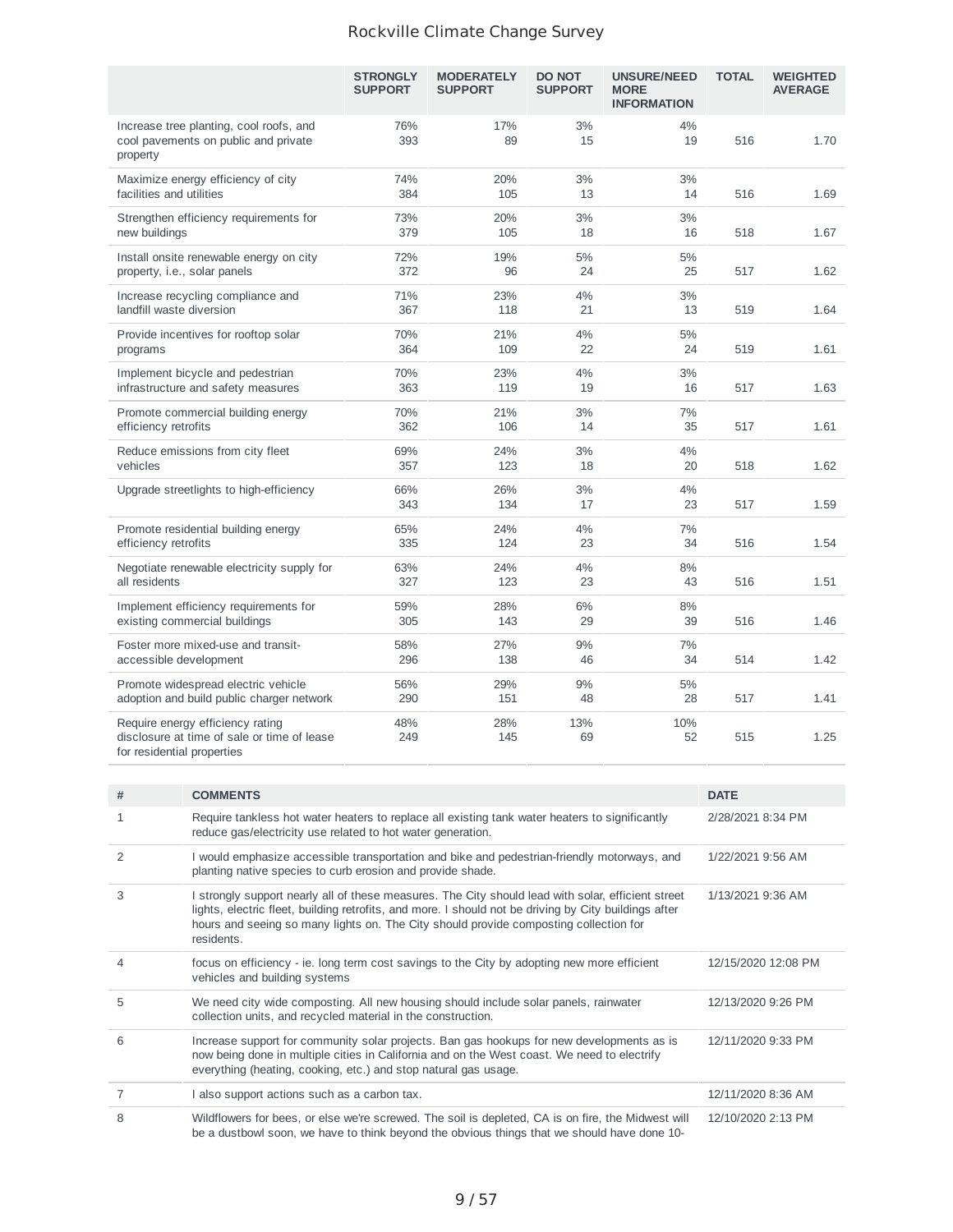20 years ago, like the initiatives listed above. We are so beyond that. We need to actually think about survival, not just bike lanes. We need vertical farms to ensure that we have food.

| 9  | We are staying more indoors because of covid. Right now residents need a way to choose<br>their energy source from renewable energy.                                                                                                                                                                                                                                                                                                                                                                                                                                                                                                                                                                                                                                                                                                                                                                                                                                                                                                                                                                                                                                                                                      | 12/10/2020 8:01 AM  |
|----|---------------------------------------------------------------------------------------------------------------------------------------------------------------------------------------------------------------------------------------------------------------------------------------------------------------------------------------------------------------------------------------------------------------------------------------------------------------------------------------------------------------------------------------------------------------------------------------------------------------------------------------------------------------------------------------------------------------------------------------------------------------------------------------------------------------------------------------------------------------------------------------------------------------------------------------------------------------------------------------------------------------------------------------------------------------------------------------------------------------------------------------------------------------------------------------------------------------------------|---------------------|
| 10 | Need to evaluate energy projects from cradle to grave. Many "energy-saving" projects require a<br>large amount of energy to manufacture and to dispose of at the end of their useful life. Solar<br>panels, wind farms and electric cars are horrible for the environment.                                                                                                                                                                                                                                                                                                                                                                                                                                                                                                                                                                                                                                                                                                                                                                                                                                                                                                                                                | 12/9/2020 12:23 PM  |
| 11 | More education and enforcement of private impervious surfaces that people install. Encourage<br>more tree planting on private property, grass is also a great carbon sink.                                                                                                                                                                                                                                                                                                                                                                                                                                                                                                                                                                                                                                                                                                                                                                                                                                                                                                                                                                                                                                                | 12/9/2020 9:26 AM   |
| 12 | plant more trees, remove more pavement                                                                                                                                                                                                                                                                                                                                                                                                                                                                                                                                                                                                                                                                                                                                                                                                                                                                                                                                                                                                                                                                                                                                                                                    | 12/8/2020 8:51 AM   |
| 13 | We have lived in our house in Rockville for 44 years and hae lost 6 huge white oak trees. In<br>our block on Cantrbury Way our neighbors have lost 6 huge trees as well. Trees die and they<br>must be replaced I do not mean the decorative Bradshaw pear trees but trees that renew our<br>tree canopy. Trees such as the white oak, the tulip poplar, the hybrid Japanese American<br>hybrid chestnut tree that is hearty in our climate. I grew some saplings of this species for the<br>American chestnut society a few years ago and they were transplanted in Frederick county<br>and are still growing. A joint effort between government and private citizens to purchase these<br>young trees on public and private lands will help to mitigate climate change. Public parks such<br>as Potomac Woods park has lost at least a dozen white oak, red oak tulip poplar, ash, hickory<br>and other large shade trees over the last 44 years. I would estimate that in our neighborhood<br>within 6 blocks of my house at Canterbury Way we have lost approximately at least 30<br>beautiful huge shade trees. Nothing has been done by public or private interests to stop this<br>ecological and climatic crisis. | 12/7/2020 5:26 PM   |
| 14 | Explore bans total bans on single use plastic!! And options for creating a factory to reuse<br>plastic - employing underserved communities in the process.                                                                                                                                                                                                                                                                                                                                                                                                                                                                                                                                                                                                                                                                                                                                                                                                                                                                                                                                                                                                                                                                | 12/7/2020 10:41 AM  |
| 15 | Drastic reduction of car traffic. Reducing road size. Force mixed work/live/shop structure to<br>reduce need to drive cars.                                                                                                                                                                                                                                                                                                                                                                                                                                                                                                                                                                                                                                                                                                                                                                                                                                                                                                                                                                                                                                                                                               | 12/6/2020 4:49 PM   |
| 16 | Incentivise More electric vehicle charge stations at gas stations. And no city efficiency<br>changes should happen until we have helped people get out of them economic damage of the<br>pandemic first.                                                                                                                                                                                                                                                                                                                                                                                                                                                                                                                                                                                                                                                                                                                                                                                                                                                                                                                                                                                                                  | 12/6/2020 11:30 AM  |
| 17 | Prioritize incentives for private EVs, conversion of city fleet to electric (many benefits<br>including reduced noise and air pollution), and emphasize bike and pedestrian travel.                                                                                                                                                                                                                                                                                                                                                                                                                                                                                                                                                                                                                                                                                                                                                                                                                                                                                                                                                                                                                                       | 12/5/2020 3:12 PM   |
| 18 | I dont support electric cars and solars! Its not efficients and its not reliable.                                                                                                                                                                                                                                                                                                                                                                                                                                                                                                                                                                                                                                                                                                                                                                                                                                                                                                                                                                                                                                                                                                                                         | 11/29/2020 12:32 PM |
| 19 | Require all public buses and school buses to cut down their air emissions. School buses<br>pollute a lot.                                                                                                                                                                                                                                                                                                                                                                                                                                                                                                                                                                                                                                                                                                                                                                                                                                                                                                                                                                                                                                                                                                                 | 11/23/2020 6:59 PM  |
| 20 | I'm in the process of draftibg up plans for an expensive, non-environmentally friendly driveway<br>just to be able to upgrade my house for electric vehicles. The process involves taking down<br>and rebuilding an existing fence, excavating 6feet deep, installing 6ft retaining walls, and<br>pouring a concrete driveway and stairs. When I asked the city about putting in the charger in<br>the right-of-way I was shot down because I had "room on my property" for a driveway. I think<br>the city should at least offer me incentives to use more environmentally friendly materials for<br>the driveway (which I can't afford on top of the other costs) or assist in the costs since the<br>main goal is to upgrade for electric charging A charger at the street right of way would be<br>much more environmentally friendly than this driveway.                                                                                                                                                                                                                                                                                                                                                             | 11/22/2020 9:13 AM  |
| 21 | Rooftop solar installations and lighting retrofits are a no brainer as they usually pay for<br>themselves in electric costs in under 10 years . I spearheaded the installation on Tikvat Israel<br>Synagogue on Baltimore Rd of solar panels and lighting retrofits about 8 years ago and at my<br>house on Flint Rock Rd (Rockville outside city limits)                                                                                                                                                                                                                                                                                                                                                                                                                                                                                                                                                                                                                                                                                                                                                                                                                                                                 | 11/20/2020 9:47 PM  |
| 22 | There is no reason there should be unshaded parking lots. All parking lots should be shaded<br>with trees or shaded with solar panels.                                                                                                                                                                                                                                                                                                                                                                                                                                                                                                                                                                                                                                                                                                                                                                                                                                                                                                                                                                                                                                                                                    | 11/18/2020 1:43 PM  |
| 23 | Offer compost curbside pick up for all residents                                                                                                                                                                                                                                                                                                                                                                                                                                                                                                                                                                                                                                                                                                                                                                                                                                                                                                                                                                                                                                                                                                                                                                          | 11/17/2020 3:00 PM  |
| 24 | The climate crisis requires that we do everything we can right now to mitigate further GHG<br>emissions. We have to think broadly, creatively, and flexibly to address this crisis now. We<br>have no time to waste.                                                                                                                                                                                                                                                                                                                                                                                                                                                                                                                                                                                                                                                                                                                                                                                                                                                                                                                                                                                                      | 11/17/2020 2:38 PM  |
| 25 | For the ones I checked "Unsure/Need more information" I felt that the topic might mean<br>different things to different people. Engaging with the public on what you mean or different<br>options would be a good idea for those topics.                                                                                                                                                                                                                                                                                                                                                                                                                                                                                                                                                                                                                                                                                                                                                                                                                                                                                                                                                                                  | 11/16/2020 7:49 PM  |
| 26 | Incentivizing residential and commercial composting and buy local programs. Invest in food<br>scrap composting facility (to avoid hauling to PG). Require REDI to include sustainability as<br>part of their economic development strategy.                                                                                                                                                                                                                                                                                                                                                                                                                                                                                                                                                                                                                                                                                                                                                                                                                                                                                                                                                                               | 11/14/2020 12:55 PM |
| 27 | and if replacing items for more efficent items, then throw old items out appropriately                                                                                                                                                                                                                                                                                                                                                                                                                                                                                                                                                                                                                                                                                                                                                                                                                                                                                                                                                                                                                                                                                                                                    | 11/12/2020 2:10 PM  |
| 28 | The fact that heating is required for residential buildings based on Rockville code from October                                                                                                                                                                                                                                                                                                                                                                                                                                                                                                                                                                                                                                                                                                                                                                                                                                                                                                                                                                                                                                                                                                                          | 11/11/2020 6:47 PM  |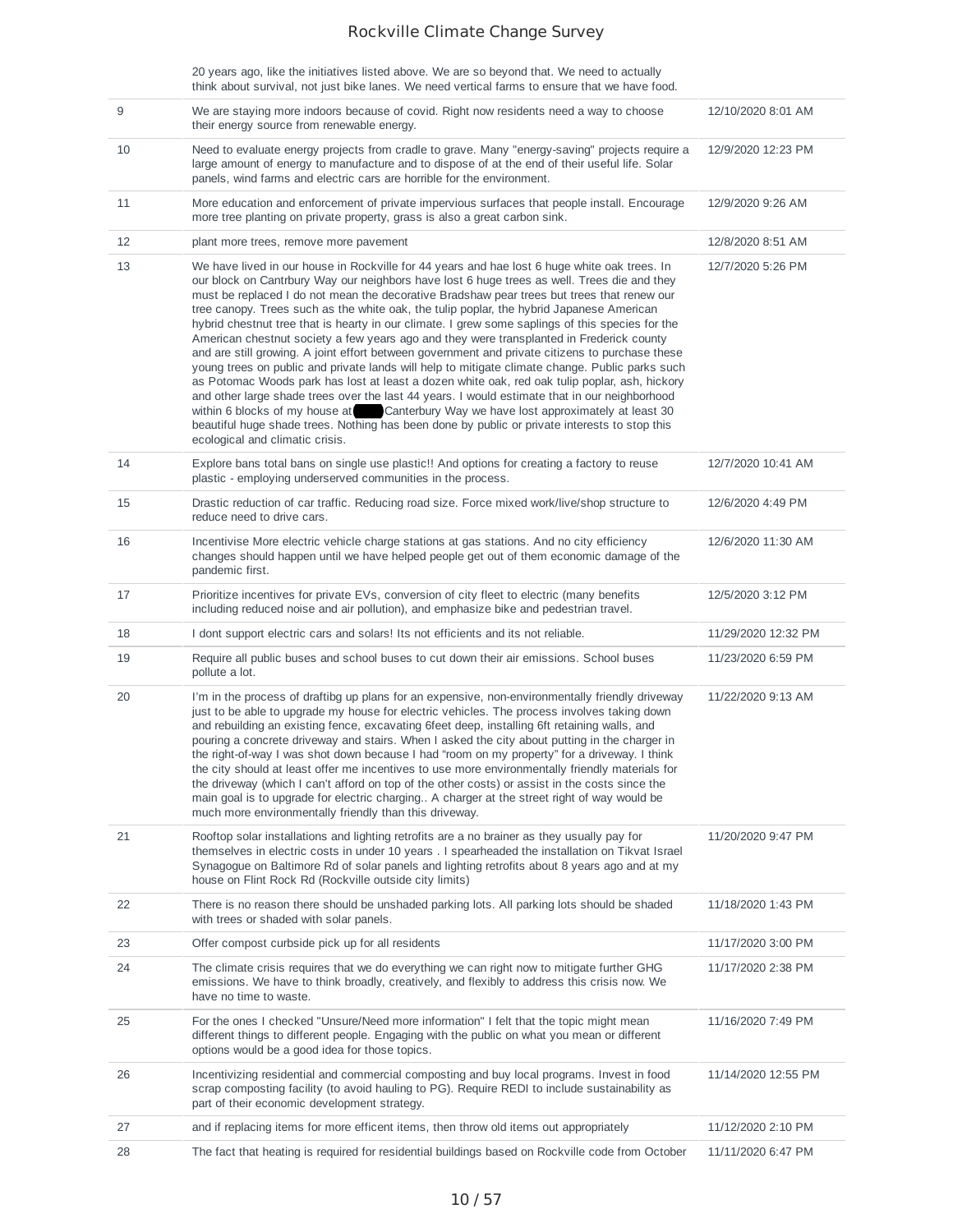|    | 1-April 15 is absurd. Especially since we have warmer days through the end of November now.<br>Residents are DYING of heat in buildings. Reconsider timeline. It also starts getting warm out<br>the middle/end of March.                                                                                                                                                                                                                                                                                                                                                                                                                                         |                     |
|----|-------------------------------------------------------------------------------------------------------------------------------------------------------------------------------------------------------------------------------------------------------------------------------------------------------------------------------------------------------------------------------------------------------------------------------------------------------------------------------------------------------------------------------------------------------------------------------------------------------------------------------------------------------------------|---------------------|
| 29 | We must act now. There are many opportunities to install solar panels, plan more trees. Let's<br>do it! There's no time to waste and this should be a budget priority.                                                                                                                                                                                                                                                                                                                                                                                                                                                                                            | 11/10/2020 8:43 PM  |
| 30 | It is so important that we all do what we can and foster means of moving others towards<br>reduced greenhouse gas emissions.                                                                                                                                                                                                                                                                                                                                                                                                                                                                                                                                      | 11/8/2020 7:50 PM   |
| 31 | I don't see any questions about carbon sequestration here. If we are going to mitigate the<br>effects of climate change, we need to work on both sides of the carbon cycle equation (i.e.,<br>reduce our emissions, or carbon sources to the environment and increase our sequestration, or<br>carbon sinks to pull carbon from the atmosphere. Please consider all the ways we can<br>maintain or increase carbon sequestration in Rockville while at the same time providing habitat<br>for native plants and wildlife. Increase focus and funding on protecting Rockville's parks and<br>city trees as an element of Rockville's carbon sequestration efforts. | 11/8/2020 8:39 AM   |
| 32 | We need major action happening. The small stuff is fine, but the time for that has frankly<br>passed. Electric car stations and subsidies for electric cars is a great idea, as is considering<br>transitioning to electric vehicles for public transport. In terms of energy consumption, Rockville<br>needs to make major plans to transition from fossil fuels to renewable energy sources.<br>Subsidies and incentives for solar panels are really, really important as they're the one<br>renewable energy source we have now that can be built-in existing infrastructure. New<br>construction should be built with renewable energy sources in mind.       | 10/20/2020 1:56 PM  |
| 33 | we need to do WHATEVER we can, this issue is not new, and yet nothing has been done to<br>stop it. please cut the crap                                                                                                                                                                                                                                                                                                                                                                                                                                                                                                                                            | 10/15/2020 8:52 PM  |
| 34 | Encouraging more active transportation (e.g. walking and cycling) and transit use through<br>increased investment in infrastructure and service is very important. Equally as important is<br>building densely and in street configurations that encourage non-automobile use to reduce the<br>need to drive.                                                                                                                                                                                                                                                                                                                                                     | 10/14/2020 12:06 PM |
| 35 | While increased density has its climate related advantages, it could also lead to greater<br>congestion, deterioration of mental health and overall reduction in natural (not planned) green<br>space. Mixed use and high density should be limited. Most international cities that moved to<br>high density, high rise model living about 50 years ago e.g. In Asia are experiencing these<br>effects. Not all of which are explained by the idea they were not built accordingly to green<br>principles. Mental health is almost as important as climate health and as a City we should<br>strive for a balance.                                                | 10/13/2020 2:28 PM  |
| 36 | So many drivers sit in their cars in parking lots with their engines idling, even when the weather<br>is mild. Some are eTing their fast food, others are texting. Can the city increase awareness of<br>that idling is polluting? And how much it affects local air quality?                                                                                                                                                                                                                                                                                                                                                                                     | 10/11/2020 6:38 PM  |
| 37 | Many of these ideas sound expensive for the city, as well as the commercial and residential<br>property owners. With the financial stresses of dealing with the pandemic, funding for these<br>projects, programs and ideas may be difficult in the near term.                                                                                                                                                                                                                                                                                                                                                                                                    | 10/10/2020 8:17 PM  |
| 38 | Although a drop in as large sea, Redgate Park can be utilized not only as a community asset<br>for hikers, bikers, etc, but can also be an arboretum for trees that aid climate change:<br>https://www.thoughtco.com/which-trees-offset-global-warming-1204209                                                                                                                                                                                                                                                                                                                                                                                                    | 10/10/2020 8:25 AM  |
| 39 | City of Rockville continues to build at non-stop pace, removing trees in many places like<br>downtown Rockville (what an eyesore). Please keep Redgate Park AS IS WITH NO<br>CHANGES for birding and nature enthusiasts. It's one of the few "real" parks Rockville offers.                                                                                                                                                                                                                                                                                                                                                                                       | 10/10/2020 8:05 AM  |
| 40 | Solar panels are not green - you must select the right manufacturer. Also high efficiency street<br>lights should be adjusted to allow for dark skies (stars).                                                                                                                                                                                                                                                                                                                                                                                                                                                                                                    | 10/10/2020 7:57 AM  |
| 41 | Prefer planting and maintenance of trees                                                                                                                                                                                                                                                                                                                                                                                                                                                                                                                                                                                                                          | 10/9/2020 9:46 PM   |
| 42 | I would like to see not just more efficient types of energy use, but LESS use overall, for<br>example, fewer trips by city vehicles. Also, I would like to see a reduction in light pollution, so<br>not just smarter street lights, but less bright lights, lights turned off in buildings at night, etc. In<br>addition to better recycling compliance, I would like to encourage less use of plastics overall,<br>even if they are "recyclable."                                                                                                                                                                                                               | 10/9/2020 7:05 PM   |
| 43 | All of the above and more. We have no time left. And the CO2 in the atmosphere already will<br>continue to heat the earth even if we stopped all CO2 production today! The situation is dire.                                                                                                                                                                                                                                                                                                                                                                                                                                                                     | 10/9/2020 6:27 PM   |
| 44 | I would focus first on the actions that decrease negative economic and social pressures on<br>people who are marginalized, like energy efficiency programs, discounted renewable energy<br>programs, and support for public transit.                                                                                                                                                                                                                                                                                                                                                                                                                              | 10/7/2020 8:27 PM   |
| 45 | I support more "missing middle housing" as opposed to single housing and large apartment<br>blocks. I want to see more green spaces: tot lots, dog parks, small local parks.                                                                                                                                                                                                                                                                                                                                                                                                                                                                                      | 10/6/2020 11:45 AM  |
| 46 | don't go over board and raise taxes for this effort, however                                                                                                                                                                                                                                                                                                                                                                                                                                                                                                                                                                                                      | 10/5/2020 9:51 PM   |
| 47 | Avoid putting chemical plants and heavy industry in low-income areas. Identify how existing                                                                                                                                                                                                                                                                                                                                                                                                                                                                                                                                                                       | 10/5/2020 7:26 PM   |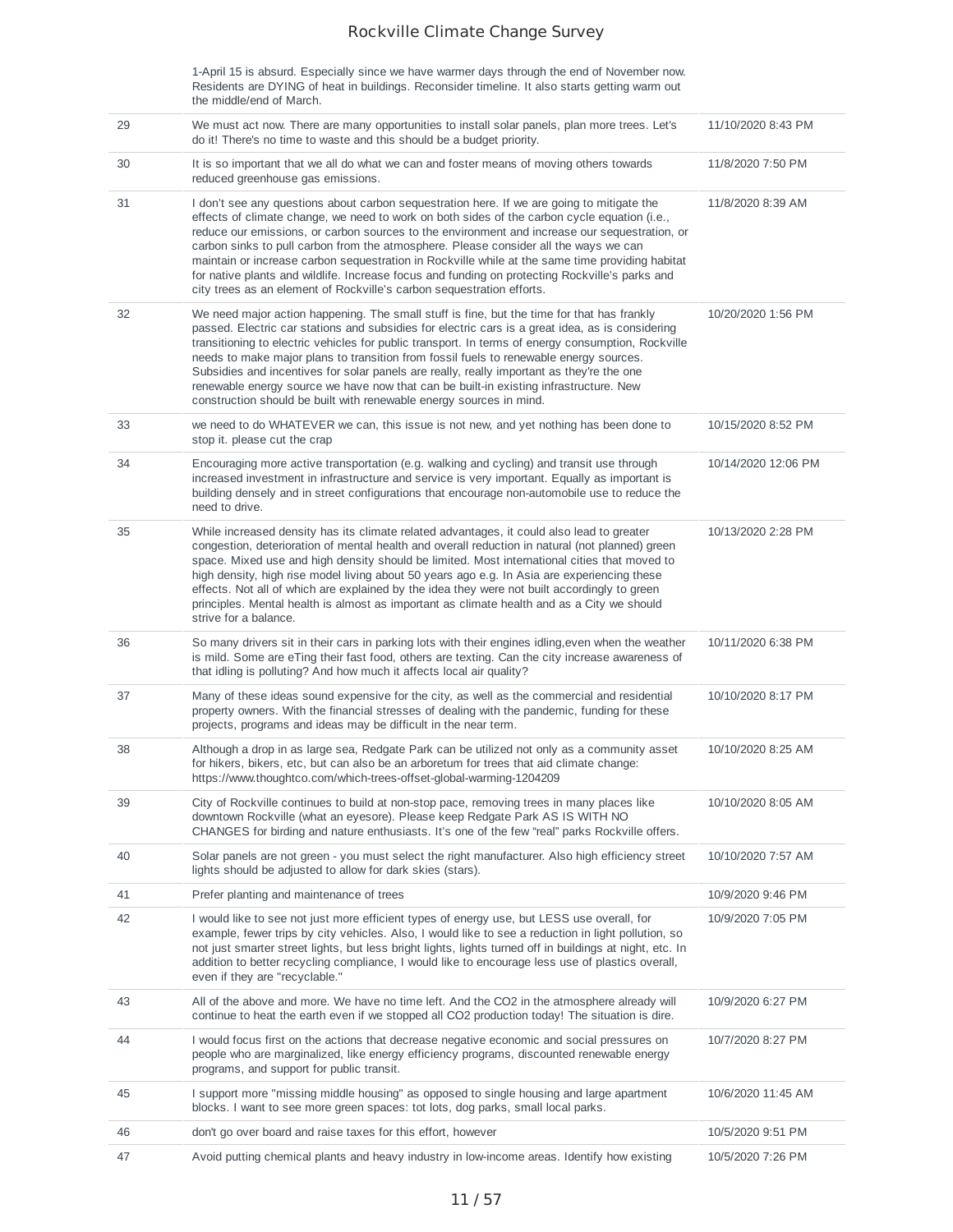|    | sites have already affected the health of low-income residents.                                                                                                                                                                                                                                                                                                                                                                                                                                                      |                    |
|----|----------------------------------------------------------------------------------------------------------------------------------------------------------------------------------------------------------------------------------------------------------------------------------------------------------------------------------------------------------------------------------------------------------------------------------------------------------------------------------------------------------------------|--------------------|
| 48 | Outdoor nighttime lighting should reduce impacts on wild nightlife. The intensity, wavelengths,<br>and shades should be designed to meet the best recommendations to reduce harmful side<br>effects.                                                                                                                                                                                                                                                                                                                 | 10/5/2020 5:56 PM  |
| 49 | Improve Town Center by tearing down the old buildings and creating energy-efficient ones; and,<br>by exterminating the cockroaches that infest all of Rockville's city area (from Town Center to<br>the courthouses $\&$ executive building). Everyone knows that if you are in Rockville at anytime<br>between 9:30PM-5AM, you are bound to see cockroaches (coming up from the drains where<br>kids play with the water in Town Center; all in the Executive Council flag area near the drains –<br>it's squalor). | 10/5/2020 4:11 PM  |
| 50 | All of these are important. You did not ask us to prioritize the activities.                                                                                                                                                                                                                                                                                                                                                                                                                                         | 10/5/2020 12:46 PM |
| 51 | These sound like good ideas but I want to ensure they're balanced against costs to the city<br>and businesses.                                                                                                                                                                                                                                                                                                                                                                                                       | 10/5/2020 11:38 AM |
| 52 | Bicycle and pedestrian issues should not be lumped together. In my experience bicyclists can<br>be aggressive and contribute to safety problems.                                                                                                                                                                                                                                                                                                                                                                     | 10/4/2020 11:24 PM |
| 53 | The problem with too-quick electric vehicle implementation is that almost all electricity<br>production is still via fossil fuels.                                                                                                                                                                                                                                                                                                                                                                                   | 10/4/2020 8:37 PM  |
| 54 | support increased use of permeable pavers and environmentally friendly herbicides/pesticides.<br>Promote and encourage use of products with reduced or non-plastic packaging.                                                                                                                                                                                                                                                                                                                                        | 10/4/2020 8:03 PM  |
| 55 | Nearly all of these strategies will not impact "climate change". However, they go well towards<br>reducing costs and demand on diminishing resources.                                                                                                                                                                                                                                                                                                                                                                | 10/4/2020 6:05 PM  |
| 56 | The city should develop plans for solar panels on commercial and city buildings as well as<br>churches. Churches lay idle most of the week, why not put solar panels on their large roofs to<br>offset occasional use. This is a challenging time to offset energy since few commercial<br>buildings are being used right now. Rockville needs plans for how buildings will be used in an<br>era where many people will continue to work at home                                                                     | 10/4/2020 6:00 PM  |
| 57 | No more development because development means the loss of open space for wildlife and the<br>loss of trees! Secondly, the city to begin purchasing power from wind farms and tell citizens<br>how much power used by the city comes from wind farms. Lastly, street lighting should move<br>to solar panels.                                                                                                                                                                                                         | 10/4/2020 3:42 PM  |
| 58 | Programs for native species ie trees, invasive removal.                                                                                                                                                                                                                                                                                                                                                                                                                                                              | 10/4/2020 3:31 PM  |
| 59 | I do not want more tax on my property. Compared with other locations we have resided in<br>Upper Arlington, OH, Northville, MI, Tustin, CA, Poway, CA, Rochester, NY and Atlanta, taxes<br>in Rockville, MoCo and Maryland are far greater. The quality of life everywhere else is better,<br>so how does government here justify all of this?                                                                                                                                                                       | 10/4/2020 1:06 PM  |
| 60 | I do not want more tax on my property. Compared with other locations we have resided in<br>Upper Arlington, OH, Northville, MI, Tustin, CA, Poway, CA, Rochester, NY and Atlanta, taxes<br>in Rockville, MoCo and Maryland are far greater. The quality of life everywhere else is better,<br>so how does government here justify all of this?                                                                                                                                                                       | 10/4/2020 1:06 PM  |
| 61 | There are other applications for solar energy other than rooftop. I have property that would work<br>for a ground mount solar project but no one wants to do that or apply rebates for it. Solar<br>companies ONLY want to do roof top which I will not consider. Offer incentives for ground<br>mount solar and I am fully on board.                                                                                                                                                                                | 10/4/2020 12:50 PM |
| 62 | Rockville is no where near enough walkable                                                                                                                                                                                                                                                                                                                                                                                                                                                                           | 10/4/2020 12:36 PM |
| 63 | Add a composting element to trash/recycling. I have been using Compost Crew for 10 months<br>and am very happy with ease and cost of use. Would appreciate a corresponding cost<br>incentive to reduce by trash use.                                                                                                                                                                                                                                                                                                 | 10/4/2020 12:24 PM |
| 64 | More information would be needed about any of the above proposals.                                                                                                                                                                                                                                                                                                                                                                                                                                                   | 10/4/2020 12:15 PM |
| 65 | There are about 62,000 residents in Rockville. How to convince them not to intensify energy<br>use? the substitution effect continues to prevail, and people continue to add devices. Unless<br>you can convince them to de-intensify, and to switch into a "real conservation is good" mode,<br>we will continue to see increases in the transport and building sectors.                                                                                                                                            | 10/4/2020 12:12 PM |
| 66 | Schools should all have solar panels on their roofs.                                                                                                                                                                                                                                                                                                                                                                                                                                                                 | 10/4/2020 11:46 AM |
| 67 | I strongly support any and all decisions to promote sustainability regardless of how<br>"inconvenient" or expensive they may be.                                                                                                                                                                                                                                                                                                                                                                                     | 10/2/2020 8:53 PM  |
| 68 | PLANT TREES. PLANT TREES. PLANT TREES. STOP DEVELOPING OUR LAND. STOP<br>BUSSING OUR CHILDREN ALL OVER THE PLACE.                                                                                                                                                                                                                                                                                                                                                                                                    | 10/2/2020 4:21 PM  |
| 69 | Encourage incentives for businesses and residents to get an energy audit                                                                                                                                                                                                                                                                                                                                                                                                                                             | 10/2/2020 1:54 PM  |
| 70 | I believe most of our issues can be resolved with proper landscape architecture / urban<br>planning efforts with a focus on public transportation. Commuting on metro and bus is                                                                                                                                                                                                                                                                                                                                     | 10/2/2020 11:41 AM |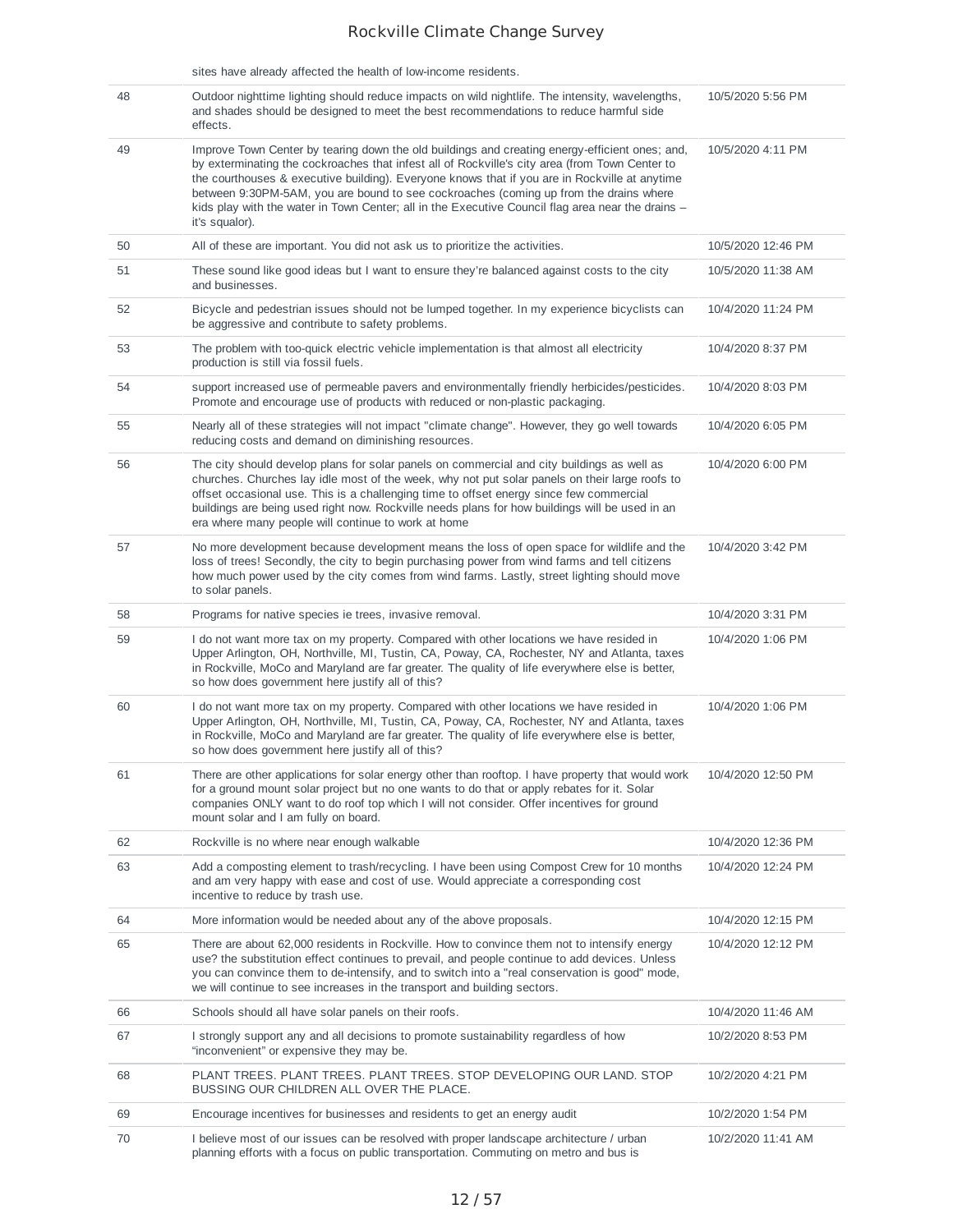inefficient and everyone hates bicyclists in our area. I find it ridiculous that it's not mandatory for all apartment complexes and other buildings to have recycling programs. Frankly it's disgusting it's optional.

| 71 | I favor local, public ownership of all utilities, including free wi-fi.                                                                                                                                                                                                                                                                                                                                                                                                                                                                     | 10/1/2020 10:52 PM |
|----|---------------------------------------------------------------------------------------------------------------------------------------------------------------------------------------------------------------------------------------------------------------------------------------------------------------------------------------------------------------------------------------------------------------------------------------------------------------------------------------------------------------------------------------------|--------------------|
| 72 | MUST watch and not end up taxing people out of the city!                                                                                                                                                                                                                                                                                                                                                                                                                                                                                    | 10/1/2020 7:17 PM  |
| 73 | you should add multifamily residential to the strategy description either separately or include<br>with the term residential                                                                                                                                                                                                                                                                                                                                                                                                                | 10/1/2020 3:28 PM  |
| 74 | A lot needs to be done with emissions from buildings and vehicles. The city should also<br>consider banning gas in new buildings and incentives to electrify, though maybe not<br>immediately. I am concerned that some incentives (e.g. for rooftop solar) will mostly help<br>wealthy households. For streetlights, we should use efficient lighting but also should avoid blue<br>light and reduce light pollution.                                                                                                                      | 10/1/2020 1:59 PM  |
| 75 | This all needs to be done, yesterday                                                                                                                                                                                                                                                                                                                                                                                                                                                                                                        | 10/1/2020 1:50 PM  |
| 76 | I like the idea of high-efficiency lights but only if they improve light pollution.                                                                                                                                                                                                                                                                                                                                                                                                                                                         | 10/1/2020 1:42 PM  |
| 77 | We may not be able to do all of these things. But anything we can do to reduce our energy use<br>is important. The more we can do the better, without creating an environment that is unfriendly<br>to business. As an example, we need to fill space within the town center with additional<br>retail/restaurants. We need to balance expenditures on energy efficiency with making sure that<br>retail rents are not impacted.                                                                                                            | 10/1/2020 12:39 PM |
| 78 | Efficiency requirements should be implemented for all new constructions, residential and<br>commercial, before requiring retrofit on already existing buildings                                                                                                                                                                                                                                                                                                                                                                             | 10/1/2020 12:13 PM |
| 79 | Reducing energy consumption will be critical to managing operating costs and ensuring reliable<br>operation of buildings and transportation systems.                                                                                                                                                                                                                                                                                                                                                                                        | 10/1/2020 11:48 AM |
| 80 | We need to have access to the cost-benefit analysis behind all of the proposed measures.<br>How and why did the City arrive at these options, and what others have or should be<br>considered?                                                                                                                                                                                                                                                                                                                                              | 10/1/2020 11:39 AM |
| 81 | put a higher percentage of tax collection towards some of the measures suggested above.<br>ensure automatic/easy for consumer/resident buy-in as measures shouldn't always leave<br>'choice' or take too much effort.                                                                                                                                                                                                                                                                                                                       | 10/1/2020 11:37 AM |
| 82 | I realize all of my answers are the same, but want to throw my full support behind this<br>initiative.                                                                                                                                                                                                                                                                                                                                                                                                                                      | 10/1/2020 11:30 AM |
| 83 | Please don't forget efforts aimed at soil preservation and regeneration and the impact that<br>such land and agriculture practices have on carbon capture. Eg urging such practices for<br>produce sold at farmers market.                                                                                                                                                                                                                                                                                                                  | 9/29/2020 10:00 AM |
| 84 | All great ideas!!                                                                                                                                                                                                                                                                                                                                                                                                                                                                                                                           | 9/29/2020 8:41 AM  |
| 85 | One thing that I personally would welcome is encouraging children to walk and bike to school<br>and, therefore, making the neighborhoods safer for them. There is no need for all those<br>parents to drop off and pick them up. Police coming and teaching kids about traffic rules and<br>practice safe riding in parking lot should be provided. Has been done in Germany forever and<br>works very well. That's also important for our kids health. They don't get enough exercise.<br>Otherwise, provide bus service for everyone!!!!! | 9/28/2020 4:43 PM  |
| 86 | The biggest thing that the city can do by far is to allow dense housing near the metro stations.<br>Promoting walkability is also important. I would like to see lanes on major streets like<br>montrose, guide, and maybe even 355 closed to cars so bikers and pedestrians have more<br>space.                                                                                                                                                                                                                                            | 9/28/2020 4:03 PM  |
| 87 | Planting more trees alongside 270 to absorb air and noise pollution is key. Also, it should be<br>mandatory for any construction site to include replanting a minimum number of trees on<br>constructed property.                                                                                                                                                                                                                                                                                                                           | 9/28/2020 1:24 PM  |
| 88 | Lawn care equipment and chemicals are heavy polluters. The city should phase out the use<br>gas-powered lawn equipment and restrict the use of law chemicals.                                                                                                                                                                                                                                                                                                                                                                               | 9/28/2020 1:15 PM  |
| 89 | Add green roof as a tool to adapt to climate change in city center                                                                                                                                                                                                                                                                                                                                                                                                                                                                          | 9/28/2020 12:55 PM |
| 90 | I would more wholeheartedly support a number of options if I knew the impact on<br>homeowner/resident taxes. However, I didn't want to answer "need more info" for everything.                                                                                                                                                                                                                                                                                                                                                              | 9/28/2020 12:36 PM |
| 91 | Using city property for solar panels seems like a big win. Notice how Pike & Rose has put<br>solar on top of the parking structures.                                                                                                                                                                                                                                                                                                                                                                                                        | 9/28/2020 12:26 PM |
| 92 | Go after the biggest contributors to greenhouse gasses to reduce the city's footprint overall.<br>Also, be mindful of or even reduce light pollution if doing street light replacement.                                                                                                                                                                                                                                                                                                                                                     | 9/28/2020 12:09 PM |
| 93 | would like to see a complete transportation infrastructure overhaul in 10 years to support<br>walking, biking and mass transit over autos and parking. Viewing walking and biking not just as<br>leisure activities but as legitimate transportation options and de-prioritizing car travel, including                                                                                                                                                                                                                                      | 9/28/2020 10:47 AM |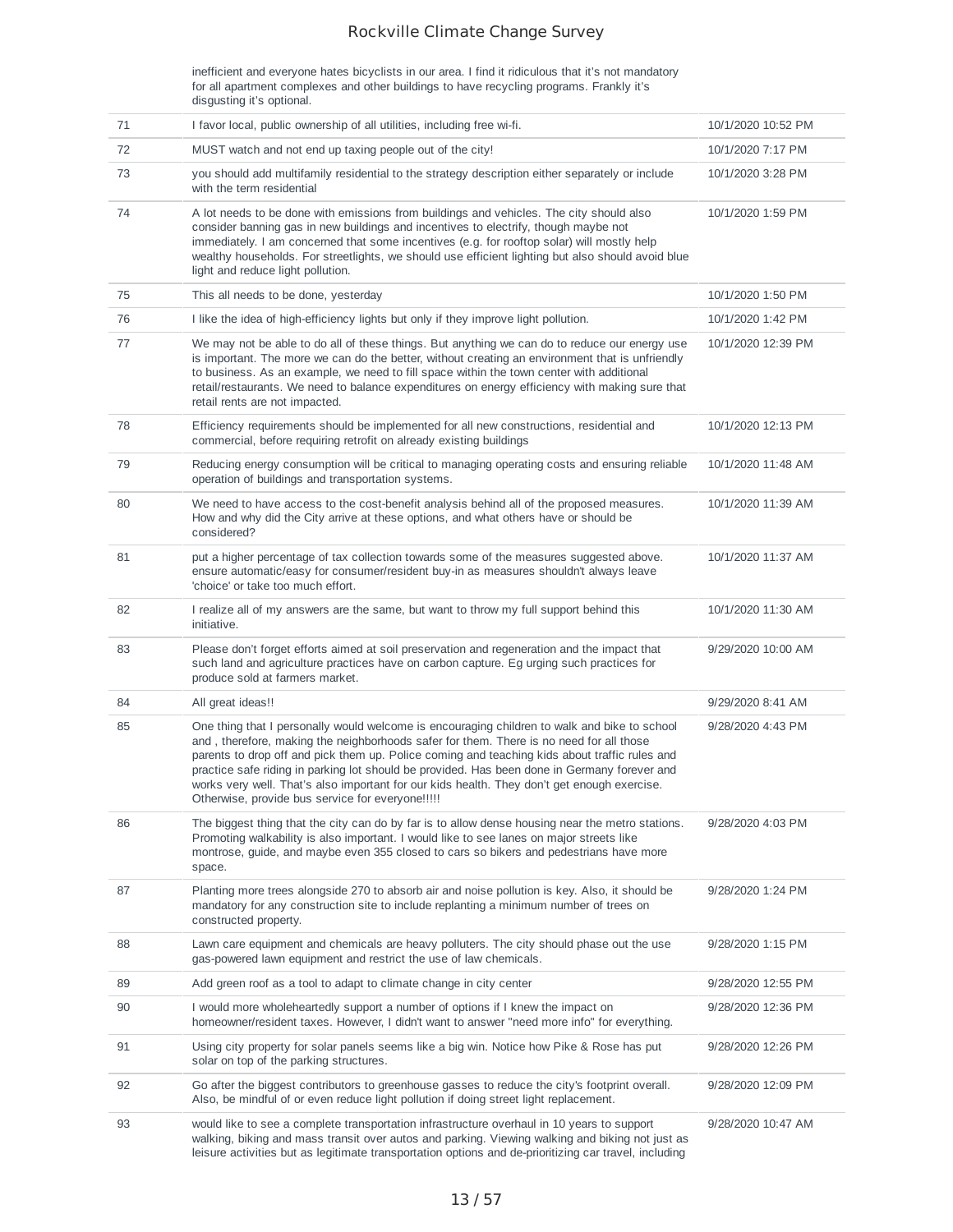| subsidized parking. Plus zoning changes to support greater density, including duplexes, ADW's |  |
|-----------------------------------------------------------------------------------------------|--|
| especially near transit stations.                                                             |  |

| 94  | Recycling has too many restrictions to the point where complying seems pointless. Not<br>accepting plastic bags makes no sense. So much waste is plastic bags. Making recycled<br>items be clean is difficult. Recycle facilities need to be improved to process unclean items.                                                                                                                                                                                                                                                                                                                                                                                                                                                                                                                                                                                                        | 9/28/2020 10:29 AM |
|-----|----------------------------------------------------------------------------------------------------------------------------------------------------------------------------------------------------------------------------------------------------------------------------------------------------------------------------------------------------------------------------------------------------------------------------------------------------------------------------------------------------------------------------------------------------------------------------------------------------------------------------------------------------------------------------------------------------------------------------------------------------------------------------------------------------------------------------------------------------------------------------------------|--------------------|
| 95  | It's important to find ways to get residents to have energy audits and then follow up on the<br>recommendations.                                                                                                                                                                                                                                                                                                                                                                                                                                                                                                                                                                                                                                                                                                                                                                       | 9/28/2020 10:18 AM |
| 96  | Other options include: Investment or tax breaks for green companies Exploration and possible<br>investment in BioReactors Support local farmers and producers to lessen greenhouse gases<br>caused by supply train Support vegetarianism Discounts on parking for green vehicles                                                                                                                                                                                                                                                                                                                                                                                                                                                                                                                                                                                                       | 9/28/2020 9:28 AM  |
| 97  | Climate change is not a one-size-fits-all problem, and therefore requires a diverse range of<br>solutions. I am supportive of the City taking any and all steps to mitigate, and where needed,<br>provide adaptation measures as a response to climate change. I think a critical piece will be<br>ensuring that the solutions work for all Rockville citizens, not just the wealthy, and where<br>needed, provide extra support to those with fewer resources.                                                                                                                                                                                                                                                                                                                                                                                                                        | 9/27/2020 9:58 PM  |
| 98  | This is ignorant virtue signally at its worst, ignoring the actual costs to citizens and the fact<br>that you have no data whatsoever showing that this would make any impact on the alleged<br>global warming problem. This is a push poll meant to solicit a certain outcome and should not<br>be treated as a guide to city action. Perhaps you should ask how may citizens answering the<br>survey have tracked how the U.N. climate reports have significantly reduced their estimates of<br>warming since 1990 because the data don't line up with their predictions? Or data on any the<br>fears--hurricanes, etc.--that you ask about above? I could give you data. Most citizens can't.<br>You seem to use this survey to justify actions you've already decided to take.                                                                                                     | 9/27/2020 6:22 PM  |
| 99  | Coats of these programs need to be weighed against the Benefits. It may be wise to wait 1-2<br>years for mature technology                                                                                                                                                                                                                                                                                                                                                                                                                                                                                                                                                                                                                                                                                                                                                             | 9/27/2020 3:21 PM  |
| 100 | Install green roofs on all available flat-roofed buildings in Town Center and surrounding areas.                                                                                                                                                                                                                                                                                                                                                                                                                                                                                                                                                                                                                                                                                                                                                                                       | 9/23/2020 10:52 AM |
| 101 | Create a Rockville conservation Corps to employ youth and teach them about the environment<br>and the importance of their citizenship                                                                                                                                                                                                                                                                                                                                                                                                                                                                                                                                                                                                                                                                                                                                                  | 9/21/2020 9:39 PM  |
| 102 | The only thing that will truly address global warming on the necessary scale is building<br>housing, and enough of it, near metro stations. Allow more homes near metro - Twinbrook and<br>Rockville metro. The rest of the stuff will only have a marginal impact and does more to make<br>you feel good about doing SOMETHING than really addressing the problem.                                                                                                                                                                                                                                                                                                                                                                                                                                                                                                                    | 9/10/2020 7:04 PM  |
| 103 | More housing and more denser housing with 1/2 mile of Metro Stations and 1/4 mile of bus<br>stops.                                                                                                                                                                                                                                                                                                                                                                                                                                                                                                                                                                                                                                                                                                                                                                                     | 9/10/2020 8:22 AM  |
| 104 | Some of the suggestions above come with curious equitable-impact caveats, and it is<br>important not to exacerbate one systemic problem in attempts to resolve another. While both<br>seem to be issues of crisis, neither climate nor the vast inequity in our society are new or<br>easily resolved. They will need integrated solutions - such as focusing on investment in those<br>areas of the city where capital and infrastructure limitations prevent more sustainable practices<br>or higher efficiency. It is imperative that we create a more livable and long-term viable city for<br>all residents present and future, not at the expense of those least able to do more.                                                                                                                                                                                                | 9/9/2020 10:03 PM  |
| 105 | I feel that "strongly support" does not fully express how strongly I support increased bike and<br>pedestrian access and mixed used/transit accessable development                                                                                                                                                                                                                                                                                                                                                                                                                                                                                                                                                                                                                                                                                                                     | 9/9/2020 4:44 PM   |
| 106 | We need more dense housing/office space next to metro stations!!!!!!!!!!!!                                                                                                                                                                                                                                                                                                                                                                                                                                                                                                                                                                                                                                                                                                                                                                                                             | 9/9/2020 4:07 PM   |
| 107 | My concern in the days of coronavirus is that transit-accessibility will become less important<br>as a planning tool as business practices change and more people work from homr.                                                                                                                                                                                                                                                                                                                                                                                                                                                                                                                                                                                                                                                                                                      | 9/9/2020 3:46 PM   |
| 108 | WE need less development and more parks                                                                                                                                                                                                                                                                                                                                                                                                                                                                                                                                                                                                                                                                                                                                                                                                                                                | 9/8/2020 1:56 PM   |
| 109 | I am concerned about light pollution - so in updating city street lights, I hope that would be<br>taken into account.                                                                                                                                                                                                                                                                                                                                                                                                                                                                                                                                                                                                                                                                                                                                                                  | 9/5/2020 10:59 AM  |
| 110 | Starting composting programs!!                                                                                                                                                                                                                                                                                                                                                                                                                                                                                                                                                                                                                                                                                                                                                                                                                                                         | 9/4/2020 10:30 PM  |
| 111 | Rather than a bunch of new development I would like to see creative retrofitting of existing<br>structures into housing.                                                                                                                                                                                                                                                                                                                                                                                                                                                                                                                                                                                                                                                                                                                                                               | 9/3/2020 11:19 AM  |
| 112 | Markets and innovators address these issues far better than municipal fiat.                                                                                                                                                                                                                                                                                                                                                                                                                                                                                                                                                                                                                                                                                                                                                                                                            | 9/2/2020 9:29 PM   |
| 113 | With regards to household renewable energy, this can be encouraged without a city wide<br>negotiation. I recommended to the county council a few years ago that residents choosing<br>renewable energy get a reduction in the county energy tax since the purpose of that was to<br>fund clean energy. They declined to do anything, and in the several years we've been<br>voluntarily choosing 100% renewable energy, we've never received any incentive or discount<br>on surcharges. This would be an easy way to promote renewable energy voluntarily. Likewise,<br>incentives to upgrade appliances, or switch to more energy efficient natural gas, etc. Also, one<br>of the biggest polluters is tractor trailers and large work trucks. I strongly support getting these<br>of the roads until they have to follow the same rules as I do. If I have to spend hundreds to fix | 9/2/2020 9:08 PM   |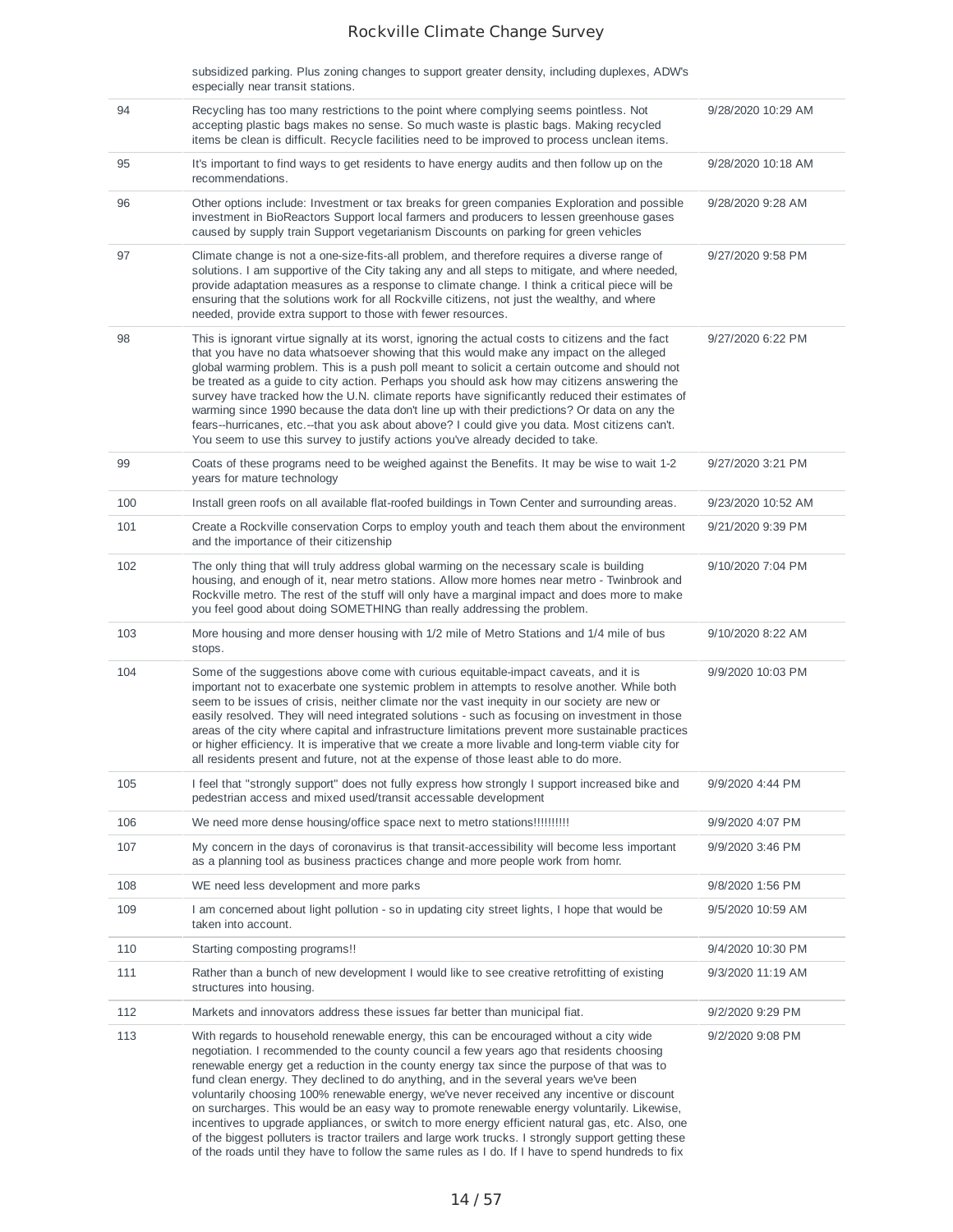my 10 year old car so it passes emissions, they should have to also. We have a lot of arterials go through our city and we get a lot of that pollution into our neighborhoods.

| All new building should be required to provide solar energy.                                                                                                                                                                                                                                                                                                                                                                                                                                                                                                                                                                                                                                                                                                                                                                                                                                                                                                                                                                                                                                                                                                                                                                                                                                                                                                                                               | 9/2/2020 7:55 PM  |
|------------------------------------------------------------------------------------------------------------------------------------------------------------------------------------------------------------------------------------------------------------------------------------------------------------------------------------------------------------------------------------------------------------------------------------------------------------------------------------------------------------------------------------------------------------------------------------------------------------------------------------------------------------------------------------------------------------------------------------------------------------------------------------------------------------------------------------------------------------------------------------------------------------------------------------------------------------------------------------------------------------------------------------------------------------------------------------------------------------------------------------------------------------------------------------------------------------------------------------------------------------------------------------------------------------------------------------------------------------------------------------------------------------|-------------------|
| Flooding is going to be a long term issue. Metrorail will no longer work once the water tables<br>rise. All underground structures and foundations will need to dealt with as waters rise. This<br>needs to be a long term consideration.                                                                                                                                                                                                                                                                                                                                                                                                                                                                                                                                                                                                                                                                                                                                                                                                                                                                                                                                                                                                                                                                                                                                                                  | 9/2/2020 5:18 PM  |
| Food waste is the number one contributor to GHGs. Please make an effort to prevent food<br>waste both in commercial and residential areas.                                                                                                                                                                                                                                                                                                                                                                                                                                                                                                                                                                                                                                                                                                                                                                                                                                                                                                                                                                                                                                                                                                                                                                                                                                                                 | 9/2/2020 4:53 PM  |
| These are all inter-related so supporting one is generally supporting all. An umbrella<br>commitment to and support of renewable energies in all sectors coupled with more guidance on<br>energy use would goa long way.                                                                                                                                                                                                                                                                                                                                                                                                                                                                                                                                                                                                                                                                                                                                                                                                                                                                                                                                                                                                                                                                                                                                                                                   | 9/2/2020 10:59 AM |
| The City should put more focus on protecting large trees, which provide shade, lock carbon,<br>and clean the air. I feel like huge trees are constantly being cut down in Brockville - is there no<br>way to protect big trees?                                                                                                                                                                                                                                                                                                                                                                                                                                                                                                                                                                                                                                                                                                                                                                                                                                                                                                                                                                                                                                                                                                                                                                            | 9/2/2020 9:03 AM  |
| I'd like to 1. ensure Rockville's recycling program for plastics actually works, this in light of<br>recent reporting suggesting that a large percentage of so-called recycled plastics end up in<br>oceans, after being turned back from China or elsewhere. Can we be sure RV plastic is being<br>properly and actually recycles? 2. I didn't see anything about strategies to reduce single use<br>plastic. I'd be happy to volunteer with a committee to explore strategies on how to do this!                                                                                                                                                                                                                                                                                                                                                                                                                                                                                                                                                                                                                                                                                                                                                                                                                                                                                                         | 9/1/2020 11:45 PM |
| solar industry is getting more efficient but it's still early and not cost effective. Worldwide<br>issues will not be solved by out town of 60,000 spending tax dollars on feel good solutions.<br>Wait until technology improves and by all means replace vehicle fleets and other facilities as<br>they wear out, with newer technologies                                                                                                                                                                                                                                                                                                                                                                                                                                                                                                                                                                                                                                                                                                                                                                                                                                                                                                                                                                                                                                                                | 9/1/2020 9:34 PM  |
| Regarding the 5th question (on electric vehicles), my answer depends on whether there would<br>be investments in renewable energy to go along with the electric vehicles. An electric vehicle<br>that's being charged off of coal-generated electricity doesn't seem like a great improvement<br>over a gasoline-powered vehicle.                                                                                                                                                                                                                                                                                                                                                                                                                                                                                                                                                                                                                                                                                                                                                                                                                                                                                                                                                                                                                                                                          | 9/1/2020 9:04 PM  |
| I hesitated on the tree requirement, because trees are not the end-all, be-all for energy sinks. I<br>would like to see more native grassland habitat, which is the more historically accurate native-<br>scape.                                                                                                                                                                                                                                                                                                                                                                                                                                                                                                                                                                                                                                                                                                                                                                                                                                                                                                                                                                                                                                                                                                                                                                                           | 9/1/2020 5:59 PM  |
| Trees: Recent scientific studies show that LARGE mature trees have the biggest impact to<br>mitigate climate change: reduce daytime temperatures (offset heat island effects), make<br>streets walkable on hot days, reduce AC demand on shaded homes, and improve water quality<br>by reducing stormwater run-off. So saving existing mature trees is highest priority. Then<br>planting new trees. But the city has reduced protection of existing mature trees and approved<br>mixed-use development without requiring tree planting and greenery to mitigate increased heat<br>island effect and stormwater runoff--which only worsens the impact of climate change. And the<br>lack of trees along streets and in commercial areas make us drive for errands instead of<br>walking or biking (which increases emissions and worsens climate change). Rockville M&C<br>have talked about climate change but adopted policies that will make the effects worse. Street<br>lights: the current LED street lights in widest use are the early blue spectrum lights which are<br>disruptive to human and animal circadian rhythms and painful to be around when they don't<br>have a reflector cover to spread and soften the light. I support changing to LED street lights<br>once better LED street lights are standards (e.g. the ones in the Traville Gateway shopping<br>center are an improvement). | 9/1/2020 2:56 PM  |
| I would like to see Rockville implement a composting program.                                                                                                                                                                                                                                                                                                                                                                                                                                                                                                                                                                                                                                                                                                                                                                                                                                                                                                                                                                                                                                                                                                                                                                                                                                                                                                                                              | 9/1/2020 10:46 AM |
| Most of my answers require more detailed analysis and research to prove the costs spent will<br>bring true change. I would need to see clear evidence before money is spent and more than<br>likely my taxes increase. Not against any positive changes but need more details and clear<br>return on money.                                                                                                                                                                                                                                                                                                                                                                                                                                                                                                                                                                                                                                                                                                                                                                                                                                                                                                                                                                                                                                                                                                | 9/1/2020 9:43 AM  |
| I have solar on my house and don't know why the city hasn't already installed collectors on its<br>properties, like the rec centers. This is easy to do and cost effective. If necessary, use third<br>party financing, although I would prefer that we buy them outright. Build increments for this into<br>the CAP for the next 5 years. Highest priority.                                                                                                                                                                                                                                                                                                                                                                                                                                                                                                                                                                                                                                                                                                                                                                                                                                                                                                                                                                                                                                               | 8/31/2020 1:43 PM |
|                                                                                                                                                                                                                                                                                                                                                                                                                                                                                                                                                                                                                                                                                                                                                                                                                                                                                                                                                                                                                                                                                                                                                                                                                                                                                                                                                                                                            |                   |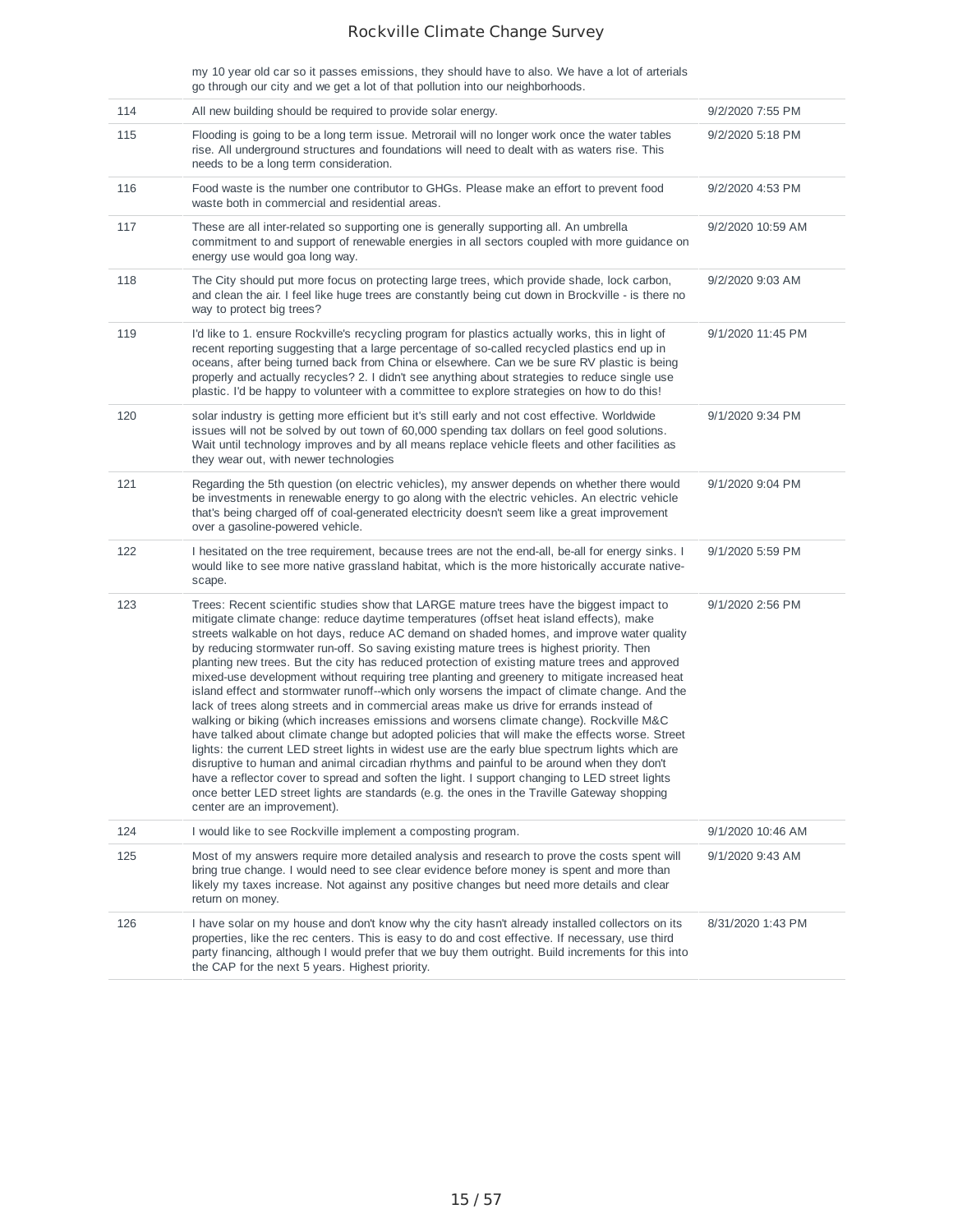## Q5 I would prefer that the city implement climate actions and programs that...



|                                                                                                                                                             | <b>NOT</b><br><b>IMPORTANT</b> | <b>SOMEWHAT</b><br><b>IMPORTANT</b> | <b>IMPORTANT</b> | <b>VERY</b><br><b>IMPORTANT/CRUCIAL</b> | <b>TOTAL</b> | <b>WEIGHTED</b><br><b>AVERAGE</b> |
|-------------------------------------------------------------------------------------------------------------------------------------------------------------|--------------------------------|-------------------------------------|------------------|-----------------------------------------|--------------|-----------------------------------|
| Reduce the most greenhouse<br>gases the fastest                                                                                                             | 8%<br>43                       | 10%<br>52                           | 24%<br>121       | 58%<br>297                              | 513          | 3.31                              |
| Consider racial equity and<br>provide benefits<br>to historically disadvantaged<br>groups                                                                   | 9%<br>48                       | 14%<br>74                           | 24%<br>123       | 53%<br>271                              | 516          | 3.20                              |
| Would also meet other needs<br>(provide exercise, improve<br>health, create jobs, improve<br>public safety, improve the<br>environment in other ways, etc.) | 5%<br>25                       | 17%<br>88                           | 39%<br>200       | 39%<br>203                              | 516          | 3.13                              |
| Reduce costs to my children,<br>grandchildren and future<br>generations                                                                                     | 7%<br>34                       | 20%<br>105                          | 38%<br>193       | 35%<br>182                              | 514          | 3.02                              |
| Show how the city is leading by<br>example                                                                                                                  | 10%<br>50                      | 22%<br>112                          | 34%<br>172       | 34%<br>173                              | 507          | 2.92                              |
| Are automatic, easy to do, or<br>take very little time                                                                                                      | 13%<br>69                      | 30%<br>155                          | 30%<br>154       | 26%<br>134                              | 512          | 2.69                              |
| Save city (taxpayers') money                                                                                                                                | 17%<br>87                      | 37%<br>186                          | 29%<br>150       | 17%<br>86                               | 509          | 2.46                              |
| Save me money                                                                                                                                               | 24%<br>123                     | 37%<br>189                          | 25%<br>128       | 14%<br>72                               | 512          | 2.29                              |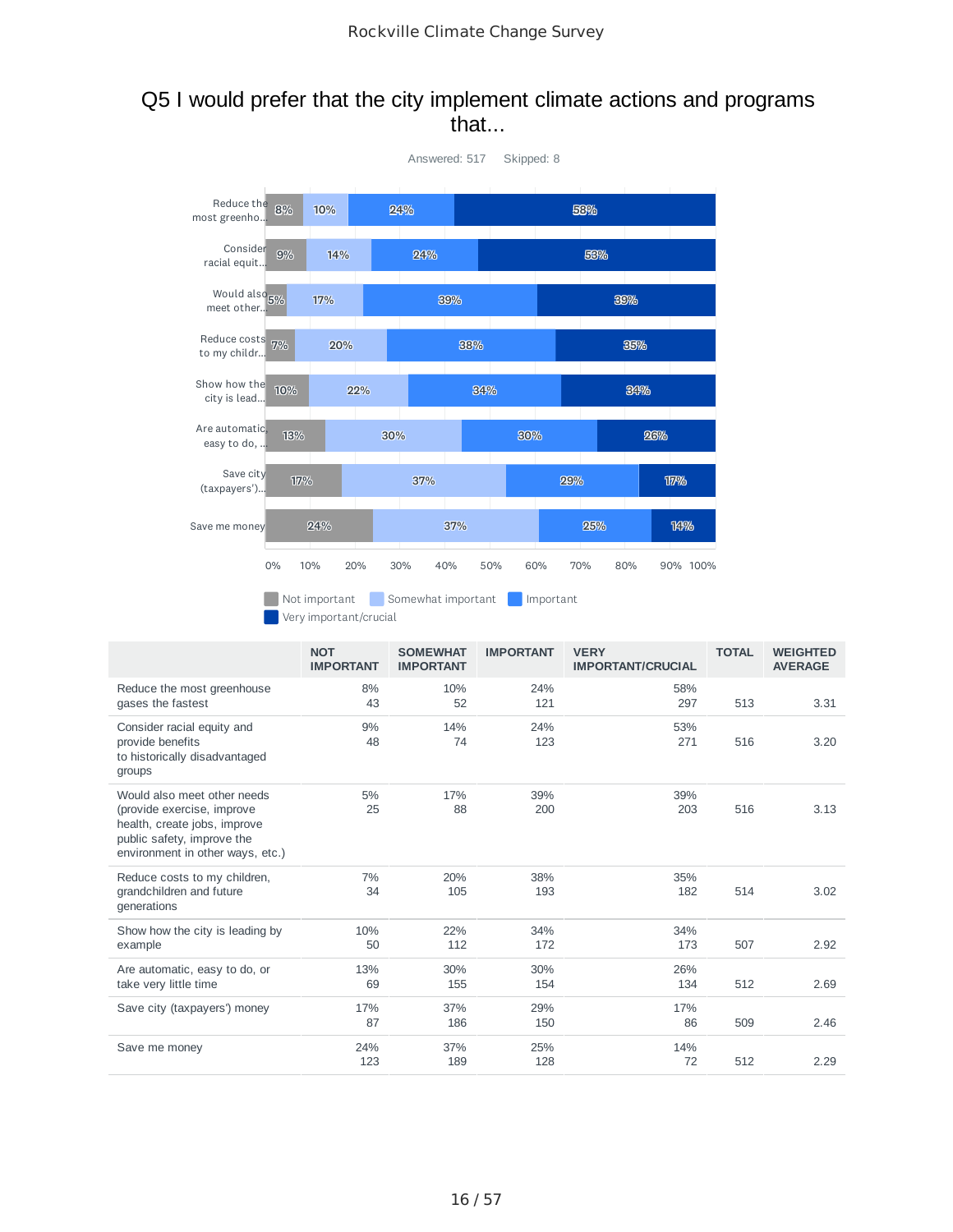### Q6 I am interested in participating in the following to do my part to help make Rockville environmentally sustainable:

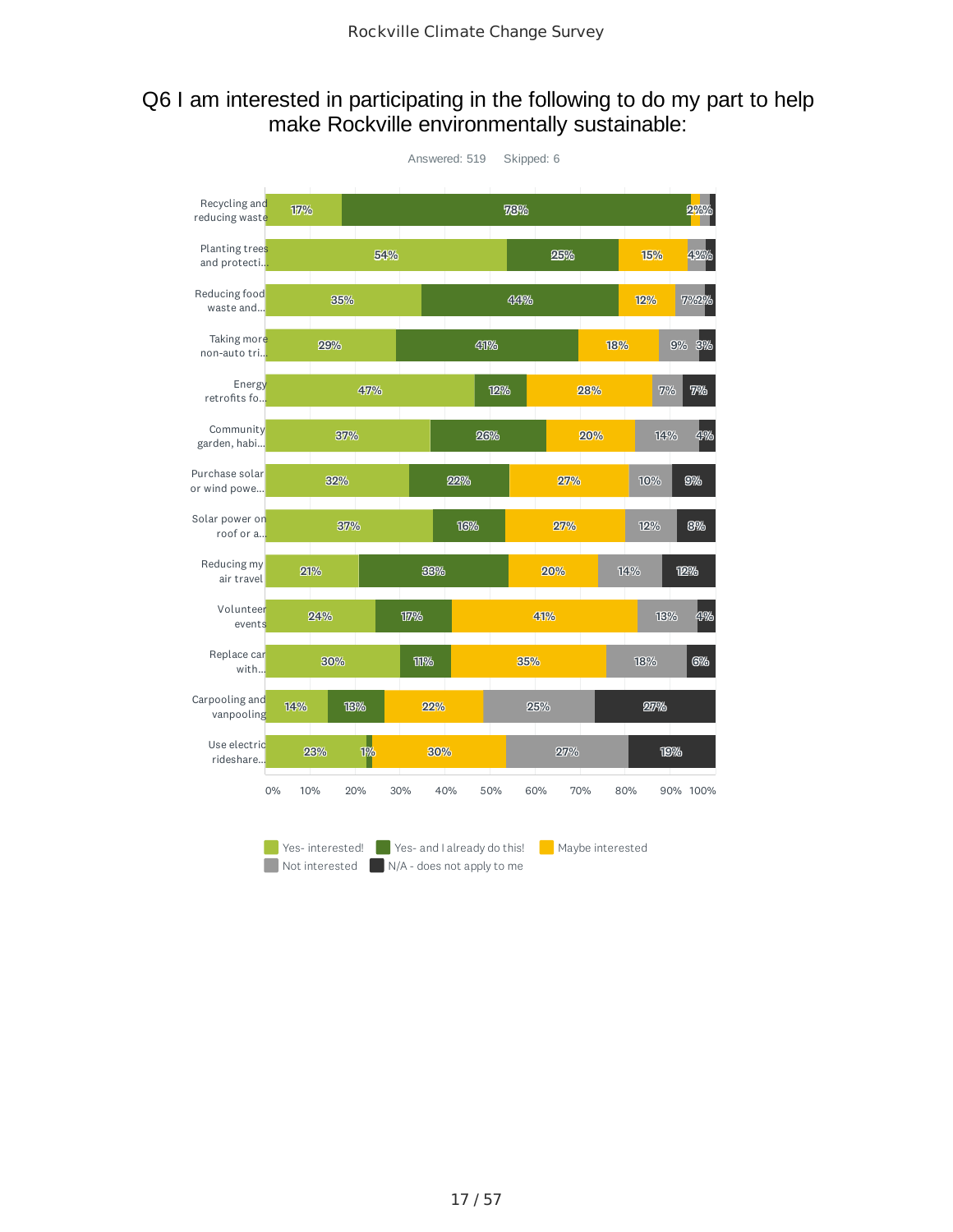|                                                                        | YES-<br><b>INTERESTED!</b> | <b>YES-AND</b><br><b>I ALREADY</b><br><b>DO THIS!</b> | <b>MAYBE</b><br><b>INTERESTED</b> | <b>NOT</b><br><b>INTERESTED</b> | $N/A -$<br><b>DOES</b><br><b>NOT</b><br><b>APPLY</b><br><b>TO ME</b> | <b>TOTAL</b> | <b>WEIGHTED</b><br><b>AVERAGE</b> |
|------------------------------------------------------------------------|----------------------------|-------------------------------------------------------|-----------------------------------|---------------------------------|----------------------------------------------------------------------|--------------|-----------------------------------|
| Recycling and reducing<br>waste                                        | 17%<br>88                  | 78%<br>401                                            | 2%<br>10                          | 2%<br>12                        | 1%<br>5                                                              | 516          | 1.93                              |
| Planting trees and<br>protecting forest                                | 54%<br>277                 | 25%<br>128                                            | 15%<br>79                         | 4%<br>21                        | 2%<br>10                                                             | 515          | 1.76                              |
| Reducing food waste and<br>composting                                  | 35%<br>179                 | 44%<br>226                                            | 12%<br>64                         | 7%<br>34                        | 2%<br>11                                                             | 514          | 1.74                              |
| Taking more non-auto<br>trips: transit, bike, walk,<br>e-scooters      | 29%<br>148                 | 41%<br>207                                            | 18%<br>92                         | 9%<br>46                        | 3%<br>17                                                             | 510          | 1.63                              |
| Energy retrofits for<br>comfortable, efficient<br>homes and businesses | 47%<br>237                 | 12%<br>59                                             | 28%<br>142                        | 7%<br>35                        | 7%<br>36                                                             | 509          | 1.55                              |
| Community garden,<br>habitat landscaping and<br>organic lawn care      | 37%<br>188                 | 26%<br>133                                            | 20%<br>101                        | 14%<br>73                       | 4%<br>18                                                             | 513          | 1.50                              |
| Purchase solar or wind<br>power through my electric<br>bill            | 32%<br>165                 | 22%<br>114                                            | 27%<br>136                        | 10%<br>50                       | 9%<br>48                                                             | 513          | 1.49                              |
| Solar power on roof or a<br>community<br>solar agreement               | 37%<br>191                 | 16%<br>82                                             | 27%<br>137                        | 12%<br>59                       | 8%<br>43                                                             | 512          | 1.46                              |
| Reducing my air travel                                                 | 21%<br>106                 | 33%<br>169                                            | 20%<br>101                        | 14%<br>72                       | 12%<br>59                                                            | 507          | 1.45                              |
| Volunteer events                                                       | 24%<br>123                 | 17%<br>86                                             | 41%<br>209                        | 13%<br>67                       | 4%<br>19                                                             | 504          | 1.29                              |
| Replace car with electric-<br>powered model                            | 30%<br>155                 | 11%<br>58                                             | 35%<br>178                        | 18%<br>92                       | 6%<br>32                                                             | 515          | 1.25                              |
| Carpooling and<br>vanpooling                                           | 14%<br>71                  | 13%<br>64                                             | 22%<br>112                        | 25%<br>125                      | 27%<br>136                                                           | 508          | 1.03                              |
| Use electric rideshare<br>service                                      | 23%<br>115                 | 1%<br>$\overline{7}$                                  | 30%<br>152                        | 27%<br>140                      | 19%<br>97                                                            | 511          | 0.96                              |

| # | <b>OTHER (PLEASE SPECIFY)</b>                                                                                                                                                                                                                                                                                                                                                                                                                                                                                                                                                                                                                                   | <b>DATE</b>         |
|---|-----------------------------------------------------------------------------------------------------------------------------------------------------------------------------------------------------------------------------------------------------------------------------------------------------------------------------------------------------------------------------------------------------------------------------------------------------------------------------------------------------------------------------------------------------------------------------------------------------------------------------------------------------------------|---------------------|
| 1 | i am a teleworker, so no need to carpool/vanpool or reducing my auto trips. Already do.                                                                                                                                                                                                                                                                                                                                                                                                                                                                                                                                                                         | 2/27/2021 10:43 PM  |
| 2 | provide information to taxpayers/publicize things citizens can do                                                                                                                                                                                                                                                                                                                                                                                                                                                                                                                                                                                               | 12/15/2020 12:08 PM |
| 3 | Implementations such as composting reduce costs because you're not collecting as much<br>trash. Plastic trash cleanups create jobs for the community. Solar reduces costs of the city<br>having to purchase so much coal power. Rainwater collection units save costs on water<br>filtration and sewer.                                                                                                                                                                                                                                                                                                                                                         | 12/13/2020 9:26 PM  |
| 4 | My next car will be electric but I drive little (a few thousand miles per year) and don't have a<br>need to replace it yet.                                                                                                                                                                                                                                                                                                                                                                                                                                                                                                                                     | 12/11/2020 9:33 PM  |
| 5 | This is a good start, but we don't talk about chemical waste and that's a huge problem. Why do<br>people use Dial and Tide, when normal soap exists? They've been told by marketing for 75<br>years that every speck of dirt needs a full blast of napalm. These chemicals hurt humans and<br>kill anything living downstream. Dryer sheets (one of those industries that millennials are<br>"killing") use toxic fragrances that give you cancer. Surely, there's a way to encourage people<br>to use vinegar to clean their houses, soap to wash their bodies and clothes, and potpourri or<br>essential oils to deal with odors, instead of literal poisons. | 12/10/2020 2:13 PM  |
| 6 | I do not buy or use disposal water bottles, City should encourage homes getting 'filters' for<br>water source.                                                                                                                                                                                                                                                                                                                                                                                                                                                                                                                                                  | 12/9/2020 9:26 AM   |
| 7 | brainstorming with business leaders ways of reducing single use plastic and creating a<br>workshop or factory here in Rockville to process it!!! Count me in!                                                                                                                                                                                                                                                                                                                                                                                                                                                                                                   | 12/7/2020 10:41 AM  |
| 8 | Some homes don't get enough sunshine to make solar panels effective                                                                                                                                                                                                                                                                                                                                                                                                                                                                                                                                                                                             | 12/5/2020 10:45 AM  |
| 9 | Buy less new. Buy used things. Recycle, repair and repurpose things                                                                                                                                                                                                                                                                                                                                                                                                                                                                                                                                                                                             | 11/20/2020 4:57 AM  |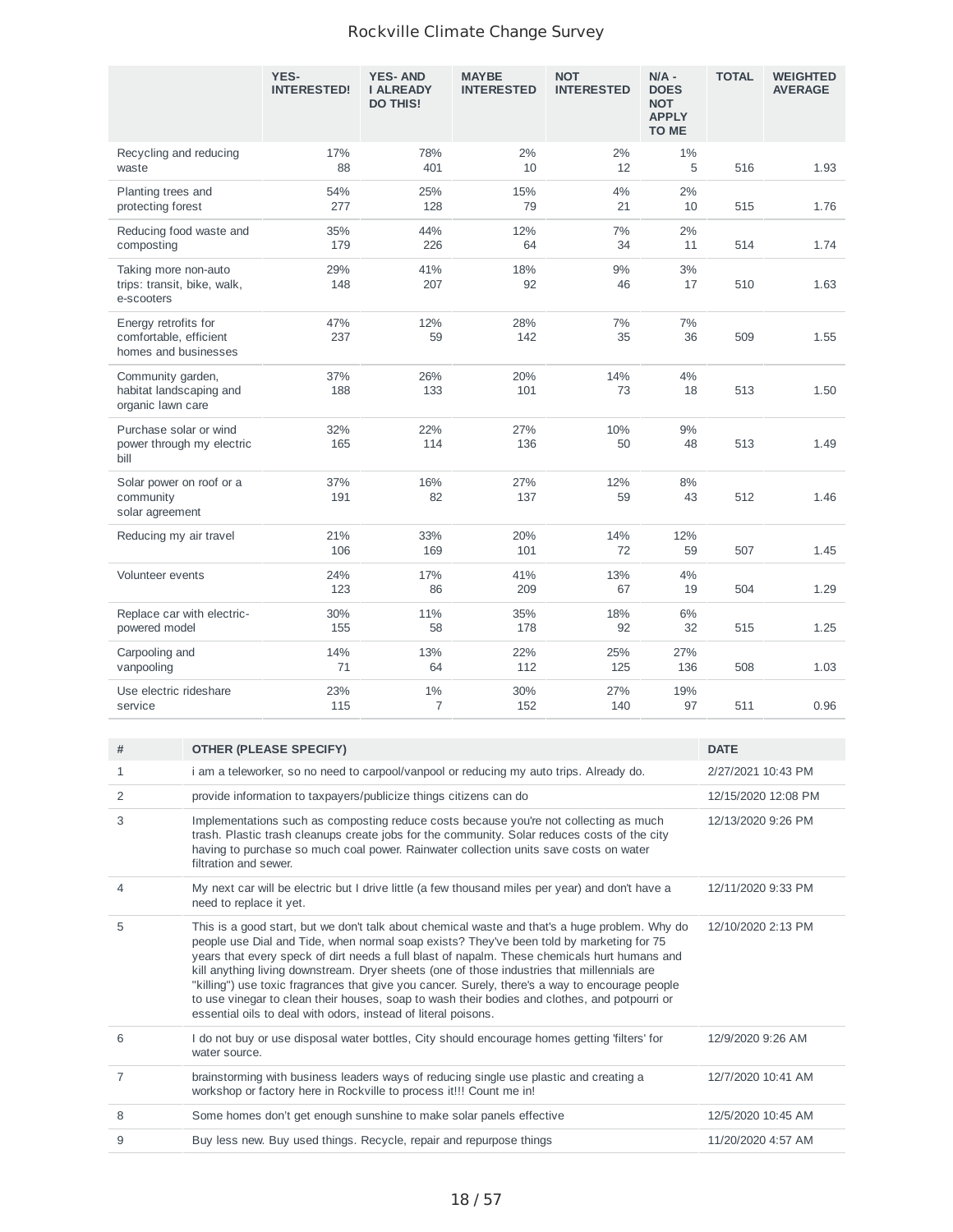| 10 | It's also very important to continue and expand Rockville's weed warrior program to protect our<br>trees from invasive vines that kill trees and eliminate their potent as local carbon sinks.                                                                                                                                                                                                                                                | 11/8/2020 8:39 AM   |
|----|-----------------------------------------------------------------------------------------------------------------------------------------------------------------------------------------------------------------------------------------------------------------------------------------------------------------------------------------------------------------------------------------------------------------------------------------------|---------------------|
| 11 | Sustainable land use and zoning?                                                                                                                                                                                                                                                                                                                                                                                                              | 10/14/2020 12:06 PM |
| 12 | Adapt park uses for non-invasive recreation and sporting opportunities like a DISC GOLF<br>course in Redgate Park.                                                                                                                                                                                                                                                                                                                            | 10/12/2020 10:21 AM |
| 13 | Renters, not rich and invisibly disabled people, have very few options to participate. I'm<br>reducing food waste but there is no way to compost and community gardens are out of the<br>question for people with bad backs.                                                                                                                                                                                                                  | 10/10/2020 7:57 AM  |
| 14 | what does racial equity have to do with this energy initiative. I do not see the connection,<br>unless there are underserved populations within this town                                                                                                                                                                                                                                                                                     | 10/5/2020 9:51 PM   |
| 15 | I already compost, buy windpower through my electric bill, and drive a hybrid car. I walk to<br>numerous locations. I have been told twice that I don't qualify for solar power because of trees<br>shading my roof. I would like Rockville to work with other jurisdictions to greatly expand<br>recycling.                                                                                                                                  | 10/5/2020 7:26 PM   |
| 16 | Continue investing the BRT project.                                                                                                                                                                                                                                                                                                                                                                                                           | 10/5/2020 4:11 PM   |
| 17 | you need to consider renters. I would love an electric car, but I rent so where do I plug in at?                                                                                                                                                                                                                                                                                                                                              | 10/5/2020 12:46 PM  |
| 18 | As retired person no longer commuting and use my hybrid Prius car only 2-4 times a week,<br>rarely leave City limits.                                                                                                                                                                                                                                                                                                                         | 10/4/2020 10:58 PM  |
| 19 | Would like to see the city compost leaves collected in the fall and give away as composted<br>leaf mulch in the spring. (If this is already being done, I am not aware of it.)                                                                                                                                                                                                                                                                | 10/4/2020 8:03 PM   |
| 20 | Maintain the street lighting cycle; Enforce the rule of vehicle idling no more than 3 minutes                                                                                                                                                                                                                                                                                                                                                 | 10/4/2020 6:25 PM   |
| 21 | According to Pepco, we have been energy efficient here at home for many years. With age,<br>our driving is minimal. How do you convince Pepco, our major supplier, to get off its 50 percent<br>of coal based electricity? Can we do our own micro-grid? Do we have any legal means to get<br>out of the Pepco box? Unless the City is willing to get real on moving pepco to the right mix,<br>we are in trouble and will continue to be so. | 10/4/2020 12:12 PM  |
| 22 | Prefer to stay home than share vehicles                                                                                                                                                                                                                                                                                                                                                                                                       | 10/3/2020 8:05 AM   |
|    |                                                                                                                                                                                                                                                                                                                                                                                                                                               |                     |
| 23 | Have Chamber of Comm. show support & advertise spots                                                                                                                                                                                                                                                                                                                                                                                          | 10/1/2020 7:17 PM   |
| 24 | I drive a hybrid. Almost as good as electric. Don't ignore.                                                                                                                                                                                                                                                                                                                                                                                   | 10/1/2020 4:03 PM   |
| 25 | adjust thermostat to not use too much energy                                                                                                                                                                                                                                                                                                                                                                                                  | 10/1/2020 12:13 PM  |
| 26 | Neighbors' composting has attracted rats (as have bird feeders) so I cannot support with the<br>wildlife problems we have in Rockville.                                                                                                                                                                                                                                                                                                       | 9/28/2020 12:36 PM  |
| 27 | state- and county-level advocacy                                                                                                                                                                                                                                                                                                                                                                                                              | 9/28/2020 10:47 AM  |
| 28 | Promote vegetarianism.                                                                                                                                                                                                                                                                                                                                                                                                                        | 9/28/2020 9:28 AM   |
| 29 | Eliminate plastic and other non-recyclable materials; rain barrels; white roofs                                                                                                                                                                                                                                                                                                                                                               | 9/27/2020 10:27 PM  |
| 30 | All feel-good stuff that, if individuals want to do for their own satisfaction is fine but really<br>doesn't effect the climate.                                                                                                                                                                                                                                                                                                              | 9/27/2020 6:22 PM   |
| 31 | No grass. Native garden plants. Salvage Discarded construction materials for building                                                                                                                                                                                                                                                                                                                                                         | 9/21/2020 9:39 PM   |
| 32 | Most of this isn't really relevant to climate change. We need to reduce energy usage, minimize<br>car trips and the necessity of cars, and build housing that minimizes per capita energy usage.<br>Build homes near metros, deprioritize cars, and make it easier and safer to walk. Less<br>"incentives" and "tax credits" and just do what you know works.                                                                                 | 9/10/2020 7:04 PM   |
| 33 | I am a Montgomery County-certified Weed Warrior and participate in Rockville Weed Warrior<br>events. I promote using native plants in the City, including participation in forest restoration<br>efforts. I was one of the initiators and am the primary maintainer of the native plant garden at<br>the Croydon Creek Nature Center.                                                                                                         | 9/9/2020 3:46 PM    |
| 34 | More stringent energy efficiency code, much better bicycle network for Rockville                                                                                                                                                                                                                                                                                                                                                              | 9/3/2020 7:24 PM    |
| 35 | Helping to take a census of big trees                                                                                                                                                                                                                                                                                                                                                                                                         | 9/2/2020 9:03 AM    |
| 36 | As per above, finding ways to REDUCE SINGLE USE PLASTIC !!!!                                                                                                                                                                                                                                                                                                                                                                                  | 9/1/2020 11:45 PM   |
| 37 | promote composting to reduce waste moved by city staff                                                                                                                                                                                                                                                                                                                                                                                        | 9/1/2020 9:34 PM    |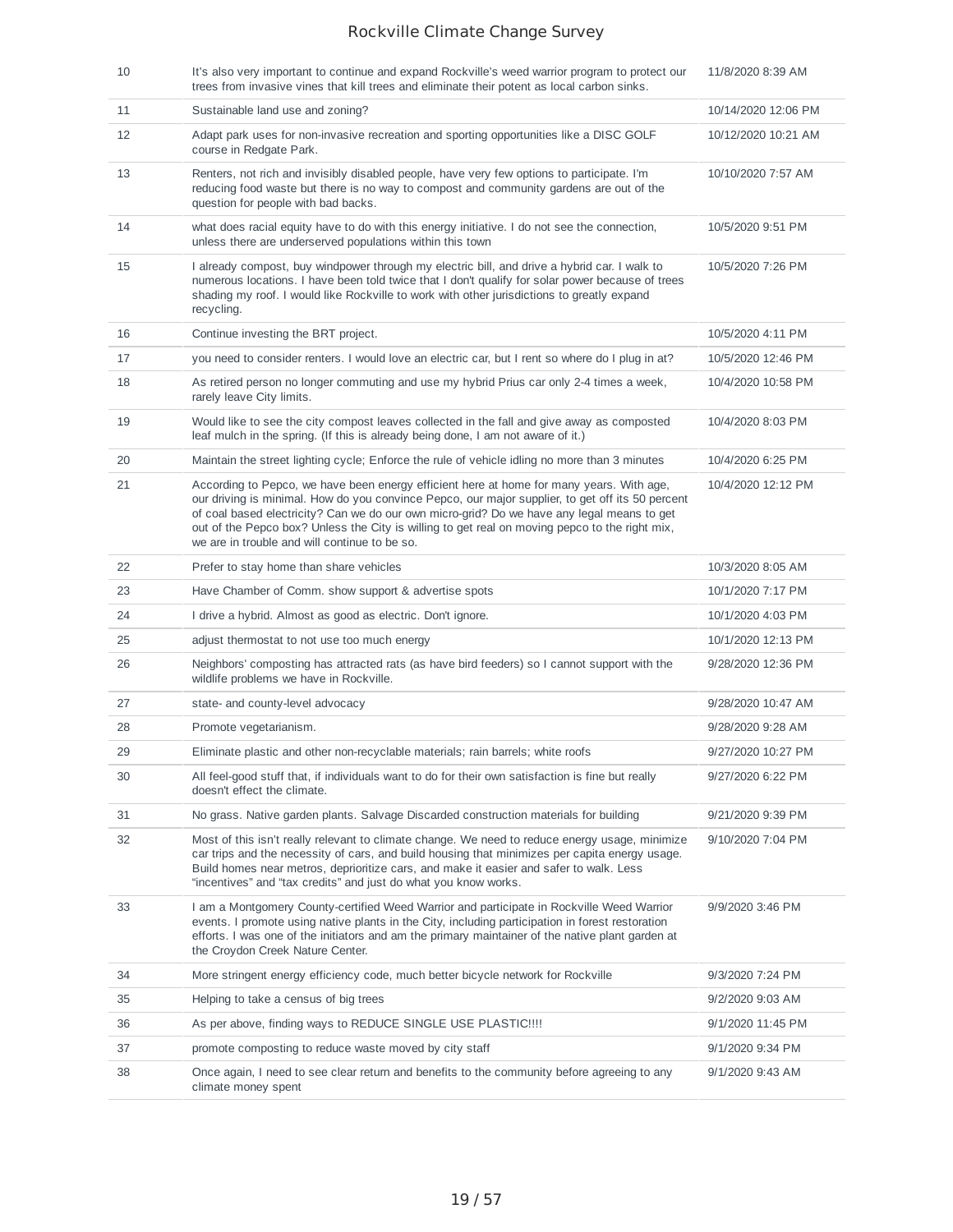## Q7 If you answered maybe interested or not interested in Question 6, what are the barriers to your participation in these actions? (Check all that apply.)



| <b>ANSWER CHOICES</b>                             | <b>RESPONSES</b> |     |
|---------------------------------------------------|------------------|-----|
| Other (please specify)                            | 42%              | 179 |
| don't know what this is - I need more information | 32%              | 138 |
| It's too expensive                                | 27%              | 113 |
| It takes too much time                            | 19%              | 80  |
| It's too complicated                              | 18%              | 78  |
| I need assistance to participate                  | 13%              | 55  |
| Total Respondents: 425                            |                  |     |

| #  | <b>OTHER (PLEASE SPECIFY)</b>                                                                                                                                                               | <b>DATE</b>          |
|----|---------------------------------------------------------------------------------------------------------------------------------------------------------------------------------------------|----------------------|
| 1  | The options on your surgery were odd. Yes I do this and yes I'm interested! Are too strong.                                                                                                 | 3/1/2021 6:10 AM     |
| 2  | .Retired/don't get around that much.                                                                                                                                                        | 2/28/2021 8:34 PM    |
| 3  | i already am reducing my trips and I do not need to commute with bus/carpool. I only need car<br>for grocery shopping once a week. Riding a bus would take too much time away from my work. | 2/27/2021 10:43 PM   |
| 4  | Electric cars do not mitigate other externalities caused by use of automobiles. The goal ought<br>to be to lower VMT.                                                                       | 2/9/2021 7:55 PM     |
| 5  | I don't have need for these things                                                                                                                                                          | 1/28/2021 9:10 AM    |
| 6  | Individuals need to take person responsibility. Not depend on city.                                                                                                                         | 1/23/2021 11:35 AM   |
| 7  | My roof shape doesn't allow for solar panels                                                                                                                                                | 1/23/2021 12:02 AM   |
| 8  | we no longer commute.                                                                                                                                                                       | 1/22/2021 5:55 PM    |
| 9  | Don't want to carpool                                                                                                                                                                       | $1/14/2021$ 11:27 AM |
| 10 | Not needed at this time                                                                                                                                                                     | 1/13/2021 8:25 PM    |
| 11 | Need more City Staff to Help                                                                                                                                                                | 1/8/2021 6:56 AM     |
| 12 | community solar agreements can be complicated                                                                                                                                               | 12/15/2020 12:08 PM  |
|    |                                                                                                                                                                                             |                      |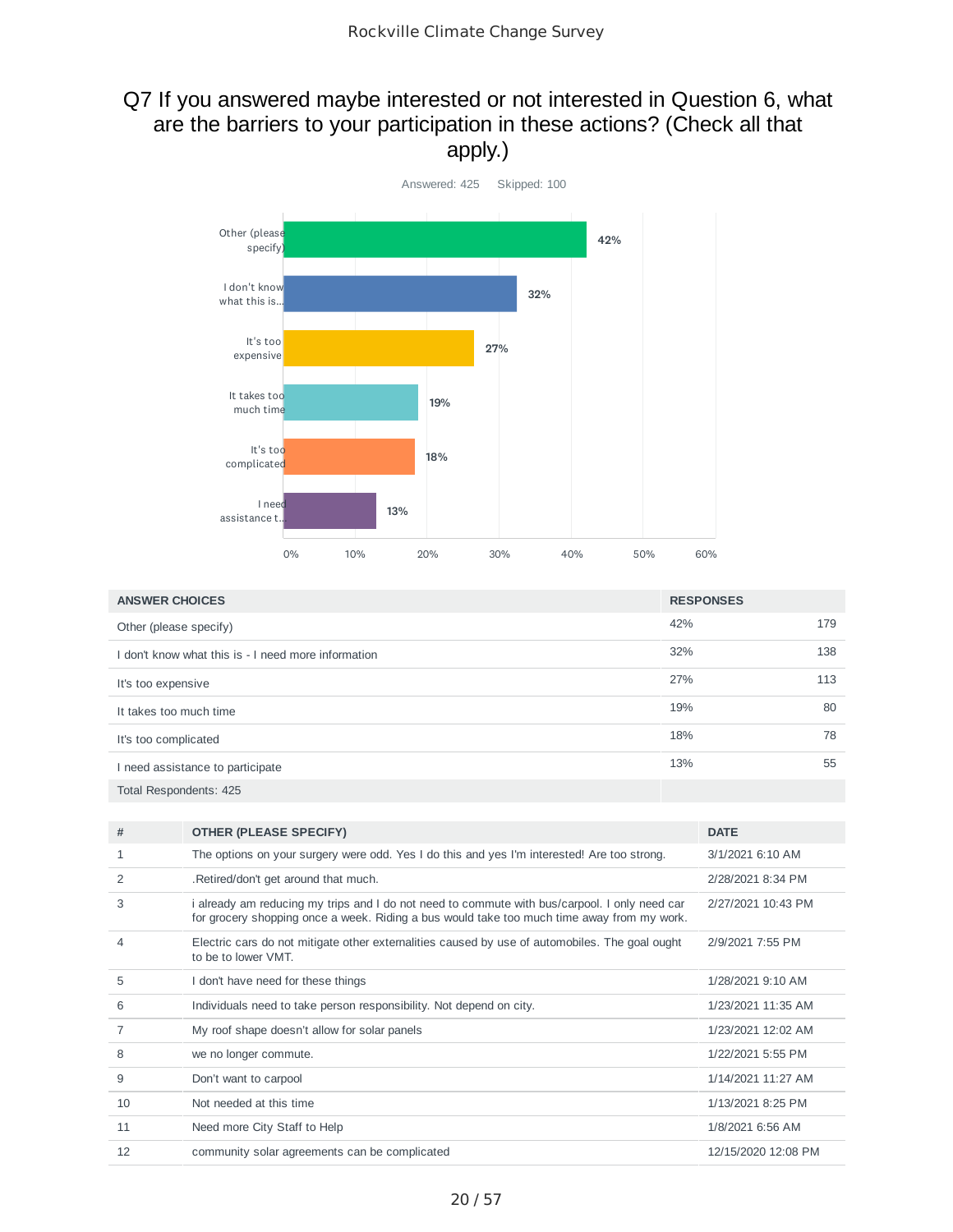| 13 | Need more info on some - effectiveness. Carpooling is not easy for my job.                                                                                                                                                                                                                                                                     | 12/14/2020 2:02 PM  |
|----|------------------------------------------------------------------------------------------------------------------------------------------------------------------------------------------------------------------------------------------------------------------------------------------------------------------------------------------------|---------------------|
| 14 | Interested in it all                                                                                                                                                                                                                                                                                                                           | 12/13/2020 9:26 PM  |
| 15 | Not sure what all the opportunities are. I already do what I can.                                                                                                                                                                                                                                                                              | 12/11/2020 9:33 PM  |
| 16 | Do not believe they are good for the environment. Studies and statistics are manipulated to<br>make these measures look good but really aren't as good for the environment as implied.                                                                                                                                                         | 12/9/2020 12:23 PM  |
| 17 | I chose to live close to work I work so carpooling isn't a need or interest for me.                                                                                                                                                                                                                                                            | 12/9/2020 9:26 AM   |
| 18 | Costs too much; too undefined                                                                                                                                                                                                                                                                                                                  | 12/8/2020 8:51 AM   |
| 19 | replacing cars with eletric models produces just as much pollution. Just in a different way.                                                                                                                                                                                                                                                   | 12/6/2020 4:49 PM   |
| 20 | not applicable to me (I don't use rideshares)                                                                                                                                                                                                                                                                                                  | 12/5/2020 8:22 PM   |
| 21 | Just not a priority compares to others. Opportunity cost.                                                                                                                                                                                                                                                                                      | 12/5/2020 3:12 PM   |
| 22 | pandemic and cost constraints                                                                                                                                                                                                                                                                                                                  | 12/2/2020 3:30 PM   |
| 23 | Compost lead to increased insects and animals in the yard?                                                                                                                                                                                                                                                                                     | 11/30/2020 10:33 PM |
| 24 | Other people may loose jobs for implementing some stuffs! Especially electric cars and solars<br>panel                                                                                                                                                                                                                                         | 11/29/2020 12:32 PM |
| 25 | I live in an apartment and don't have the power to make community decisions.                                                                                                                                                                                                                                                                   | 11/28/2020 7:58 AM  |
| 26 | Elderly and caring for disabled husband. No time to volunteer.                                                                                                                                                                                                                                                                                 | 11/23/2020 6:59 PM  |
| 27 | It's not convenient. For example if I want to see my family in the west I have to travel by<br>plane; however, some trips may not be necessary and I could cut those out. Also with my<br>electric vehicle I don't need to take less car trips but I do believe walking is better.                                                             | 11/22/2020 9:13 AM  |
| 28 | I'm 77 years old and these changes would not have much impact for me                                                                                                                                                                                                                                                                           | 11/20/2020 9:47 PM  |
| 29 | It's what I'd consider a lower priority solution or it would only be marginally useful to me.                                                                                                                                                                                                                                                  | 11/20/2020 6:42 AM  |
| 30 | Need more information to see if these would work for me and assistance implementing                                                                                                                                                                                                                                                            | 11/17/2020 3:24 PM  |
| 31 | replacing my car might be too expensive, I am mobility challenged, so some of these options<br>are not so feasible for me                                                                                                                                                                                                                      | 11/17/2020 3:00 PM  |
| 32 | My lifestyle has changed which makes use of those processes less relevant or not convenient                                                                                                                                                                                                                                                    | 11/17/2020 10:40 AM |
| 33 | We might move to a different house in a year or two - so we won't be investing in rooftop solar<br>or electric vehicle at this time.                                                                                                                                                                                                           | 11/16/2020 7:49 PM  |
| 34 | I live in an apartment building and some changes are hard to implement. I also work from<br>home.                                                                                                                                                                                                                                              | 11/13/2020 9:04 AM  |
| 35 | Some of these things have smaller impacts than the ones I said I was very interested in.                                                                                                                                                                                                                                                       | 11/12/2020 11:53 PM |
| 36 | n/a retired                                                                                                                                                                                                                                                                                                                                    | 11/12/2020 1:41 PM  |
| 37 | it's inconvenient                                                                                                                                                                                                                                                                                                                              | 11/12/2020 10:04 AM |
| 38 | I don't know how effective it would be.                                                                                                                                                                                                                                                                                                        | 11/12/2020 12:01 AM |
| 39 | I do not own. It is hard to implement many changes as a renter                                                                                                                                                                                                                                                                                 | 11/11/2020 6:08 PM  |
| 40 | It would be hard to bike to work or a grocery store because they are far from where I live                                                                                                                                                                                                                                                     | 11/11/2020 4:31 PM  |
| 41 | I metro to DC                                                                                                                                                                                                                                                                                                                                  | 11/8/2020 7:50 PM   |
| 42 | I think most people will need some sort of assistance and/or incentives to participate in many<br>of these programs and effort because some are complicated and/or expensive. Even just<br>recycling is complicated because each jurisdiction in the DC area has different rules and<br>sometimes they change due to recycling market changes. | 11/8/2020 8:39 AM   |
| 43 | considering no car instead of electric                                                                                                                                                                                                                                                                                                         | 10/27/2020 11:07 AM |
| 44 | Age and rent                                                                                                                                                                                                                                                                                                                                   | 10/24/2020 8:45 AM  |
| 45 | Also as a minor, safety concerns with ride share are why my parents aren't comfortable with it.                                                                                                                                                                                                                                                | 10/20/2020 1:56 PM  |
| 46 | I don't like being in a vehicle with or being driven by people I don't know well.                                                                                                                                                                                                                                                              | 10/20/2020 10:14 AM |
| 47 | It would put my health at risk.                                                                                                                                                                                                                                                                                                                | 10/20/2020 9:13 AM  |
| 48 | Don't need to Virtue Signal                                                                                                                                                                                                                                                                                                                    | 10/16/2020 11:46 AM |
| 49 | I need to know where and how to access the city's programs.                                                                                                                                                                                                                                                                                    | 10/14/2020 12:06 PM |
| 50 | Some of the suggestions were too little bang for the buck. Climate initiatives should focus on<br>big picture goals like reducing vehicle miles traveled, TOD, renewable power generation, etc. I<br>support social justice, but sometimes the constant pressure to make policy through the racial                                             | 10/14/2020 5:56 AM  |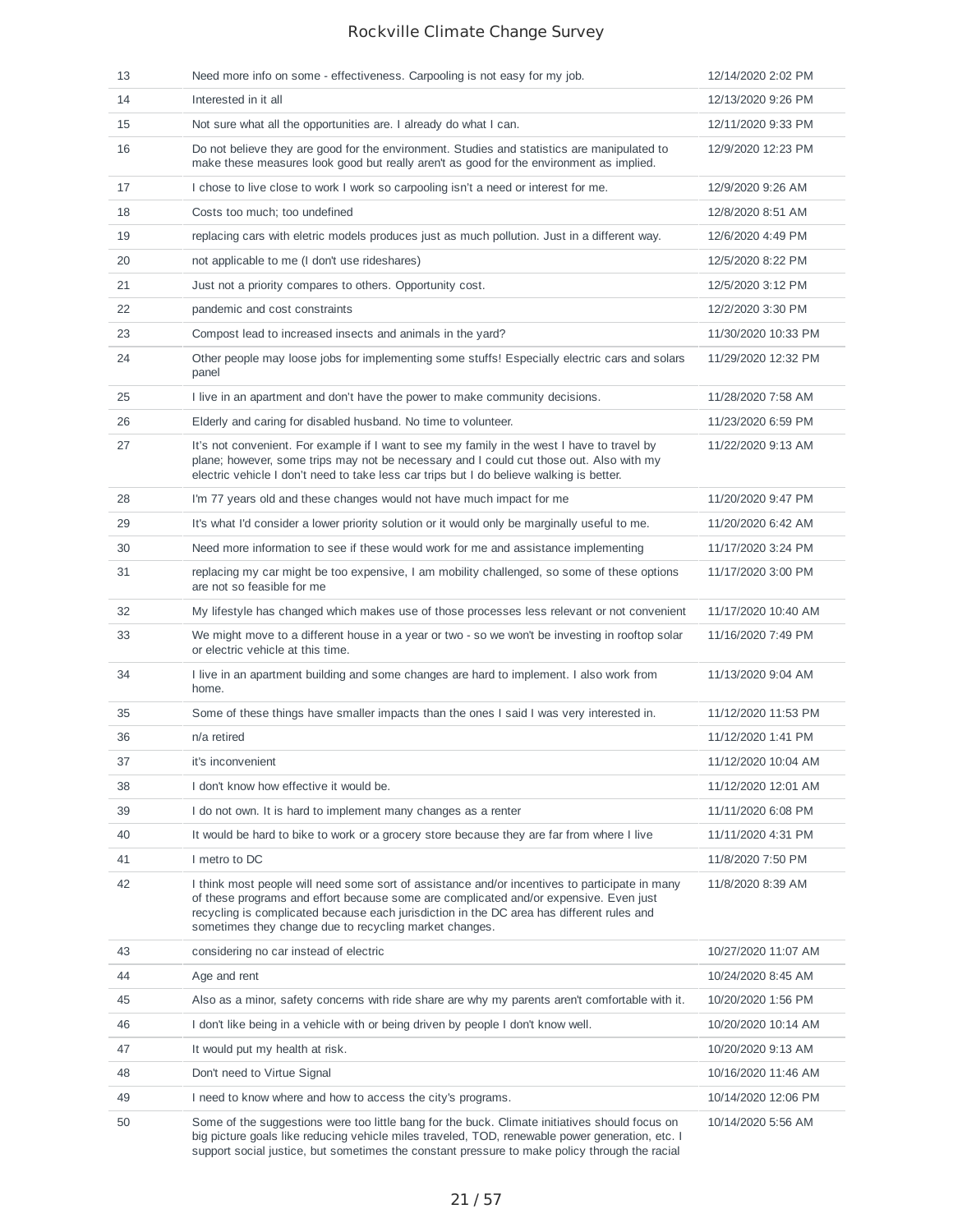equity prism leads to counterproductive or inefficient policy choices. The MPDU program is a good example. Just allow construction of more housing and prices will moderate.

| 51 | Rideshare services are a great idea especially using green/electric power but given the ongoing<br>pandemic and potential personal safety issues needs some thought.                                                                                                                             | 10/13/2020 2:28 PM  |
|----|--------------------------------------------------------------------------------------------------------------------------------------------------------------------------------------------------------------------------------------------------------------------------------------------------|---------------------|
| 52 | extenuating circumstances                                                                                                                                                                                                                                                                        | 10/13/2020 9:24 AM  |
| 53 | I need a reason to come into Rockville more often. It will help to have a disc golf course in the<br>area because I will come with my son and we will support the local businesses before and after<br>our game together.                                                                        | 10/12/2020 10:21 AM |
| 54 | Concern about bat and bird fatalities from wind farms.                                                                                                                                                                                                                                           | 10/11/2020 6:38 PM  |
| 55 | Physical disabilities limit the activities I'd otherwise participate in.                                                                                                                                                                                                                         | 10/10/2020 8:17 PM  |
| 56 | Physical limitations preclude some of these. Our lot is wooded, so solar won't work. Energy<br>retrofits may be too expensive.                                                                                                                                                                   | 10/10/2020 10:09 AM |
| 57 | Renters and invisibly-handicapped people have fewer options to choose & help - we rely on<br>landlords to provide efficient appliances - most have old crappy appliances and do not provide<br>composting abilities. Community gardens are only for the healthy backs.                           | 10/10/2020 7:57 AM  |
| 58 | Moving next year                                                                                                                                                                                                                                                                                 | 10/10/2020 6:59 AM  |
| 59 | There needs to be more electric fueling stations before we invest in an electric vehicle. I am<br>interested in community gardens, but don't live in Rockville--would like it in MY neighborhood.<br>Would like composting to come to all homes in MOCO.                                         | 10/10/2020 12:36 AM |
| 60 | Various reasons. For example, I don't necessarily think that electric vehicles are always more<br>environmentally friendly.                                                                                                                                                                      | 10/9/2020 9:50 PM   |
| 61 | <i>i</i> am retired                                                                                                                                                                                                                                                                              | 10/9/2020 9:07 PM   |
| 62 | Other higher priority issues to address first                                                                                                                                                                                                                                                    | 10/9/2020 8:26 PM   |
| 63 | Re volunteer events -- what are they, how much time?                                                                                                                                                                                                                                             | 10/9/2020 7:05 PM   |
| 64 | I'd rather more active modes of transport than vans, also, like buses, when not used optimally<br>they still pollute.                                                                                                                                                                            | 10/9/2020 7:02 PM   |
| 65 | ALready have an EV                                                                                                                                                                                                                                                                               | 10/9/2020 6:27 PM   |
| 66 | My car (diesel) has excellent gas mileage and will last quite a bit longer, so no urgency in<br>replacement. Air travel in our house is mostly work related.                                                                                                                                     | 10/9/2020 6:17 PM   |
| 67 | non-auto trips not possible to grocery store, for health care, for school activities based on<br>timing                                                                                                                                                                                          | 10/8/2020 2:17 PM   |
| 68 | won't reduce air travel: I have 5 grandchildren in California                                                                                                                                                                                                                                    | 10/8/2020 8:39 AM   |
| 69 | Logistical issues - hard to rideshare with small children                                                                                                                                                                                                                                        | 10/6/2020 2:52 PM   |
| 70 | there are more trees now than 100 years ago. Don't need more                                                                                                                                                                                                                                     | 10/5/2020 9:51 PM   |
| 71 | Need more Information on what is involved.                                                                                                                                                                                                                                                       | 10/5/2020 8:08 PM   |
| 72 | I do not drive enough to use rideshare. I am already a volunteer in several community groups.                                                                                                                                                                                                    | 10/5/2020 7:26 PM   |
| 73 | I recycle                                                                                                                                                                                                                                                                                        | 10/5/2020 6:06 PM   |
| 74 | I don't commute.                                                                                                                                                                                                                                                                                 | 10/5/2020 5:56 PM   |
| 75 | My work hours wouldn't work for this                                                                                                                                                                                                                                                             | 10/5/2020 5:11 PM   |
| 76 | My busy schedule precludes.                                                                                                                                                                                                                                                                      | 10/5/2020 4:11 PM   |
| 77 | no time to volunteer; live close to work                                                                                                                                                                                                                                                         | 10/5/2020 3:42 PM   |
| 78 | you need to consider renters. I would love an electric car, but I rent so where do I plug in at?<br>OR solar panels- I tried to purchase a green electric, but got scammed. Rockville has a lot of<br>renters and needs to invest in ways to encourage environmentally friendly rental programs. | 10/5/2020 12:46 PM  |
| 79 | Not my focus                                                                                                                                                                                                                                                                                     | 10/5/2020 11:45 AM  |
| 80 | Too damn old.                                                                                                                                                                                                                                                                                    | 10/5/2020 8:38 AM   |
| 81 | Not at this time                                                                                                                                                                                                                                                                                 | 10/5/2020 6:26 AM   |
| 82 | Retired. No longer use METRO. Drive less than 4,000 miles a year.                                                                                                                                                                                                                                | 10/4/2020 10:58 PM  |
| 83 | See above answer concerning electric car. Some of these options are irrrelevant to my current<br>life.                                                                                                                                                                                           | 10/4/2020 8:37 PM   |
| 84 | Need more information and specifics                                                                                                                                                                                                                                                              | 10/4/2020 8:25 PM   |
| 85 | Not well informed about ride share services yet.                                                                                                                                                                                                                                                 | 10/4/2020 8:03 PM   |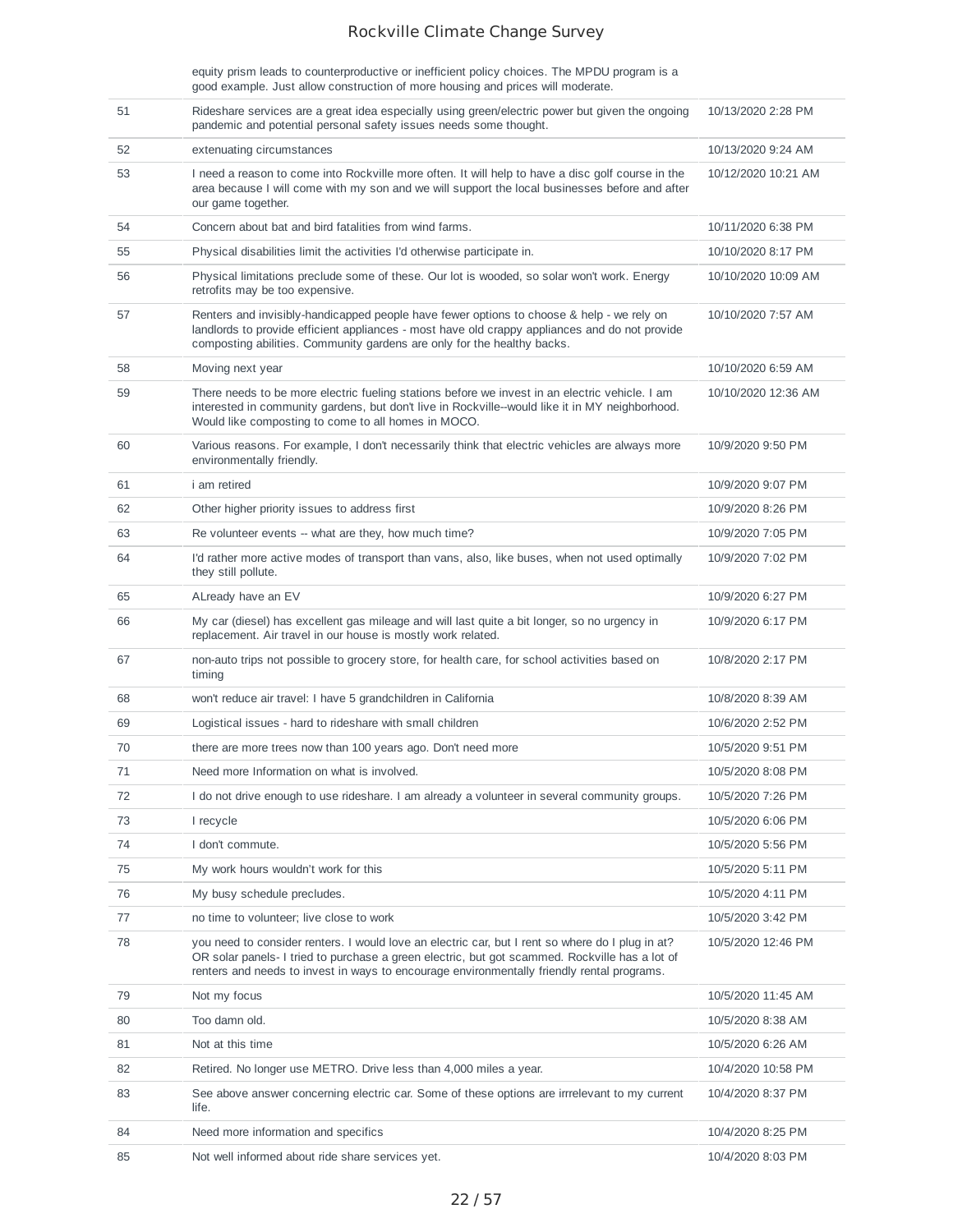| 86  | retired & some don't apply, others too expensive or impractal                                                                                                                                                                                                              | 10/4/2020 6:05 PM  |
|-----|----------------------------------------------------------------------------------------------------------------------------------------------------------------------------------------------------------------------------------------------------------------------------|--------------------|
| 87  | I have other volunteer activities.                                                                                                                                                                                                                                         | 10/4/2020 2:54 PM  |
| 88  | question not appropriate as there are different responses to each issue                                                                                                                                                                                                    | 10/4/2020 2:25 PM  |
| 89  | Some of the proposed alternative transportation modes are not as safe as traditional vehicles                                                                                                                                                                              | 10/4/2020 2:22 PM  |
| 90  | Some of these proposals offer little benefit on a localized basis                                                                                                                                                                                                          | 10/4/2020 2:13 PM  |
| 91  | Work from home                                                                                                                                                                                                                                                             | 10/4/2020 2:02 PM  |
| 92  | Not interested                                                                                                                                                                                                                                                             | 10/4/2020 1:06 PM  |
| 93  | Not interested                                                                                                                                                                                                                                                             | 10/4/2020 1:06 PM  |
| 94  | Senior citizens may not benefit from shared opportunities for various reasons - health, mobility,<br>etc.                                                                                                                                                                  | 10/4/2020 12:50 PM |
| 95  | moving house soon                                                                                                                                                                                                                                                          | 10/4/2020 12:37 PM |
| 96  | In condo complex, can't do individual homeowner things                                                                                                                                                                                                                     | 10/4/2020 12:19 PM |
| 97  | Air travel is at times necessary - especially when going to see family and for my business.                                                                                                                                                                                | 10/4/2020 12:17 PM |
| 98  | Which question within question 6 are you referring to?                                                                                                                                                                                                                     | 10/4/2020 12:15 PM |
| 99  | Rooftop solar is problematic for old homes. Need backyard solar, which is upwards of 30K to<br>do. We drive so little that it is not needful to change vehicles. We try to maintain plant cover,<br>and have not increased any impervious surface on our plot in 35 years. | 10/4/2020 12:12 PM |
| 100 | Not sure it's applicable to me/possible in my circumstances. May be other ways to cut<br>emissions instead (e.g., cleaner airplanes)                                                                                                                                       | 10/4/2020 11:46 AM |
| 101 | Regular suggestions and direction on what steps we can take as residents would be so helpful.<br>Tax incentives on bigger projects would help too!                                                                                                                         | 10/4/2020 10:54 AM |
| 102 | I work too far away and at odd hours to do carpooling.                                                                                                                                                                                                                     | 10/3/2020 11:17 PM |
| 103 | Risks COVID-19 exposure                                                                                                                                                                                                                                                    | 10/3/2020 1:13 PM  |
| 104 | Rarely relevant to me.                                                                                                                                                                                                                                                     | 10/3/2020 10:41 AM |
| 105 | Would rather stay home than share a vehicle with people I don't know                                                                                                                                                                                                       | 10/3/2020 8:05 AM  |
| 106 | May involve more construction that would make it counter intuitive.                                                                                                                                                                                                        | 10/2/2020 12:11 PM |
| 107 | not interested                                                                                                                                                                                                                                                             | 10/2/2020 11:54 AM |
| 108 | I don't even live in the state anymore                                                                                                                                                                                                                                     | 10/1/2020 7:17 PM  |
| 109 | Various reasons                                                                                                                                                                                                                                                            | 10/1/2020 4:19 PM  |
| 110 | Marginal improvements. Number one is CO2 free energy. Number 2 is transportation.                                                                                                                                                                                          | 10/1/2020 4:03 PM  |
| 111 | no need to use this service due to proximity to town center/metro                                                                                                                                                                                                          | 10/1/2020 3:28 PM  |
| 112 | it's not clear it applies                                                                                                                                                                                                                                                  | 10/1/2020 1:59 PM  |
| 113 | Need more info, especially solar panel & roof maintenance.                                                                                                                                                                                                                 | 10/1/2020 1:34 PM  |
| 114 | These don't really apply to me.                                                                                                                                                                                                                                            | 10/1/2020 12:51 PM |
| 115 | i don't need much rideshare. I walk to metro/take transportation whenever i can. I don't have a<br>regular commute.                                                                                                                                                        | 10/1/2020 12:39 PM |
| 116 | My work is 3 miles away but not bike friendly, and I can't see carpooling that distance. Our one<br>car is only 2 years old.                                                                                                                                               | 10/1/2020 12:34 PM |
| 117 | volunteering depends on the event, purchase solar energy if it's not mixed with non solar,<br>carpooling will be considered after Covid pandemic                                                                                                                           | 10/1/2020 12:13 PM |
| 118 | Devils are in the details.                                                                                                                                                                                                                                                 | 10/1/2020 12:02 PM |
| 119 | worried about riding with trainer during covid                                                                                                                                                                                                                             | 10/1/2020 11:39 AM |
| 120 | might not be the most efficient way to get majority residents involved and engaged for various<br>reasons                                                                                                                                                                  | 10/1/2020 11:37 AM |
| 121 | inconvenient - ridesharing with small children is impossible                                                                                                                                                                                                               | 10/1/2020 11:15 AM |
| 122 | Just don't want to right now                                                                                                                                                                                                                                               | 10/1/2020 11:14 AM |
| 123 | Not interested in sharing transportation during pandemic                                                                                                                                                                                                                   | 9/29/2020 10:00 AM |
| 124 | not sure of the value provided versus the effort and/or cost for these actions                                                                                                                                                                                             | 9/28/2020 9:58 PM  |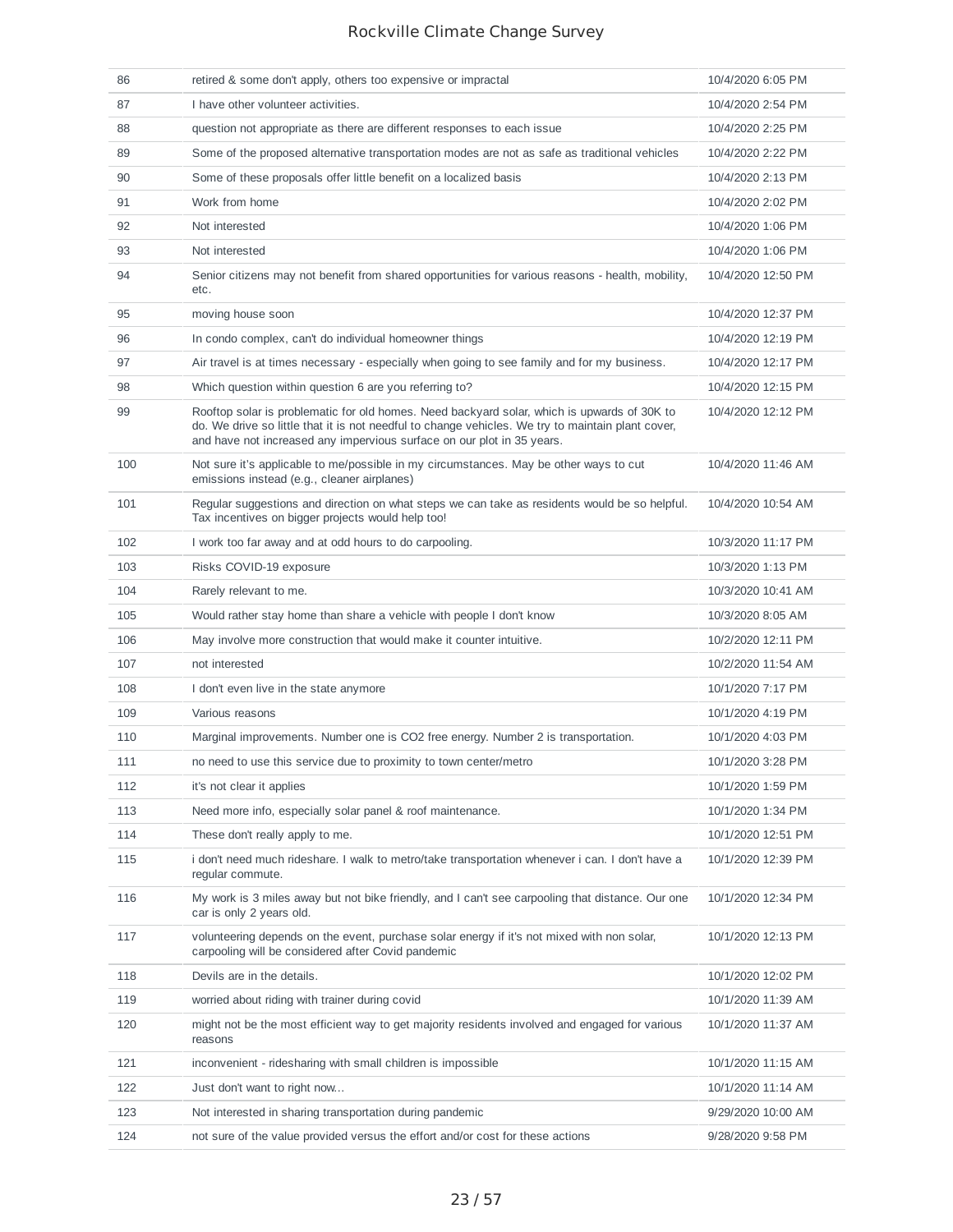| 125 | i would need to cut down too many trees to put solar panels on my roof; concerned about lack<br>of availability of electric car charging stations outside of our area                                                                                                                             | 9/28/2020 8:56 PM  |
|-----|---------------------------------------------------------------------------------------------------------------------------------------------------------------------------------------------------------------------------------------------------------------------------------------------------|--------------------|
| 126 | I might not need it at this time or need more information.                                                                                                                                                                                                                                        | 9/28/2020 4:43 PM  |
| 127 | I don't believe some of these actions are effective or relevant.                                                                                                                                                                                                                                  | 9/28/2020 4:03 PM  |
| 128 | Would not work for me                                                                                                                                                                                                                                                                             | 9/28/2020 3:57 PM  |
| 129 | Not interested                                                                                                                                                                                                                                                                                    | 9/28/2020 3:06 PM  |
| 130 | electric car infrastructure is insufficient                                                                                                                                                                                                                                                       | 9/28/2020 3:06 PM  |
| 131 | Need more details to know if it's something I can afford.                                                                                                                                                                                                                                         | 9/28/2020 2:29 PM  |
| 132 | I do not commute (retired) and Covid safety                                                                                                                                                                                                                                                       | 9/28/2020 1:24 PM  |
| 133 | Time & Money                                                                                                                                                                                                                                                                                      | 9/28/2020 1:24 PM  |
| 134 | N/A                                                                                                                                                                                                                                                                                               | 9/28/2020 1:20 PM  |
| 135 | I am short term renting in rockville                                                                                                                                                                                                                                                              | 9/28/2020 12:55 PM |
| 136 | Don't reside in Rockville City limits                                                                                                                                                                                                                                                             | 9/28/2020 12:43 PM |
| 137 | My house is old and structurally weak. I can't place hundreds of extra pounds pounds on it in<br>the form of solar panels. I can't afford to replace my car to an electric one.                                                                                                                   | 9/28/2020 12:38 PM |
| 138 | I am old. My household utility expenses are very low because we conserve energy without I                                                                                                                                                                                                         | 9/28/2020 12:36 PM |
| 139 | I don't like making changes that I'm not confident in and that don't have a big enough ROI to<br>make it financially worthwhile.                                                                                                                                                                  | 9/28/2020 12:27 PM |
| 140 | There were a lot of questions under #6 so different answers apply.                                                                                                                                                                                                                                | 9/28/2020 12:15 PM |
| 141 | Not interested in gardening                                                                                                                                                                                                                                                                       | 9/28/2020 12:09 PM |
| 142 | Need to know specifics                                                                                                                                                                                                                                                                            | 9/28/2020 11:14 AM |
| 143 | prefer EV's for ridesharing but would not want to mandate                                                                                                                                                                                                                                         | 9/28/2020 10:47 AM |
| 144 | Each that I marked at maybe had different reasons. But I use less than 200 kw month in my 5<br>bedroom house. Reuse plastic. Buy groceries without plastic. Bike for shopping on<br>occassion.n                                                                                                   | 9/27/2020 11:36 PM |
| 145 | Not possible due to work or family commitments                                                                                                                                                                                                                                                    | 9/27/2020 10:27 PM |
| 146 | See my comment above. It's feel-good virtue signally with the dose of guilt-tripping thrown in.<br>Again, if people want to plant gardens or ride bikes, great! But this should not be about the<br>alleged harm of manmade global warming.                                                       | 9/27/2020 6:22 PM  |
| 147 | can't carpool during a pandemic                                                                                                                                                                                                                                                                   | 9/27/2020 2:48 PM  |
| 148 | I'm basically antisocial                                                                                                                                                                                                                                                                          | 9/27/2020 2:47 PM  |
| 149 | for those of us with family in other countries, reducing air travel is a bit difficult                                                                                                                                                                                                            | 9/27/2020 2:25 PM  |
| 150 | I am LEED Certified and have advanced training in solar generated electricity. None of the<br>efforts we make will alter the current trajectory as long as China continues to pollute to the<br>extent that it does.                                                                              | 9/22/2020 2:08 PM  |
| 151 | We already do these things. Also, there should be a way to measure priority between items.                                                                                                                                                                                                        | 9/22/2020 3:51 AM  |
| 152 | Most of them I don't find particularly relevant to minimizing emissions.                                                                                                                                                                                                                          | 9/10/2020 7:04 PM  |
| 153 | the way to a better planet is to simply USE LESS. That means use less energy, use fewer<br>products, produce less waste, and leave the land better than you found it. Solar, wind, and<br>electric power is problematic in ways that are too complicated for me to address in this little<br>box. | 9/10/2020 6:16 PM  |
| 154 | I would also like not to need a car to get around the city and its neighboring jurisdictions. Mass<br>transit is not only greener, but it's more time efficient and socially engaging.                                                                                                            | 9/9/2020 10:03 PM  |
| 155 | I do not drive and am not interested in changing that. Beyond that, I don't live in Rockville so it<br>may not apply to me                                                                                                                                                                        | 9/9/2020 4:44 PM   |
| 156 | I generally use public transit instead of ride share                                                                                                                                                                                                                                              | 9/9/2020 4:07 PM   |
| 157 | I already participate in weed warrior activities and forest restoration efforts.                                                                                                                                                                                                                  | 9/9/2020 3:46 PM   |
| 158 | Depends which one                                                                                                                                                                                                                                                                                 | 9/9/2020 3:29 PM   |
| 159 | My family lives overseas and I love to travel so reducing air travel is hard                                                                                                                                                                                                                      | 9/9/2020 7:19 AM   |
| 160 | 1. Retired & tired 2. Plan to sell house soon 3. Electric vehicle charging infrastructure is<br>lacking                                                                                                                                                                                           | 9/4/2020 2:39 PM   |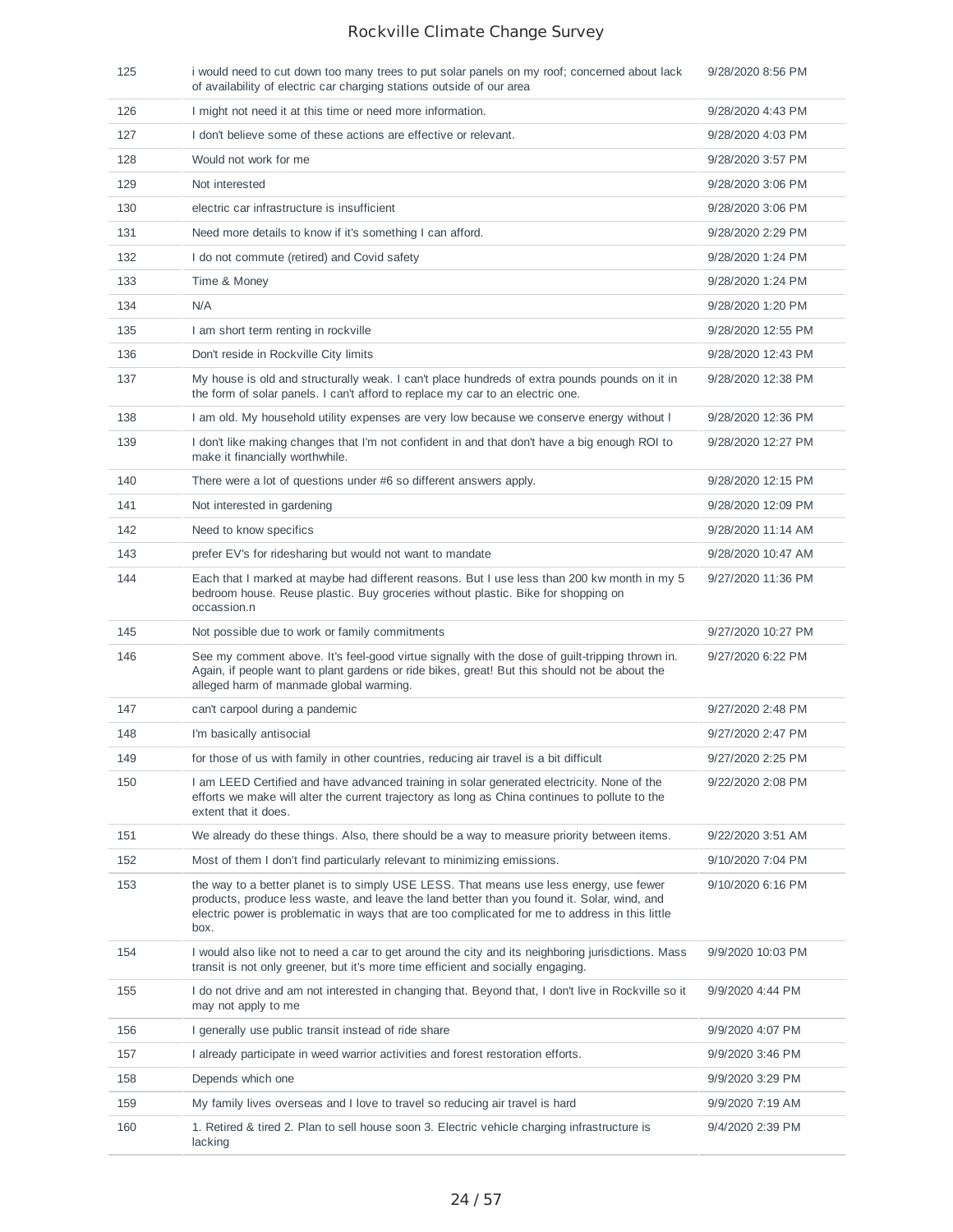| 161 | just not sure what's practical                                                                                                                                                                                      | 9/4/2020 11:44 AM |
|-----|---------------------------------------------------------------------------------------------------------------------------------------------------------------------------------------------------------------------|-------------------|
| 162 | time, as I have children at home.                                                                                                                                                                                   | 9/4/2020 10:35 AM |
| 163 | I have family abroad. When travel again is an option, I need to go by air.                                                                                                                                          | 9/4/2020 8:53 AM  |
| 164 | Depends on circumstances and time available                                                                                                                                                                         | 9/3/2020 7:24 PM  |
| 165 | Just need someone else to coordinate                                                                                                                                                                                | 9/3/2020 7:42 AM  |
| 166 | I don't think rideshare services are useful unless there are multiple people sharing the vehicle.                                                                                                                   | 9/2/2020 11:19 PM |
| 167 | I travel by air for work                                                                                                                                                                                            | 9/2/2020 9:08 PM  |
| 168 | does not fit into my lifestyle                                                                                                                                                                                      | 9/2/2020 7:55 PM  |
| 169 | We just got a new car.                                                                                                                                                                                              | 9/2/2020 5:18 PM  |
| 170 | I rent and can't buy solar panels for my home/work.                                                                                                                                                                 | 9/2/2020 4:53 PM  |
| 171 | Combination of both of the above plus for air travel, I have to travel for work which is mostly<br>unavoidable                                                                                                      | 9/2/2020 10:59 AM |
| 172 | <b>WORKING full time</b>                                                                                                                                                                                            | 9/1/2020 11:45 PM |
| 173 | Age and Covid on the volunteer activities, not planning on retiring the car until I quit driving,<br>prefer restoring native grasslands than keep adding trees to areas where they don't add to the<br>bio-habitat. | 9/1/2020 5:59 PM  |
| 174 | Electric car: barrier is cost/availability of recharging. Air travel: Travel is important to me.                                                                                                                    | 9/1/2020 2:56 PM  |
| 175 | Depending on where I begin to work again                                                                                                                                                                            | 9/1/2020 1:10 PM  |
| 176 | Doesn't apply based on where I live                                                                                                                                                                                 | 9/1/2020 11:04 AM |
| 177 | Depends on availability.                                                                                                                                                                                            | 9/1/2020 10:53 AM |
| 178 | environmental impact as well as business sustainability                                                                                                                                                             | 9/1/2020 10:52 AM |
| 179 | just not interested in some cases                                                                                                                                                                                   | 8/31/2020 1:43 PM |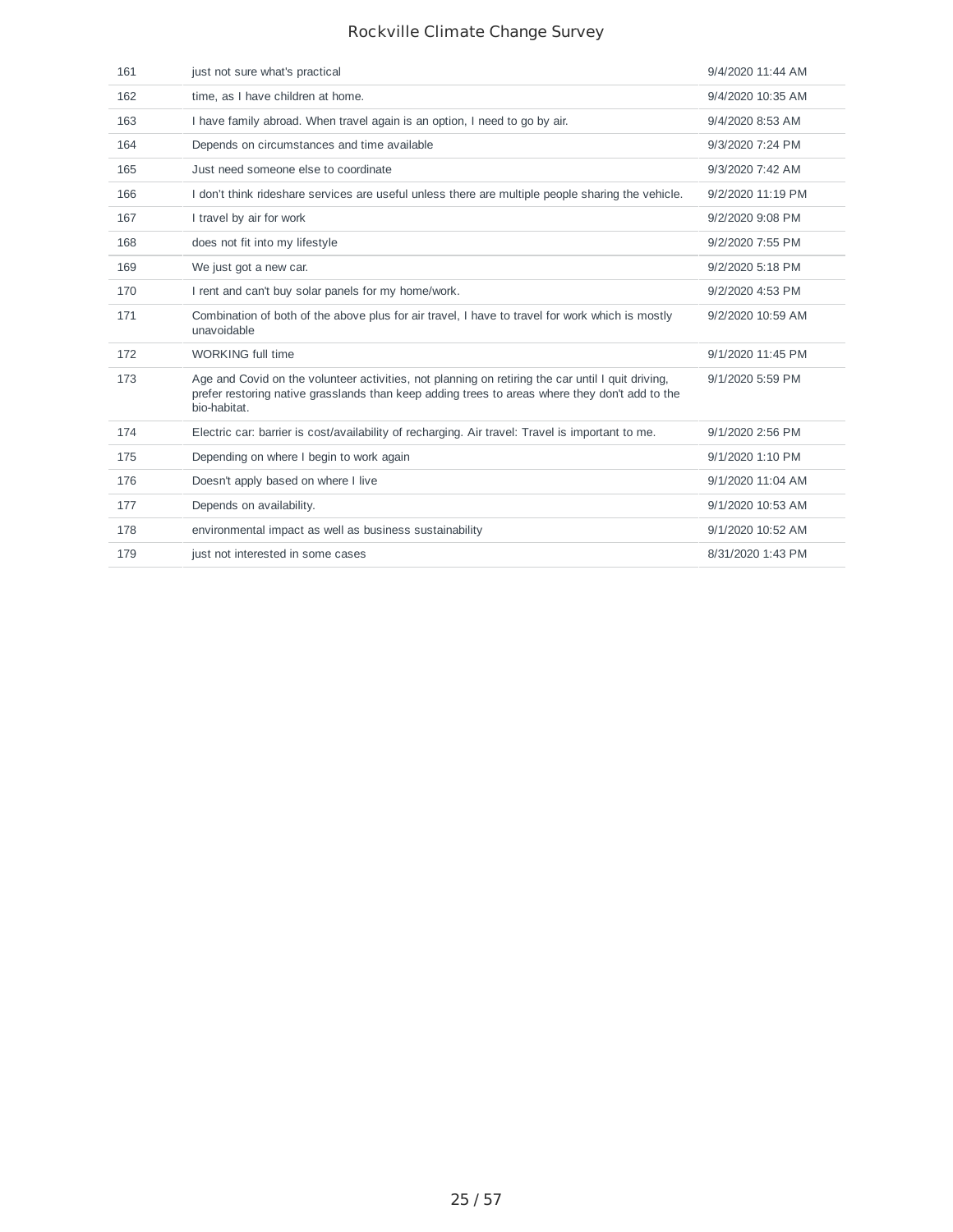

# Q8 What is your age?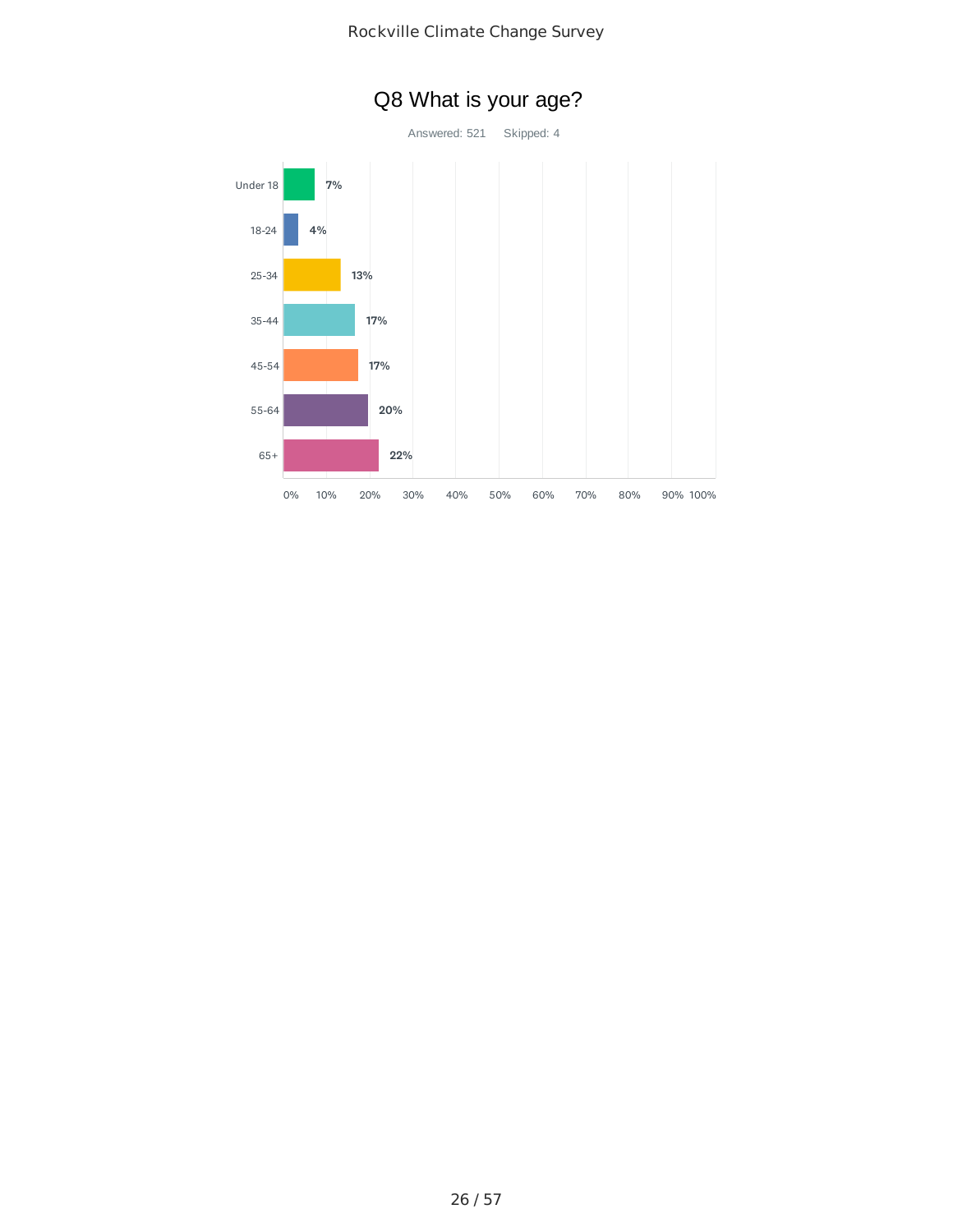

# Q9 What is your race and ethnicity? Check all that apply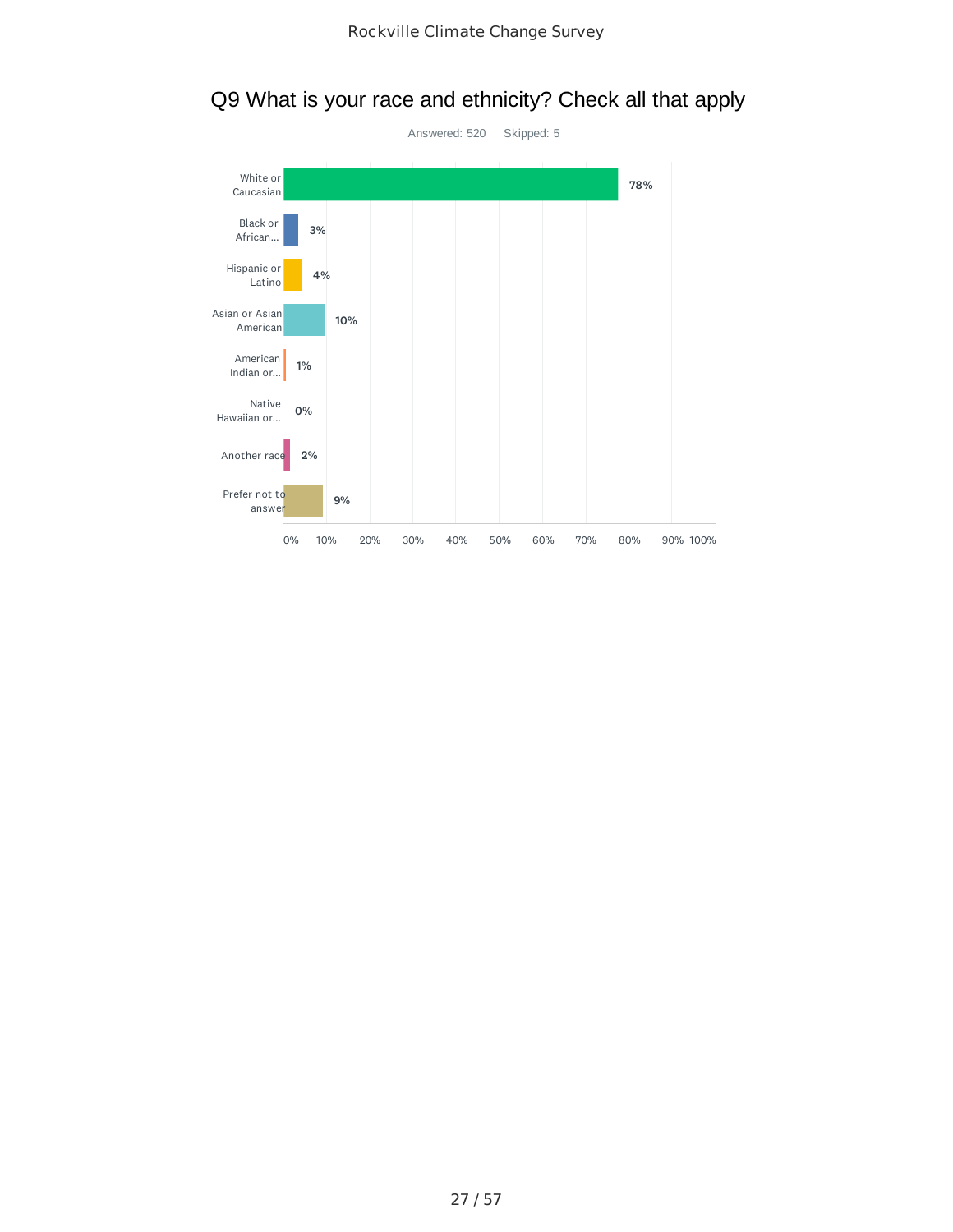

# Q10 What is your gender?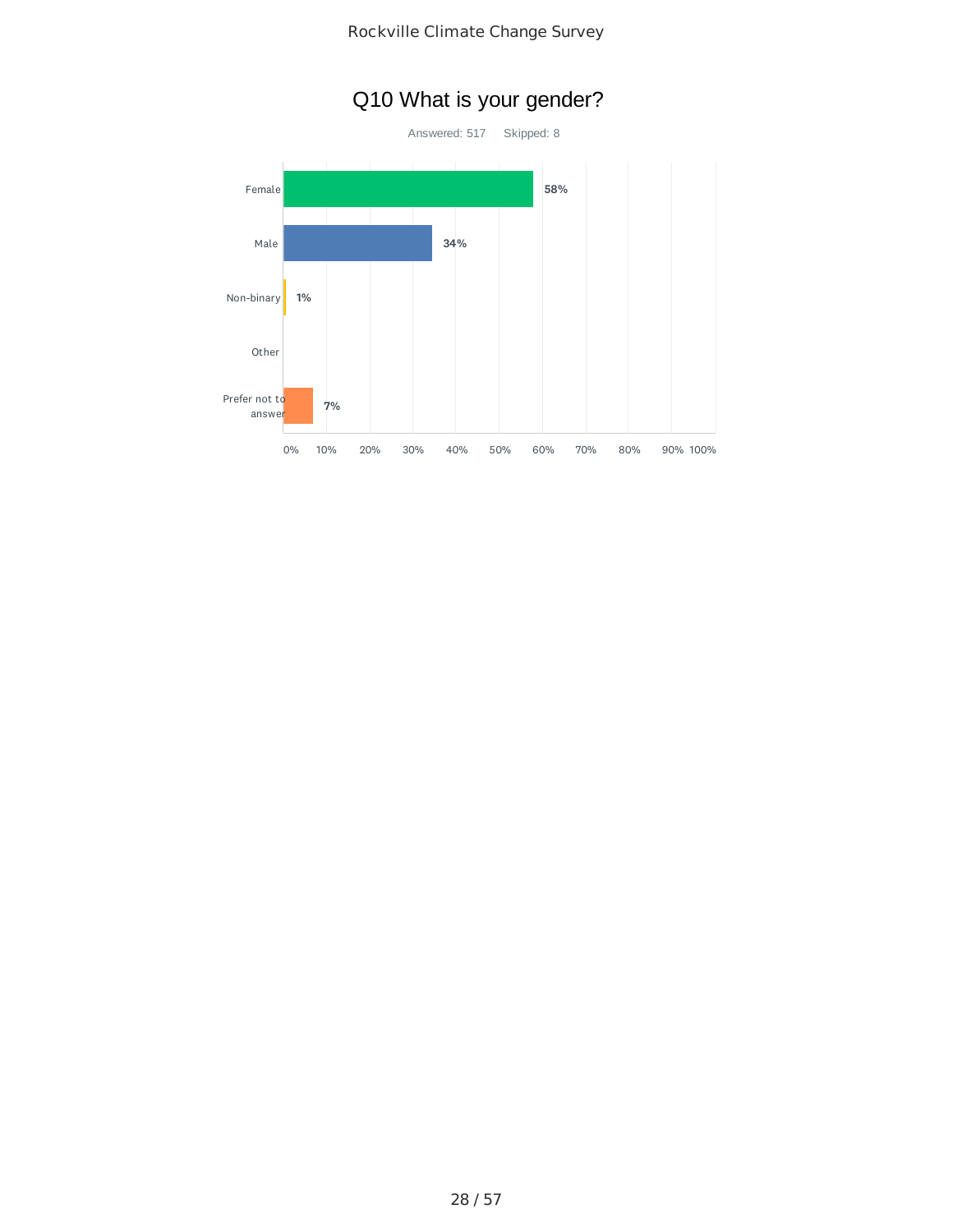

# Q11 What is your total household income?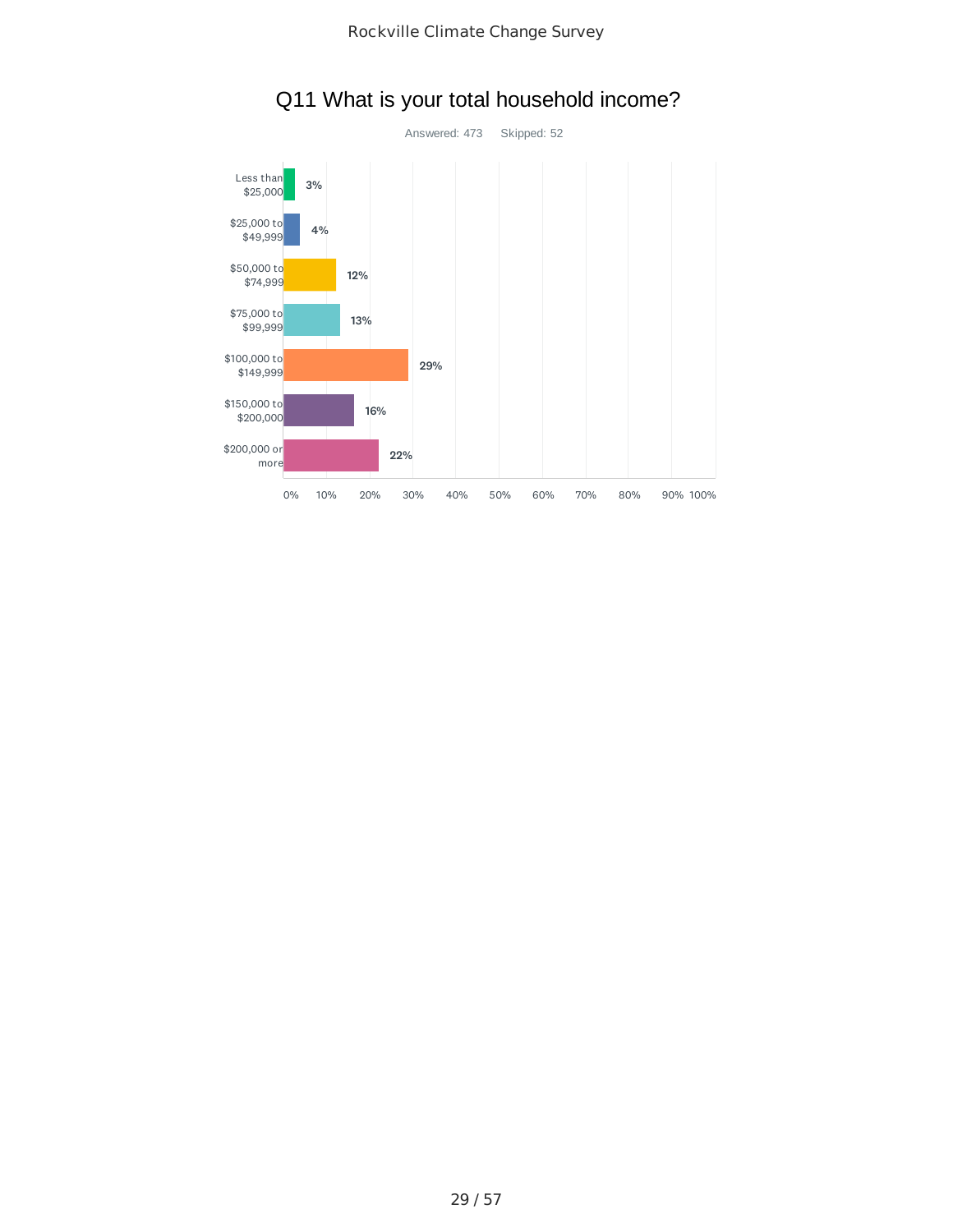### Q12 If you wanted to learn more about the Rockville Climate Action Plan, how would you want to learn about it? Check all that apply.

Answered: 510 Skipped: 15

| <b>ANSWER CHOICES</b>                        | <b>RESPONSES</b> |     |
|----------------------------------------------|------------------|-----|
| City of Rockville website                    | 69%              | 352 |
| Rockville Reports                            | 64%              | 325 |
| Online community events                      | 44%              | 223 |
| Social media                                 | 41%              | 210 |
| Environment and Sustainability Newsletter    | 38%              | 194 |
| Through community leaders in my neighborhood | 23%              | 115 |
| Rockville 11 news                            | 11%              | 55  |
| Other (please specify)                       | 7%               | 35  |
| Total Respondents: 510                       |                  |     |
|                                              |                  |     |
|                                              |                  |     |

| #  | <b>OTHER (PLEASE SPECIFY)</b>                                                                                                                                                                                                                     | <b>DATE</b>        |
|----|---------------------------------------------------------------------------------------------------------------------------------------------------------------------------------------------------------------------------------------------------|--------------------|
| 1  | send message in water bill. Saves money on additional mailings                                                                                                                                                                                    | 12/9/2020 9:26 AM  |
| 2  | Rockville Patch!! I miss our local newspaper and this one is the next best thing.                                                                                                                                                                 | 12/7/2020 10:41 AM |
| 3  | Prefer hardcopy newsletter by mail.                                                                                                                                                                                                               | 11/23/2020 6:59 PM |
| 4  | Personal or group Meeting with Amanda                                                                                                                                                                                                             | 11/20/2020 4:57 AM |
| 5  | To reach out to students, contact orgs that have student platforms (ie. MoCo Regional SGA,<br>MoCo Students for Change, MoCo on Climate, The MoCo Show, the schools in general, etc.)                                                             | 11/18/2020 1:43 PM |
| 6  | Make the climate action plan implementation a regular agenda items council meetings so the<br>community is aware of goals, knows how to do their part, and is aware of our progress in<br>achieving the goals                                     | 11/8/2020 8:39 AM  |
| 7  | social media                                                                                                                                                                                                                                      | 10/15/2020 8:52 PM |
| 8  | Email                                                                                                                                                                                                                                             | 10/13/2020 3:40 PM |
| 9  | Targeted emails to individuals who showed interest in the specified topics.                                                                                                                                                                       | 10/10/2020 8:17 PM |
| 10 | "Nextdoor" website                                                                                                                                                                                                                                | 10/10/2020 8:25 AM |
| 11 | Please use your website to update and spend less money and trees on sending out paper<br>newsletters in the mail! Why not post what's in the newsletter at a kiosk in the town square so<br>people can read them without touching and less waste. | 10/10/2020 7:57 AM |
| 12 | Redgate Park update                                                                                                                                                                                                                               | 10/9/2020 9:46 PM  |
| 13 | email                                                                                                                                                                                                                                             | 10/9/2020 7:05 PM  |
| 14 | email                                                                                                                                                                                                                                             | 10/8/2020 2:17 PM  |
| 15 | Keep printing the "Rockville Reports"                                                                                                                                                                                                             | 10/5/2020 4:11 PM  |
| 16 | Email                                                                                                                                                                                                                                             | 10/4/2020 11:24 PM |
| 17 | eMail list server                                                                                                                                                                                                                                 | 10/4/2020 6:05 PM  |
| 18 | The Rockville newspaper                                                                                                                                                                                                                           | 10/4/2020 3:42 PM  |
| 19 | Nextdoor social-media app                                                                                                                                                                                                                         | 10/4/2020 11:46 AM |
| 20 | Through Professional Group Memberships -all of them                                                                                                                                                                                               | 10/1/2020 7:17 PM  |
| 21 | Podcast that i could listen to on my time                                                                                                                                                                                                         | 10/1/2020 4:19 PM  |
| 22 | so long as communication is online/by email, I'm interested in hearing more about lots of these<br>things.                                                                                                                                        | 10/1/2020 12:39 PM |
| 23 | Nextdoor app                                                                                                                                                                                                                                      | 10/1/2020 11:39 AM |
|    |                                                                                                                                                                                                                                                   |                    |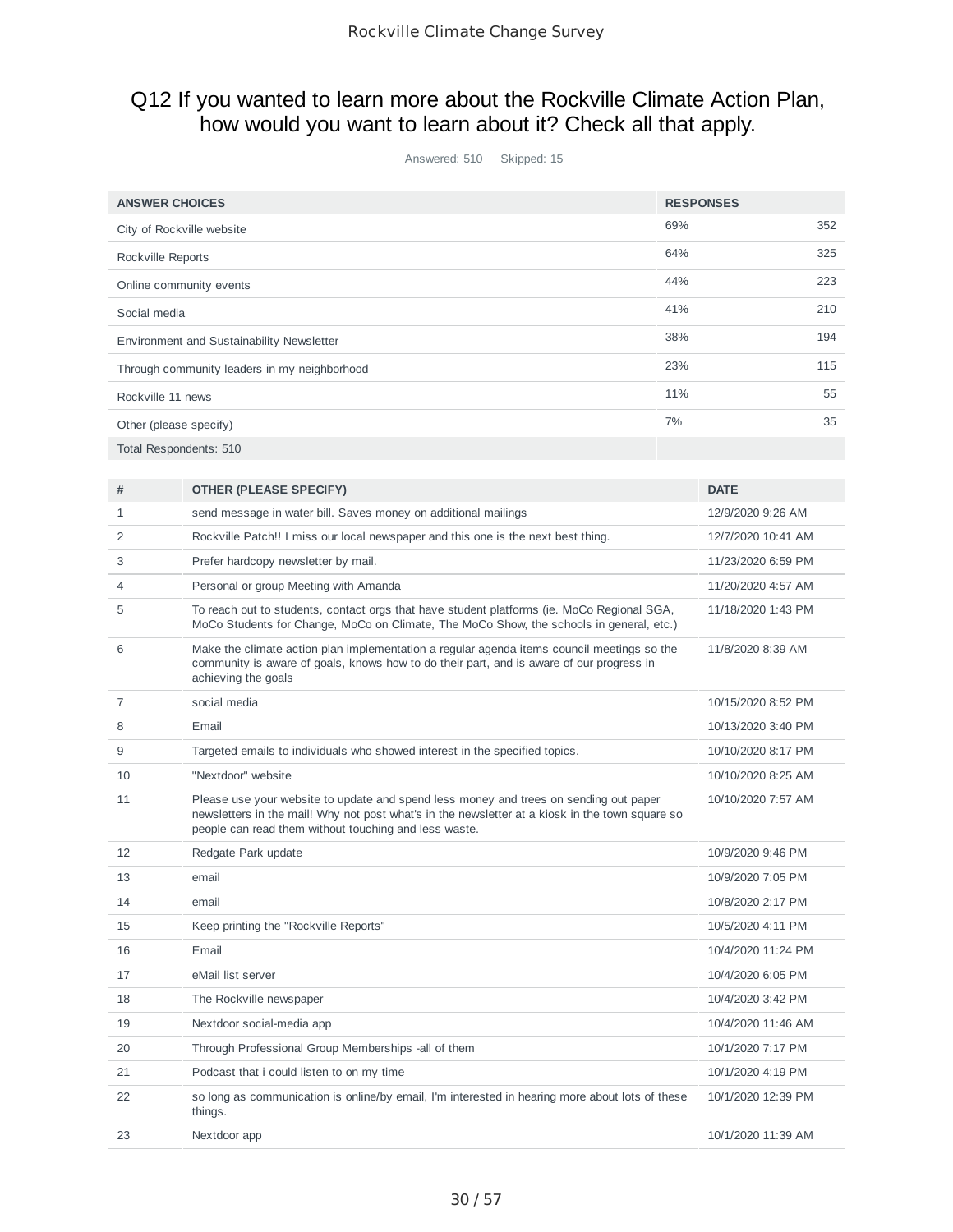| 24 | inclusion of the city's priorities and actions in school curriculum to get youth involved and<br>engaged                                                                                                                            | 10/1/2020 11:37 AM  |
|----|-------------------------------------------------------------------------------------------------------------------------------------------------------------------------------------------------------------------------------------|---------------------|
| 25 | direct email                                                                                                                                                                                                                        | 10/1/2020 11:15 AM  |
| 26 | <b>NextDoor</b>                                                                                                                                                                                                                     | 9/28/2020 4:43 PM   |
| 27 | The Nextdoor New Mark Commons is a very good place to put annoucements about climate<br>issues or anything else. That's where I saw the notice about this.                                                                          | 9/27/2020 6:22 PM   |
| 28 | prefer to read on paper before making any decisions                                                                                                                                                                                 | 9/27/2020 3:15 PM   |
| 29 | email campaign                                                                                                                                                                                                                      | $9/27/2020$ 2:25 PM |
| 30 | Patch, Washington Post                                                                                                                                                                                                              | 9/27/2020 2:04 PM   |
| 31 | email                                                                                                                                                                                                                               | 9/3/2020 7:24 PM    |
| 32 | Would prefer simply to receive emails and make choices to join or not                                                                                                                                                               | 9/2/2020 10:59 AM   |
| 33 | Don't read or see any of the above. Don't read many emails                                                                                                                                                                          | 9/1/2020 5:52 PM    |
| 34 | Thru community association & NextDoor. Online community events need to be widely<br>publicized, then recordings available. It's difficult to find anything on the City website, so not a<br>good way to communicate important info. | 9/1/2020 2:56 PM    |
| 35 | We would love a quest to speak at Rockville Rotary                                                                                                                                                                                  | 8/25/2020 1:31 AM   |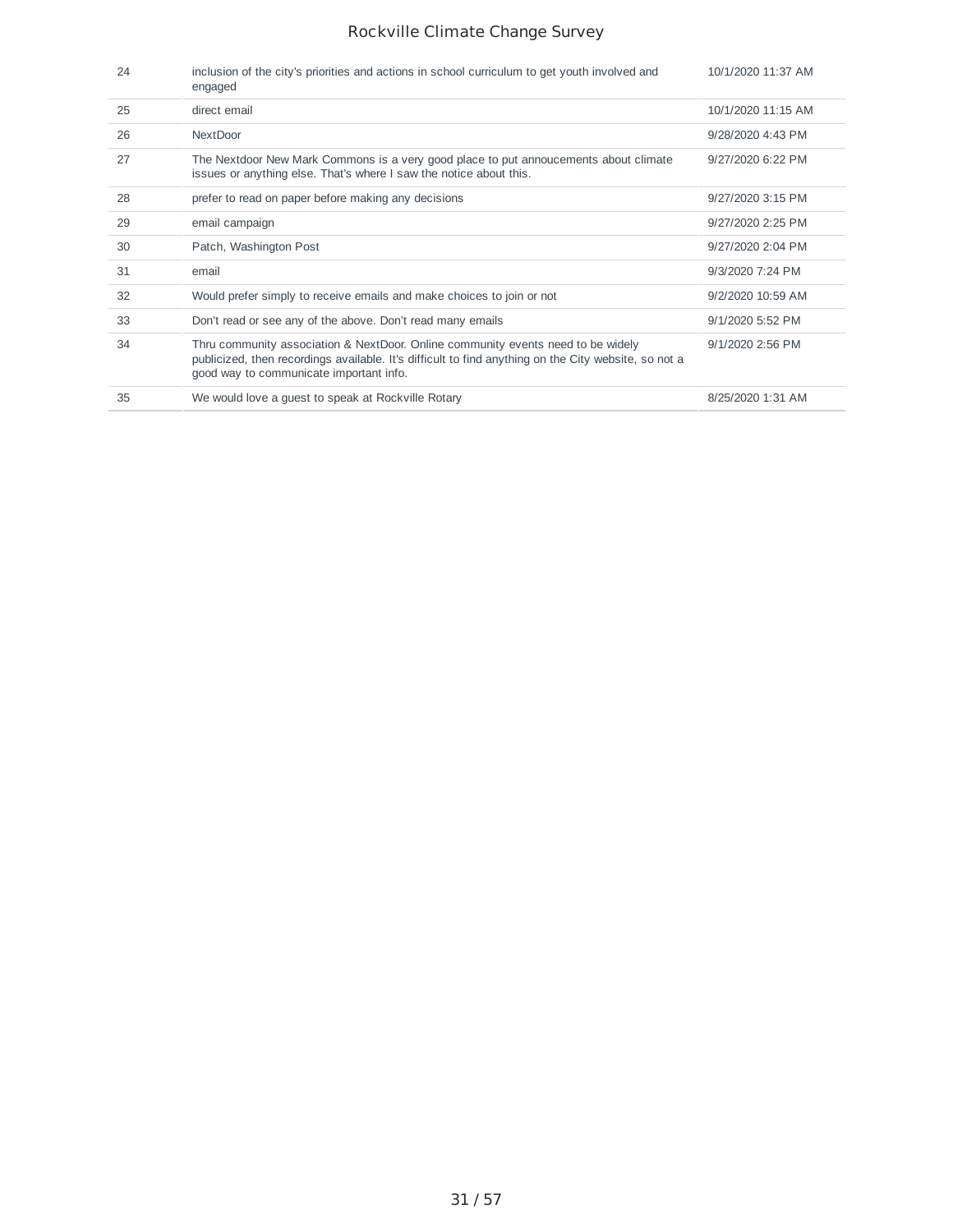# Q14 Please share what brought you to complete this survey today.

Answered: 359 Skipped: 166

| #  | <b>RESPONSES</b>                                                                                                                                                                                                                                                                                                                                                                                                                                                                                                                                                                                                                                                | <b>DATE</b>         |
|----|-----------------------------------------------------------------------------------------------------------------------------------------------------------------------------------------------------------------------------------------------------------------------------------------------------------------------------------------------------------------------------------------------------------------------------------------------------------------------------------------------------------------------------------------------------------------------------------------------------------------------------------------------------------------|---------------------|
| 1  | Participating in shaping the future of our town.                                                                                                                                                                                                                                                                                                                                                                                                                                                                                                                                                                                                                | 2/28/2021 8:34 PM   |
| 2  | Neighborhood news letter complaint.                                                                                                                                                                                                                                                                                                                                                                                                                                                                                                                                                                                                                             | 2/28/2021 8:34 PM   |
| 3  | Mrs. Amanda Campbell introduced us to this new action with a presentation and told about the<br>survey.                                                                                                                                                                                                                                                                                                                                                                                                                                                                                                                                                         | 2/27/2021 10:43 PM  |
| 4  | internship!                                                                                                                                                                                                                                                                                                                                                                                                                                                                                                                                                                                                                                                     | 2/23/2021 2:56 PM   |
| 5  | Harmon C!                                                                                                                                                                                                                                                                                                                                                                                                                                                                                                                                                                                                                                                       | 2/9/2021 8:07 PM    |
| 6  | The East Rockville Civic Association                                                                                                                                                                                                                                                                                                                                                                                                                                                                                                                                                                                                                            | 2/9/2021 7:55 PM    |
| 7  | Presentation at ERCA meeting                                                                                                                                                                                                                                                                                                                                                                                                                                                                                                                                                                                                                                    | 2/9/2021 7:53 PM    |
| 8  | I care. I always recycle. I have solar cells on my roof. I drive a hybrid. I don't think the city<br>should financially support others. People need to take responsibility. I wanted to weigh in.                                                                                                                                                                                                                                                                                                                                                                                                                                                               | 1/23/2021 11:35 AM  |
| 9  | Concern that we are needlessly losing so many healthy mature trees, and not replacing them.                                                                                                                                                                                                                                                                                                                                                                                                                                                                                                                                                                     | 1/23/2021 12:02 AM  |
| 10 | It's important to be engaged in local politics, and I feel strongly about Rockville leading by<br>example in the climate sphere. We have the resources and the willpower.                                                                                                                                                                                                                                                                                                                                                                                                                                                                                       | 1/22/2021 9:56 AM   |
| 11 | Interest                                                                                                                                                                                                                                                                                                                                                                                                                                                                                                                                                                                                                                                        | 1/13/2021 9:29 PM   |
| 12 | Facebook                                                                                                                                                                                                                                                                                                                                                                                                                                                                                                                                                                                                                                                        | 1/13/2021 10:15 AM  |
| 13 | Climate change is an urgent threat. Non of the things you listed above should be considered<br>"nice" to implement -- we should be throwing all this and more at the threat.                                                                                                                                                                                                                                                                                                                                                                                                                                                                                    | 1/13/2021 9:36 AM   |
| 14 | Email from friend                                                                                                                                                                                                                                                                                                                                                                                                                                                                                                                                                                                                                                               | 1/8/2021 6:56 AM    |
| 15 | City of Rockville email                                                                                                                                                                                                                                                                                                                                                                                                                                                                                                                                                                                                                                         | 1/7/2021 10:13 PM   |
| 16 | <b>Chamber of Commerce</b>                                                                                                                                                                                                                                                                                                                                                                                                                                                                                                                                                                                                                                      | 12/28/2020 5:40 PM  |
| 17 | Rockville reports                                                                                                                                                                                                                                                                                                                                                                                                                                                                                                                                                                                                                                               | 12/16/2020 10:33 PM |
| 18 | concern with money being wasted on climate action, when state already has produced<br>guidelines. Locally, we should publicize but not waste money on this                                                                                                                                                                                                                                                                                                                                                                                                                                                                                                      | 12/15/2020 12:08 PM |
| 19 | Email request                                                                                                                                                                                                                                                                                                                                                                                                                                                                                                                                                                                                                                                   | 12/14/2020 2:02 PM  |
| 20 | Nextdoor posting by many residents. All asking for the government to listen to them.                                                                                                                                                                                                                                                                                                                                                                                                                                                                                                                                                                            | 12/13/2020 9:26 PM  |
| 21 | Very concerned about climate change and want Rockville to do more                                                                                                                                                                                                                                                                                                                                                                                                                                                                                                                                                                                               | 12/11/2020 9:33 PM  |
| 22 | Rockville Reports                                                                                                                                                                                                                                                                                                                                                                                                                                                                                                                                                                                                                                               | 12/10/2020 9:52 PM  |
| 23 | I've been trying to get in touch with the County Exec about bringing vertical farming to MoCo. If<br>we'll ever have a sympathetic Exec it would be him, but I think that recycling initiatives,<br>community gardens, and bike lanes are so 1990s. It doesn't sound like you realize what deep<br>shit we're in. We need to go ten years in the future, not do things that should have been done<br>ten years ago. Asking people to fly less is nice, but who needs to hear that? Rich ass people<br>who don't listen to you. You need to get serious about this. Start divesting. Start a real BDS<br>movement for fossil fuels. We need policies with teeth. | 12/10/2020 2:13 PM  |
| 24 | Moved to Rockville and got the Rockville Reports!                                                                                                                                                                                                                                                                                                                                                                                                                                                                                                                                                                                                               | 12/10/2020 8:01 AM  |
| 25 | Having lived 50 years in California, I see how politicians and radical environmentalists have<br>over regulated areas essentially affecting cost and individual freedom.                                                                                                                                                                                                                                                                                                                                                                                                                                                                                        | 12/9/2020 12:23 PM  |
| 26 | Saw the notice in Rockville Reports.                                                                                                                                                                                                                                                                                                                                                                                                                                                                                                                                                                                                                            | 12/9/2020 9:26 AM   |
| 27 | Survey mentioned in Rockville Reports                                                                                                                                                                                                                                                                                                                                                                                                                                                                                                                                                                                                                           | 12/8/2020 3:59 PM   |
| 28 | Rockville Reports                                                                                                                                                                                                                                                                                                                                                                                                                                                                                                                                                                                                                                               | 12/8/2020 1:30 PM   |
| 29 | Fear                                                                                                                                                                                                                                                                                                                                                                                                                                                                                                                                                                                                                                                            | 12/8/2020 8:51 AM   |
| 30 | My concern for my children, my grandchildren and all people in our city, county, state, country<br>and planet Earth.                                                                                                                                                                                                                                                                                                                                                                                                                                                                                                                                            | 12/7/2020 5:26 PM   |
| 31 | Have been involved in climate action plans in the past in other areas. Interested in supporting<br>Rockville's effort to reach climate change / global warming mitigation goals. Found survey link                                                                                                                                                                                                                                                                                                                                                                                                                                                              | 12/7/2020 5:13 PM   |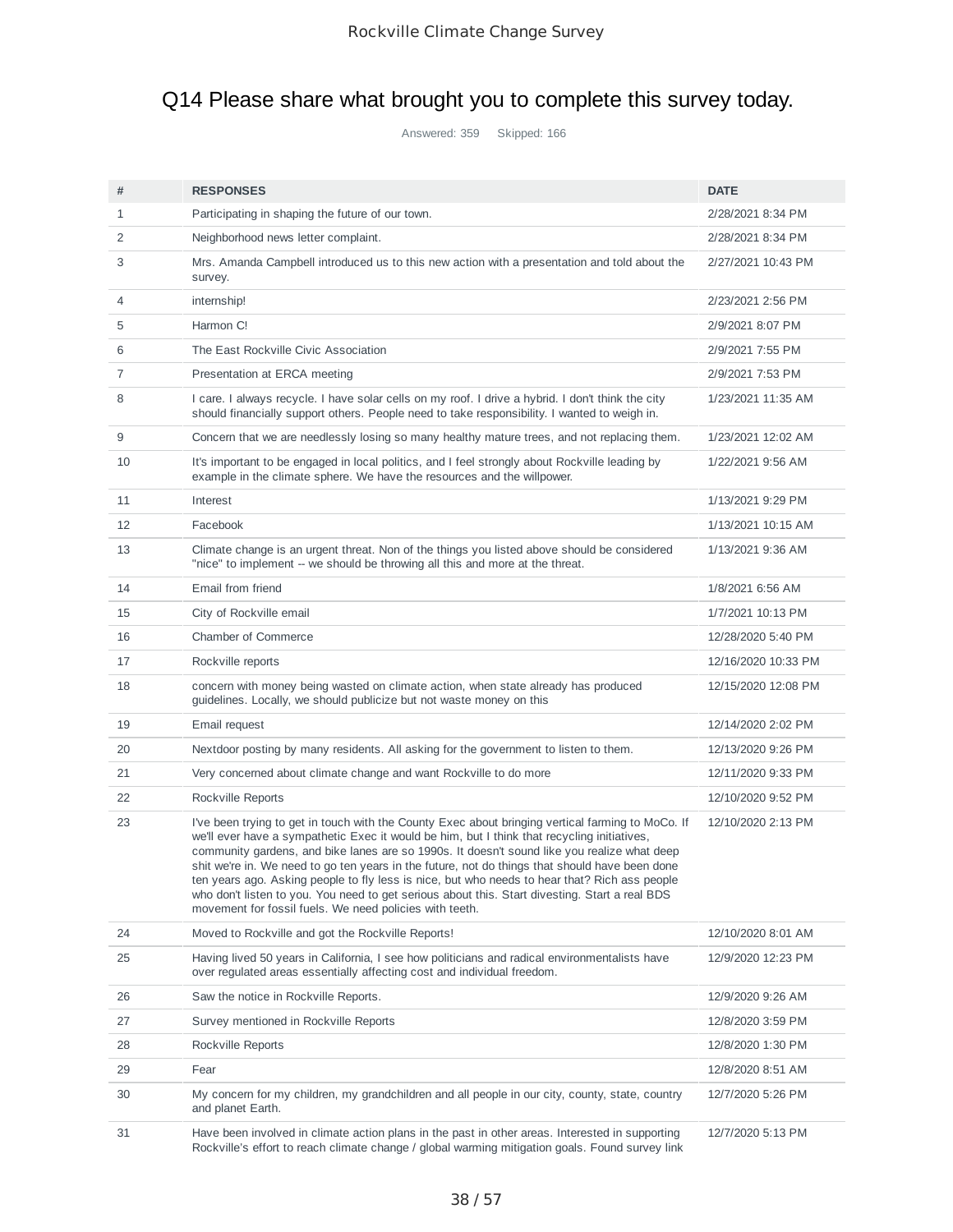|    | in Rockville Reports mailer.                                                                                                                                                                                                                                                                                                                                                                                              |                     |
|----|---------------------------------------------------------------------------------------------------------------------------------------------------------------------------------------------------------------------------------------------------------------------------------------------------------------------------------------------------------------------------------------------------------------------------|---------------------|
| 32 | Climate change is our biggest existential threat and just as it has confronted us in increments,<br>we must combat it in the same way: day by day, program by program, initiative by initiative.                                                                                                                                                                                                                          | 12/7/2020 10:41 AM  |
| 33 | Saw it mentioned in the Rockville Reports                                                                                                                                                                                                                                                                                                                                                                                 | 12/6/2020 5:08 PM   |
| 34 | It is very hard in Rockville to do your part for the environment because there are so few shops<br>and services that are in walking distance. I can get to the Safeway, Restaurants, and a Karate<br>Studio. But there is no church in walking distance, no medical services, no mail office, no<br>Gym, etc. How will we ever do a better job for the environment when you have to drive<br>everywhere?                  | 12/6/2020 4:49 PM   |
| 35 | I read about it in Rockville Reports, and climate change issues are very important to me.                                                                                                                                                                                                                                                                                                                                 | 12/5/2020 8:22 PM   |
| 36 | My friend                                                                                                                                                                                                                                                                                                                                                                                                                 | 12/5/2020 10:45 AM  |
| 37 | To make positive environmental changes that will improve our community for our children,<br>grandchildren, and future generations.                                                                                                                                                                                                                                                                                        | 12/5/2020 9:19 AM   |
| 38 | Concern for the environment and wanting to make sure Rockville does our part.                                                                                                                                                                                                                                                                                                                                             | 12/5/2020 9:02 AM   |
| 39 | Saw it in Rockville Reports                                                                                                                                                                                                                                                                                                                                                                                               | 12/4/2020 11:03 AM  |
| 40 | saw the link in Rockville Reports and it's a cause I care about                                                                                                                                                                                                                                                                                                                                                           | 12/3/2020 5:09 PM   |
| 41 | nextdoor interest group                                                                                                                                                                                                                                                                                                                                                                                                   | 12/2/2020 3:30 PM   |
| 42 | MocoStudents4Change member advertised it to me.                                                                                                                                                                                                                                                                                                                                                                           | 11/30/2020 11:38 PM |
| 43 | Rockville email                                                                                                                                                                                                                                                                                                                                                                                                           | 11/30/2020 10:33 PM |
| 44 | I need to participate as a taxpayer! I should know where they are putting my hardearned<br>money !                                                                                                                                                                                                                                                                                                                        | 11/29/2020 12:32 PM |
| 45 | I've grown to love the wildlife in Rockville and am generally concerned about climate change.                                                                                                                                                                                                                                                                                                                             | 11/28/2020 7:58 AM  |
| 46 | Environmentalist.                                                                                                                                                                                                                                                                                                                                                                                                         | 11/23/2020 6:59 PM  |
| 47 | MoCo 350's Twitter                                                                                                                                                                                                                                                                                                                                                                                                        | 11/23/2020 4:48 PM  |
| 48 | email notice from city employee (Hjarman Cordero)                                                                                                                                                                                                                                                                                                                                                                         | 11/22/2020 11:57 AM |
| 49 | Facebook link. My dad also said he attended the meeting which made me pay attention to the<br>Facebook link.                                                                                                                                                                                                                                                                                                              | 11/22/2020 9:13 AM  |
| 50 | I'm a strong environmentalist and concerned that people and governments are not moving fast<br>enough to not trigger climate feedback loops ie point of no return.                                                                                                                                                                                                                                                        | 11/20/2020 9:47 PM  |
| 51 | Moco4Change                                                                                                                                                                                                                                                                                                                                                                                                               | 11/20/2020 5:47 PM  |
| 52 | Neighbor who went to one of the online events                                                                                                                                                                                                                                                                                                                                                                             | 11/20/2020 6:42 AM  |
| 53 | Concern for humanity. Prserving our freedoms, security and sustainablity.                                                                                                                                                                                                                                                                                                                                                 | 11/20/2020 4:57 AM  |
| 54 | on the Environment Comission!                                                                                                                                                                                                                                                                                                                                                                                             | 11/18/2020 1:43 PM  |
| 55 | Read about it in my email in the Rockville Reports                                                                                                                                                                                                                                                                                                                                                                        | 11/17/2020 3:24 PM  |
| 56 | an invite to the Town meeting via email                                                                                                                                                                                                                                                                                                                                                                                   | 11/17/2020 3:00 PM  |
| 57 | 350MoCo                                                                                                                                                                                                                                                                                                                                                                                                                   | 11/17/2020 2:38 PM  |
| 58 | A notice from 350 MoCo                                                                                                                                                                                                                                                                                                                                                                                                    | 11/17/2020 10:40 AM |
| 59 | Weekly Rockville Reports email.                                                                                                                                                                                                                                                                                                                                                                                           | 11/16/2020 7:49 PM  |
| 60 | Email link from a city employee                                                                                                                                                                                                                                                                                                                                                                                           | 11/14/2020 12:55 PM |
| 61 | I am member of the Human Services Advisory Program, City of Rockville                                                                                                                                                                                                                                                                                                                                                     | 11/13/2020 12:17 PM |
| 62 | link sent                                                                                                                                                                                                                                                                                                                                                                                                                 | 11/13/2020 9:04 AM  |
| 63 | My dad told me about it.                                                                                                                                                                                                                                                                                                                                                                                                  | 11/12/2020 11:53 PM |
| 64 | I wish the city would install solar and/or other zero carbon energy gen to cover all of the City<br>Government's electric needs.                                                                                                                                                                                                                                                                                          | 11/12/2020 10:04 AM |
| 65 | I care deeply about acting on climate change.                                                                                                                                                                                                                                                                                                                                                                             | 11/12/2020 12:01 AM |
| 66 | The fact that city code needs to be addressed in when heating is required in residential<br>buildings. Starting it on October 1 is WAY TOO EARLY, especially because it's now warm until<br>the middle/end of November. Residents are dying of heat and there's nothing they can do<br>because of this outdated county code. Revisit required timeline as it's only going to continue<br>being warmer outside for longer. | 11/11/2020 6:47 PM  |
| 67 | I always read the cities newletters.                                                                                                                                                                                                                                                                                                                                                                                      | 11/11/2020 6:08 PM  |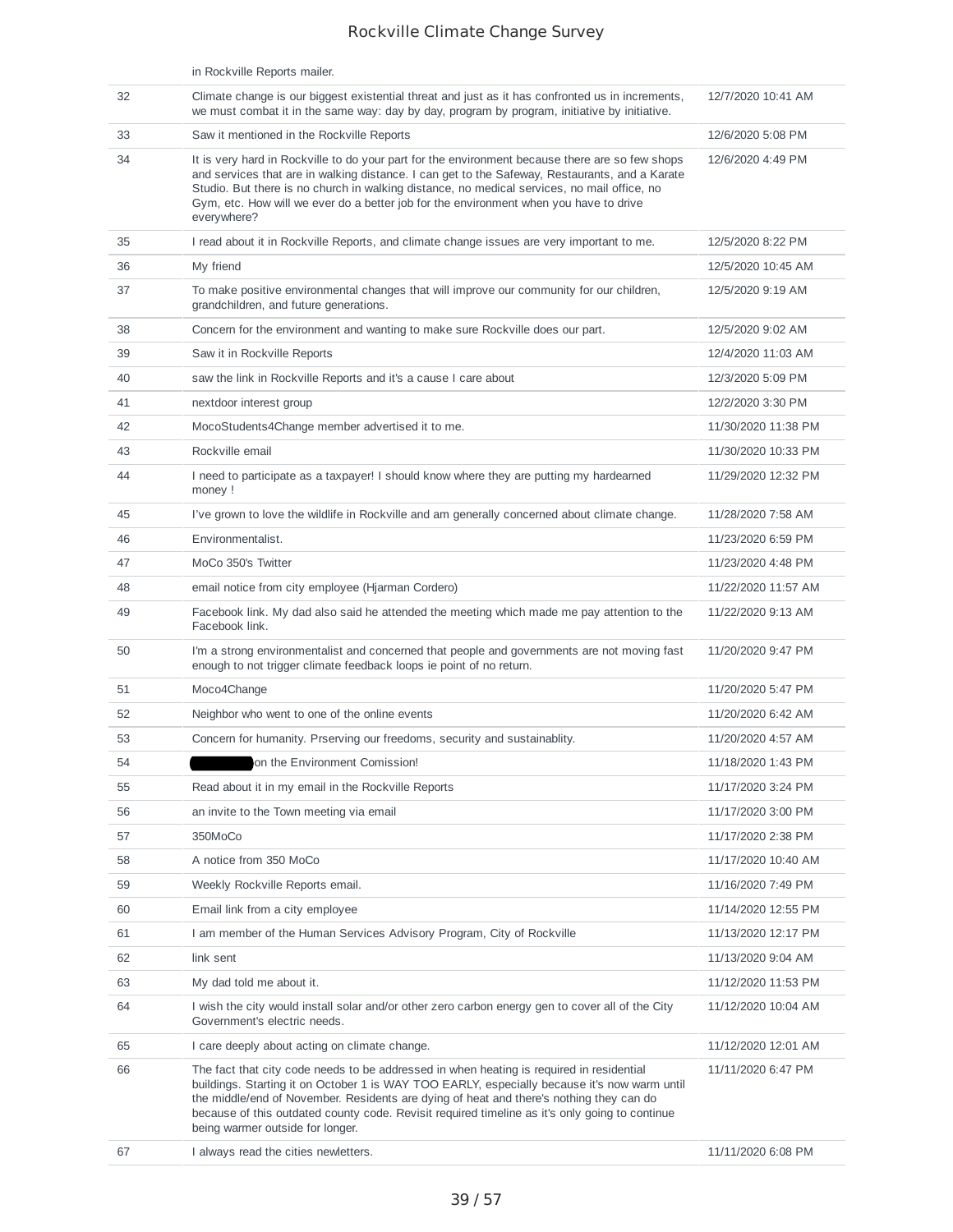| 68  | I was very happy to see that Rockville is starting to take action and take climate change as<br>seriously as it is, thank you!                      | 11/11/2020 5:24 PM  |
|-----|-----------------------------------------------------------------------------------------------------------------------------------------------------|---------------------|
| 69  | Nextdoor                                                                                                                                            | 11/11/2020 4:33 PM  |
| 70  | I am an environmental science major and climate change is very important to me                                                                      | 11/11/2020 4:31 PM  |
| 71  | MoCo Show article, interested in online event                                                                                                       | 11/11/2020 4:31 PM  |
| 72  | It was shared during our ERCA meeting.                                                                                                              | 11/10/2020 8:43 PM  |
| 73  | Promoting sustainability and living in a more environmentally conscious way is one of my new<br>habits, and I would love for others to follow suit! | 11/10/2020 11:00 AM |
| 74  | Nextdoor                                                                                                                                            | 11/9/2020 8:29 PM   |
| 75  | City Twitter post                                                                                                                                   | 11/9/2020 4:30 PM   |
| 76  | Post in NextDoor                                                                                                                                    | 11/9/2020 12:55 PM  |
| 77  | Saw article in Rockville Reports.                                                                                                                   | 11/8/2020 7:50 PM   |
| 78  | I am very concerned about the environment and want to be part of the solutions to our most<br>pressing environmental challenges.                    | 11/8/2020 8:39 AM   |
| 79  | To provide input on the direction that I want my community to go in.                                                                                | 11/3/2020 2:41 PM   |
| 80  | from the city T&T commission which I am a member                                                                                                    | 10/27/2020 8:37 PM  |
| 81  | i want to help Rockville do our part to address climate change                                                                                      | 10/27/2020 11:07 AM |
| 82  | Awareness of weather changes                                                                                                                        | 10/24/2020 8:45 AM  |
| 83  | It was mentioned in the Park and Rec Board Meeting that I attended just now.                                                                        | 10/22/2020 8:37 PM  |
| 84  | reminders on NextDoor                                                                                                                               | 10/21/2020 7:26 PM  |
| 85  | Facebook                                                                                                                                            | 10/20/2020 11:19 PM |
| 86  | My science teacher!                                                                                                                                 | 10/20/2020 1:56 PM  |
| 87  | A teacher shared it with my class                                                                                                                   | 10/20/2020 1:32 PM  |
| 88  | Science teacher                                                                                                                                     | 10/20/2020 1:16 PM  |
| 89  | My teacher gave me the link in class to fill out the survey.                                                                                        | 10/20/2020 12:41 PM |
| 90  | Best Physics Teacher, Mr. Willard!                                                                                                                  | 10/20/2020 11:21 AM |
| 91  | My physics teacher told us about this survey and gave us a link, but did not require us to<br>complete this.                                        | 10/20/2020 10:14 AM |
| 92  | Physics class                                                                                                                                       | 10/20/2020 9:24 AM  |
| 93  | school                                                                                                                                              | 10/20/2020 9:17 AM  |
| 94  | I believe sharing my opinion on this pressing matter is necessary to help create change.                                                            | 10/20/2020 9:13 AM  |
| 95  | my physics class                                                                                                                                    | 10/20/2020 9:11 AM  |
| 96  | Someone's story                                                                                                                                     | 10/16/2020 12:11 AM |
| 97  | my friends instagram story                                                                                                                          | 10/16/2020 12:01 AM |
| 98  | saw on social media. thought I would give my two cents                                                                                              | 10/15/2020 8:52 PM  |
| 99  | my mom who is a member of rockville environment committee                                                                                           | 10/15/2020 8:46 PM  |
| 100 | A friend asked me to                                                                                                                                | 10/15/2020 7:22 PM  |
| 101 | Facebook post                                                                                                                                       | 10/15/2020 7:08 PM  |
| 102 | My friend's social media story                                                                                                                      | 10/15/2020 7:07 PM  |
| 103 | I live in a condo building, what can we do. can we install solar panels on the roof?                                                                | 10/15/2020 1:31 PM  |
| 104 | Facebook post                                                                                                                                       | 10/14/2020 12:06 PM |
| 105 | I would like to see Rockville be a real regional leader on tackling climate change.                                                                 | 10/14/2020 11:18 AM |
| 106 | An email I received from the city's community outreach person.                                                                                      | 10/14/2020 5:56 AM  |
| 107 | This is an issue I care about greatly and I'm happy to support the City at a time it's making<br>such an effort.                                    | 10/13/2020 2:28 PM  |
| 108 | Appreciation for the city's interest & concern about these topics                                                                                   | 10/13/2020 9:24 AM  |
| 109 | The utter over building in Montgomery County. The development of every square inch of land.                                                         | 10/13/2020 3:07 AM  |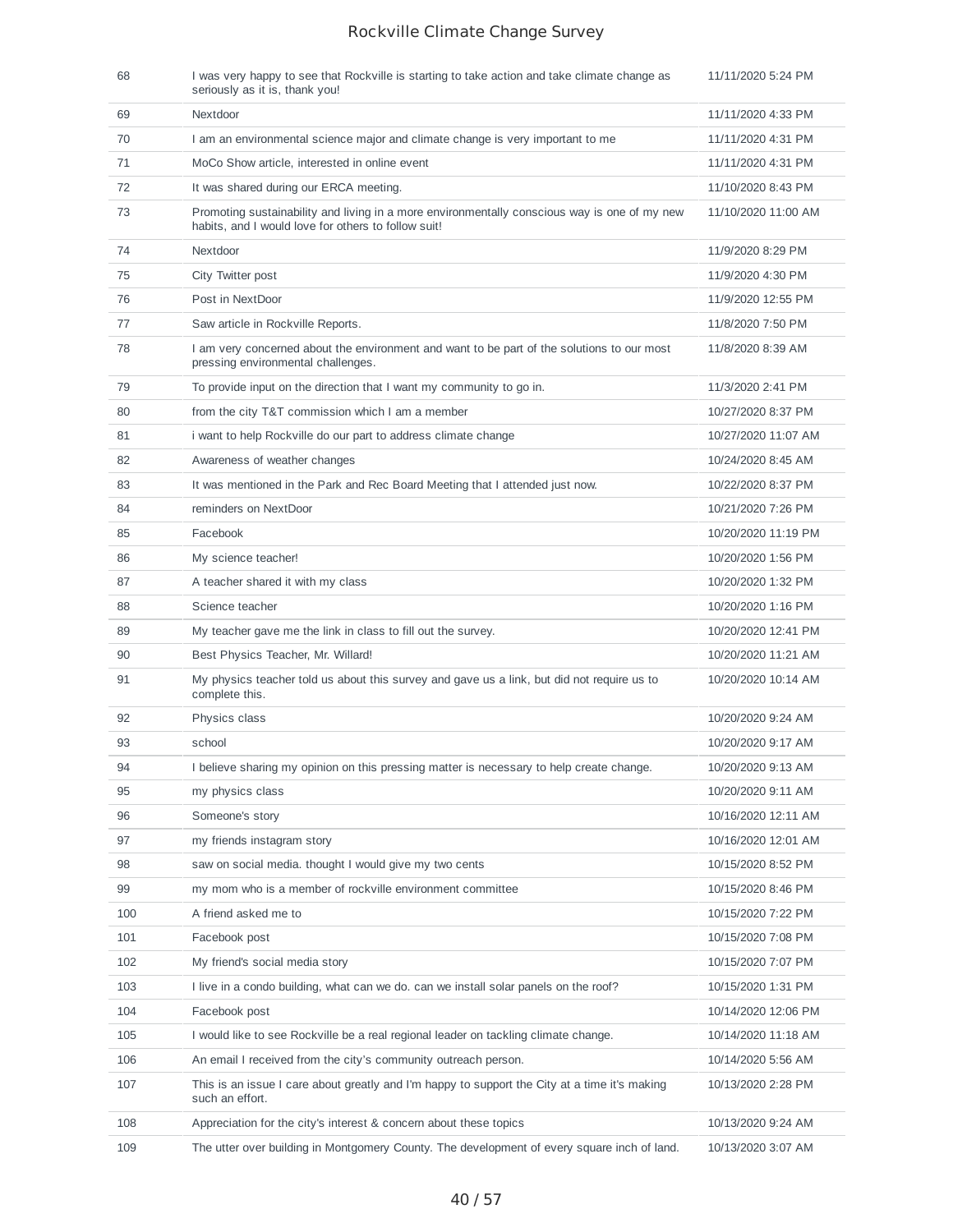The building of only expensive fancy housing is not what most people need. Especially during covid-19 need some room to breathe, yards, tree. Not \$800,000 condos.

| 110 | Saw it in Rockville Reports. My granddaughter and I completed it together. She is learning<br>about Climate Change in 5th grade.                                                                                                                                                                                                                                                                     | 10/12/2020 3:33 PM  |
|-----|------------------------------------------------------------------------------------------------------------------------------------------------------------------------------------------------------------------------------------------------------------------------------------------------------------------------------------------------------------------------------------------------------|---------------------|
| 111 | I would like the city to embrace alternative sports which can be put in place for little if ANY<br>cost while working with the existing green spaces. Disc golf works with the land around and<br>has little impact on the park in which it is created. This is just one example of opportunities to<br>have sports, outdoors and environmentally sound practices all encompassed in one initiative. | 10/12/2020 10:21 AM |
| 112 | I am a big supporter of RedGate                                                                                                                                                                                                                                                                                                                                                                      | 10/11/2020 8:20 PM  |
| 113 | Environmental responsibility is very important to me.                                                                                                                                                                                                                                                                                                                                                | 10/11/2020 6:38 PM  |
| 114 | An email from Rockville government.                                                                                                                                                                                                                                                                                                                                                                  | 10/10/2020 8:17 PM  |
| 115 | Concern about our planet and future                                                                                                                                                                                                                                                                                                                                                                  | 10/10/2020 5:58 PM  |
| 116 | RedGate Conservation Organization                                                                                                                                                                                                                                                                                                                                                                    | 10/10/2020 12:51 PM |
| 117 | As a resident of Rockville, I try to stay aware of and participate in proposals that affect our<br>city.                                                                                                                                                                                                                                                                                             | 10/10/2020 10:09 AM |
| 118 | Concern about the environment for future generations.                                                                                                                                                                                                                                                                                                                                                | 10/10/2020 8:25 AM  |
| 119 | Keeping Redgate Park AS IS with no changes. Please do NOT create yet another ball field or<br>playground in this amazing nature preserve!!!                                                                                                                                                                                                                                                          | 10/10/2020 8:05 AM  |
| 120 | Friends of RedGate Park www.RedGatePark.org                                                                                                                                                                                                                                                                                                                                                          | 10/10/2020 7:57 AM  |
| 121 | We need to do what we can to save the earth and environment                                                                                                                                                                                                                                                                                                                                          | 10/10/2020 6:00 AM  |
| 122 | I love that the Red Gate Golf Course is now home to many, many birds & a rest stop for<br>migrating birds. Also, it is a GREAT rain garden to help the Chesapeake Bay. It is a true gem<br>and has helped to bring healing to members of my family.                                                                                                                                                  | 10/10/2020 12:36 AM |
| 123 | I enjoy Red Gate park. Someone I met there recommended I take the survey.                                                                                                                                                                                                                                                                                                                            | 10/9/2020 10:23 PM  |
| 124 | Email from SaveRedgatePark.org                                                                                                                                                                                                                                                                                                                                                                       | 10/9/2020 9:50 PM   |
| 125 | Save Redgate Park                                                                                                                                                                                                                                                                                                                                                                                    | 10/9/2020 9:46 PM   |
| 126 | interested in better quality of life for my grandchildren                                                                                                                                                                                                                                                                                                                                            | 10/9/2020 9:07 PM   |
| 127 | saw it on a website about how wonderful Red Gate Park is; asked us to fill out the survey.                                                                                                                                                                                                                                                                                                           | 10/9/2020 9:03 PM   |
| 128 | I want to be informed and active on the issue.                                                                                                                                                                                                                                                                                                                                                       | 10/9/2020 8:52 PM   |
| 129 | Email from the Redgate Park                                                                                                                                                                                                                                                                                                                                                                          | 10/9/2020 8:26 PM   |
|     | reading about Redgate                                                                                                                                                                                                                                                                                                                                                                                | 10/9/2020 8:19 PM   |
| 130 |                                                                                                                                                                                                                                                                                                                                                                                                      |                     |
| 131 | Affirm climate change. Actions needed NOW.                                                                                                                                                                                                                                                                                                                                                           | 10/9/2020 8:11 PM   |
| 132 | My desire to save RedGate as a green space and my concern for climate changes impact on<br>our world.                                                                                                                                                                                                                                                                                                | 10/9/2020 7:02 PM   |
| 133 | email from save@redgatepark.org                                                                                                                                                                                                                                                                                                                                                                      | 10/9/2020 6:27 PM   |
| 134 | Save RedGate Park. Also, one of the things I enjoy about living in Rockville is the amount of<br>green space.                                                                                                                                                                                                                                                                                        | 10/9/2020 6:17 PM   |
| 135 | Emphasis on transit oriented development and mixed-use town centers leaves out existing<br>residents who need access to things other than shopping and restaurants, like doctors,<br>dentists, pretty much any sports, stores for home goods or tools, (services or service<br>providers (including county services now moving to Wheaton)                                                           | 10/8/2020 2:17 PM   |
| 136 | Concern about Climate change                                                                                                                                                                                                                                                                                                                                                                         | 10/8/2020 8:39 AM   |
| 137 | Rockville Bicycle Advisory Committee meeting presentation                                                                                                                                                                                                                                                                                                                                            | 10/7/2020 8:27 PM   |
| 138 | Climate change scares me and is advancing more rapidly than I anticipated. I want to do my<br>part to help be a part of the change.                                                                                                                                                                                                                                                                  | 10/7/2020 7:16 PM   |
| 139 | I care deeply about the environment and what the city I live in and even the building I live in, to<br>do more about it. We are in a climate emergency, and we CAN make changes to help stop it.                                                                                                                                                                                                     | 10/7/2020 9:55 AM   |
| 140 | My concern regarding climate change.                                                                                                                                                                                                                                                                                                                                                                 | 10/6/2020 3:37 PM   |
| 141 | I care that the place where I live is taking an active role in combating climate change.                                                                                                                                                                                                                                                                                                             | 10/6/2020 2:52 PM   |
| 142 | I care about the environment and I want to see local action to address these concerns.                                                                                                                                                                                                                                                                                                               | 10/6/2020 11:45 AM  |
| 143 | Received Rockville e newsletter with the link to the survey.                                                                                                                                                                                                                                                                                                                                         | 10/6/2020 12:36 AM  |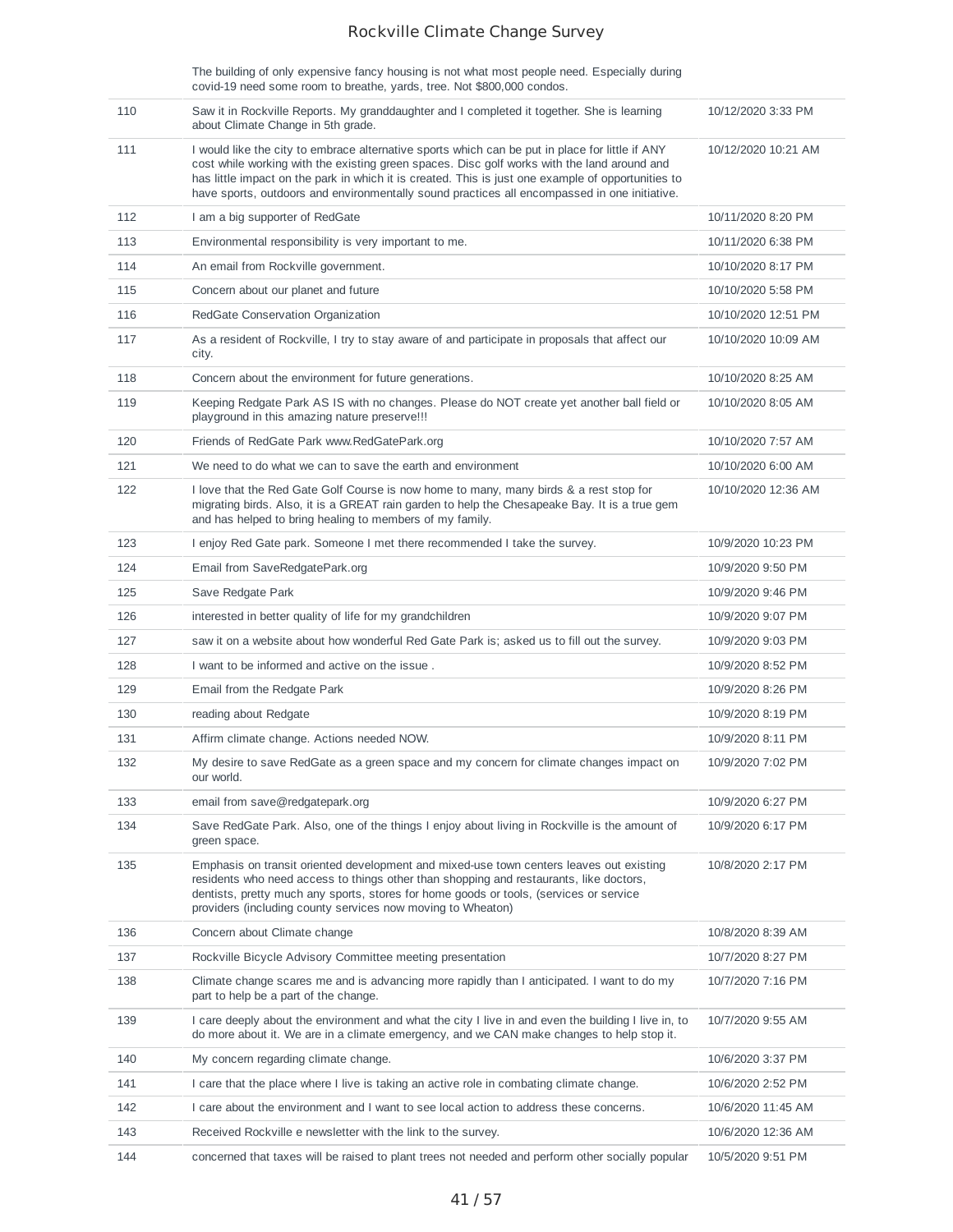#### actions that may have no measurable effect on the world

| 145 | concerned about the environment                                                                                                                                                                                                                                                                                                                                                                               | 10/5/2020 8:42 PM  |
|-----|---------------------------------------------------------------------------------------------------------------------------------------------------------------------------------------------------------------------------------------------------------------------------------------------------------------------------------------------------------------------------------------------------------------|--------------------|
| 146 | Seemed like something people should do.                                                                                                                                                                                                                                                                                                                                                                       | 10/5/2020 8:08 PM  |
| 147 | Our planet will die unless we take action very soon.                                                                                                                                                                                                                                                                                                                                                          | 10/5/2020 7:26 PM  |
| 148 | I feel we need to do as much as we can as a city and as individuals to save our world.                                                                                                                                                                                                                                                                                                                        | 10/5/2020 7:13 PM  |
| 149 | I think we have wasted precious time NOT addressing climate change at the federal level and<br>so need to do more to address it from grass roots and corporate level. It's a critical issue and if<br>our federal government won't address it with any leadership or incentives, then it's up to local<br>government and citizens to do what they can to address the issue.                                   | 10/5/2020 6:48 PM  |
| 150 | Environment is important t                                                                                                                                                                                                                                                                                                                                                                                    | 10/5/2020 6:06 PM  |
| 151 | Email from hcordero@rockvillemd.gov forwarded to me.                                                                                                                                                                                                                                                                                                                                                          | 10/5/2020 5:56 PM  |
| 152 | Crossed my desk                                                                                                                                                                                                                                                                                                                                                                                               | 10/5/2020 5:11 PM  |
| 153 | neighborhood newsletter                                                                                                                                                                                                                                                                                                                                                                                       | 10/5/2020 4:38 PM  |
| 154 | I found this survey by reading "Rockville Reports."                                                                                                                                                                                                                                                                                                                                                           | 10/5/2020 4:11 PM  |
| 155 | N/A                                                                                                                                                                                                                                                                                                                                                                                                           | 10/5/2020 3:42 PM  |
| 156 | Regular email from Hjarman.                                                                                                                                                                                                                                                                                                                                                                                   | 10/5/2020 3:41 PM  |
| 157 | I care about the environment and renters' issues.                                                                                                                                                                                                                                                                                                                                                             | 10/5/2020 12:46 PM |
| 158 | You asked me to do so, and I am glad to see the city focusing on this.                                                                                                                                                                                                                                                                                                                                        | 10/5/2020 12:27 PM |
| 159 | I recognize the important role of government in the solution of the problem of climate change.<br>And government is us, we must participate and make our voices heard.                                                                                                                                                                                                                                        | 10/5/2020 6:26 AM  |
| 160 | I saw in the Rockville Reports that you can share your vision on climate change through this<br>website. I am passionate about climate change and believe it needs to begin at the local level.<br>I am so happy the city is taking initiative on this.                                                                                                                                                       | 10/4/2020 10:59 PM |
| 161 | Thoughtful, to the point and covered related issues regarding Climate Change.                                                                                                                                                                                                                                                                                                                                 | 10/4/2020 10:58 PM |
| 162 | MacMansions and destruction of mature trees.                                                                                                                                                                                                                                                                                                                                                                  | 10/4/2020 10:12 PM |
| 163 | I bike to work and would like to see more people have the opportunity to do that. However, as<br>long as there a few cyclists it remains dangerous. Also the cars and trucks especially on Gude<br>belch smoke, and are very loud. My previous home had solar cells and I liked them but without<br>subsidies the numbers just don't add up. I definitely notice the longer heat waves and stronger<br>rains. | 10/4/2020 9:50 PM  |
| 164 | email                                                                                                                                                                                                                                                                                                                                                                                                         | 10/4/2020 9:36 PM  |
| 165 | Rockville Patch                                                                                                                                                                                                                                                                                                                                                                                               | 10/4/2020 9:20 PM  |
| 166 | Personal interest in environmental and resource protection issues.                                                                                                                                                                                                                                                                                                                                            | 10/4/2020 8:37 PM  |
| 167 | The "crisis" we are facing in terms of harms we are doing to the planet and all life forms that<br>inhabit it, as well as the costs/burdens on future generations.                                                                                                                                                                                                                                            | 10/4/2020 8:03 PM  |
| 168 | Climate change, more sustainable city                                                                                                                                                                                                                                                                                                                                                                         | 10/4/2020 7:58 PM  |
| 169 | Rockville Reports                                                                                                                                                                                                                                                                                                                                                                                             | 10/4/2020 7:30 PM  |
| 170 | I like to do my part to help make Rockville environmentally sustainable. Awareness is<br>important, and action is more important and can really make a difference in a long term!                                                                                                                                                                                                                             | 10/4/2020 6:25 PM  |
| 171 | To have city use effective, proven strategies that are cost effective and not "emotionally<br>friendly" but practicable, proven engineering.                                                                                                                                                                                                                                                                  | 10/4/2020 6:05 PM  |
| 172 | We need to do more to slow and abate climate change. The hot season has extended in the<br>last few years and no or little snow in the winter. The local, US and local economy cannot<br>afford to sit and wait for more weather related disasters to happen.                                                                                                                                                 | 10/4/2020 6:00 PM  |
| 173 | Thank you for putting this questionnaire together and for making it available to Rockville<br>citizens.                                                                                                                                                                                                                                                                                                       | 10/4/2020 3:42 PM  |
| 174 | Wife sent it to me                                                                                                                                                                                                                                                                                                                                                                                            | 10/4/2020 3:31 PM  |
| 175 | I am VERY concerned about the climate changes that are clearly happening already.                                                                                                                                                                                                                                                                                                                             | 10/4/2020 2:54 PM  |
| 176 | I care about my city and would like to learn about ways to counter the effects of climate<br>change, especially for my children, future generations, and marginalized populations.                                                                                                                                                                                                                            | 10/4/2020 2:28 PM  |
| 177 | Important topics                                                                                                                                                                                                                                                                                                                                                                                              | 10/4/2020 2:22 PM  |
| 178 | You emailed the link to me                                                                                                                                                                                                                                                                                                                                                                                    | 10/4/2020 2:04 PM  |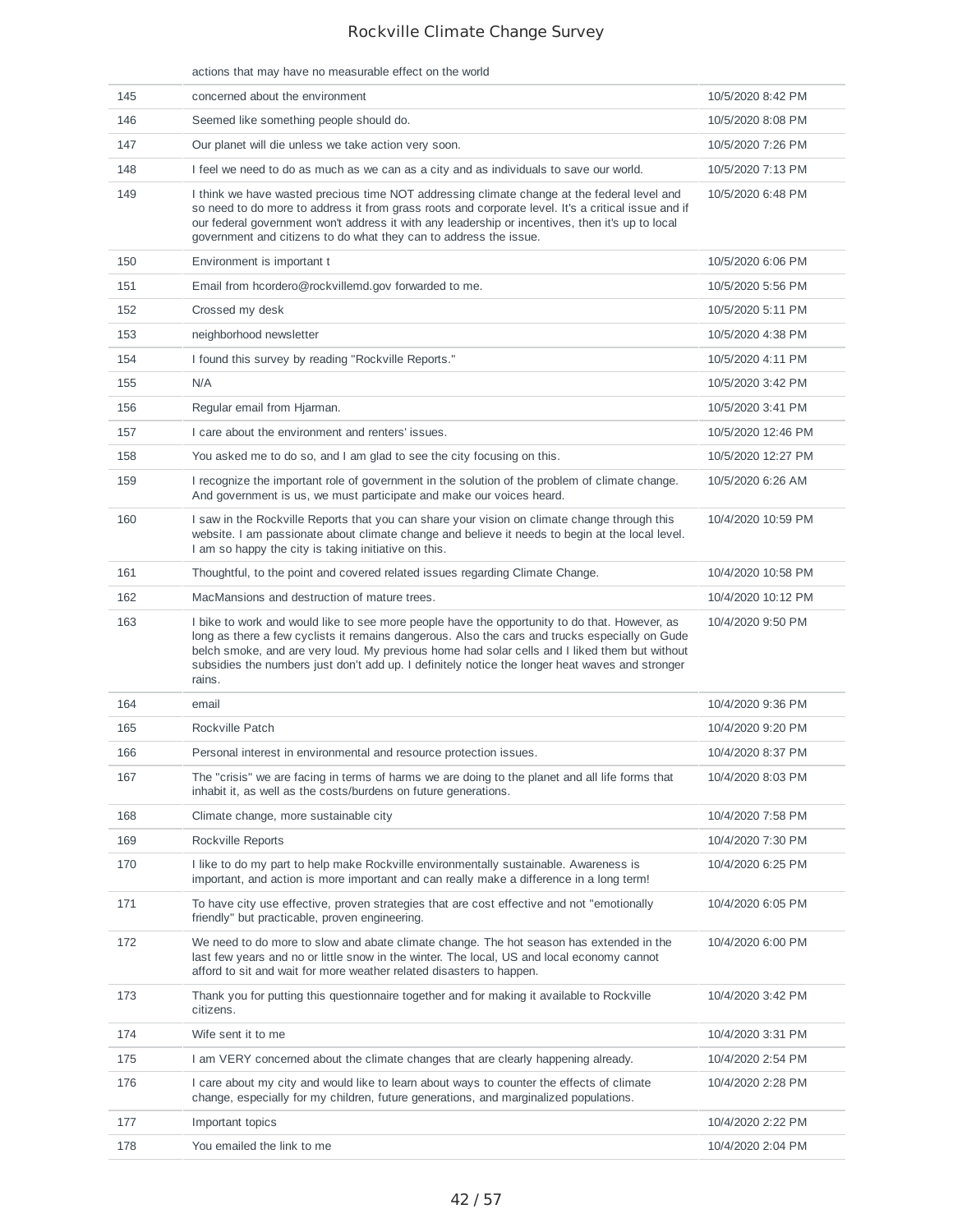| 179 | Email from Rockville city                                                                                                                                                                                                                                                                                                                                                                                                                                                                | 10/4/2020 2:01 PM  |
|-----|------------------------------------------------------------------------------------------------------------------------------------------------------------------------------------------------------------------------------------------------------------------------------------------------------------------------------------------------------------------------------------------------------------------------------------------------------------------------------------------|--------------------|
| 180 | You sent it                                                                                                                                                                                                                                                                                                                                                                                                                                                                              | 10/4/2020 1:06 PM  |
| 181 | You sent it                                                                                                                                                                                                                                                                                                                                                                                                                                                                              | 10/4/2020 1:06 PM  |
| 182 | message on NextDoor                                                                                                                                                                                                                                                                                                                                                                                                                                                                      | 10/4/2020 12:55 PM |
| 183 | Long time Rockville resident. Unhappy with the move toward becoming Rock-shesda. Wish to<br>maintain the best of old Rockville while making it a livable place for newer environmentally<br>responsible growth. Also want Rockville to maintain some components of support for senior<br>citizens such as PARKING in downtown. Many businesses do not get my business b/c of a<br>lack of handicap parking close to them. Density in downtown was not well planned to serve<br>everyone. | 10/4/2020 12:50 PM |
| 184 | email from city                                                                                                                                                                                                                                                                                                                                                                                                                                                                          | 10/4/2020 12:48 PM |
| 185 | climate change is the most important threat to our world today                                                                                                                                                                                                                                                                                                                                                                                                                           | 10/4/2020 12:37 PM |
| 186 | Shared by a neighbor                                                                                                                                                                                                                                                                                                                                                                                                                                                                     | 10/4/2020 12:36 PM |
| 187 | email link and interest                                                                                                                                                                                                                                                                                                                                                                                                                                                                  | 10/4/2020 12:32 PM |
| 188 | Received in email                                                                                                                                                                                                                                                                                                                                                                                                                                                                        | 10/4/2020 12:19 PM |
| 189 | I care about Rockville. I care about the environment and our climate. And, being an engaged<br>member of our community is very important to me.                                                                                                                                                                                                                                                                                                                                          | 10/4/2020 12:17 PM |
| 190 | I care about global warming and the environment                                                                                                                                                                                                                                                                                                                                                                                                                                          | 10/4/2020 12:17 PM |
| 191 | Social Media                                                                                                                                                                                                                                                                                                                                                                                                                                                                             | 10/4/2020 12:15 PM |
| 192 | I saw a note in the Rockville Reports about the CAP.                                                                                                                                                                                                                                                                                                                                                                                                                                     | 10/4/2020 12:12 PM |
| 193 | Nextdoor.com environmental group for Rockville                                                                                                                                                                                                                                                                                                                                                                                                                                           | 10/4/2020 11:46 AM |
| 194 | The need to act NOW!                                                                                                                                                                                                                                                                                                                                                                                                                                                                     | 10/4/2020 11:28 AM |
| 195 | Rockville reports                                                                                                                                                                                                                                                                                                                                                                                                                                                                        | 10/4/2020 10:54 AM |
| 196 | caring for our mother earth                                                                                                                                                                                                                                                                                                                                                                                                                                                              | 10/4/2020 10:13 AM |
| 197 | To help our community                                                                                                                                                                                                                                                                                                                                                                                                                                                                    | 10/4/2020 10:12 AM |
| 198 | I want to do more to save the environment for future generations                                                                                                                                                                                                                                                                                                                                                                                                                         | 10/4/2020 8:00 AM  |
| 199 | Saw the link on Nextdoor.com                                                                                                                                                                                                                                                                                                                                                                                                                                                             | 10/3/2020 11:17 PM |
| 200 | neighborhood listserv                                                                                                                                                                                                                                                                                                                                                                                                                                                                    | 10/3/2020 9:50 PM  |
| 201 | Nextdoor posting                                                                                                                                                                                                                                                                                                                                                                                                                                                                         | 10/3/2020 8:36 PM  |
| 202 | Nextdoor                                                                                                                                                                                                                                                                                                                                                                                                                                                                                 | 10/3/2020 5:26 PM  |
| 203 | Must take immediate and drastic action to reverse climate change                                                                                                                                                                                                                                                                                                                                                                                                                         | 10/3/2020 10:42 AM |
| 204 | Climate change is the most critical issue facing us in the long term. I'd like to see Rockville                                                                                                                                                                                                                                                                                                                                                                                          | 10/3/2020 10:41 AM |
| 205 | and Montgomery County become national leaders in responding to this crisis.                                                                                                                                                                                                                                                                                                                                                                                                              |                    |
|     | Rockville Reports This is the defining issue for health and economic security.                                                                                                                                                                                                                                                                                                                                                                                                           | 10/3/2020 9:20 AM  |
| 206 | Email                                                                                                                                                                                                                                                                                                                                                                                                                                                                                    | 10/3/2020 8:05 AM  |
| 207 | Roommate sent it to me.                                                                                                                                                                                                                                                                                                                                                                                                                                                                  | 10/2/2020 8:53 PM  |
| 208 | CLIMATE HAS ALWAYS CHANGED. FOR EONS. WE SHOULD BE GOOD STEWARDS OF<br>THE LAND, BUT THE HYSTERIA IS PATHETIC.                                                                                                                                                                                                                                                                                                                                                                           | 10/2/2020 4:21 PM  |
| 209 | Rockville Reports! Love receiving it in the mail, it provides great information and I like getting a<br>paper/newspaper copy of news and events. Sometimes things are way too digital, so I prefer<br>to have something tangible to read through.                                                                                                                                                                                                                                        | 10/2/2020 12:58 PM |
| 210 | Friend who gets the environmental newsletter                                                                                                                                                                                                                                                                                                                                                                                                                                             | 10/2/2020 11:58 AM |
| 211 | I feel very strongly about climate change and the fact I feel it seems no one in power cares. I<br>care a lot.                                                                                                                                                                                                                                                                                                                                                                           | 10/2/2020 11:41 AM |
| 212 | I care about the environment and saving the world as Sir David Attenborough on 60 minutes.                                                                                                                                                                                                                                                                                                                                                                                               | 10/2/2020 10:57 AM |
| 213 | Climate change is the $#1$ issue in the world today.                                                                                                                                                                                                                                                                                                                                                                                                                                     | 10/1/2020 10:52 PM |
| 214 | email invitation                                                                                                                                                                                                                                                                                                                                                                                                                                                                         | 10/1/2020 9:56 PM  |
| 215 | Addressing climate change is right up there as the most important project we have to promote.                                                                                                                                                                                                                                                                                                                                                                                            | 10/1/2020 8:30 PM  |
| 216 | I am very concerned to stem climate change and Rockville is not doing enough.                                                                                                                                                                                                                                                                                                                                                                                                            | 10/1/2020 7:44 PM  |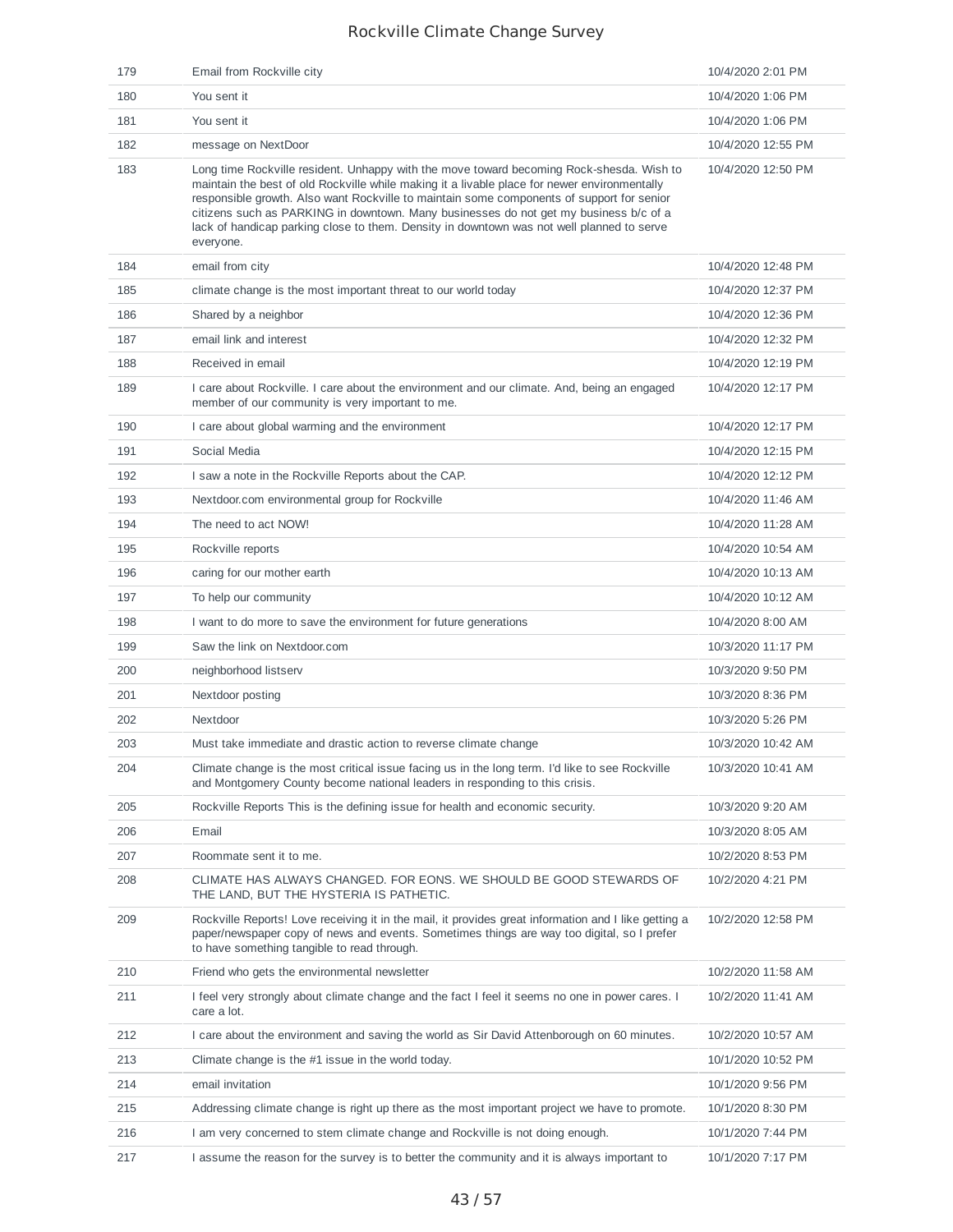|     | participate in these surveys.                                                                                                                                                                                                                                                                                                                                                                                      |                    |
|-----|--------------------------------------------------------------------------------------------------------------------------------------------------------------------------------------------------------------------------------------------------------------------------------------------------------------------------------------------------------------------------------------------------------------------|--------------------|
| 218 | Climate change concern                                                                                                                                                                                                                                                                                                                                                                                             | 10/1/2020 5:32 PM  |
| 219 | My wife sent me the link.                                                                                                                                                                                                                                                                                                                                                                                          | 10/1/2020 4:17 PM  |
| 220 | I am so happy to see the city taking on this project and would love to help!                                                                                                                                                                                                                                                                                                                                       | 10/1/2020 4:01 PM  |
| 221 | interested and supportive member of the shimmer city on the hill: rockville, md                                                                                                                                                                                                                                                                                                                                    | 10/1/2020 3:28 PM  |
| 222 | I was curious                                                                                                                                                                                                                                                                                                                                                                                                      | 10/1/2020 3:01 PM  |
| 223 | Environment and sustainability newsletter                                                                                                                                                                                                                                                                                                                                                                          | 10/1/2020 1:59 PM  |
| 224 | an email from the city.                                                                                                                                                                                                                                                                                                                                                                                            | 10/1/2020 1:42 PM  |
| 225 | Commitment to environment, sustainability, cost issues.                                                                                                                                                                                                                                                                                                                                                            | 10/1/2020 1:34 PM  |
| 226 | email                                                                                                                                                                                                                                                                                                                                                                                                              | 10/1/2020 1:29 PM  |
| 227 | For decades I have been concerned about human impacts on our environment and have acted<br>to mitigate them in ways I can.                                                                                                                                                                                                                                                                                         | 10/1/2020 12:51 PM |
| 228 | email from Rockville City                                                                                                                                                                                                                                                                                                                                                                                          | 10/1/2020 12:39 PM |
| 229 | I am interested in and concerned about climate change.                                                                                                                                                                                                                                                                                                                                                             | 10/1/2020 12:34 PM |
| 230 | Curious about measures considered                                                                                                                                                                                                                                                                                                                                                                                  | 10/1/2020 12:13 PM |
| 231 | I'm an environmental artist and am passionate about this issue.                                                                                                                                                                                                                                                                                                                                                    | 10/1/2020 11:53 AM |
| 232 | Extreme frustration over 1) the scientific fraud and corruption that is driving climate/carbon<br>hysteria and 2) the degree of ignorance over our absolute dependence on reliable energy<br>supplies combined with the fragility of of those supplies.                                                                                                                                                            | 10/1/2020 11:48 AM |
| 233 | I heard about this survey through my work on the Human Rights Commission and saw the<br>email in my box for it today                                                                                                                                                                                                                                                                                               | 10/1/2020 11:42 AM |
| 234 | I care about the environment but the survey was easy to do because it was emailed to me.                                                                                                                                                                                                                                                                                                                           | 10/1/2020 11:39 AM |
| 235 | I am concerned that in Rockville we are losing so much in terms of future quality of life (for<br>everyone) when we could be growing it, just by managing our natural and financial resources a<br>little more optimally. But to make better choices when it comes to conservation, land use,<br>development and transportation policies, we need more information about the costs and<br>benefits of our options. | 10/1/2020 11:39 AM |
| 236 | General interest and concerns, and I'm new to the Rockville area (moved here over the<br>summer 2020).                                                                                                                                                                                                                                                                                                             | 10/1/2020 11:37 AM |
| 237 | I want to help where I can                                                                                                                                                                                                                                                                                                                                                                                         | 10/1/2020 11:30 AM |
| 238 | It came to my email                                                                                                                                                                                                                                                                                                                                                                                                | 10/1/2020 11:15 AM |
| 239 | The newsletter asked me to so I did                                                                                                                                                                                                                                                                                                                                                                                | 10/1/2020 11:14 AM |
| 240 | environmental commission                                                                                                                                                                                                                                                                                                                                                                                           | 10/1/2020 11:09 AM |
| 241 | Survey karma.                                                                                                                                                                                                                                                                                                                                                                                                      | 10/1/2020 11:09 AM |
| 242 | Rockville Reports                                                                                                                                                                                                                                                                                                                                                                                                  | 10/1/2020 11:03 AM |
| 243 | Walking around town during work breaks during Covid, I see green lawns everywhere -- lawns<br>which would be best converted to rain gardens to soak up rising water, increase pollinator<br>gardens, promote biodiversity, etc. Let's make Rockville both more beautiful and more resilient.                                                                                                                       | 10/1/2020 7:59 AM  |
| 244 | Post on Nextdoor                                                                                                                                                                                                                                                                                                                                                                                                   | 9/30/2020 11:12 PM |
| 245 | Rockville Reports                                                                                                                                                                                                                                                                                                                                                                                                  | 9/30/2020 10:43 PM |
| 246 | rockville newspaper                                                                                                                                                                                                                                                                                                                                                                                                | 9/30/2020 8:43 PM  |
| 247 | Rockville Reports                                                                                                                                                                                                                                                                                                                                                                                                  | 9/30/2020 2:54 PM  |
| 248 | nextdoor.com                                                                                                                                                                                                                                                                                                                                                                                                       | 9/29/2020 7:08 PM  |
| 249 | I have been deeply concerned by the increasing severe weather events and motivated to take<br>action to protect our environment. I also recently watched Kiss the Ground on Netflix. Worth<br>the watch.                                                                                                                                                                                                           | 9/29/2020 10:00 AM |
| 250 | Through a link at Nextdoor that had been posted by Clark Reed.                                                                                                                                                                                                                                                                                                                                                     | 9/29/2020 8:41 AM  |
| 251 | Friend and neighbor- Clark Reed                                                                                                                                                                                                                                                                                                                                                                                    | 9/29/2020 8:02 AM  |
| 252 | Nextdoor Post                                                                                                                                                                                                                                                                                                                                                                                                      | 9/28/2020 10:21 PM |
| 253 | NextDoor post                                                                                                                                                                                                                                                                                                                                                                                                      | 9/28/2020 10:09 PM |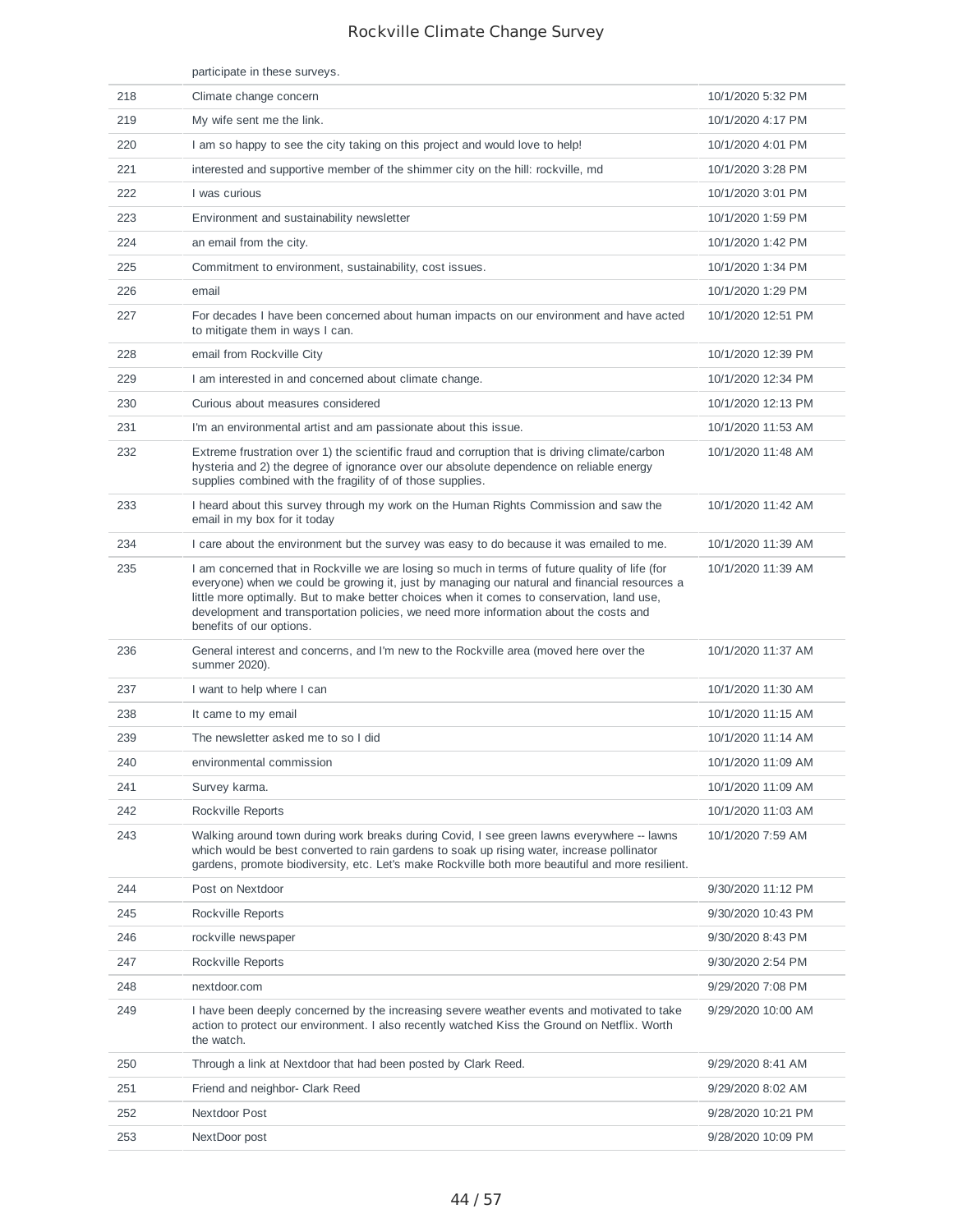| 254 | environment and sustainability email sent on 9/1                                                                                                                                                                                                                                                                                                                             | 9/28/2020 9:58 PM  |
|-----|------------------------------------------------------------------------------------------------------------------------------------------------------------------------------------------------------------------------------------------------------------------------------------------------------------------------------------------------------------------------------|--------------------|
| 255 | Post on Nextdoor                                                                                                                                                                                                                                                                                                                                                             | 9/28/2020 9:43 PM  |
| 256 | Concern about repairing the harms already done to our environment                                                                                                                                                                                                                                                                                                            | 9/28/2020 6:05 PM  |
| 257 | I love this planet and nature, and want to keep it nice for everyone to enjoy. We all need to<br>participate to make changes!                                                                                                                                                                                                                                                | 9/28/2020 4:43 PM  |
| 258 | I saw a post on Nextdoor.                                                                                                                                                                                                                                                                                                                                                    | 9/28/2020 4:43 PM  |
| 259 | Saw it posted on social media and wanted to express my opinion                                                                                                                                                                                                                                                                                                               | 9/28/2020 3:57 PM  |
| 260 | Neighbor posted link on facebook                                                                                                                                                                                                                                                                                                                                             | 9/28/2020 3:06 PM  |
| 261 | We need change to live a substantial life for our future.                                                                                                                                                                                                                                                                                                                    | 9/28/2020 2:50 PM  |
| 262 | Fríend's recommendation                                                                                                                                                                                                                                                                                                                                                      | 9/28/2020 2:41 PM  |
| 263 | I have always been "green", do not use chemicals, participated in planting trees programs, and<br>would like to see the city of Rocville plant more trees to absorb more of the air and noise<br>pollution from 270, Wooton Pkwy, etc.                                                                                                                                       | 9/28/2020 1:24 PM  |
| 264 | a post on Nextdoor                                                                                                                                                                                                                                                                                                                                                           | 9/28/2020 1:24 PM  |
| 265 | saw a link for it on nextdoor                                                                                                                                                                                                                                                                                                                                                | 9/28/2020 1:20 PM  |
| 266 | Nextdoor post                                                                                                                                                                                                                                                                                                                                                                | 9/28/2020 1:15 PM  |
| 267 | I am concerned about climate change and what that means, not only for me, my family and<br>community, but also the larger world.                                                                                                                                                                                                                                             | 9/28/2020 1:02 PM  |
| 268 | My stong interest in climate change                                                                                                                                                                                                                                                                                                                                          | 9/28/2020 12:55 PM |
| 269 | A link through a social media platform for my neighborhood.                                                                                                                                                                                                                                                                                                                  | 9/28/2020 12:43 PM |
| 270 | Nextdoor.                                                                                                                                                                                                                                                                                                                                                                    | 9/28/2020 12:38 PM |
| 271 | Message on Twinbrook NextDoor                                                                                                                                                                                                                                                                                                                                                | 9/28/2020 12:36 PM |
| 272 | Interested in making better choices to support a healthy and sustainable lifestyle and<br>environment.                                                                                                                                                                                                                                                                       | 9/28/2020 12:27 PM |
| 273 | posting in nextdoor                                                                                                                                                                                                                                                                                                                                                          | 9/28/2020 12:26 PM |
| 274 | Found it on the neighborhood app                                                                                                                                                                                                                                                                                                                                             | 9/28/2020 12:15 PM |
| 275 | Strong interest in protecting the environment                                                                                                                                                                                                                                                                                                                                | 9/28/2020 12:09 PM |
| 276 | Nextdoor Twinbrook Post                                                                                                                                                                                                                                                                                                                                                      | 9/28/2020 11:30 AM |
| 277 | Email from Clark Reed                                                                                                                                                                                                                                                                                                                                                        | 9/28/2020 11:28 AM |
| 278 | Nextdoor app                                                                                                                                                                                                                                                                                                                                                                 | 9/28/2020 11:14 AM |
| 279 | interest in climate action                                                                                                                                                                                                                                                                                                                                                   | 9/28/2020 10:47 AM |
| 280 | Post on Nextdoor app                                                                                                                                                                                                                                                                                                                                                         | 9/28/2020 10:21 AM |
| 281 | Very concerned about continued future climate change and severe weather conditions<br>particularly for my kids                                                                                                                                                                                                                                                               | 9/28/2020 2:09 AM  |
| 282 | Clark Reed                                                                                                                                                                                                                                                                                                                                                                   | 9/27/2020 10:27 PM |
| 283 | I'm a climate activist and have worked at climate-oriented nonprofits in the past. This issue is<br>critically important to me, and all future generations.                                                                                                                                                                                                                  | 9/27/2020 9:58 PM  |
| 284 | Social media post                                                                                                                                                                                                                                                                                                                                                            | 9/27/2020 8:22 PM  |
| 285 | The link was posted by a neighbor on Nextdoor. This topic is important to me, especially when<br>thinking about the future, so I want to do what I can.                                                                                                                                                                                                                      | 9/27/2020 8:19 PM  |
| 286 | I saw this on Nextdoor New Mark Commons email. I have been involved in science policy for<br>years and fear that too many people have on hype promoted by news media, government<br>institutions with strong vested interests in sustaining fears about this matter, and that the<br>results are policies that serious harm rather than help human and even the environment. | 9/27/2020 6:22 PM  |
| 287 | Publicized on Nextdoor                                                                                                                                                                                                                                                                                                                                                       | 9/27/2020 4:26 PM  |
| 288 | Posting on NextDoor                                                                                                                                                                                                                                                                                                                                                          | 9/27/2020 3:32 PM  |
| 289 | I want to do my part to help within my means.                                                                                                                                                                                                                                                                                                                                | 9/27/2020 3:21 PM  |
| 290 | Nextdoor Twinbrook                                                                                                                                                                                                                                                                                                                                                           | 9/27/2020 3:15 PM  |
| 291 | I'm very concerned about climate change                                                                                                                                                                                                                                                                                                                                      | 9/27/2020 2:47 PM  |
| 292 | Saw it on Nextdoor. Action on the climate crisis is my top priority.                                                                                                                                                                                                                                                                                                         | 9/27/2020 2:43 PM  |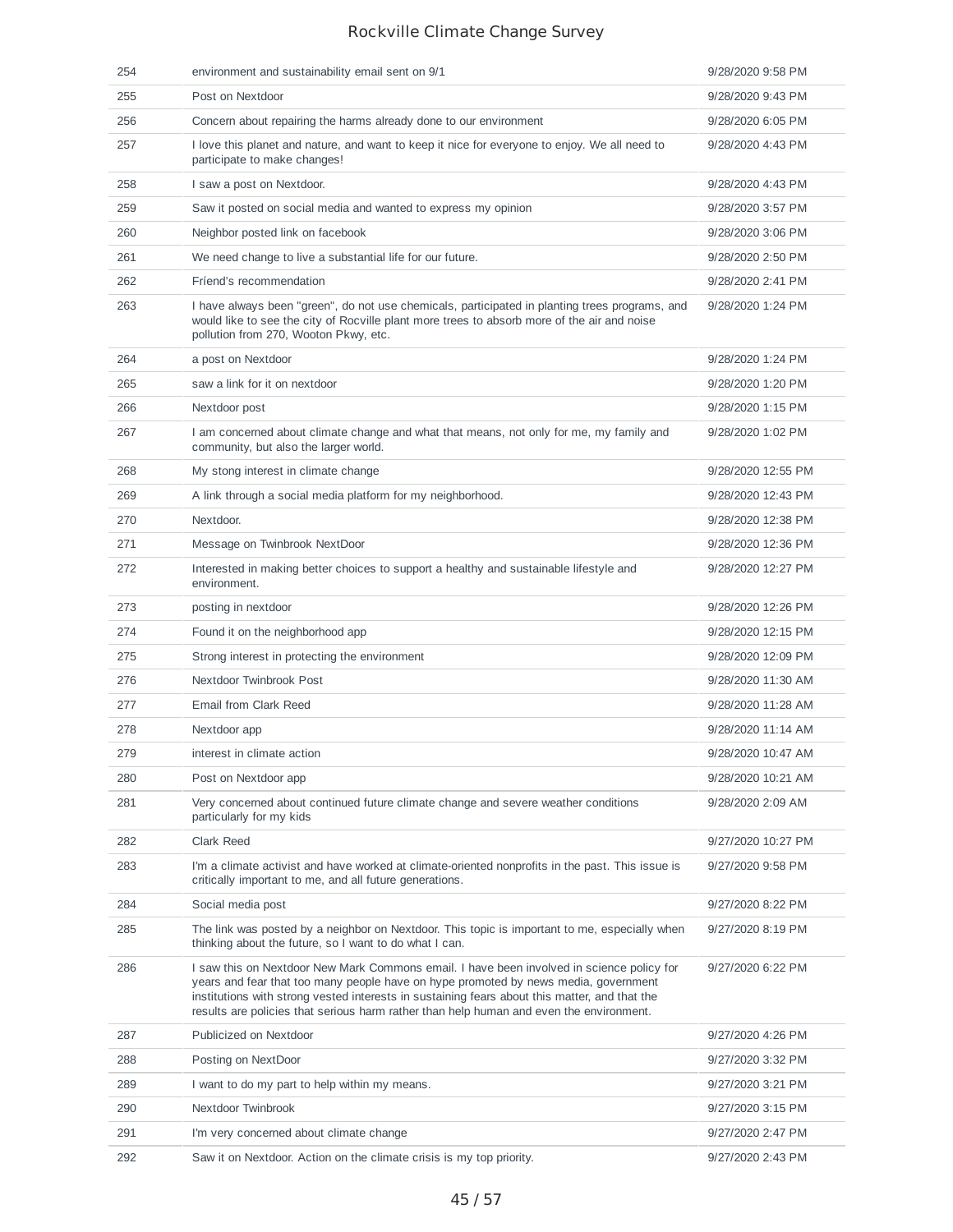| 293 | Saw a request on NextDoor                                                                                                                                                                                                                                                    | 9/27/2020 2:25 PM  |
|-----|------------------------------------------------------------------------------------------------------------------------------------------------------------------------------------------------------------------------------------------------------------------------------|--------------------|
| 294 | Clark Reed message in Next Door                                                                                                                                                                                                                                              | 9/27/2020 2:04 PM  |
| 295 | Excellent ideas mentioned throughout, I just hope to see them implemented!                                                                                                                                                                                                   | 9/23/2020 10:52 AM |
| 296 | The New Green Deal is a recipe for disaster.                                                                                                                                                                                                                                 | 9/22/2020 2:08 PM  |
| 297 | Mayor and Council meeting last night.                                                                                                                                                                                                                                        | 9/22/2020 3:51 AM  |
| 298 | The Rockville Reports. It is one of, if not the most crucial issues facing our civilization and we<br>are at an inflection point. Our collective response matters now.                                                                                                       | 9/21/2020 10:23 PM |
| 299 | Watching the city Council meeting this evening                                                                                                                                                                                                                               | 9/21/2020 9:39 PM  |
| 300 | Rockville Environment Commission                                                                                                                                                                                                                                             | 9/17/2020 8:47 PM  |
| 301 | rockville newspaper! i want to become more active in local government                                                                                                                                                                                                        | 9/11/2020 8:54 PM  |
| 302 | Rockville Reports                                                                                                                                                                                                                                                            | 9/11/2020 11:09 AM |
| 303 | Providing input. I've spent a long time working for the feds, and I'm tired of "incentivizing" and<br>"tax credits" and all that jazz. Just build more housing near metro and build non-car<br>infrastructure. Easy.                                                         | 9/10/2020 7:04 PM  |
| 304 | A friend who volunteers at Pope Farm with me told me about it.                                                                                                                                                                                                               | 9/10/2020 6:16 PM  |
| 305 | Link from Facebook.                                                                                                                                                                                                                                                          | 9/10/2020 8:22 AM  |
| 306 | Shared on Facebook.                                                                                                                                                                                                                                                          | 9/10/2020 12:37 AM |
| 307 | Local Facebook group                                                                                                                                                                                                                                                         | 9/9/2020 10:03 PM  |
| 308 | I support making it easy to live and work in Maryland cities without a car.                                                                                                                                                                                                  | 9/9/2020 4:44 PM   |
| 309 | I wanted to make sure that land use decisions are on the climate action agenda!                                                                                                                                                                                              | 9/9/2020 4:07 PM   |
| 310 | I care very much about the environment, and I am concerned that Rockville officials are not<br>sufficiently serious about balancing development interests with environmental impacts.<br>Development wins every time.                                                        | 9/9/2020 3:46 PM   |
| 311 | Social media post                                                                                                                                                                                                                                                            | 9/9/2020 3:29 PM   |
| 312 | My wife                                                                                                                                                                                                                                                                      | 9/8/2020 1:56 PM   |
| 313 | article in Rockville Reports                                                                                                                                                                                                                                                 | 9/6/2020 9:59 PM   |
| 314 | Rockville Reports led me to the city webpage about climate.                                                                                                                                                                                                                  | 9/5/2020 7:04 PM   |
| 315 | Rockville Reports                                                                                                                                                                                                                                                            | 9/5/2020 11:57 AM  |
| 316 | My husband.                                                                                                                                                                                                                                                                  | 9/4/2020 10:30 PM  |
| 317 | Message in neighborhood Internet group                                                                                                                                                                                                                                       | 9/4/2020 2:39 PM   |
| 318 | city of Rockville email                                                                                                                                                                                                                                                      | 9/4/2020 11:44 AM  |
| 319 | I read about the survey in the Rockville Reports                                                                                                                                                                                                                             | 9/4/2020 10:35 AM  |
| 320 | neighborhood news letter                                                                                                                                                                                                                                                     | 9/4/2020 8:53 AM   |
| 321 | <b>ERCA</b>                                                                                                                                                                                                                                                                  | 9/4/2020 7:23 AM   |
| 322 | Want to share my support                                                                                                                                                                                                                                                     | 9/3/2020 8:38 PM   |
| 323 | Article in 9/2020 Rockville Reports                                                                                                                                                                                                                                          | 9/3/2020 7:24 PM   |
| 324 | My civic association president shared the link.                                                                                                                                                                                                                              | 9/3/2020 11:19 AM  |
| 325 | East Rockville Civic Association Facebook group                                                                                                                                                                                                                              | 9/3/2020 8:24 AM   |
| 326 | Prompt on neighborhood Facebook page from ERCA president                                                                                                                                                                                                                     | 9/3/2020 7:42 AM   |
| 327 | Concern for the environment and hope for a better future!                                                                                                                                                                                                                    | 9/3/2020 7:31 AM   |
| 328 | Rockville Reports article                                                                                                                                                                                                                                                    | 9/2/2020 11:19 PM  |
| 329 | Oppose poor use of scarce resources that have many alternative uses.                                                                                                                                                                                                         | 9/2/2020 9:29 PM   |
| 330 | Rockville email. I have lived in Rockville for 13 years and this is an important issue to me.                                                                                                                                                                                | 9/2/2020 9:08 PM   |
| 331 | saw article in Rockville Reports                                                                                                                                                                                                                                             | 9/2/2020 7:55 PM   |
| 332 | it was about climate change, no one is talking about this any more, and it's what I write about.                                                                                                                                                                             | 9/2/2020 5:18 PM   |
| 333 | I really would like to feel like I'm doing something to help our climate problem. I recently<br>relocated to Maryland from the west coast and there are some glaring differences in education<br>of solar, waste management, and in general attitudes toward climate action. | 9/2/2020 4:53 PM   |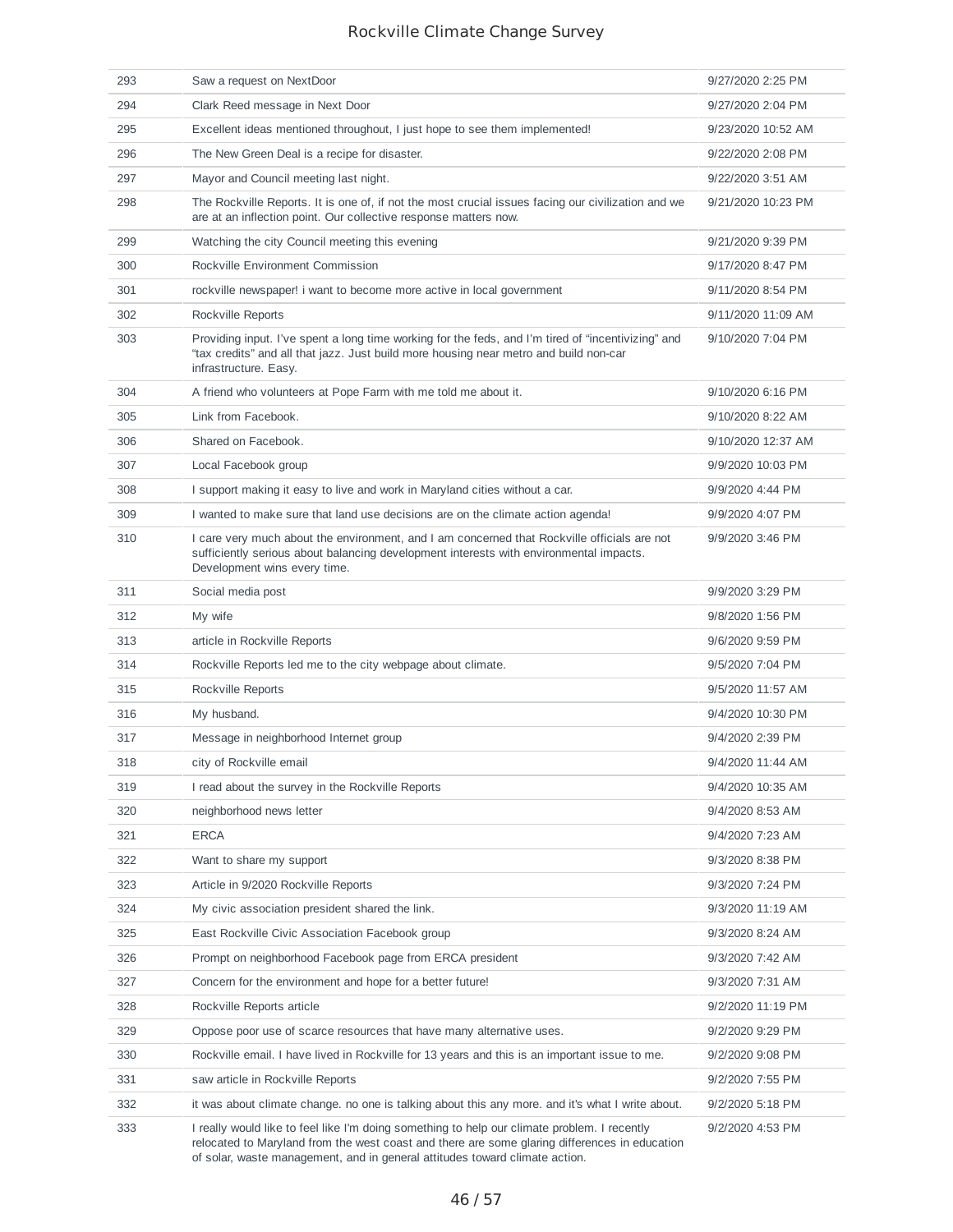| 334 | I would love to see more commitment to addressing climate change issues. It is great that<br>local government is taking a lead when national government is eroding any advnaces made<br>over the last years.                                                                                                                                                                                                                                                                                                                                        | 9/2/2020 10:59 AM  |
|-----|-----------------------------------------------------------------------------------------------------------------------------------------------------------------------------------------------------------------------------------------------------------------------------------------------------------------------------------------------------------------------------------------------------------------------------------------------------------------------------------------------------------------------------------------------------|--------------------|
| 335 | email from a neighborhood group                                                                                                                                                                                                                                                                                                                                                                                                                                                                                                                     | 9/2/2020 9:03 AM   |
| 336 | I am concerned about the air quality, urban run off and loss of trees. The city needs stronger<br>regulations on stormwater management and tree protection/planting and allow less exceptions<br>for paying money instead of meeting these regulations. The city parks continue to be used for<br>stormwater management projects which clear mature trees and disrupt ecosystems. I'd like to<br>see better enforcement of tree regulations as I recently saw many trees removed near the post<br>office for no good reason. How does this happen?? | 9/2/2020 8:49 AM   |
| 337 | Read about it in the 'Rockville Reports' which I got in the mail today.                                                                                                                                                                                                                                                                                                                                                                                                                                                                             | 9/1/2020 11:45 PM  |
| 338 | lifelong composter and trash reducer. I've seen many people waste money on solar power that<br>does not yet pay for itself.                                                                                                                                                                                                                                                                                                                                                                                                                         | 9/1/2020 9:34 PM   |
| 339 | Saw the link in the Environment and Sustainability Newsletter. I don't have a lot of time to give<br>to climate work right now but this seemed like a quick way to push for the climate action we so<br>urgently need!                                                                                                                                                                                                                                                                                                                              | 9/1/2020 9:04 PM   |
| 340 | Strong interest in environmental quality in a broad sense. And, I am a long-time Rockville<br>resident. What first drew me to Rockville were the city trees. I want to see them protected, not<br>cut down.                                                                                                                                                                                                                                                                                                                                         | 9/1/2020 8:46 PM   |
| 341 | Curiosity                                                                                                                                                                                                                                                                                                                                                                                                                                                                                                                                           | 9/1/2020 5:59 PM   |
| 342 | Email                                                                                                                                                                                                                                                                                                                                                                                                                                                                                                                                               | 9/1/2020 5:52 PM   |
| 343 | Message from Hjarman Cordero                                                                                                                                                                                                                                                                                                                                                                                                                                                                                                                        | 9/1/2020 2:56 PM   |
| 344 | Climate change is of critical importance to all of us and especially to future generations!                                                                                                                                                                                                                                                                                                                                                                                                                                                         | 9/1/2020 2:46 PM   |
| 345 | Email                                                                                                                                                                                                                                                                                                                                                                                                                                                                                                                                               | 9/1/2020 2:37 PM   |
| 346 | Interest in learning more and doing more to make a difference                                                                                                                                                                                                                                                                                                                                                                                                                                                                                       | 9/1/2020 1:10 PM   |
| 347 | Urgent need to stop or reduce climate change                                                                                                                                                                                                                                                                                                                                                                                                                                                                                                        | 9/1/2020 12:18 PM  |
| 348 | An email from Hjarman Cordero                                                                                                                                                                                                                                                                                                                                                                                                                                                                                                                       | 9/1/2020 12:11 PM  |
| 349 | Environment & Sustainability Newsletter                                                                                                                                                                                                                                                                                                                                                                                                                                                                                                             | 9/1/2020 11:51 AM  |
| 350 | community email site                                                                                                                                                                                                                                                                                                                                                                                                                                                                                                                                | 9/1/2020 11:05 AM  |
| 351 | 1                                                                                                                                                                                                                                                                                                                                                                                                                                                                                                                                                   | 9/1/2020 10:53 AM  |
| 352 | Email                                                                                                                                                                                                                                                                                                                                                                                                                                                                                                                                               | 9/1/2020 10:52 AM  |
| 353 | I'm very concerned about climate change.                                                                                                                                                                                                                                                                                                                                                                                                                                                                                                            | 9/1/2020 10:46 AM  |
| 354 | Climate change is THE most pressing issue facing our nation. Time is running out to make<br>impactful changes. We need to act NOW.                                                                                                                                                                                                                                                                                                                                                                                                                  | 9/1/2020 9:49 AM   |
| 355 | Concerns huge amounts of money will be spent without any clear returns to the community<br>and environment. Need to see clear expected results before I would invest in anything if this<br>was my business decision,                                                                                                                                                                                                                                                                                                                               | 9/1/2020 9:43 AM   |
| 356 | <b>E&amp;S Newsletter</b>                                                                                                                                                                                                                                                                                                                                                                                                                                                                                                                           | 9/1/2020 9:23 AM   |
| 357 | My interest in Climate Change and ways we are looking for to reverse this I                                                                                                                                                                                                                                                                                                                                                                                                                                                                         | 9/1/2020 9:22 AM   |
| 358 | I read about it in Rockville Reports                                                                                                                                                                                                                                                                                                                                                                                                                                                                                                                | 8/31/2020 10:21 PM |
| 359 | Saw it in Rockville Reports. I'm a big fan of solar and wish the City would have a 5-year plan to<br>install it wherever possible to fully meet the City's annual electric needs.                                                                                                                                                                                                                                                                                                                                                                   | 8/31/2020 1:43 PM  |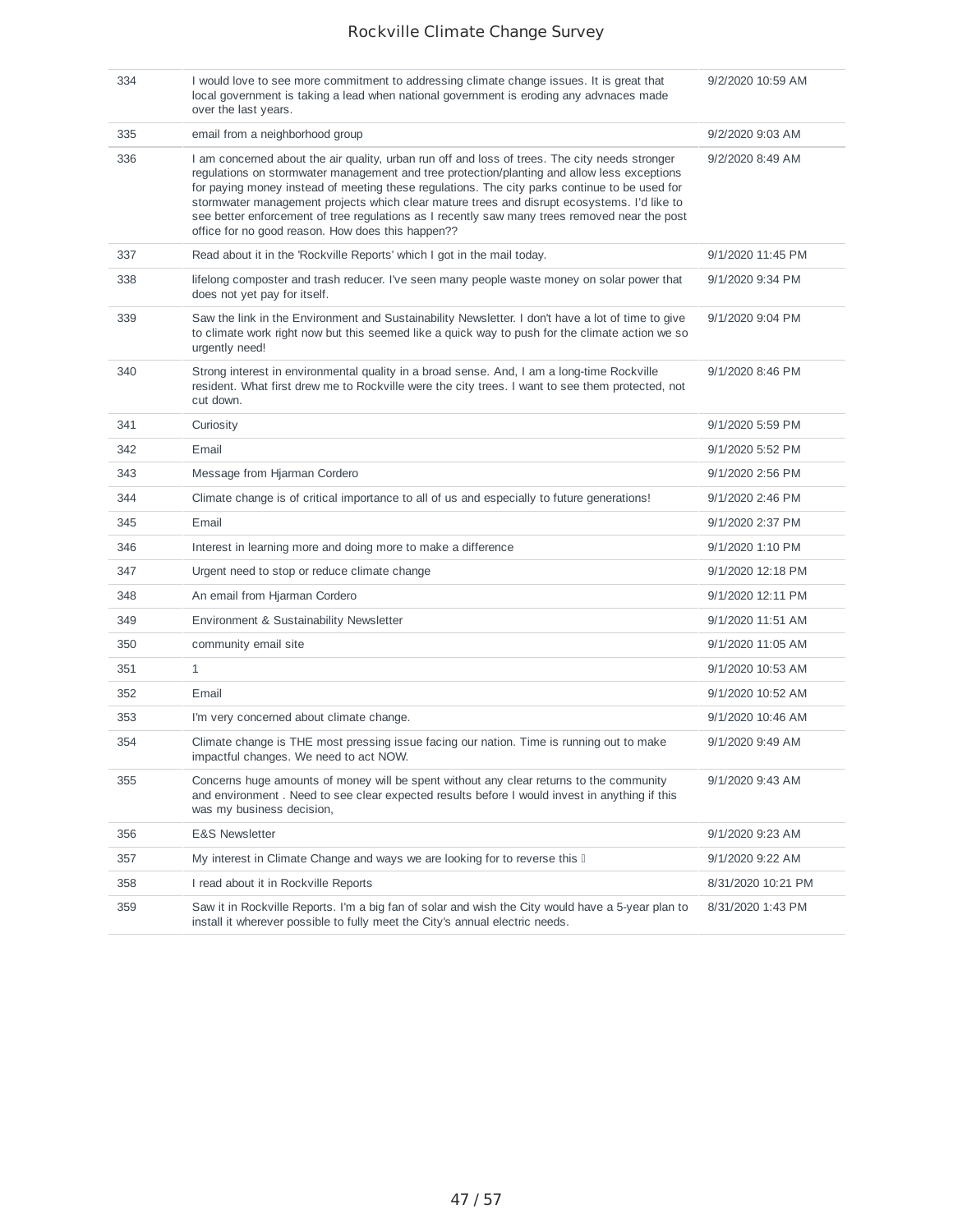## Q15 Please share any other questions, comments, concerns, hopes or dreams pertaining to climate action in Rockville:

Answered: 166 Skipped: 359

| #  | <b>RESPONSES</b>                                                                                                                                                                                                                                                                                                                                                                                                                                                                                                                                                                                                                                                                                                                                                                                                                                                                                                                                                                                                                                                                                                                                                   | <b>DATE</b>         |
|----|--------------------------------------------------------------------------------------------------------------------------------------------------------------------------------------------------------------------------------------------------------------------------------------------------------------------------------------------------------------------------------------------------------------------------------------------------------------------------------------------------------------------------------------------------------------------------------------------------------------------------------------------------------------------------------------------------------------------------------------------------------------------------------------------------------------------------------------------------------------------------------------------------------------------------------------------------------------------------------------------------------------------------------------------------------------------------------------------------------------------------------------------------------------------|---------------------|
| 1  | Rockville must also consider ways to reduce and reuse water resources. A grey water<br>recycling system in each house or other measures should be considered.                                                                                                                                                                                                                                                                                                                                                                                                                                                                                                                                                                                                                                                                                                                                                                                                                                                                                                                                                                                                      | 2/28/2021 8:34 PM   |
| 2  | Hopefully, not to result in more tax increases?                                                                                                                                                                                                                                                                                                                                                                                                                                                                                                                                                                                                                                                                                                                                                                                                                                                                                                                                                                                                                                                                                                                    | 2/28/2021 8:34 PM   |
| 3  | I hope that all new development comes with plans to fight climate change and that the city can<br>refurbish older buildings, help refurbish all older houses to meet new standards. I hope<br>Rockville becomes one of the leader cities in Climate Action.                                                                                                                                                                                                                                                                                                                                                                                                                                                                                                                                                                                                                                                                                                                                                                                                                                                                                                        | 2/27/2021 10:43 PM  |
| 4  | Reducing VMT by encouraging non-polluting transportation options is of key importance.                                                                                                                                                                                                                                                                                                                                                                                                                                                                                                                                                                                                                                                                                                                                                                                                                                                                                                                                                                                                                                                                             | 2/9/2021 7:55 PM    |
| 5  | I'm concerned about excessive use of pesticides in lawn care and our contaminated water<br>supply.                                                                                                                                                                                                                                                                                                                                                                                                                                                                                                                                                                                                                                                                                                                                                                                                                                                                                                                                                                                                                                                                 | 1/22/2021 9:56 AM   |
| 6  | For the CAP to have teeth it must be fully integrated into other City regulations. You can't have<br>a nice tree giveaway and thing that cancels out the exemptions for developers re: cutting<br>down/replanting trees that goes on here. You can't give residents \$50 for installing a rainbarrel<br>but then pass zoning laws that make it OK to cover a large % of your property with a massive<br>house or to pave half your lot for cars or access to an ADU in the backyard. There must be<br>CAP requirements BUILT IN to zoning laws and building permit applications and the like. This<br>can't be a nice little supplementary effort that lets Rockville pat itself on the back. Either we<br>are serious about it and other things like cost and inconvenience and developer resistance are<br>secondary, or we're not.                                                                                                                                                                                                                                                                                                                              | 1/13/2021 9:36 AM   |
| 7  | Please be sure to get public input on major expenditures of taxpayer resources. Thanks                                                                                                                                                                                                                                                                                                                                                                                                                                                                                                                                                                                                                                                                                                                                                                                                                                                                                                                                                                                                                                                                             | 12/15/2020 12:08 PM |
| 8  | We need city wide composting. City wide plastic litter cleanup jobs. These save costs! They<br>create jobs! Help us set the standard for other cities.                                                                                                                                                                                                                                                                                                                                                                                                                                                                                                                                                                                                                                                                                                                                                                                                                                                                                                                                                                                                             | 12/13/2020 9:26 PM  |
| 9  | I can't stress enough that emphasizing individual actions like biking to work will have no<br>impact on our quality of life in the next few years. We are in deep shit and neoliberal boomers<br>just don't get it or don't care. Buying a reusable water bottle will not save the world. Want to<br>reduce diesel fuels burnt in MD? Vertical farms. Want to create sustainable jobs? Vertical<br>farms. Concerned that the soil can support only about a couple dozens more harvests?<br>Vertical farms. Concerned about wildfires or dustbowls or inland hurricanes? Vertical farms.<br>Concerned about water usage? Vertical farms. I want to see serious changes.                                                                                                                                                                                                                                                                                                                                                                                                                                                                                             | 12/10/2020 2:13 PM  |
| 10 | I would like to see more bike lanes. Also I live on a busy street and there is so much noise<br>pollution but its worse from those cars who have suped up engines. I would like the city of<br>Rockville to do regulations on car emissions if they do not already.                                                                                                                                                                                                                                                                                                                                                                                                                                                                                                                                                                                                                                                                                                                                                                                                                                                                                                | 12/10/2020 8:01 AM  |
| 11 | Before selecting environmental programs, look fully at its affect on the environment, economy<br>and individuals comfort and freedom. Evaluate solar and wind farms from obtaining<br>manufacturing materials to disposal after its life.                                                                                                                                                                                                                                                                                                                                                                                                                                                                                                                                                                                                                                                                                                                                                                                                                                                                                                                          | 12/9/2020 12:23 PM  |
| 12 | As we move forward with development / housing, builders and developers need to play a<br>stronger role in the responsibility of energy reduction and keeping parks and open space<br>available. More tree planting, more green space. less impervious driveways, more 'green'<br>technology for building materials.                                                                                                                                                                                                                                                                                                                                                                                                                                                                                                                                                                                                                                                                                                                                                                                                                                                | 12/9/2020 9:26 AM   |
| 13 | Thanks for this effort! Looking forward to learning more.                                                                                                                                                                                                                                                                                                                                                                                                                                                                                                                                                                                                                                                                                                                                                                                                                                                                                                                                                                                                                                                                                                          | 12/7/2020 5:13 PM   |
| 14 | Some mentioned above: SINGLE USE PLASTIC: WAGE A WAR ON IT! 1, confront head on<br>single use plastic by way of ordinances banning them - believe we started with straws, now<br>lets go bigger. 2. form working group of community leaders, business people, experts, high<br>school students and people from other cultures to explore ways of using recycled plastic. 3.<br>Come up with an action plan which (hopefully) includes a plan for recycling it and some kind of<br>processing facility in Rockville. 4. We might want to do a joint Rockville/Potomac project here,<br>as Potomac might bring in the business expertise and some extra funds. 5. possibly impose<br>tax on businesses who use plastic containers and tax benefit on those who transition to other<br>materials. EDUCATION: Work with educators, board of supervisors to find ways of inculcating<br>in youth the importance of addressing climate change. They already do a good job but perhaps<br>include trips to the recycle center and such. SOLAR POWER Fit (if not already done) every<br>single government building with solar power. Thank you for making this a priority! | 12/7/2020 10:41 AM  |
| 15 | Crossing the 355 to reach the Shady Grove Metro is very, very dangerous for pedestrians. You<br>have to contend with right-turning cars, left turners, U-turners and a very short green phase<br>fore Pedestrians.                                                                                                                                                                                                                                                                                                                                                                                                                                                                                                                                                                                                                                                                                                                                                                                                                                                                                                                                                 | 12/6/2020 4:49 PM   |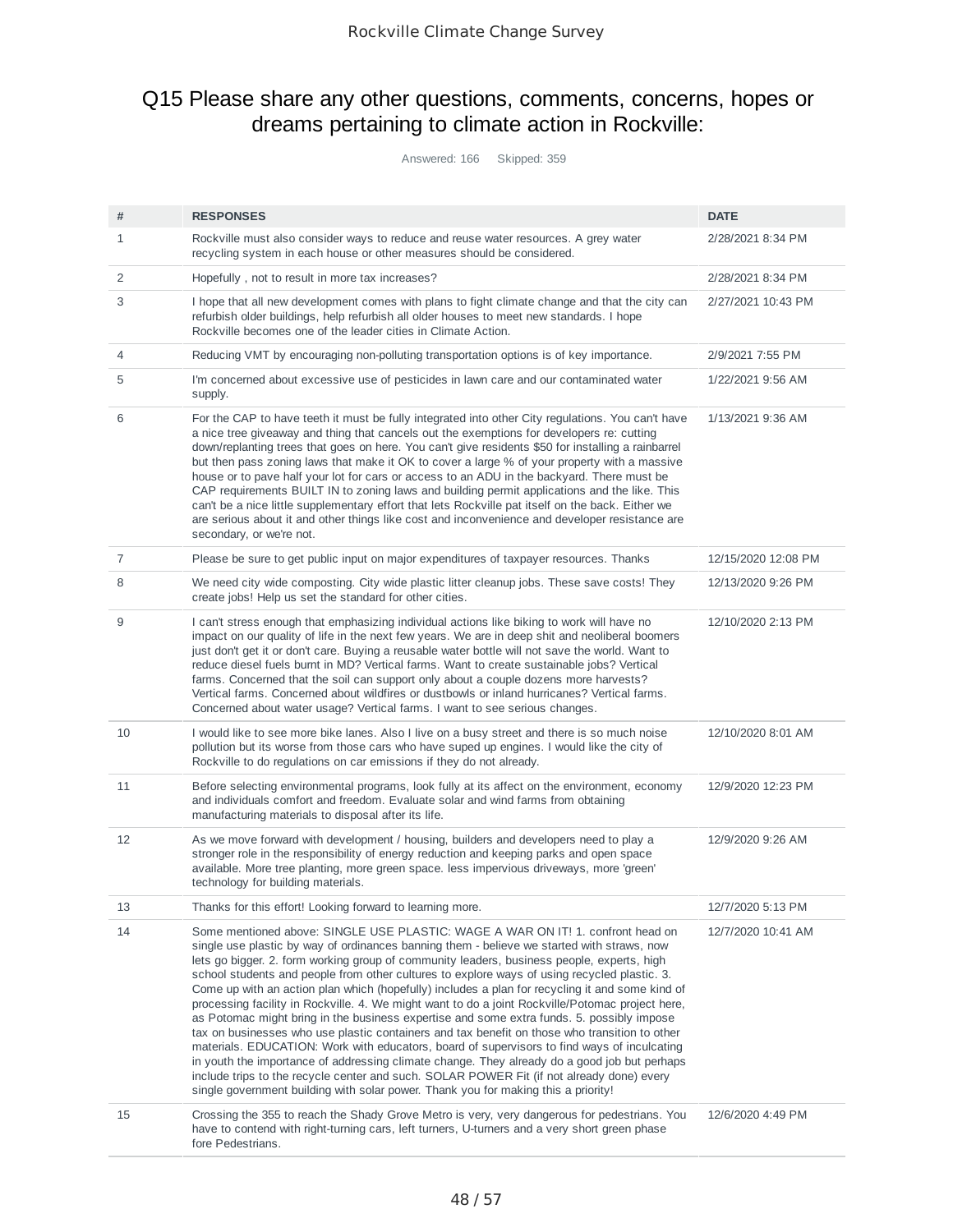| 16 | Some cities have already adopted regulations prohibiting new natural gas connections.<br>Perhaps Rockville should consider such an ordinance.                                                                                                                                                                                                                                                                                                                                                                                                                                                                                                                                                                                                                                                                                                        | 12/5/2020 8:22 PM   |
|----|------------------------------------------------------------------------------------------------------------------------------------------------------------------------------------------------------------------------------------------------------------------------------------------------------------------------------------------------------------------------------------------------------------------------------------------------------------------------------------------------------------------------------------------------------------------------------------------------------------------------------------------------------------------------------------------------------------------------------------------------------------------------------------------------------------------------------------------------------|---------------------|
| 17 | Increasing recycling efforts and adding composting would be important to me and something<br>that all residents could participate in.                                                                                                                                                                                                                                                                                                                                                                                                                                                                                                                                                                                                                                                                                                                | 12/5/2020 9:19 AM   |
| 18 | don't reinvent the wheel - work with the county on joint efforts                                                                                                                                                                                                                                                                                                                                                                                                                                                                                                                                                                                                                                                                                                                                                                                     | 12/3/2020 5:09 PM   |
| 19 | I hope this plan does not get implemented.                                                                                                                                                                                                                                                                                                                                                                                                                                                                                                                                                                                                                                                                                                                                                                                                           | 12/3/2020 9:10 AM   |
| 20 | Electric vehicles are still relying on coal based energy mainly.                                                                                                                                                                                                                                                                                                                                                                                                                                                                                                                                                                                                                                                                                                                                                                                     | 11/30/2020 10:33 PM |
| 21 | Hopefully Mr. Marc Elrich should considering the voice of the taxpayers first before giving our<br>money away to others ! Safety of taxpayers first ! Cars was rummaged everywhere in rockville<br>and non arrests have been made? Rather than this climate change !                                                                                                                                                                                                                                                                                                                                                                                                                                                                                                                                                                                 | 11/29/2020 12:32 PM |
| 22 | Too much emphasis on overdevelopment to collect property taxes. Removing so many green<br>spaces and creating unnecessary traffic congestion. Emphasis on quality not quantity. Less is<br>best. Economy based too much on consumer consumption rather than experiences like<br>walking thru botanical gardens. We need more green spaces and museums. Less shopping.<br>Better emphasis for future generations.                                                                                                                                                                                                                                                                                                                                                                                                                                     | 11/23/2020 6:59 PM  |
| 23 | All of the actions to be taken must be done within a responsible financial framework and in<br>coordination with Montgomery County.                                                                                                                                                                                                                                                                                                                                                                                                                                                                                                                                                                                                                                                                                                                  | 11/22/2020 11:57 AM |
| 24 | I'm more concerned about making it easier to do environmentally friendly things to the<br>residential properties. See comment about my driveway above. Also more information should<br>get out about how solar panels are a good investment if you plan to own your house for 5<br>years. Maybe encourage roofing companies to start promoting solar when they replace a roof.<br>Biggest issue with Solar is that you may need to remove the panels to replace the roof if the<br>roof is old when you install the panels. If you install the panels at the same time as the roof<br>then this wouldn't be a problem. The federal incentive is more than enough reason to go solar<br>now.                                                                                                                                                          | 11/22/2020 9:13 AM  |
| 25 | Subsidies should be given to discourage impact of maintaining high quality grass lawns (water,<br>fertilizer, herbicides, high emission lawnmowers, leaf removal). Subsidies should be given for<br>battery or electric lawnmowers.                                                                                                                                                                                                                                                                                                                                                                                                                                                                                                                                                                                                                  | 11/20/2020 9:47 PM  |
| 26 | Even if we solve climate change in Rockville and US, unless other nations do the samewe<br>can only slow it down. And even if they do. There are other more urgent threats (Pandemics,<br>evolution of weapons and war, systeminc injustices (mainly preventable suffering and deaths<br>related to poverty) that is driving local and global instablity. Not to mention species extinctions,<br>loss of our antibiotic arsonal, unsustainable debt, unprecedented economic ineqities, and<br>increasing US dependence on vulnerable cyber technologies and perhaps most important,<br>our minds resistance to change and adopting the fundamental principles vital to our survival<br>("the Laws of Nature and Nature's God" highlighted in our Declaration of Independence - orthe<br>Golden Rule that is the foundation of every major religion). | 11/20/2020 4:57 AM  |
| 27 | Thank you for taking this on! I am wondering about making bus tops more user friendly with<br>benches and shelters. This might be MOCo, but maybe a parternship?                                                                                                                                                                                                                                                                                                                                                                                                                                                                                                                                                                                                                                                                                     | 11/17/2020 3:00 PM  |
| 28 | I applaud this effort--I hope that we can get some action on it very soon!                                                                                                                                                                                                                                                                                                                                                                                                                                                                                                                                                                                                                                                                                                                                                                           | 11/17/2020 2:38 PM  |
| 29 | Please do coordinate these efforts with REDI and the Chamber, as well as the county (and<br>even Gaithersburg).                                                                                                                                                                                                                                                                                                                                                                                                                                                                                                                                                                                                                                                                                                                                      | 11/14/2020 12:55 PM |
| 30 | I feel that our national and state government is failing to deliver significant change on<br>environmental protection. Rockville has the ability to make a significant difference in protecting<br>our community's environment and I hope that it does its part.                                                                                                                                                                                                                                                                                                                                                                                                                                                                                                                                                                                     | 11/12/2020 11:53 PM |
| 31 | I wish the city did a better job at planting trees that do not shade the roofs of homes that want<br>to install solar. This could include replacing existing tall trees with ones that grow to shorter<br>heights. The city could also work with homeowners who want to install solar but live in a home<br>that is shaded by trees on its neighbor's property. (This would include trees on school<br>property.)                                                                                                                                                                                                                                                                                                                                                                                                                                    | 11/12/2020 10:04 AM |
| 32 | The fact that city code needs to be addressed in when heating is required in residential<br>buildings. Starting it on October 1 is WAY TOO EARLY, especially because it's now warm until<br>the middle/end of November. Residents are dying of heat and there's nothing they can do<br>because of this outdated county code. Revisit required timeline as it's only going to continue<br>being warmer outside for longer.                                                                                                                                                                                                                                                                                                                                                                                                                            | 11/11/2020 6:47 PM  |
| 33 | I think this is a great idea to move forward to combat climate change                                                                                                                                                                                                                                                                                                                                                                                                                                                                                                                                                                                                                                                                                                                                                                                | 11/11/2020 4:31 PM  |
| 34 | I hope Rockville will be proactive on taking serious action. Just one example--I am<br>disappointed with the erosion of tree canopy in my neighborhood and hope for stronger<br>regulations. THANK YOU!                                                                                                                                                                                                                                                                                                                                                                                                                                                                                                                                                                                                                                              | 11/10/2020 8:43 PM  |
| 35 | I live in The Upton, and though I got them to implement a composting program for the building<br>it isn't very well publicized or convenient to use. Perhaps if the city partnered with The Upton<br>to help publicize it and allow locals to use it as well building residents, more people would be                                                                                                                                                                                                                                                                                                                                                                                                                                                                                                                                                | 11/10/2020 11:00 AM |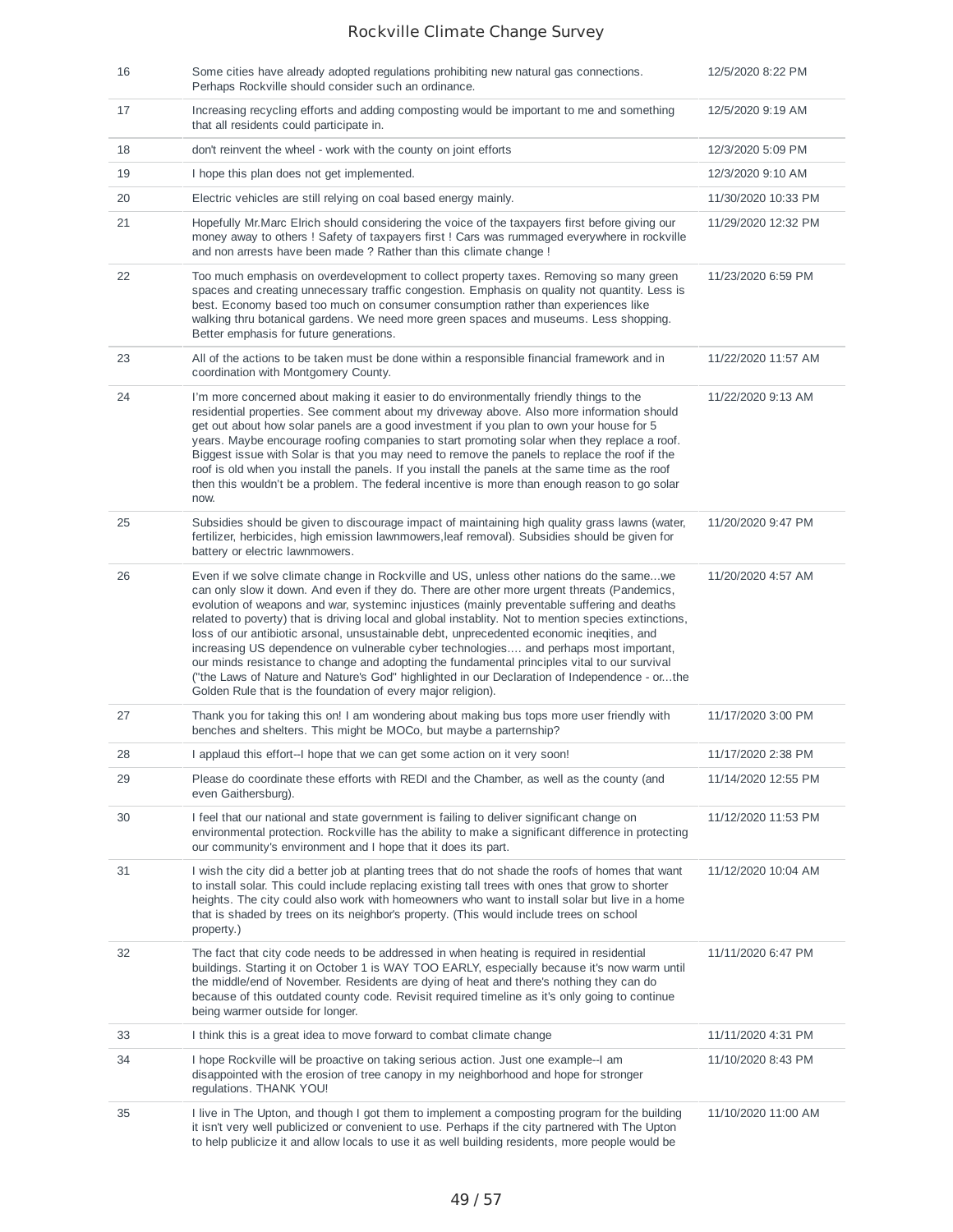exposed to a sustainability initiative and start asking questions and looking into other sustainability options for themselves as well as the city.

| 36 | If we try, Rockville really can be a model city for dealing effectively with climate change. We<br>have so many talented, creative, resourceful, and clever people and we can work together to<br>address this issue while minimizing costs/staying within our budget. Thank you so much for<br>requesting resident feedback on this plan and issue in general.                                                                                                                                                                                                                                                                                                                                                                                                                                                                                                                                                                                                                                                                                                                                                                                                                                                                                                                                                                                                                                                                                                                                                                                                                                                                                                                                                                                                                                                                                                                                                                                                                                                                                                                                                                                                                                                                                                                                                                                                                                                                                                                                                                                                                                                                                                                                                                                                                                                                                                                                                                                                                                                                                                                                                                                                                                                                                                                                                                                                                                                                                                                                                                                                                                                                                             | 11/8/2020 8:39 AM   |
|----|-------------------------------------------------------------------------------------------------------------------------------------------------------------------------------------------------------------------------------------------------------------------------------------------------------------------------------------------------------------------------------------------------------------------------------------------------------------------------------------------------------------------------------------------------------------------------------------------------------------------------------------------------------------------------------------------------------------------------------------------------------------------------------------------------------------------------------------------------------------------------------------------------------------------------------------------------------------------------------------------------------------------------------------------------------------------------------------------------------------------------------------------------------------------------------------------------------------------------------------------------------------------------------------------------------------------------------------------------------------------------------------------------------------------------------------------------------------------------------------------------------------------------------------------------------------------------------------------------------------------------------------------------------------------------------------------------------------------------------------------------------------------------------------------------------------------------------------------------------------------------------------------------------------------------------------------------------------------------------------------------------------------------------------------------------------------------------------------------------------------------------------------------------------------------------------------------------------------------------------------------------------------------------------------------------------------------------------------------------------------------------------------------------------------------------------------------------------------------------------------------------------------------------------------------------------------------------------------------------------------------------------------------------------------------------------------------------------------------------------------------------------------------------------------------------------------------------------------------------------------------------------------------------------------------------------------------------------------------------------------------------------------------------------------------------------------------------------------------------------------------------------------------------------------------------------------------------------------------------------------------------------------------------------------------------------------------------------------------------------------------------------------------------------------------------------------------------------------------------------------------------------------------------------------------------------------------------------------------------------------------------------------------------------|---------------------|
| 37 | An ounce or prevention is worth a pound of cure. My wife and I bought our first house here and<br>chose Rockville because we appreciate the green space. We want to raise a family near parks<br>like Redgate park and Croydon Nature Center so Rockville gained our appeal instead of staying<br>closer to our DC jobs. Living in a green community is very important to my wife and I and it will<br>be a big deciding factor for if we decide to stay in the community longterm.                                                                                                                                                                                                                                                                                                                                                                                                                                                                                                                                                                                                                                                                                                                                                                                                                                                                                                                                                                                                                                                                                                                                                                                                                                                                                                                                                                                                                                                                                                                                                                                                                                                                                                                                                                                                                                                                                                                                                                                                                                                                                                                                                                                                                                                                                                                                                                                                                                                                                                                                                                                                                                                                                                                                                                                                                                                                                                                                                                                                                                                                                                                                                                         | 11/3/2020 2:41 PM   |
| 38 | I suggest that Rockville require all new construction to have white roofs and that replacement<br>roofs be required to be white. This will reduce global warming by reflecting sunlight instead of<br>absorbing it.                                                                                                                                                                                                                                                                                                                                                                                                                                                                                                                                                                                                                                                                                                                                                                                                                                                                                                                                                                                                                                                                                                                                                                                                                                                                                                                                                                                                                                                                                                                                                                                                                                                                                                                                                                                                                                                                                                                                                                                                                                                                                                                                                                                                                                                                                                                                                                                                                                                                                                                                                                                                                                                                                                                                                                                                                                                                                                                                                                                                                                                                                                                                                                                                                                                                                                                                                                                                                                         | 10/22/2020 12:17 AM |
| 39 | Lowering our footprint should be done in a mindful manner with respect being paid to the<br>financial burden on your taxpayers and the long term environmental impact of renewables.                                                                                                                                                                                                                                                                                                                                                                                                                                                                                                                                                                                                                                                                                                                                                                                                                                                                                                                                                                                                                                                                                                                                                                                                                                                                                                                                                                                                                                                                                                                                                                                                                                                                                                                                                                                                                                                                                                                                                                                                                                                                                                                                                                                                                                                                                                                                                                                                                                                                                                                                                                                                                                                                                                                                                                                                                                                                                                                                                                                                                                                                                                                                                                                                                                                                                                                                                                                                                                                                        | 10/20/2020 11:19 PM |
| 40 | I know these measures are not popular for current adults, but I really hope people will think<br>begin to think about future generations. And to some extent, it doesn't matter if climate action<br>is unpopular if it saves us from certain disasters down the road.                                                                                                                                                                                                                                                                                                                                                                                                                                                                                                                                                                                                                                                                                                                                                                                                                                                                                                                                                                                                                                                                                                                                                                                                                                                                                                                                                                                                                                                                                                                                                                                                                                                                                                                                                                                                                                                                                                                                                                                                                                                                                                                                                                                                                                                                                                                                                                                                                                                                                                                                                                                                                                                                                                                                                                                                                                                                                                                                                                                                                                                                                                                                                                                                                                                                                                                                                                                      | 10/20/2020 1:56 PM  |
| 41 | I hope that Rockville's efforts will help to reduce and eventually reverse the effects of global<br>warming.                                                                                                                                                                                                                                                                                                                                                                                                                                                                                                                                                                                                                                                                                                                                                                                                                                                                                                                                                                                                                                                                                                                                                                                                                                                                                                                                                                                                                                                                                                                                                                                                                                                                                                                                                                                                                                                                                                                                                                                                                                                                                                                                                                                                                                                                                                                                                                                                                                                                                                                                                                                                                                                                                                                                                                                                                                                                                                                                                                                                                                                                                                                                                                                                                                                                                                                                                                                                                                                                                                                                                | 10/20/2020 12:41 PM |
| 42 | I want my city to be a climate leader. My generation's future depends on whether we can stop<br>climate change, and the City of Rockville and Montgomery County have the wealth and<br>political support to be a model for other places around the country. The things listed in this<br>report are good, but we also need to make sure that we invest in frontline communities who are<br>hit hardest by climate change and a just transition to support all workers in high-carbon<br>industries to get retrained and find another good job.                                                                                                                                                                                                                                                                                                                                                                                                                                                                                                                                                                                                                                                                                                                                                                                                                                                                                                                                                                                                                                                                                                                                                                                                                                                                                                                                                                                                                                                                                                                                                                                                                                                                                                                                                                                                                                                                                                                                                                                                                                                                                                                                                                                                                                                                                                                                                                                                                                                                                                                                                                                                                                                                                                                                                                                                                                                                                                                                                                                                                                                                                                              | 10/15/2020 10:00 PM |
| 43 | Here's the thing, what ever you don't do to combat this problem will have real consequences.<br>And guess who gets to clean that mess up, my generation. Just like we have to deal with<br>literally every other humans rights issue. so please, if you could do this, that would be a great<br>help                                                                                                                                                                                                                                                                                                                                                                                                                                                                                                                                                                                                                                                                                                                                                                                                                                                                                                                                                                                                                                                                                                                                                                                                                                                                                                                                                                                                                                                                                                                                                                                                                                                                                                                                                                                                                                                                                                                                                                                                                                                                                                                                                                                                                                                                                                                                                                                                                                                                                                                                                                                                                                                                                                                                                                                                                                                                                                                                                                                                                                                                                                                                                                                                                                                                                                                                                        | 10/15/2020 8:52 PM  |
| 44 | I can't wait to see what we can achieve!                                                                                                                                                                                                                                                                                                                                                                                                                                                                                                                                                                                                                                                                                                                                                                                                                                                                                                                                                                                                                                                                                                                                                                                                                                                                                                                                                                                                                                                                                                                                                                                                                                                                                                                                                                                                                                                                                                                                                                                                                                                                                                                                                                                                                                                                                                                                                                                                                                                                                                                                                                                                                                                                                                                                                                                                                                                                                                                                                                                                                                                                                                                                                                                                                                                                                                                                                                                                                                                                                                                                                                                                                    | 10/15/2020 7:07 PM  |
| 45 | Rockville is uniquely positioned to lead the country as a model for a sustainable, healthy city.<br>We have an educated, diverse, and wealthy population, we have persevered natural lands, and<br>we have a fairly robust transit system. Despite all of that, in order to create a truly sustainable<br>community, we have to have the political will and leadership in order to make real changes. We<br>would need to reorient the city's priorities and design if we want to truly encourage sustainable<br>lifestyles and communities rather than simply "green washing" the same unsustainable<br>practices. Changes in the built environment are important first steps. More transit and active<br>transportation infrastructure gives people the option to act in a more sustainable way.<br>Reconnecting grids and breakdown large blocks to encourage walking and transit access would<br>build on those investments. Eliminating surface parking lots to reduce runoff and discourage<br>driving, reforesting disused land, and rebuilding old buildings to be more efficient, are a few<br>more concepts to consider. Policies changes are equally, if not more, important than changes<br>to the built environment. Changes to the building code, such as energy efficiency<br>requirements, reducing parking minimums, requiring bike parking, transportation mitigation<br>plans, etc. create cumulative effects and should all be updated to reach our sustainability<br>goals. Up-zoning areas to allow more density is critical. More density means less need to<br>develop into nature, requires less automobile use, greater energy efficiency, and makes<br>commercial space more viable in those dense areas. Subsidizing transit, active transportation,<br>renewable energy use, and energy efficient designs more so than automobile use, fossil fuels,<br>and cheap building practices would mean that making sustainable choices changes from being<br>altruistic to being practical. Finally, we need to make the best use of the resources that we<br>already have in the city. The city is truly privileged to have high quality rapid transit from<br>metro. Simple things like designing safe, physically separated bike paths to and from the<br>stations would help to encourage more ridership. Better connecting the stations to the<br>residents and concentrating activity around the stations is also beneficial. Allowing more<br>flexibility in land usage in areas that are already developed reduces the need to develop more<br>land. A great way to encourage this would be to adopt land use policies which, rather than<br>prescribe exactly what land can be used for, limit what the land cannot be used for and allows<br>everything else (within a certain set of constraints). This would allow for the dynamic reuse of<br>developed land to meet the ever changing community around it rather than setting the built<br>environment in stone with the understanding that the needs of the community will never<br>change. An example of these types of policies would be the types of land use and zoning<br>policies in Japan. As a closing suggestion, cities around the world are adopting the concept of<br>a 15 minute city, where citizens' daily needs are all within a 15 minute walk or bike ride from<br>their home. This would be a worthwhile aim for the city as such a solution would address<br>environmental sustainability through decreased need for automobiles (and possibly increased<br>density on already-developed land), economic sustainability through more accessible to | 10/14/2020 12:06 PM |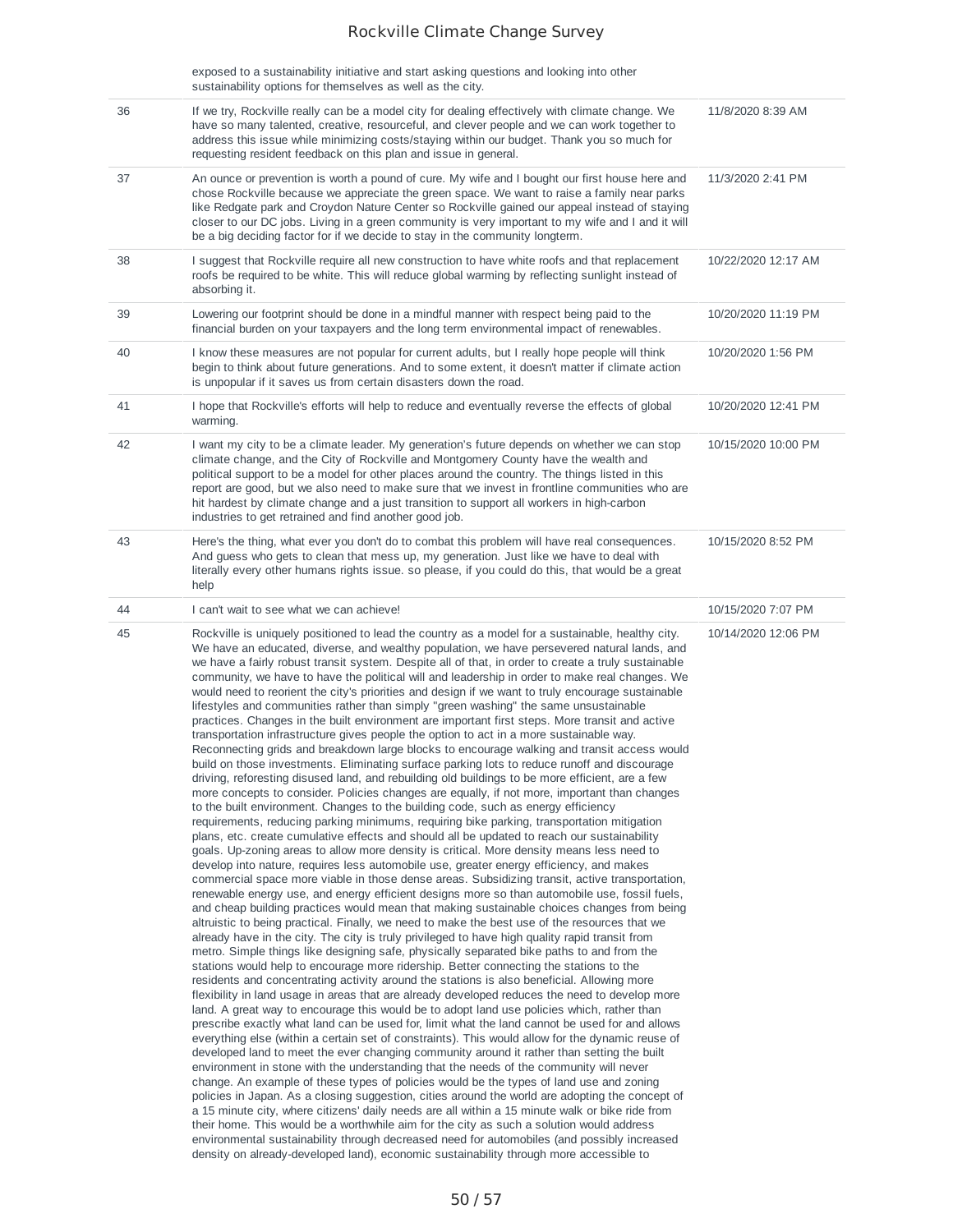commerce and increased development, and cultural sustainability through the creation of community and resilience in those areas. Rockville has many advantages and privileges that other cities and communities in this country do not have. We should use these advantages to be bold in our efforts to fight climate change and set an example for the rest of the country as a model of sustainability.

| 46 | I think Rockville should look to prioritize and incentivize mobility for all - not just cars - by<br>focusing on transit, walking and biking and making it SAFE and easy for Rockville residents to<br>make non-car trips. The city's climate plan needs to also take into consideration the needs of<br>and impacts to Rockville's most disadvantaged residents.                                                                                                                 | 10/14/2020 11:18 AM |
|----|-----------------------------------------------------------------------------------------------------------------------------------------------------------------------------------------------------------------------------------------------------------------------------------------------------------------------------------------------------------------------------------------------------------------------------------------------------------------------------------|---------------------|
| 47 | The city must be mindful of what it can and can't achieve as a municipality in terms of impact.<br>The most significant tool the city has is good urban planning that supports reduction of<br>greenhouse gases. This includes leveraging our proximity to transit and job centers by locating<br>high density housing near them in walkable communities. Our city leaders must work with<br>neighborhoods to promote progressive urban design and overcome resistance to change. | 10/14/2020 5:56 AM  |
| 48 | It's great that the City is developing its plan. Kudos on that! Hopefully, it will have some teeth<br>and set aggressive goals.                                                                                                                                                                                                                                                                                                                                                   | 10/13/2020 2:28 PM  |
| 49 | Being a renter, we are unable to do some of the ideas but certainly are interested. We are only<br>here for 1 year.                                                                                                                                                                                                                                                                                                                                                               | 10/12/2020 3:33 PM  |
| 50 | Preserve the green spaces in the city while allowing for adaptation for uses of that same land<br>by residents and non-residents in the pursuit of a healthy lifestyle.                                                                                                                                                                                                                                                                                                           | 10/12/2020 10:21 AM |
| 51 | Follow the science; don't listen to Trump.                                                                                                                                                                                                                                                                                                                                                                                                                                        | 10/10/2020 8:17 PM  |
| 52 | Places like RedGate Park really benefit both nature and society as a whole. We need even<br>more places like this.                                                                                                                                                                                                                                                                                                                                                                | 10/10/2020 12:51 PM |
| 53 | Redgate Park should become (partially) an arboretum for climate assisting trees and plants:<br>https://www.thoughtco.com/which-trees-offset-global-warming-1204209                                                                                                                                                                                                                                                                                                                | 10/10/2020 8:25 AM  |
| 54 | Keep Redgate Park AS IS and for once, let us enjoy the beauty of nature somewhere in<br>Rockville instead of gearing everything to human activities.                                                                                                                                                                                                                                                                                                                              | 10/10/2020 8:05 AM  |
| 55 | Please preserve the RedGate Park as a park -- the animals and birds need more habitat space<br>than humans do.                                                                                                                                                                                                                                                                                                                                                                    | 10/10/2020 7:57 AM  |
| 56 | The Red Gate Golf Course is an oasis in the middle of a busy urban area. PLEASE leave it as<br>it is.                                                                                                                                                                                                                                                                                                                                                                             | 10/10/2020 12:36 AM |
| 57 | We don't need to pave over every green space in the area. Leave more parks and trees and<br>take it easy with the ubiquitous high density development please!                                                                                                                                                                                                                                                                                                                     | 10/9/2020 9:50 PM   |
| 58 | Land use for current and future population                                                                                                                                                                                                                                                                                                                                                                                                                                        | 10/9/2020 9:46 PM   |
| 59 | Government policy necessary. Leadership. Individual action not sufficient.                                                                                                                                                                                                                                                                                                                                                                                                        | 10/9/2020 8:11 PM   |
| 60 | It would be great to sustain our improved air quality that was unfortunately brought about by<br>COVID-19. I am worried about the future of our public transportation systems, and think they<br>are a public good that needs ongoing investment                                                                                                                                                                                                                                  | 10/9/2020 7:05 PM   |
| 61 | My hope is that RedGate remain a park, but one with a disc golf course! As for Rockville, all of<br>the idead posed in this survey are amazing, please take action on them!!!!                                                                                                                                                                                                                                                                                                    | 10/9/2020 7:02 PM   |
| 62 | Thank you for keeping Redgate a park. Do not give in to developers.                                                                                                                                                                                                                                                                                                                                                                                                               | 10/9/2020 6:27 PM   |
| 63 | Making it safer to be a pedestrian in high traffic areas. Sometimes I drive just because it<br>seems safer.                                                                                                                                                                                                                                                                                                                                                                       | 10/9/2020 6:17 PM   |
| 64 | I strongly support climate action, especially where it intersects with other equity issues.                                                                                                                                                                                                                                                                                                                                                                                       | 10/7/2020 8:27 PM   |
| 65 | I hope to be more involved in the climate action plan for rockville, I hope the residents of<br>rockville are just as concerned about the environment as I am. also, we need to do better on<br>regulation of single-use plastic items (take-out containers, straws, etc.) because we use SO<br>MUCH here, there are compostable single-use items, and the city needs to be more proactive<br>in encouraging the use of these items.                                              | 10/7/2020 9:55 AM   |
| 66 | 1. Consider new development which are sold with solar panels and the developer pays for the<br>panels. 2. Government assistance for certain demographics who cannot afford solar energy but<br>would like to purchase renewables.                                                                                                                                                                                                                                                 | 10/6/2020 3:37 PM   |
| 67 | I would like to see zoning that is environmentally sensitive in every part of the City. Parks and<br>open spaces should be distributed evenly over the City, particularly in areas with higher<br>density.                                                                                                                                                                                                                                                                        | 10/6/2020 11:45 AM  |
| 68 | Do not get carried away with this. Convert the City fleet and promote solar power as prices fall<br>and efficiency is increased.                                                                                                                                                                                                                                                                                                                                                  | 10/5/2020 9:51 PM   |
| 69 | more varied zoning to include small healthy grocery stores in neighborhoods.                                                                                                                                                                                                                                                                                                                                                                                                      | 10/5/2020 8:42 PM   |
| 70 | I will do so through the groups to which I belong.                                                                                                                                                                                                                                                                                                                                                                                                                                | 10/5/2020 7:26 PM   |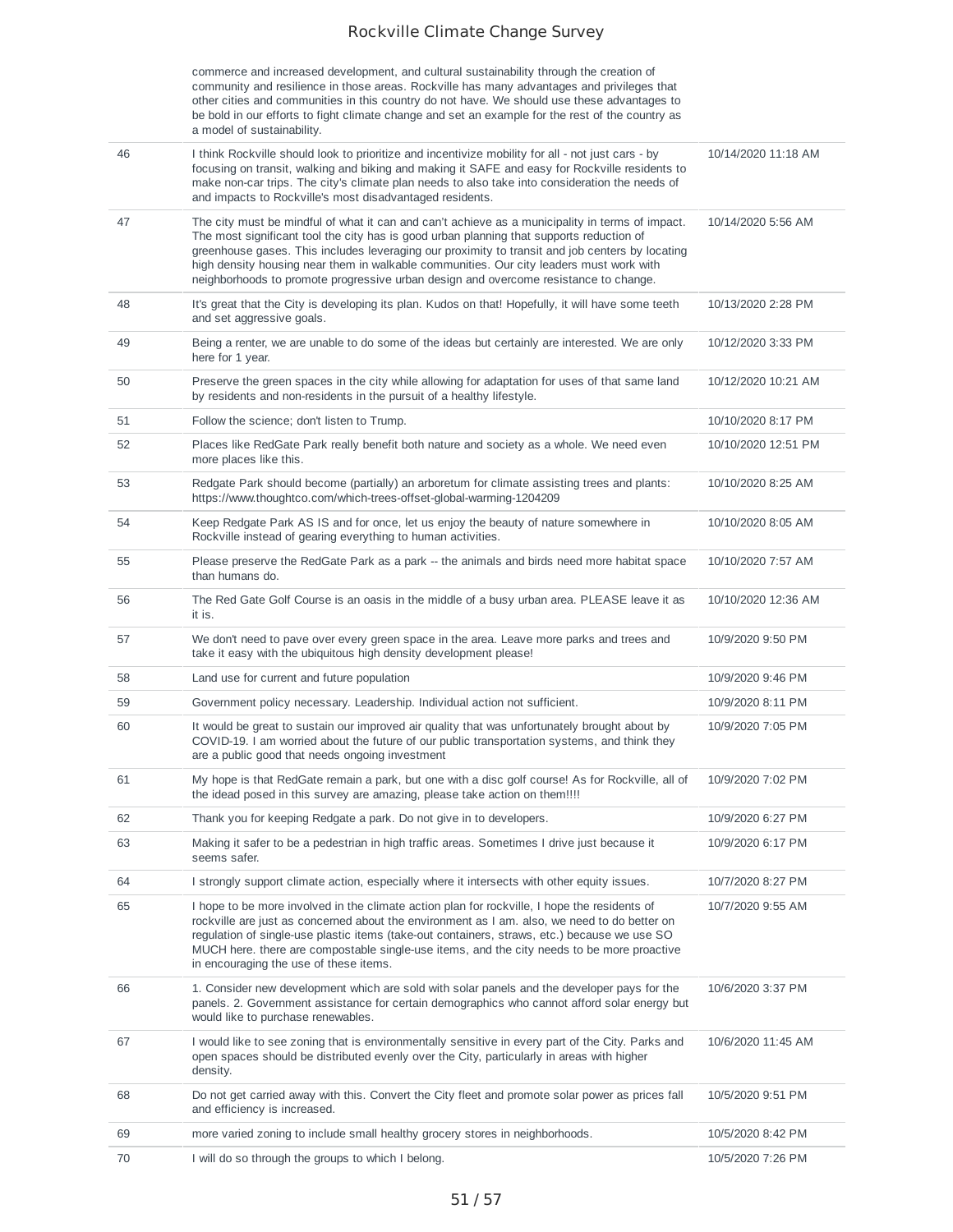| 71 | I would love a discount program for installation of home and commercial solar and geothermal<br>systems. We could also use a program to promote butterfly- and pollinator-friendly native<br>plantings on City, commercial, and home properties. Thanks for addressing climate change at<br>the municipal level!                                                                                                                                                                                                                                                                                                                                                | 10/5/2020 5:56 PM  |
|----|-----------------------------------------------------------------------------------------------------------------------------------------------------------------------------------------------------------------------------------------------------------------------------------------------------------------------------------------------------------------------------------------------------------------------------------------------------------------------------------------------------------------------------------------------------------------------------------------------------------------------------------------------------------------|--------------------|
| 72 | I would like to emphasize: Improve Town Center by tearing down the old buildings and creating<br>energy-efficient ones; and, by exterminating the cockroaches that infest all of Rockville's city<br>area (from Town Center to the courthouses & executive building). Everyone knows that if you<br>are in Rockville at anytime between 9:30PM-5AM, you are bound to see cockroaches (coming<br>up from the drains where kids play with the water in Town Center; all in the Executive Council<br>flag area near the drains $-$ it's squalor).                                                                                                                  | 10/5/2020 4:11 PM  |
| 73 | Rockville and MoCo need a comprehensive plan.                                                                                                                                                                                                                                                                                                                                                                                                                                                                                                                                                                                                                   | 10/5/2020 12:46 PM |
| 74 | I think Rockville and Montgomery County should investigate and initate cost-effective<br>technology program and offer methodologies, to convert older model gasoline burning vehicles<br>to alternative, clean fuels and/or total electric fueled operations. The technology currently<br>exist. While employed was Renewable Energy Information Specialist for the Energy Info<br>Administration (EIA), policy-neutral statistical branch of Department of Energy (DOE).                                                                                                                                                                                       | 10/4/2020 10:58 PM |
| 75 | I would like to see a sea-change in attitudes about protecting the environment and more strong<br>participation in actions that we can take individually and collectively to de-escalate the rate of<br>environmental decline.                                                                                                                                                                                                                                                                                                                                                                                                                                  | 10/4/2020 8:03 PM  |
| 76 | Must do cost-benefit analysis to make reasonable decisions. Stop spending tax payer dollars<br>for programs without proven effectiveness.                                                                                                                                                                                                                                                                                                                                                                                                                                                                                                                       | 10/4/2020 6:05 PM  |
| 77 | The Redgate Golf Course on Norbeck Road is a prime target for development and yet IT WILL<br>BE DEVELOPED BY THE CITY OF ROCKVILLE. This is a perfect example of habitat loss for<br>wildlife, the loss of mature hardwood trees which serve as a carbon buffer coupled with the<br>addition of more blacktop roads and parking lots that will only absorb and create more heat.<br>Development on the Redgate Gofl Course will assuredly create more waste for the county<br>incinerator and well as more water pollution in the Rock Creek Watershed. Please DO NOT<br>DEVELOPE the Redgate Golf Course. Turn it into a protected forest instead!!!!!!!!!!!!! | 10/4/2020 3:42 PM  |
| 78 | We can do our part without a great deal of trouble.                                                                                                                                                                                                                                                                                                                                                                                                                                                                                                                                                                                                             | 10/4/2020 2:54 PM  |
| 79 | n/a                                                                                                                                                                                                                                                                                                                                                                                                                                                                                                                                                                                                                                                             | 10/4/2020 2:01 PM  |
| 80 | My dream is for City of Rockville to align its tax revenues and expenses like the communities I<br>noted above.                                                                                                                                                                                                                                                                                                                                                                                                                                                                                                                                                 | 10/4/2020 1:06 PM  |
| 81 | My dream is for City of Rockville to align its tax revenues and expenses like the communities I<br>noted above.                                                                                                                                                                                                                                                                                                                                                                                                                                                                                                                                                 | 10/4/2020 1:06 PM  |
| 82 | Offer opportunities for solar development on private property which is not roof mount.<br>Whenever there is a problem on a roof, one must first contact the solar company for repair and<br>service. This can be prohibitively expensive for retrofitting older homes.                                                                                                                                                                                                                                                                                                                                                                                          | 10/4/2020 12:50 PM |
| 83 | Thank you for undertaking this effort. Amid the chaotic political season I fear focus on this<br>most important issue has been lost. At the same time, I think the pandemic has provided an<br>opportunity to focus on the potentially devastating impact of climate change, as well as<br>promoted enjoyment of our local environment.                                                                                                                                                                                                                                                                                                                         | 10/4/2020 12:36 PM |
| 84 | Overall, I am very happy our community - our city - leads in areas like this. The Mayor and<br>Council are to be commended. Please continue to use all resources at our city's disposal to<br>gather data, feedback and to encourage community involvement on all of these issues before<br>us!                                                                                                                                                                                                                                                                                                                                                                 | 10/4/2020 12:17 PM |
| 85 | Common sense must be employed. We should not become the mess that California has<br>become.                                                                                                                                                                                                                                                                                                                                                                                                                                                                                                                                                                     | 10/4/2020 12:15 PM |
| 86 | Again, A. Can you get public support for the simple things, plantings, less driving, turning down<br>thermostats, and can you get Pepco out of coal or get our own micro-grid. Long distance<br>purchases do not help since transmission losses are grievous. We need to move toward an<br>autonomous energy profile, hard to do.                                                                                                                                                                                                                                                                                                                               | 10/4/2020 12:12 PM |
| 87 | Let's plant some trees!                                                                                                                                                                                                                                                                                                                                                                                                                                                                                                                                                                                                                                         | 10/4/2020 11:46 AM |
| 88 | We're so interested in converting our home to renewable energy but never know what<br>companies are legitimate.                                                                                                                                                                                                                                                                                                                                                                                                                                                                                                                                                 | 10/4/2020 10:54 AM |
| 89 | Would love to see these ideas actually happen in my lifetime                                                                                                                                                                                                                                                                                                                                                                                                                                                                                                                                                                                                    | 10/4/2020 8:00 AM  |
| 90 | I suggest changing the zoning so that all new construction would have to have white or living<br>roofs. I also suggest that when people replace roofs on existing homes and commercial<br>buildings that they are required to use white shingles or living roofs. This will reduce global<br>warming by reflecting more sunlight and absorbing less.                                                                                                                                                                                                                                                                                                            | 10/3/2020 8:36 PM  |
| 91 | Keep pushing Rockville! We need local and national government to make the planet the<br>priority!                                                                                                                                                                                                                                                                                                                                                                                                                                                                                                                                                               | 10/3/2020 10:42 AM |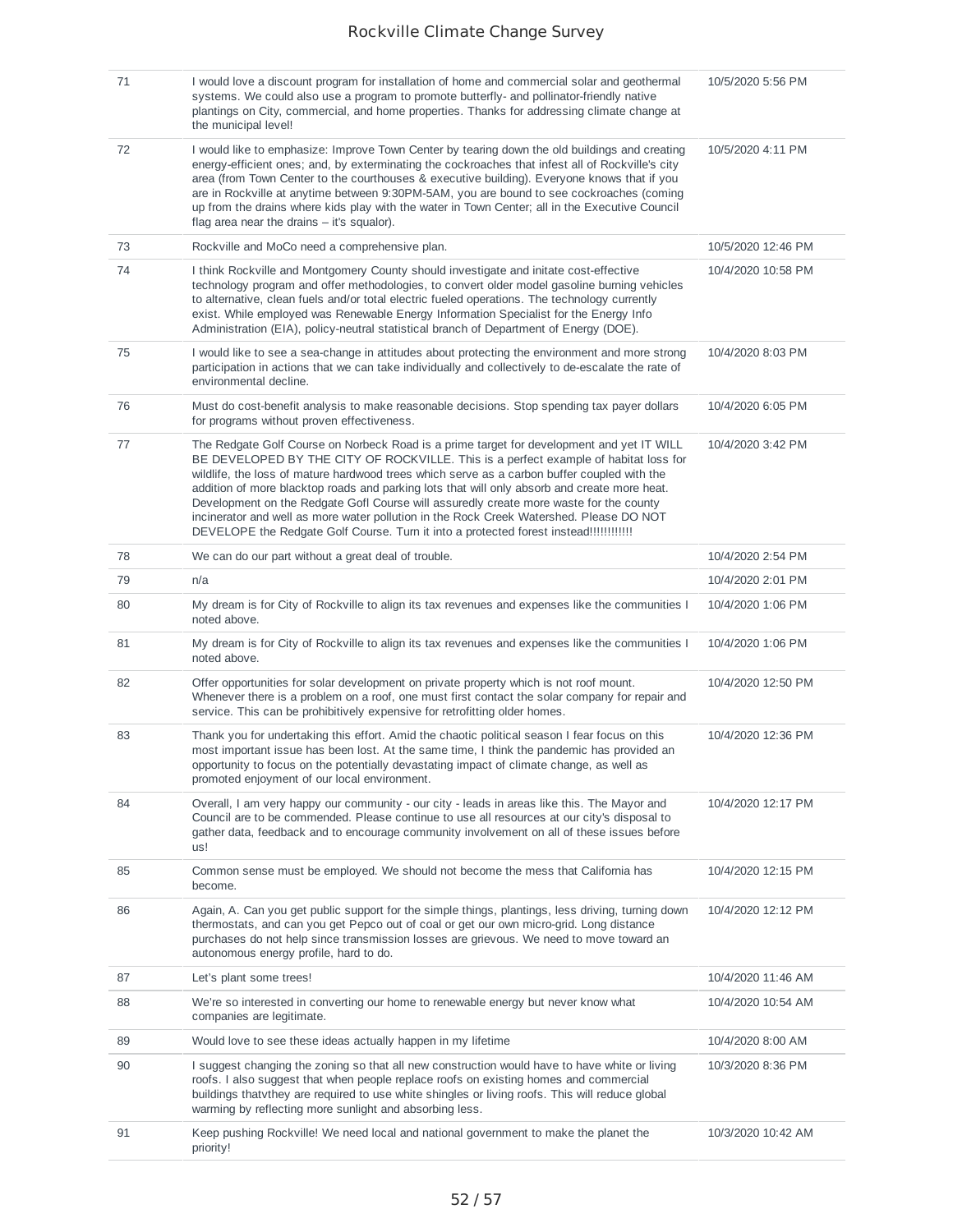| 92  | When planning bike routes consider accessibility to average riders. Some routes take the hill<br>options. Harder with arthritis.                                                                                                                                                                                                                                                                                                                                                                                                                                                                                                                                                                                                                                                                                                                                                                                                                                                                                                                                                                                                                                                                                                                                                                                                                                                                                                                                                                                                                                                                                                                                                                                                                                         | 10/3/2020 9:20 AM  |
|-----|--------------------------------------------------------------------------------------------------------------------------------------------------------------------------------------------------------------------------------------------------------------------------------------------------------------------------------------------------------------------------------------------------------------------------------------------------------------------------------------------------------------------------------------------------------------------------------------------------------------------------------------------------------------------------------------------------------------------------------------------------------------------------------------------------------------------------------------------------------------------------------------------------------------------------------------------------------------------------------------------------------------------------------------------------------------------------------------------------------------------------------------------------------------------------------------------------------------------------------------------------------------------------------------------------------------------------------------------------------------------------------------------------------------------------------------------------------------------------------------------------------------------------------------------------------------------------------------------------------------------------------------------------------------------------------------------------------------------------------------------------------------------------|--------------------|
| 93  | Limit Rockville Tree Master Plan to native species and get rid of the Bartlett pears.                                                                                                                                                                                                                                                                                                                                                                                                                                                                                                                                                                                                                                                                                                                                                                                                                                                                                                                                                                                                                                                                                                                                                                                                                                                                                                                                                                                                                                                                                                                                                                                                                                                                                    | 10/3/2020 8:05 AM  |
| 94  | This is the most crucial issue a community could possibly come together on. I do not want<br>compromise; I want action.                                                                                                                                                                                                                                                                                                                                                                                                                                                                                                                                                                                                                                                                                                                                                                                                                                                                                                                                                                                                                                                                                                                                                                                                                                                                                                                                                                                                                                                                                                                                                                                                                                                  | 10/2/2020 8:53 PM  |
| 95  | PLEASE BE REASONABLE> WE ARE HEAVILY TAXED ALREADY AND LOOKING TO<br>LEAVE THIS BEAUTIFUL PLACE AFTER 4 GENERATIONS OF LIVING HERE.                                                                                                                                                                                                                                                                                                                                                                                                                                                                                                                                                                                                                                                                                                                                                                                                                                                                                                                                                                                                                                                                                                                                                                                                                                                                                                                                                                                                                                                                                                                                                                                                                                      | 10/2/2020 4:21 PM  |
| 96  | I think Rockville is on a great track! Really excited to have found this survey and to know that<br>this is available to the people that live here to participate in. Really great! Excited that the city<br>plans on coming up with methods for greenhouse gas reduction, and also to adaptation. Just<br>as important as reducing is knowing that we have to adapt to the changes ahead. Glad to know<br>that Rockville is preparing for this!                                                                                                                                                                                                                                                                                                                                                                                                                                                                                                                                                                                                                                                                                                                                                                                                                                                                                                                                                                                                                                                                                                                                                                                                                                                                                                                         | 10/2/2020 12:58 PM |
| 97  | I feel confident in Rockville's ability to lead by example and I'd gladly support more taxes on<br>my paycheck if it meant we could implement the green tech solutions that are necessary. I<br>wish we could take a page from the Copenhagen 2025 Carbon Neutral plan for ideas.                                                                                                                                                                                                                                                                                                                                                                                                                                                                                                                                                                                                                                                                                                                                                                                                                                                                                                                                                                                                                                                                                                                                                                                                                                                                                                                                                                                                                                                                                        | 10/2/2020 11:41 AM |
| 98  | Doing the right thing may cost money but is worth it as it will leave the planet in better shape<br>than when we found it.                                                                                                                                                                                                                                                                                                                                                                                                                                                                                                                                                                                                                                                                                                                                                                                                                                                                                                                                                                                                                                                                                                                                                                                                                                                                                                                                                                                                                                                                                                                                                                                                                                               | 10/1/2020 11:48 PM |
| 99  | Keep on keeping on!                                                                                                                                                                                                                                                                                                                                                                                                                                                                                                                                                                                                                                                                                                                                                                                                                                                                                                                                                                                                                                                                                                                                                                                                                                                                                                                                                                                                                                                                                                                                                                                                                                                                                                                                                      | 10/1/2020 7:17 PM  |
| 100 | I am concerned about the future of recycling. China's Operation National Sword has made our<br>traditional recycling pipeline obsolete. The City needs to consider this when promoting<br>recycling and should concentrate on how to promote reduction of single-use plastics.                                                                                                                                                                                                                                                                                                                                                                                                                                                                                                                                                                                                                                                                                                                                                                                                                                                                                                                                                                                                                                                                                                                                                                                                                                                                                                                                                                                                                                                                                           | 10/1/2020 4:17 PM  |
| 101 | Do what makes a significant difference. Energy use. Other things are feel good.                                                                                                                                                                                                                                                                                                                                                                                                                                                                                                                                                                                                                                                                                                                                                                                                                                                                                                                                                                                                                                                                                                                                                                                                                                                                                                                                                                                                                                                                                                                                                                                                                                                                                          | 10/1/2020 4:03 PM  |
| 102 | I would like to see stronger incentives for homeowners to install/use renewable energy, get an<br>electric vehicle, and install native plants.                                                                                                                                                                                                                                                                                                                                                                                                                                                                                                                                                                                                                                                                                                                                                                                                                                                                                                                                                                                                                                                                                                                                                                                                                                                                                                                                                                                                                                                                                                                                                                                                                           | 10/1/2020 4:01 PM  |
| 103 | glad this is being done and suggest notices announcements via rockville news/notification<br>systems and not just one time, but multiple times. how can i inform my fellow<br>homeowners/residents in my community to take this survey?                                                                                                                                                                                                                                                                                                                                                                                                                                                                                                                                                                                                                                                                                                                                                                                                                                                                                                                                                                                                                                                                                                                                                                                                                                                                                                                                                                                                                                                                                                                                  | 10/1/2020 3:28 PM  |
| 104 | I long for more bike and pedestrian infrastructure, dense development near the metro, more<br>walkable living, and narrower roads.                                                                                                                                                                                                                                                                                                                                                                                                                                                                                                                                                                                                                                                                                                                                                                                                                                                                                                                                                                                                                                                                                                                                                                                                                                                                                                                                                                                                                                                                                                                                                                                                                                       | 10/1/2020 1:59 PM  |
| 105 | It is so important that we balance natural habitats & green space with all the new development<br>that is happening in Rockville.                                                                                                                                                                                                                                                                                                                                                                                                                                                                                                                                                                                                                                                                                                                                                                                                                                                                                                                                                                                                                                                                                                                                                                                                                                                                                                                                                                                                                                                                                                                                                                                                                                        | 10/1/2020 1:42 PM  |
| 106 | I'm am willing to use my art to help in any way I can. So proud Rockville is moving in this<br>direction!                                                                                                                                                                                                                                                                                                                                                                                                                                                                                                                                                                                                                                                                                                                                                                                                                                                                                                                                                                                                                                                                                                                                                                                                                                                                                                                                                                                                                                                                                                                                                                                                                                                                | 10/1/2020 11:53 AM |
| 107 | Love living in Rockville!                                                                                                                                                                                                                                                                                                                                                                                                                                                                                                                                                                                                                                                                                                                                                                                                                                                                                                                                                                                                                                                                                                                                                                                                                                                                                                                                                                                                                                                                                                                                                                                                                                                                                                                                                | 10/1/2020 11:39 AM |
| 108 | I value nature very highly, but I think about "climate action" in economic terms, which means<br>calculating a long-term rate of return on assets like trees. Let's use carbon markets to put a<br>value on the global climate benefits of trees, sure, but we especially need estimates of the<br>local costs of erosion and loss of canopy, for example, as these directly impact the bottom line<br>both for households and the City. Having these kinds of cost-benefit estimates would allow us<br>to quantify— at least by orders of magnitude— the trade offs between policy options as have<br>been presented in the survey. Understanding the trade-offs would, in turn, facilitate less<br>emotional discussions and more rational decisions. Take the RedGate property, for instance.<br>My fellow nature-lovers tend to start from the assumption that these natural resources have an<br>intrinsic value greater than the benefit of any potential use other than a park, but that doesn't<br>mean they wouldn't change their minds. I'd love to save all the RedGate land for a park, and<br>maybe that makes economic sense. But without a cost-benefit analysis of different options,<br>who knows? Doing the analysis well is easier said than done, but it isn't rocket science either.<br>The trick is in putting values on the environmental services different natural resources provide,<br>and in estimating social costs and benefits of things like access to public green space versus<br>residential density. Please contact me if you'd like help! I do this kind of thing for a living and<br>would be delighted to give back to my community. And thanks for reaching out with the survey<br>- for me it's an efficient way to give input. | 10/1/2020 11:39 AM |
| 109 | More important than some other projects such as Kings Farm rehab, skate park, etc.                                                                                                                                                                                                                                                                                                                                                                                                                                                                                                                                                                                                                                                                                                                                                                                                                                                                                                                                                                                                                                                                                                                                                                                                                                                                                                                                                                                                                                                                                                                                                                                                                                                                                       | 10/1/2020 11:15 AM |
| 110 | Thank you for doing this work!                                                                                                                                                                                                                                                                                                                                                                                                                                                                                                                                                                                                                                                                                                                                                                                                                                                                                                                                                                                                                                                                                                                                                                                                                                                                                                                                                                                                                                                                                                                                                                                                                                                                                                                                           | 10/1/2020 11:03 AM |
| 111 | Expand food scrap processing capacity as a step towards mandatory commercial and organic<br>collection for an est. capture of 41K tpy/80K tpy, GHG: -1,200 MTCO2e                                                                                                                                                                                                                                                                                                                                                                                                                                                                                                                                                                                                                                                                                                                                                                                                                                                                                                                                                                                                                                                                                                                                                                                                                                                                                                                                                                                                                                                                                                                                                                                                        | 10/1/2020 8:16 AM  |
| 112 | Less concerned about specific Rockville-specific impacts (question 3) than in contributing to<br>national and global efforts to try and stave off irreversible climate change for us and future<br>generations overall.                                                                                                                                                                                                                                                                                                                                                                                                                                                                                                                                                                                                                                                                                                                                                                                                                                                                                                                                                                                                                                                                                                                                                                                                                                                                                                                                                                                                                                                                                                                                                  | 9/30/2020 10:43 PM |
| 113 | Bicycling infrastructure! Real mixed-use development with very limited car parking (ideal but<br>probably impossible)! Charging stations! Weatherizing buildings! Rooftop solar! etc                                                                                                                                                                                                                                                                                                                                                                                                                                                                                                                                                                                                                                                                                                                                                                                                                                                                                                                                                                                                                                                                                                                                                                                                                                                                                                                                                                                                                                                                                                                                                                                     | 9/30/2020 8:43 PM  |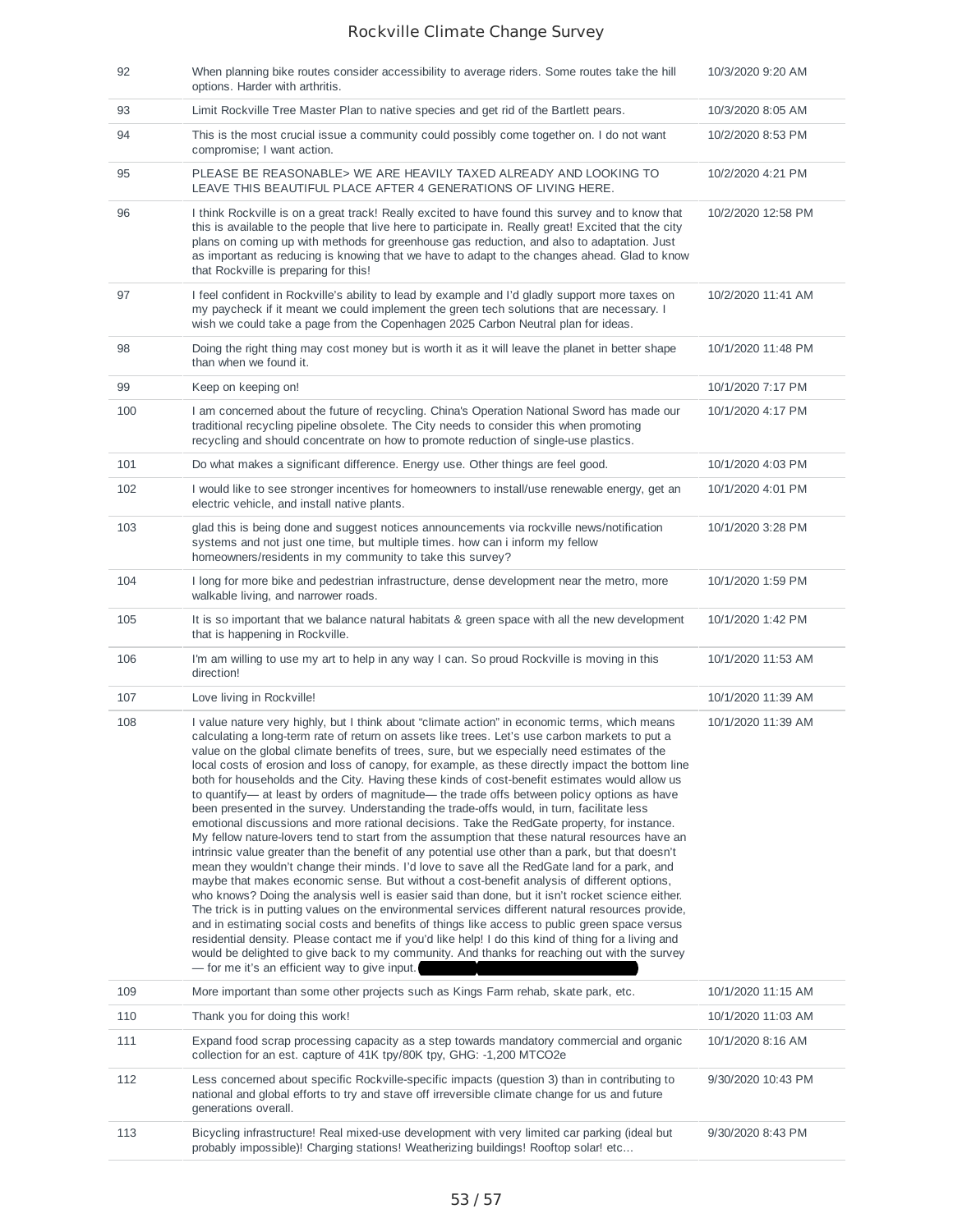| 114 | Reducing the removal of trees and planting more is important. Further, the constant<br>replacement of sidewalks pumps huge amounts of CO2 into the atmosphere and is most often<br>unnecessary. The money should be used elsewhere (tree planting, planting native species,<br>etc.). Vigorously fight the expansion of I-270. This will be an environmental (lots more CO2,<br>destruction of carbon sinks, etc.) and financial disaster. For Question 5 the scale is flipped<br>from the other questions and the data is likely not valid. I almost checked off the responses<br>that were the opposite of my intent. Compare the internal responses in surveys to how<br>individuals answered other questions to check validity. If there is a disparity the question is not<br>valid. Climate change, and the general environment, is a huge issue for myself and family. PS:<br>Heartfelt thanks for keeping RedGate an open and natural park! | 9/30/2020 10:31 AM |
|-----|-----------------------------------------------------------------------------------------------------------------------------------------------------------------------------------------------------------------------------------------------------------------------------------------------------------------------------------------------------------------------------------------------------------------------------------------------------------------------------------------------------------------------------------------------------------------------------------------------------------------------------------------------------------------------------------------------------------------------------------------------------------------------------------------------------------------------------------------------------------------------------------------------------------------------------------------------------|--------------------|
| 115 | I love that Rockville is doing this. The key is making climate action accessible to everyone:<br>low-income, busy working parents, youth, LEP families. Happy to help. On Monday, my family<br>spent Yom Kippur buying organic food to donate to Manna and picking up litter in our<br>neighborhood. It felt good to give back.                                                                                                                                                                                                                                                                                                                                                                                                                                                                                                                                                                                                                     | 9/29/2020 10:00 AM |
| 116 | I hope that Rockville can set an example for other communities around the country, and even<br>around the world!                                                                                                                                                                                                                                                                                                                                                                                                                                                                                                                                                                                                                                                                                                                                                                                                                                    | 9/29/2020 8:41 AM  |
| 117 | Whatever provides the quickest ROI should be done first before tackling much larger/complex<br>initiatives. I prefer solar and other alt energy sources to be done at the commercial level (e.g.,<br>>100 acre solar farm) versus subsidizing individuals to do this at their homes that are usually<br>sub-optimal for solar power.                                                                                                                                                                                                                                                                                                                                                                                                                                                                                                                                                                                                                | 9/28/2020 9:58 PM  |
| 118 | Rockville needs to spend more on nonnative invasive plant control in order to save tree canopy<br>on public lands. Fine residents for blatantly ignoring mature invasive vines on their properties,<br>including porcelainberry and english ivy on trees and shrubs. Tighten requirements for new<br>development to require meaningful attention to saving mature trees where possible, and<br>planting 2 trees of comparable eventual size for every tree cut down for construction. Saving<br>and increasing our tree canopy is one of the most effective ways to sequester carbon and<br>locally reduce summer temperatures.                                                                                                                                                                                                                                                                                                                     | 9/28/2020 9:43 PM  |
| 119 | I want to see more development by the metros, less land dedicated to roads and parking<br>spaces, more bike paths that connect the city, more bike and pedestrian bridges. Also, I am<br>not sure how much control the city has over this, but animal agriculture is an enormous source<br>of greenhouse gas emissions and I would love to see the city promote plant based foods<br>(through outreach, procurement for city events, awards etc)                                                                                                                                                                                                                                                                                                                                                                                                                                                                                                    | 9/28/2020 4:03 PM  |
| 120 | I am glad that lawmakers are taking this serious issue seriously.                                                                                                                                                                                                                                                                                                                                                                                                                                                                                                                                                                                                                                                                                                                                                                                                                                                                                   | 9/28/2020 1:24 PM  |
| 121 | I would also like to see the city take noise pollution more. Often this goes hand-in-hand with air<br>pollution. Efforts should focus on reducing cut-through traffic and targeting vehicles for work<br>orders that have illegally-modified or unmaintained exhaust systems.                                                                                                                                                                                                                                                                                                                                                                                                                                                                                                                                                                                                                                                                       | 9/28/2020 1:15 PM  |
| 122 | I have a Rockville address, but do not live in the city of Rockville. I am getting environmental<br>online information through the county. As a vulnerable senior, I do not go out in public very<br>often, and right now, I am politically active in the election.                                                                                                                                                                                                                                                                                                                                                                                                                                                                                                                                                                                                                                                                                 | 9/28/2020 1:02 PM  |
| 123 | carbon tax is a good way to move forward as well                                                                                                                                                                                                                                                                                                                                                                                                                                                                                                                                                                                                                                                                                                                                                                                                                                                                                                    | 9/28/2020 12:26 PM |
| 124 | I may be able to volunteer                                                                                                                                                                                                                                                                                                                                                                                                                                                                                                                                                                                                                                                                                                                                                                                                                                                                                                                          | 9/28/2020 11:30 AM |
| 125 | Let's take the lead where we can, and support county, state and federal initiatives in other<br>areas!                                                                                                                                                                                                                                                                                                                                                                                                                                                                                                                                                                                                                                                                                                                                                                                                                                              | 9/28/2020 11:28 AM |
| 126 | infrastructure, infrastructure, infrastructure                                                                                                                                                                                                                                                                                                                                                                                                                                                                                                                                                                                                                                                                                                                                                                                                                                                                                                      | 9/28/2020 10:47 AM |
| 127 | I think most residents, including myself, are open to helping and doing our part. I would<br>however, be very opposed to rules and regulations forcing anyone to comply.                                                                                                                                                                                                                                                                                                                                                                                                                                                                                                                                                                                                                                                                                                                                                                            | 9/28/2020 10:29 AM |
| 128 | That the city becomes a true leader so that others follow.                                                                                                                                                                                                                                                                                                                                                                                                                                                                                                                                                                                                                                                                                                                                                                                                                                                                                          | 9/28/2020 10:18 AM |
| 129 | The most important activities we can do as a city to reduce our carbon emissions are large-<br>scale, primarily allowing more housing around metro stations and encouraging<br>walking/providing infrastructure that makes it less difficult to get around without a car.                                                                                                                                                                                                                                                                                                                                                                                                                                                                                                                                                                                                                                                                           | 9/28/2020 2:09 AM  |
| 130 | We have got to start recycling plastics. Just not separating. Then next legal jurisdictions hold<br>manufacturers responsible for the recycling of their plastics and lastly we disallow sale of<br>containers which cannot be recycled.                                                                                                                                                                                                                                                                                                                                                                                                                                                                                                                                                                                                                                                                                                            | 9/27/2020 11:36 PM |
| 131 | I definitely would recommend partnering with community groups that are already doing great<br>work, like 350MoCo and others.                                                                                                                                                                                                                                                                                                                                                                                                                                                                                                                                                                                                                                                                                                                                                                                                                        | 9/27/2020 9:58 PM  |
| 132 | A lot of the terms, ideas and concepts in this field can be new and/or foreign to people. I think<br>a "Dictionary" or "FAQ" section on the website (or other communication method) would be<br>incredibly helpful. Especially if they can be explained in "layman's terms." Although I'm familiar<br>with the general concept, several terms in the survey were a bit unfamiliar - i.e. energy retrofit.<br>The more people fully understand what is being discussed, the more likely they are to want to<br>be involved.                                                                                                                                                                                                                                                                                                                                                                                                                          | 9/27/2020 8:19 PM  |
| 133 | See may comments above. I will add that solar and wind turbines as replacements for fossil<br>fuels and nuclear would be catastrophic for the environment. Note that I separate real                                                                                                                                                                                                                                                                                                                                                                                                                                                                                                                                                                                                                                                                                                                                                                | 9/27/2020 6:22 PM  |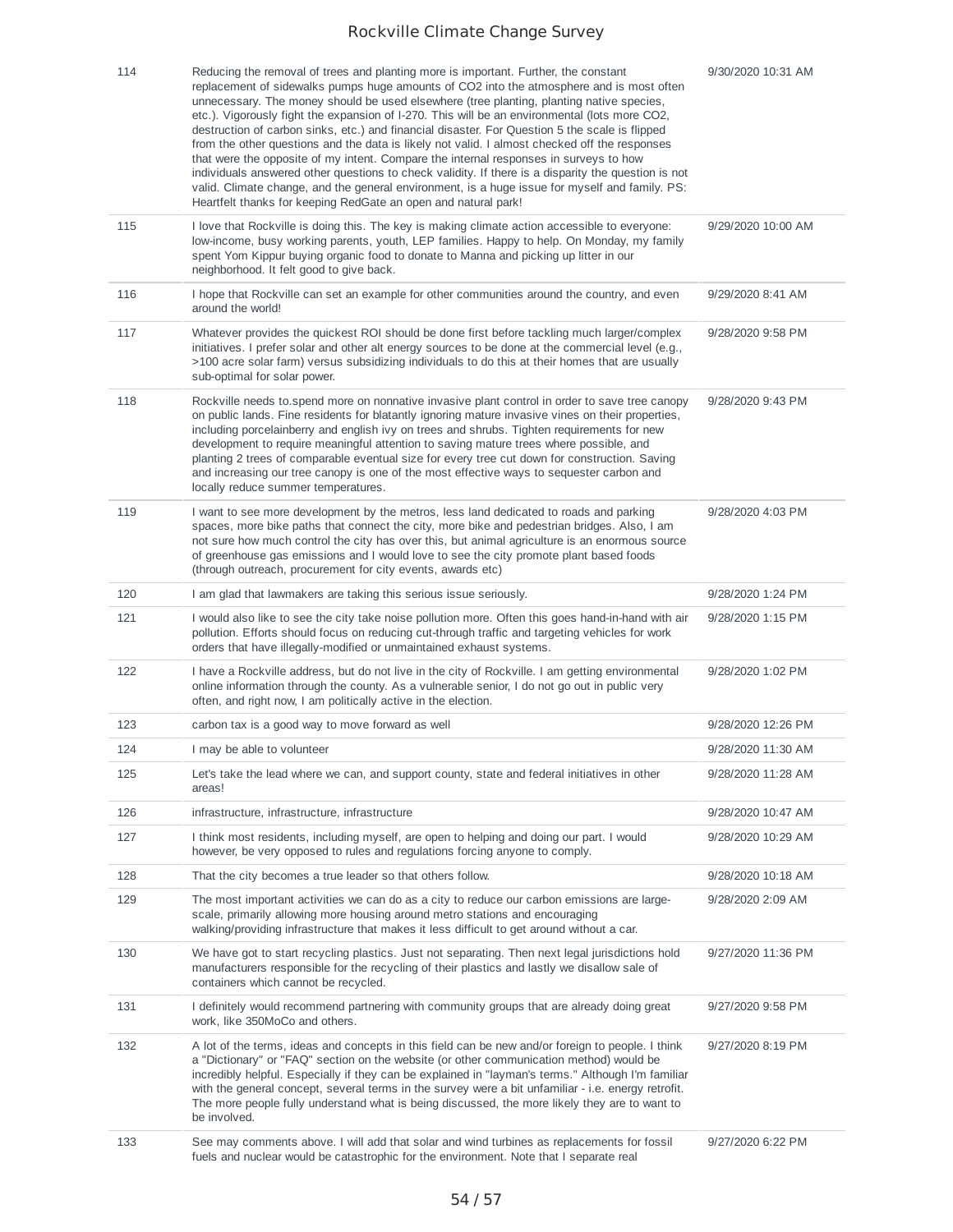environmental problems from global warming. Just consider, for example, the current damage from mining rare earth elements, cobalt & lithium. And that to replace fossil and nuke with solar farms would require covering an area the size of New York state and Vermont, and with wind turbines an area the size of Arizona, Nevada, California, Oregon and part of Wash state. (I crunched the numbers myself.) I'm sure I won't convince you here that you're on the wrong track, but I hope at least to put you on the path of thinking outside of your current confines because your current efforts could do considerable damage. https://www.heartland.org/\_templateassets/documents/publications/PBdriessenmining2Apr20.pdf

| 134 | There's free money available to supply fast chargers for electric vehicles for free. Let's take<br>advantage of that!                                                                                                                                                                                                                                                                                                                                                                                                                                                                                                                                                                                                                                                                                                                                                                                                                                                                                                                                                                                                                                                                                                                                                                                                                                                                                                                                                      | 9/27/2020 2:47 PM  |
|-----|----------------------------------------------------------------------------------------------------------------------------------------------------------------------------------------------------------------------------------------------------------------------------------------------------------------------------------------------------------------------------------------------------------------------------------------------------------------------------------------------------------------------------------------------------------------------------------------------------------------------------------------------------------------------------------------------------------------------------------------------------------------------------------------------------------------------------------------------------------------------------------------------------------------------------------------------------------------------------------------------------------------------------------------------------------------------------------------------------------------------------------------------------------------------------------------------------------------------------------------------------------------------------------------------------------------------------------------------------------------------------------------------------------------------------------------------------------------------------|--------------------|
| 135 | I am a Climate Reality Leader trained by AI Gore and have spent my career on climate<br>solutions. I am currently an independent consultant. Let me know if/how I can help City of<br>Rockville with this planning/transition.                                                                                                                                                                                                                                                                                                                                                                                                                                                                                                                                                                                                                                                                                                                                                                                                                                                                                                                                                                                                                                                                                                                                                                                                                                             | 9/27/2020 2:43 PM  |
| 136 | Is there any way to reduce the cost on participating in a compost program by offering it to all<br>Rockville residents? Last time I looked into this it was \$30 a month, so I am doing my own<br>composting, but it takes a long time. I'd be interested in participating in a compost pick-up<br>service that uses a commercial composter if I could pay a bit less. You could also tie this in to<br>the community garden idea- a lot of people won't want their "share" of compost back, and they<br>could have the option to donate it to the community garden(s).                                                                                                                                                                                                                                                                                                                                                                                                                                                                                                                                                                                                                                                                                                                                                                                                                                                                                                    | 9/27/2020 2:25 PM  |
| 137 | -I live in The Upton, and from my building I can see a beautiful treeline further out, but the view<br>is scarred with plain gravel and white roofs nearby. There are plenty of buildings where a green<br>roof could be installed. One of the best spots is the old Courthouse building currently<br>undergoing renovation. The roof is flat and wide and looks to be recently sealed. -Perhaps a<br>green or solar roof requirement for any new buildings. - To help divert waste from landfills, the<br>City of Rockville should really consider a composting program, perhaps in conjunction with the<br>county. Either curbside composting pickup or drop off at various sites. Most people jump to<br>grocery stores as a drop off site for compost, but it would be a nicer experience to have<br>compost drop off in a tumbler at local parks. It could include a small informative installation,<br>and people visiting the park might learn and be inclined to bring in compostables the next time<br>they come to the park.                                                                                                                                                                                                                                                                                                                                                                                                                                     | 9/23/2020 10:52 AM |
| 138 | Focus on restoring our waterways and marshlands.                                                                                                                                                                                                                                                                                                                                                                                                                                                                                                                                                                                                                                                                                                                                                                                                                                                                                                                                                                                                                                                                                                                                                                                                                                                                                                                                                                                                                           | 9/22/2020 2:08 PM  |
| 139 | The creation of a conservation corps for young people to learn a trade related to conservation<br>and health and fitness. As well as citizenship responsibility                                                                                                                                                                                                                                                                                                                                                                                                                                                                                                                                                                                                                                                                                                                                                                                                                                                                                                                                                                                                                                                                                                                                                                                                                                                                                                            | 9/21/2020 9:39 PM  |
| 140 | If you search for "recycling" on internet you will find zillions of sites that separate. Very little<br>recycling in the sense of taking old plastics and turning them into new -- like is done with<br>aluminum. We are waiting for some organization in California or maybe the East Coast to do<br>this. The bottleneck in the plastic problem is recycling not separation. After recycling you can<br>then mandate specific container make up and color. Side Note: Bandalong Litter Trap in Rock<br>Creek? Brings a lot of attention to a problem and can be maintained by volunteers.                                                                                                                                                                                                                                                                                                                                                                                                                                                                                                                                                                                                                                                                                                                                                                                                                                                                                | 9/11/2020 11:09 AM |
| 141 | My dream is to make planting native plants on private property partially funded by the City of<br>Rockville. My second dream is to reduce plastic waste to zero by requiring all plastic and<br>chemical manufacturers to be responsible for their products from cradle to grave.                                                                                                                                                                                                                                                                                                                                                                                                                                                                                                                                                                                                                                                                                                                                                                                                                                                                                                                                                                                                                                                                                                                                                                                          | 9/10/2020 6:16 PM  |
| 142 | More housing and dense housing with in 1/2 mile of Metro Statioms, 1/2 mile of employment<br>centers, and within 1/4 mile of bus stops.                                                                                                                                                                                                                                                                                                                                                                                                                                                                                                                                                                                                                                                                                                                                                                                                                                                                                                                                                                                                                                                                                                                                                                                                                                                                                                                                    | 9/10/2020 8:22 AM  |
| 143 | I should hope the city also considers some of its planting practices - using perennials and<br>pollinator gardens; planting more shade trees and biodiverse underbrush - as well as<br>recognizing that vast fields of grass are not inherently a good use of space just because<br>they're full of plant matter. Green spaces should be healthy ecosystems, which requires a<br>different relationship to their aesthetics and diversity than the quaint but heavily manicured<br>postcard version of greenery that has been the norm in recent years.                                                                                                                                                                                                                                                                                                                                                                                                                                                                                                                                                                                                                                                                                                                                                                                                                                                                                                                    | 9/9/2020 10:03 PM  |
| 144 | More Walking and Bike Infrastructure and More housing Density! Build Build Build!                                                                                                                                                                                                                                                                                                                                                                                                                                                                                                                                                                                                                                                                                                                                                                                                                                                                                                                                                                                                                                                                                                                                                                                                                                                                                                                                                                                          | 9/9/2020 4:07 PM   |
| 145 | These comments focus on the need for maintaining mature trees in Rockville as well as<br>preserving and managing the existing tree canopy. This is necessary to impact climate change<br>and support wildlife in the city. Mature trees exert positive effects on so many aspects of the<br>environment, quality of life, and socioeconomic elements of communities that it is hard to list<br>them all. These include cooling homes, decreased energy use, increased property values,<br>increased carbon dioxide absorption and oxygen production, stimulated economic<br>development, improved water quality, decreased Stormwater runoff, and habitat for wildlife (<br>https://www.arborday.org/trees/benefits.cfm). The list goes on and on. Many of these are<br>elements that are directly relevant to climate change and, therefore, should be appreciated and<br>supported. In addition to these effects, exposure to natural areas and urban trees have positive<br>impacts on human health. An online US News And World Report article lists many positive<br>impacts as heat stroke protection, cleaner air, better breathing, sounder sleep, stress relief,<br>disease prevention and defense from depression. Planting more trees not only beautifies urban<br>neighborhoods but also makes residents feel better. Experts have made the case for investing<br>in trees for health's sake. https://health.usnews.com/wellness/articles/2016-12-09/the-many- | 9/9/2020 3:46 PM   |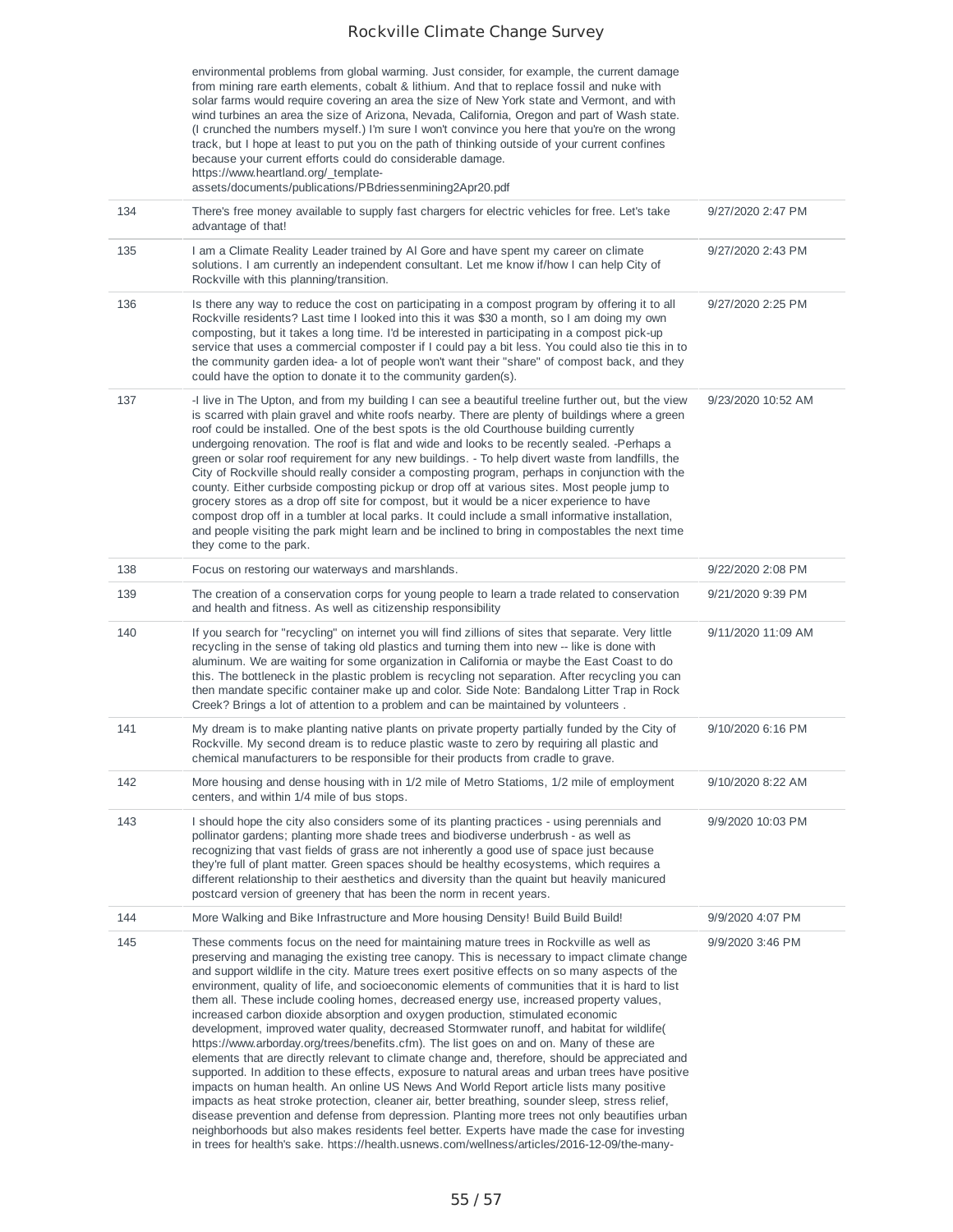#### health-benefits-of-

trees#:~:text=Heat%2Dstroke%20protection%2C%20cleaner%20air,just%20about%20city%20 spaces%2C%20however. Of course, trees also modulate climate change. With all of the positive influences of trees on and in natural areas, it is a mystery to me why the City of Rockville does not do more than it does to protect its mature trees. While one can argue that we have been a "Tree City" for many years, that does not reflect individual policies the City has developed and implemented regarding trees over many years and in many different ways. In this regard, the Development Review Process has approved many types of deviations from the Forest and Tree Conservation Ordinance for developers including large fee-in-lieu sums so that developers do not have to plant the number of trees required. While this is legal, it is short-sighted, particularly when one sees large multi-acre developments which should be able to find space to plant trees that are essentially "tree deserts." Two recently approved developments, one on Rockville Pike and one on Shady Grove Road, illustrate this. In addition, Rockville has moved a forestry position responsible for conducting development review from Recreation and Parks to Community Planning and Development Services. It places the reviewer under the authority of management whose goal is to promote development interests and not protect the environment. This is a conflict of interest, in my opinion, and does not bode well for the future of environmental interests or trees in Rockville. Furthermore, even on private property, the approval process for tree removal has not protected trees. For example, the East Rockville community association has been on record for many years as opposing approvals given to private property owners who want to remove mature trees in order to build new homes or expand older ones. It is my observation over many years that City Staff comes down on the side of tree removal whenever there is a request to do so by anyone planning to build anything, even fences. While these approvals are legal, they require deviations from existing regulations and policies. Such deviations should become the exception rather than the rule. Relevant to this, Rockville officials made a commitment to the East Rockville community that the City would conduct an inventory of mature trees as a first step toward managing the tree population in the neighborhood. This commitment has not been fulfilled, and my understanding is that there is no current intention to honor it. That is not only an environmental error, it is an example of lack of commitment by the city to its trees. Instead of reneging on the commitment, the City should agree to conduct a City-wide tree inventory so that there could be a base line for future changes and data on which to base decisions. Rockville needs to develop an overarching policy and set of guidelines that respect our trees and makes a significant effort to protect our existing trees. Replacing them with small bore trees that will require decades to achieve full growth, which is often presented as an acceptable mitigation to removal, is an unsatisfactory alternative. This policy needs to greatly expand the scope of the Forest and Tree Conservation Ordinance so that it is applicable to the effects on trees on private property. It should also address forest management considerations for natural park areas like removal of non-native invasive plants and forest restoration citywide. It could incorporate elements of the newly instituted Rockville Weed Warrior program as part of this effort. Worthy of consideration for Rockville are two actions Frederick has taken recently: the Frederick County Council unanimously voted on July 21, 2020 to reinstate a "no net loss of trees" requirement, and on August 4, 2020, the Council unanimously voted to pass a Zoning Amendment requiring environmental resources to be identified and protected for all future development projects. A proposed amendment to grandfather two development projects under the old zoning rules failed (https://potomac.org/blog/2020/8/5/frederick-county-passesstrongest-tree-protection-measures-in-all-of-maryland?utm\_source=August+2020+RU+- +FINAL&utm\_campaign=River+Update+-+August+2020+RU&utm\_medium=email). Rockville should initiate legislation that would allow new environmental policies to govern projects approved decades ago, rather than simply grandfather the old policies and regulations.

| 146 | Stop ripping up trees and building new subdivisions all the time                                                                                                                                                                                                                                                                                                                                                                                                                                                                                                                                                                                                                                                                                                                                                                                                                                                                                                                                                                                                                                                                                                                                                                                                                                                                                                                                          | 9/8/2020 1:56 PM  |
|-----|-----------------------------------------------------------------------------------------------------------------------------------------------------------------------------------------------------------------------------------------------------------------------------------------------------------------------------------------------------------------------------------------------------------------------------------------------------------------------------------------------------------------------------------------------------------------------------------------------------------------------------------------------------------------------------------------------------------------------------------------------------------------------------------------------------------------------------------------------------------------------------------------------------------------------------------------------------------------------------------------------------------------------------------------------------------------------------------------------------------------------------------------------------------------------------------------------------------------------------------------------------------------------------------------------------------------------------------------------------------------------------------------------------------|-------------------|
| 147 | Please take some actions!                                                                                                                                                                                                                                                                                                                                                                                                                                                                                                                                                                                                                                                                                                                                                                                                                                                                                                                                                                                                                                                                                                                                                                                                                                                                                                                                                                                 | 9/4/2020 10:30 PM |
| 148 | Build a north-south bicycle pathway to reach the city center more easily by bike.                                                                                                                                                                                                                                                                                                                                                                                                                                                                                                                                                                                                                                                                                                                                                                                                                                                                                                                                                                                                                                                                                                                                                                                                                                                                                                                         | 9/3/2020 7:24 PM  |
| 149 | Bike & pedestrian safety in Rockville is a huge concern. Crosswalks too far apart result in<br>pedestrian injury/death. No sidewalks from streets into shopping centers is a big problem for<br>those who use buses to & from, making cars a safer default for drivers but not for others.                                                                                                                                                                                                                                                                                                                                                                                                                                                                                                                                                                                                                                                                                                                                                                                                                                                                                                                                                                                                                                                                                                                | 9/3/2020 7:42 AM  |
| 150 | I would like Rockville to be a leader in sustainability. I would also like Rockville to ban<br>cosmetic pesticides in conjunction with these plans.                                                                                                                                                                                                                                                                                                                                                                                                                                                                                                                                                                                                                                                                                                                                                                                                                                                                                                                                                                                                                                                                                                                                                                                                                                                       | 9/2/2020 11:19 PM |
| 151 | I would love to see even greater work towards pedestrian and bike friendly paths to make this<br>option more enticing and feel less dangerous (yay for the recent Twinbrook connector path),<br>and tree planting and replacement - especially in parks. I don't understand why the city doesn't<br>replace a tree when they have to take one out. Also, improved tree street trees - again, these<br>are often removed and not replaced. I would also like to see the city choose only native trees<br>when planting them, and require native trees for street trees, choosing ones that do not grow<br>too tall when they may interfere with power lines, etc. I'd also love to see the city work with the<br>county to advocate for a benefit to homeowners who choose renewable energy, and marketing<br>this choice. So many people don't realize you can do this! It really doesn't cost that much<br>more, but a small break on that county tax could help encourage people - many people do not<br>have the freedom to choose something more expensive, so it could at least be made cost<br>neutral if government wants to encourage it as a policy, plus that would make it voluntary<br>rather than a restriction or a burden. I'm hesitant about policies around listing energy efficiency<br>of homes to be sold or rented. There are already so many regulations in place in this area that | 9/2/2020 9:08 PM  |